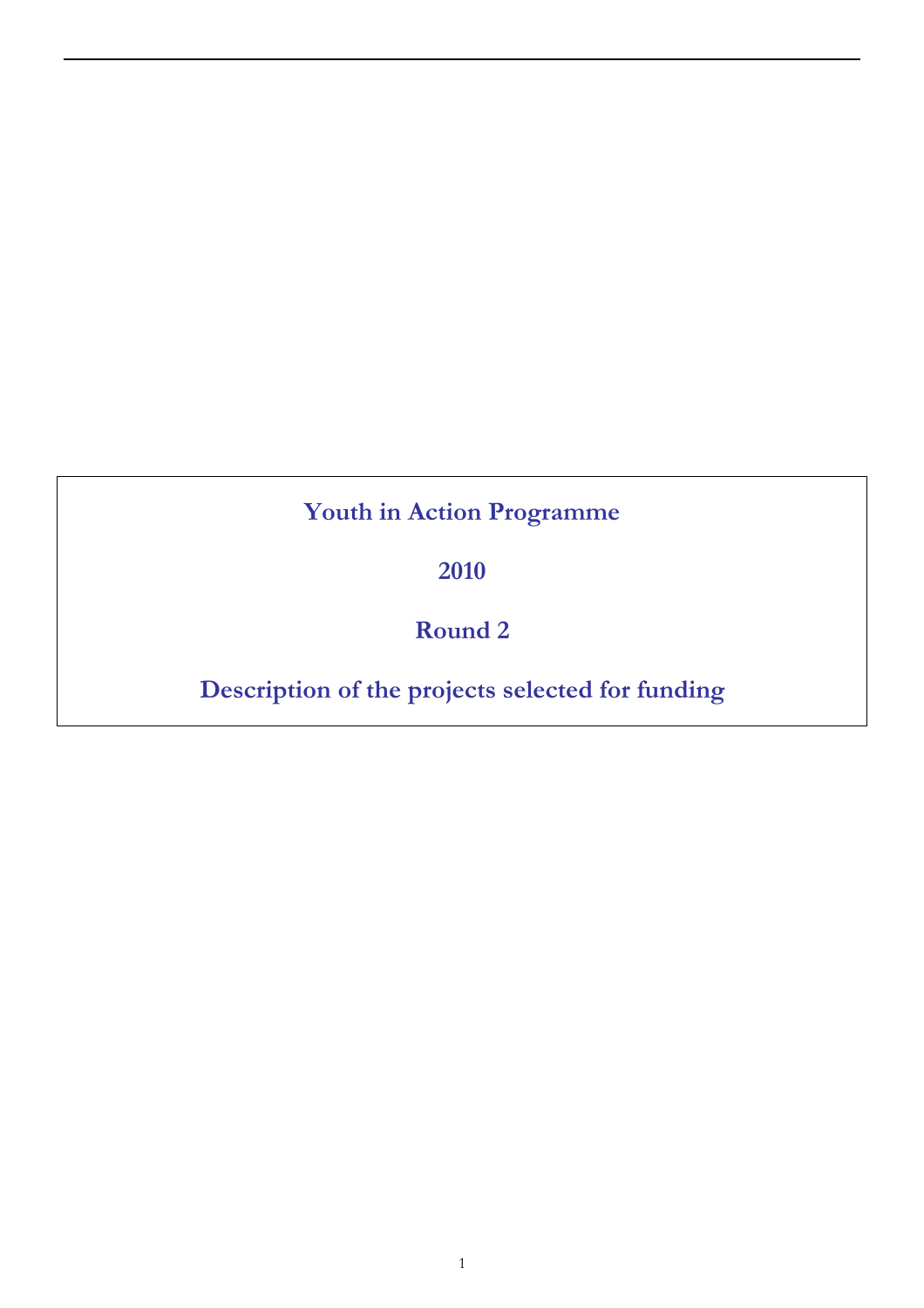#### **ACTION 1 – YOUTH FOR EUROPE**

### **ACTION 1.1 – YOUTH EXCHANGE**

| <b>REFERENCE:</b>   | 187733-1.1-IT-2010-R2                                                                                                                                                                                                                                                                                                                                                                                                                                                                                                                                                                                                                                                                                                                                                                                                                                                                                                                                                                                                                                                                                                                                                                                                                                                                                                                                                                                                                                          |
|---------------------|----------------------------------------------------------------------------------------------------------------------------------------------------------------------------------------------------------------------------------------------------------------------------------------------------------------------------------------------------------------------------------------------------------------------------------------------------------------------------------------------------------------------------------------------------------------------------------------------------------------------------------------------------------------------------------------------------------------------------------------------------------------------------------------------------------------------------------------------------------------------------------------------------------------------------------------------------------------------------------------------------------------------------------------------------------------------------------------------------------------------------------------------------------------------------------------------------------------------------------------------------------------------------------------------------------------------------------------------------------------------------------------------------------------------------------------------------------------|
| TITLE:              | "Be Beautiful! Youth exchange on Health and Inclusion"                                                                                                                                                                                                                                                                                                                                                                                                                                                                                                                                                                                                                                                                                                                                                                                                                                                                                                                                                                                                                                                                                                                                                                                                                                                                                                                                                                                                         |
| Description:        | 'BE BEAUTIFUL' is a youth exchange that does not deal directly with beauty, Beauty is<br>only a result. It is the result of a healthy lifestyle and diet. Our exchange sees beauty as a<br>final result of living without the products of society that have a short-term or long-term<br>negative effect on our human bodies and in turn our beauty.<br>The project deals with the most important topics on health; nutrition, physical activity,<br>alcohol, drug and tobacco consumption, mental and sexual health put together with the<br>access of persons; (including persons with a disability or coming from lesser opportunity<br>backgrounds), to health care and healthy living conditions, and combines them in the<br>involvement of media, education and institutions in promoting and supporting a healthy<br>life style, in order to prevent health problems, and guaranteeing a better access to health<br>care.<br>The partners have been selected from members of our international network and<br>organizations with which we wanted to increase partnerships. A total of 32 young people<br>and 8 youth leaders will participate in this project. The participants all come from the<br>European Union. The education methods and methodologies to be adopted during the<br>exchange will be purely non-formal. An advanced planning visit will be held between the<br>leaders before the project to ensure the success of the programme. |
| <b>COORDINATOR:</b> | <b>ASSOCIAZIONE TDM 2000</b>                                                                                                                                                                                                                                                                                                                                                                                                                                                                                                                                                                                                                                                                                                                                                                                                                                                                                                                                                                                                                                                                                                                                                                                                                                                                                                                                                                                                                                   |
| <b>CONTACT:</b>     | Mr Gianluca FRONGIA                                                                                                                                                                                                                                                                                                                                                                                                                                                                                                                                                                                                                                                                                                                                                                                                                                                                                                                                                                                                                                                                                                                                                                                                                                                                                                                                                                                                                                            |
| <b>GRANT AMOUNT</b> | 24.248,00 €                                                                                                                                                                                                                                                                                                                                                                                                                                                                                                                                                                                                                                                                                                                                                                                                                                                                                                                                                                                                                                                                                                                                                                                                                                                                                                                                                                                                                                                    |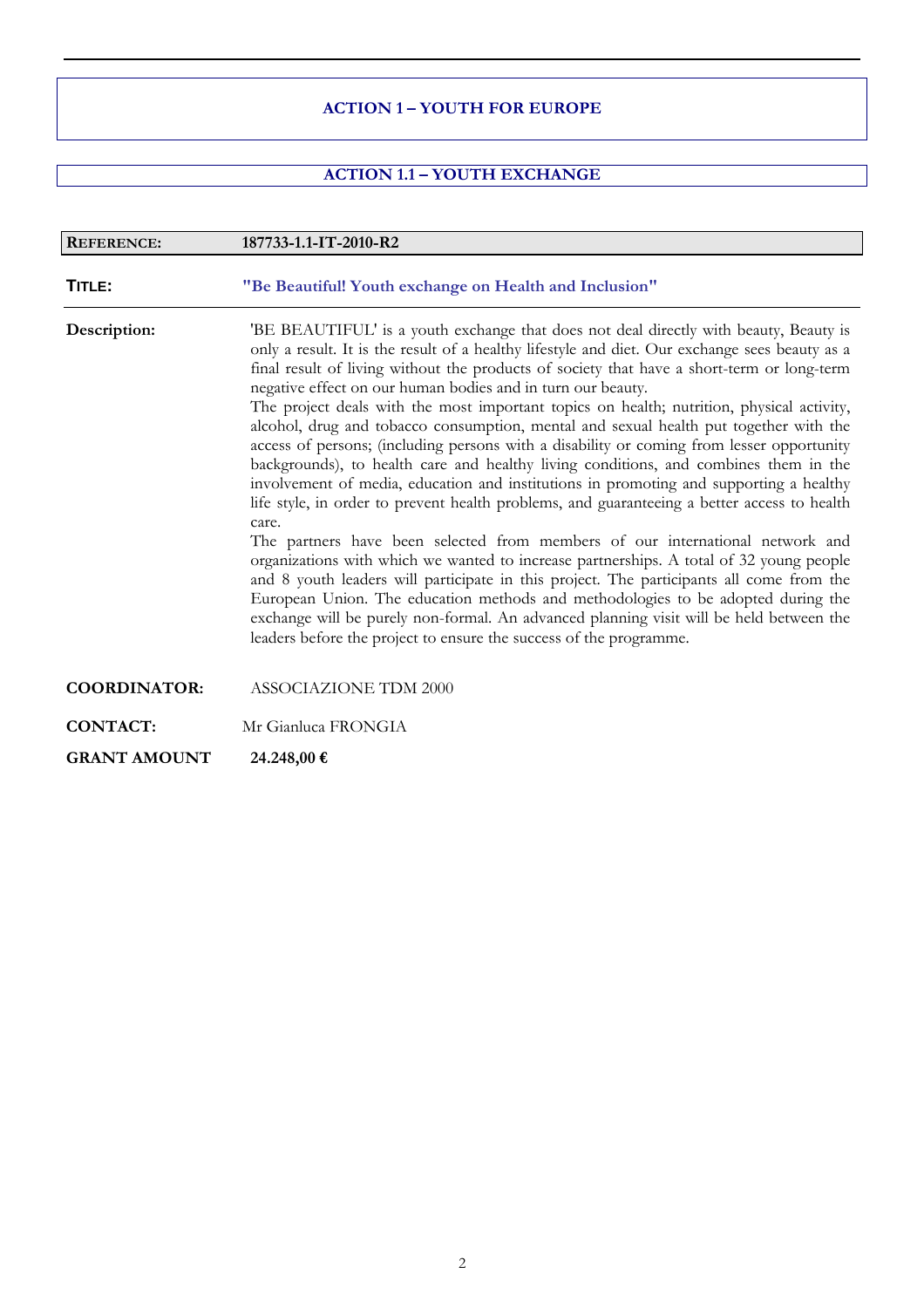| <b>REFERENCE:</b>                          | 188489-1.1.MM-DE-2010-R2                                                                                                                                                                                                                                                                                                                                                                                                                                                                                                                                                                                                                                                                                                                                                                                                                                                                                                                                                                                                                                                                                                                                                                                                                                                                                                                                                                                                                                                                                                                                                                                                                                                                                                                                                                                                                                                                                      |
|--------------------------------------------|---------------------------------------------------------------------------------------------------------------------------------------------------------------------------------------------------------------------------------------------------------------------------------------------------------------------------------------------------------------------------------------------------------------------------------------------------------------------------------------------------------------------------------------------------------------------------------------------------------------------------------------------------------------------------------------------------------------------------------------------------------------------------------------------------------------------------------------------------------------------------------------------------------------------------------------------------------------------------------------------------------------------------------------------------------------------------------------------------------------------------------------------------------------------------------------------------------------------------------------------------------------------------------------------------------------------------------------------------------------------------------------------------------------------------------------------------------------------------------------------------------------------------------------------------------------------------------------------------------------------------------------------------------------------------------------------------------------------------------------------------------------------------------------------------------------------------------------------------------------------------------------------------------------|
| TITLE:                                     | Bruckenschlag / Bruckenschlag Art / Bruckenschlag Adventure / Bruckenschlag<br><b>Nature</b>                                                                                                                                                                                                                                                                                                                                                                                                                                                                                                                                                                                                                                                                                                                                                                                                                                                                                                                                                                                                                                                                                                                                                                                                                                                                                                                                                                                                                                                                                                                                                                                                                                                                                                                                                                                                                  |
| <b>DESCRIPTION:</b><br><b>COORDINATOR:</b> | Die Projektreihe "Brückenschlag" bringt Jugendliche mit und ohne Behinderung aus<br>verschiedenen europäischen Ländern zusammen. An der multinationale Projektreihe<br>nehmen Jugendliche mit und ohne Behinderungen aus Polen, Deutschland, Österreich,<br>Tschechien und Rumänien teil.<br>Es kommen jeweils circa 40 junge Menschen zusammen kommen, um gemeinsame<br>verschiedene Kunstformen auszuprobieren und zu begreifen (Brückenschlag: Art),<br>Abenteuer zu bewältigen und erlebnispädagogisch zu arbeiten (Adventure) bzw. die Umwelt<br>zu erleben und zu thematisieren (Nature). Die Teilnehmenden sollen die Chance haben sich<br>in verschiedenen Bereichen zu versuchen, selbst Workshops zu wählen und sich "ihr"<br>Programm zusammenzustellen. Art, Adventure und Nature helfen dabei Grenzen zwischen<br>den Ländern, und möglichen Behinderungen zu überschreiten.<br>Die Reihe "Brückenschlag" verfolgt einen inklusiven Ansatz. So treffen Jugendliche<br>zusammen, die sich in ihrem Alltag kaum begegnen. Für die kognitiv behinderten<br>Jugendlichen ist es eine wichtige Erfahrung, in einer großen Gruppe ernst- und<br>angenommen zu werden. Für die "nicht-behinderten Jugendlichen" ist es wichtig, ihren<br>Horizont zu erweitern und die Schwachen der Gesellschaft persönlich kennen zu lernen.<br>Alle lernen dabei Hemmschwellen zu überwinden und Vorurteile abzubauen.<br>Die Jugendlichen gestalten und leben so eine tolerante und völkerverbindende Gesellschaft.<br>Diese Erfahrungen werden die Jugendlichen in ihre Heimatstädte transportieren. Die<br>Forderung des Reformpädagogen und Kreisauer Widerstandskämpfers Adolf Reichwein,<br>dass sich "Wert und Wirksamkeit einer Erziehungsgemeinschaft () untrüglich am Stande<br>ihrer Sorgenkinder abzulesen [sei]," wird bei der Projektreihe aufgenommen und umgesetzt<br>KREISAU-INITIATIVE BERLIN E.V. |
| <b>CONTACT:</b>                            | Mr Daniel WUNDERER                                                                                                                                                                                                                                                                                                                                                                                                                                                                                                                                                                                                                                                                                                                                                                                                                                                                                                                                                                                                                                                                                                                                                                                                                                                                                                                                                                                                                                                                                                                                                                                                                                                                                                                                                                                                                                                                                            |

**GRANT AMOUNT 89.437,57 €**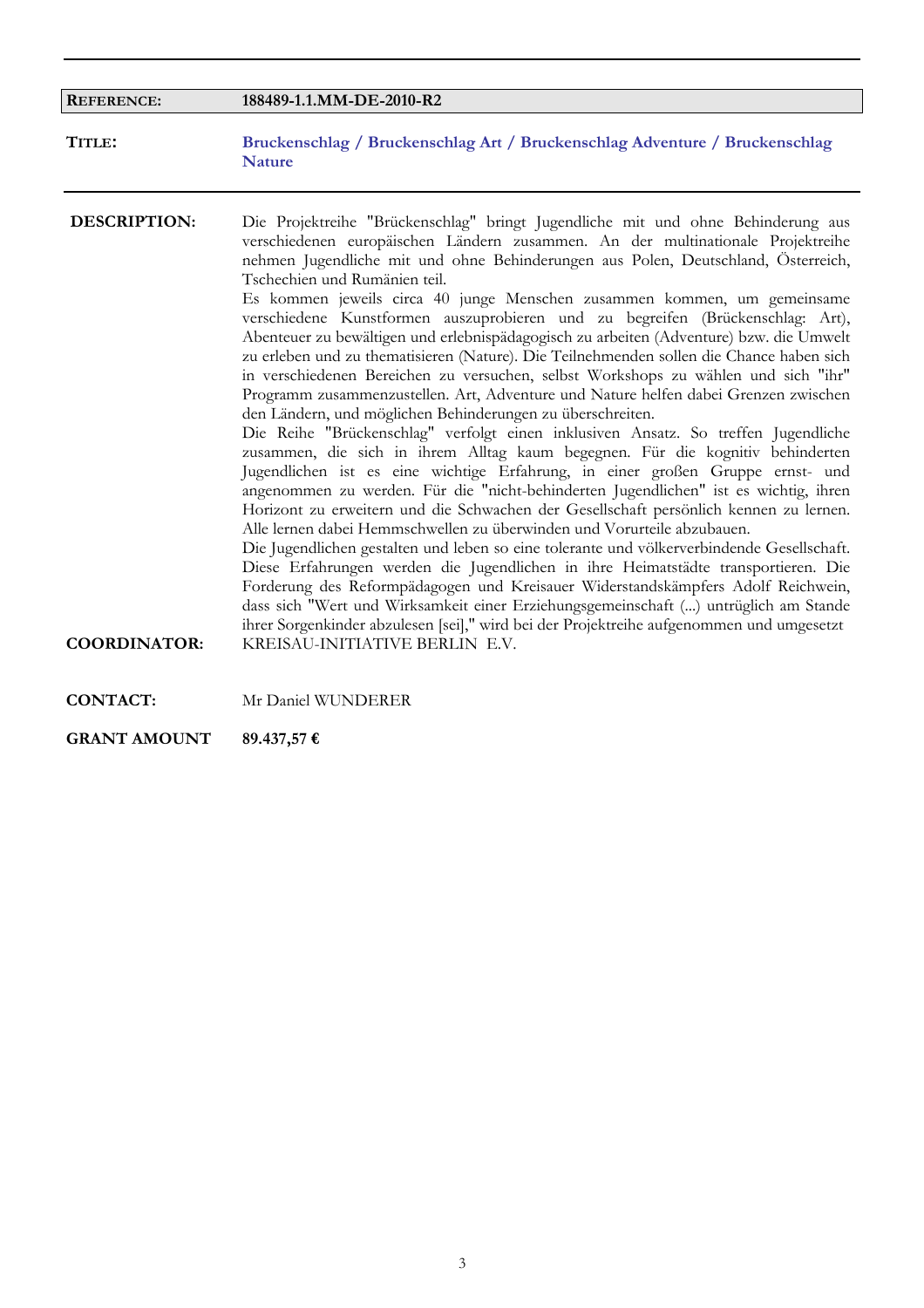## **ACTION 1.3 – YOUTH DEMOCRACY PROJECTS**

| <b>REFERENCE:</b>    | 188344-1.3-UK-2010-R2                                                                                                                                                                                                                                                                                                                                                                                                                                                                                                                                                                                                                                                                                                                                                                                                                                                                                                                                                                                                                                                                                                                                                                                                                                                                                                                            |
|----------------------|--------------------------------------------------------------------------------------------------------------------------------------------------------------------------------------------------------------------------------------------------------------------------------------------------------------------------------------------------------------------------------------------------------------------------------------------------------------------------------------------------------------------------------------------------------------------------------------------------------------------------------------------------------------------------------------------------------------------------------------------------------------------------------------------------------------------------------------------------------------------------------------------------------------------------------------------------------------------------------------------------------------------------------------------------------------------------------------------------------------------------------------------------------------------------------------------------------------------------------------------------------------------------------------------------------------------------------------------------|
| Title:               | TransEuropa 5x5                                                                                                                                                                                                                                                                                                                                                                                                                                                                                                                                                                                                                                                                                                                                                                                                                                                                                                                                                                                                                                                                                                                                                                                                                                                                                                                                  |
| Description::        | TRANSEUROPA festival is an innovative kind of public event which is<br>simultaneously an artistic, cultural and political engagement taking place across<br>national borders. It is at once a unitary festival and a transnational network of<br>young individuals working together to embrace wider audiences. The festival<br>embraces the values of shared political responsibility, free movement, travel,<br>transnational communications and cultural and political exploration<br>The festival is structured so as to involve a group of young people in each of<br>the participating cities for a period of several months leading up to the festival,<br>making them the actual organisers and conceptualises of the events, thus<br>promoting European citizenship and youth leadership.<br>With this application we wish to bring the festival to 5 European cities<br>(London, Paris, Bologna, Cluj-Napoca, and Sofia), involving 25 young people (5<br>per city/group), who will meet once per month for 5 months (January to May)<br>discussing crucial themes for European democracy (and specifically Migration,<br>Environment, Education and youth Employment, Women Rights and Media),<br>and working together to organise a public reflection of these events in a<br>simultaneous transnational festival in the month June. |
| Coordinator:         | EUROPEAN ALTERNATIVES LIMITED                                                                                                                                                                                                                                                                                                                                                                                                                                                                                                                                                                                                                                                                                                                                                                                                                                                                                                                                                                                                                                                                                                                                                                                                                                                                                                                    |
| Contact:             | Mr Niccolo MILANESE                                                                                                                                                                                                                                                                                                                                                                                                                                                                                                                                                                                                                                                                                                                                                                                                                                                                                                                                                                                                                                                                                                                                                                                                                                                                                                                              |
| <b>Grant Amount:</b> | 47.660,00€                                                                                                                                                                                                                                                                                                                                                                                                                                                                                                                                                                                                                                                                                                                                                                                                                                                                                                                                                                                                                                                                                                                                                                                                                                                                                                                                       |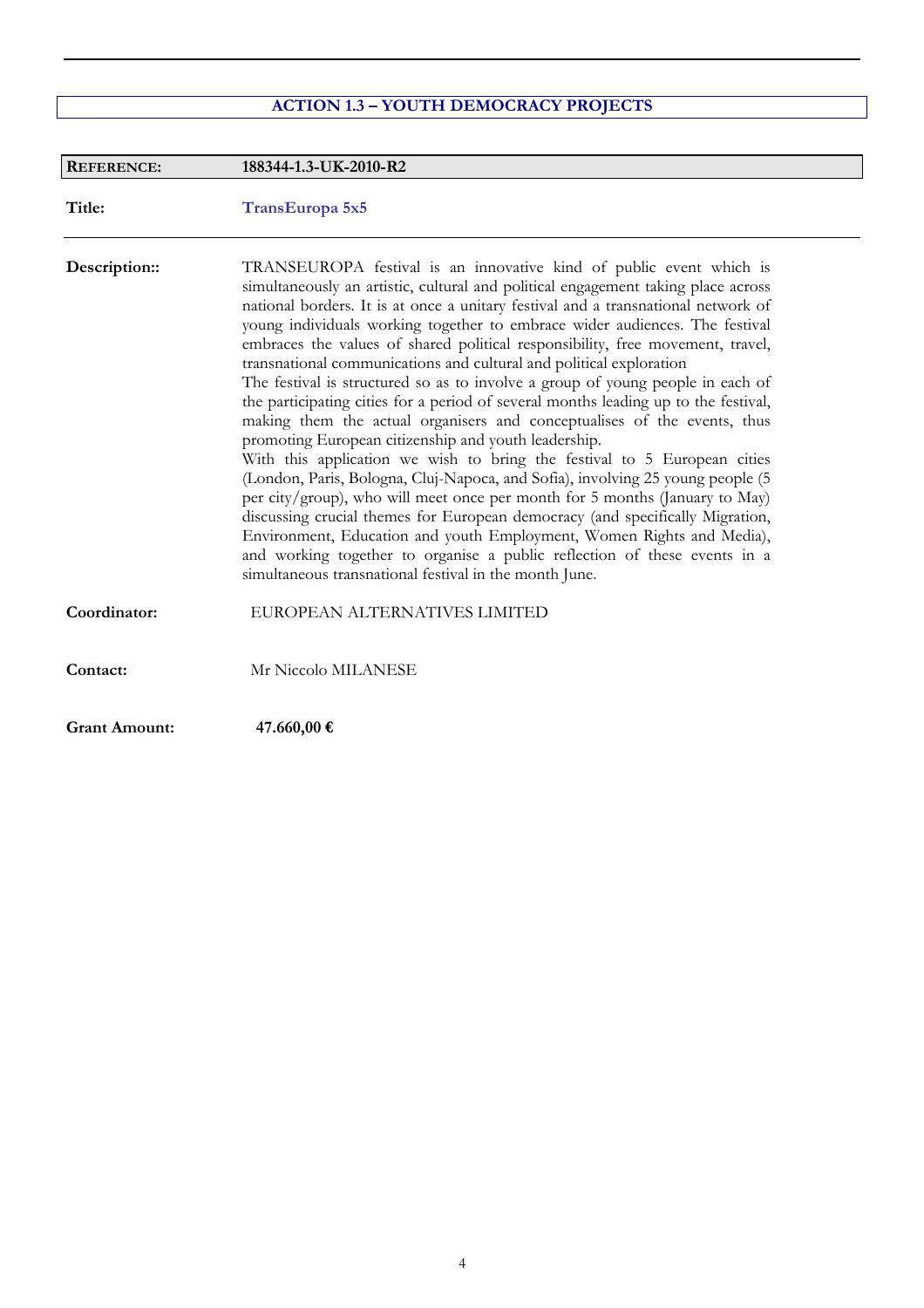| <b>REFERENCE:</b>    | 188480-1.3-BE-2010-R2                                                                                                                                                                                                                                                                                                                                                                                                                                                                                                                                                                                                                                                                                                                                                                                                                                                                                                                                                                                                                                                                                                                                                                                                                                                                                                                                                                                                                                                                                                                                                                                                                                                                                                                                                                                                                                                                                                                                                                                                                   |
|----------------------|-----------------------------------------------------------------------------------------------------------------------------------------------------------------------------------------------------------------------------------------------------------------------------------------------------------------------------------------------------------------------------------------------------------------------------------------------------------------------------------------------------------------------------------------------------------------------------------------------------------------------------------------------------------------------------------------------------------------------------------------------------------------------------------------------------------------------------------------------------------------------------------------------------------------------------------------------------------------------------------------------------------------------------------------------------------------------------------------------------------------------------------------------------------------------------------------------------------------------------------------------------------------------------------------------------------------------------------------------------------------------------------------------------------------------------------------------------------------------------------------------------------------------------------------------------------------------------------------------------------------------------------------------------------------------------------------------------------------------------------------------------------------------------------------------------------------------------------------------------------------------------------------------------------------------------------------------------------------------------------------------------------------------------------------|
| TITLE:               | Volunteer - Key to the Future!                                                                                                                                                                                                                                                                                                                                                                                                                                                                                                                                                                                                                                                                                                                                                                                                                                                                                                                                                                                                                                                                                                                                                                                                                                                                                                                                                                                                                                                                                                                                                                                                                                                                                                                                                                                                                                                                                                                                                                                                          |
| DESCRIPTION:         | Volunteer- Key to the Future! is a Youth Democracy "Project, organised by Don Bosco<br>Youth-Net IVZW as a celebration of volunteering. As such we see this project part of the<br>European year of volunteering. Volunteer- Key to the Future! Applies the concept of<br>representative democracy as a roadmap. All partner promoters start-off with a local meeting<br>with their volunteers- On this meeting they will debate on the key themes of the project,<br>and also select 2 volunteers to represent their organisation on the European youth congress.<br>This congress is the main event of the project. Over 50, representing 25 organisations from<br>12 EU member states (AT, BE, CZ, DE, ES, IT, MT, NL, PL, SI, SK, UK) will attend this<br>congress. The main aim of the congress is to debate on the challenges which volunteers face<br>in their engagement. We will have some decision makers and experts in the field of<br>volunteering attending, so the volunteers can meet them face-to-face in the debates. Next to<br>this we will take a look to the opportunities volunteering has to offer. On the European<br>youth congress the representatives for each promoter will debate on the same themes as on<br>their local meeting. In this way they are bringing- the opinions of their local peers to the<br>table as well. After the congress the representative, take part in a second local meeting<br>where they* report back on the congress and start-up an initiative to support volunteering<br>in their local organisation. At the end of the project we will produce a "sunshine report" to<br>highlight the outcomes of the project.<br>Volunteer - Key to the Future! will last 9 months, starting in December 2010. The first local<br>meeting are scheduled in February 2010. The congress takes place 10-13 May 2011 in<br>Krakow, Poland. The second local meeting is scheduled April to June 2011. The last 2<br>months of the project are reserved for developing a "sunshine report". |
| <b>COORDINATOR:</b>  | DON BOSCO YOUTH-NET IVZW                                                                                                                                                                                                                                                                                                                                                                                                                                                                                                                                                                                                                                                                                                                                                                                                                                                                                                                                                                                                                                                                                                                                                                                                                                                                                                                                                                                                                                                                                                                                                                                                                                                                                                                                                                                                                                                                                                                                                                                                                |
| CONTACT:             | Mr Rein MEUS                                                                                                                                                                                                                                                                                                                                                                                                                                                                                                                                                                                                                                                                                                                                                                                                                                                                                                                                                                                                                                                                                                                                                                                                                                                                                                                                                                                                                                                                                                                                                                                                                                                                                                                                                                                                                                                                                                                                                                                                                            |
| <b>GRANT AMOUNT:</b> | 21.800,00 €                                                                                                                                                                                                                                                                                                                                                                                                                                                                                                                                                                                                                                                                                                                                                                                                                                                                                                                                                                                                                                                                                                                                                                                                                                                                                                                                                                                                                                                                                                                                                                                                                                                                                                                                                                                                                                                                                                                                                                                                                             |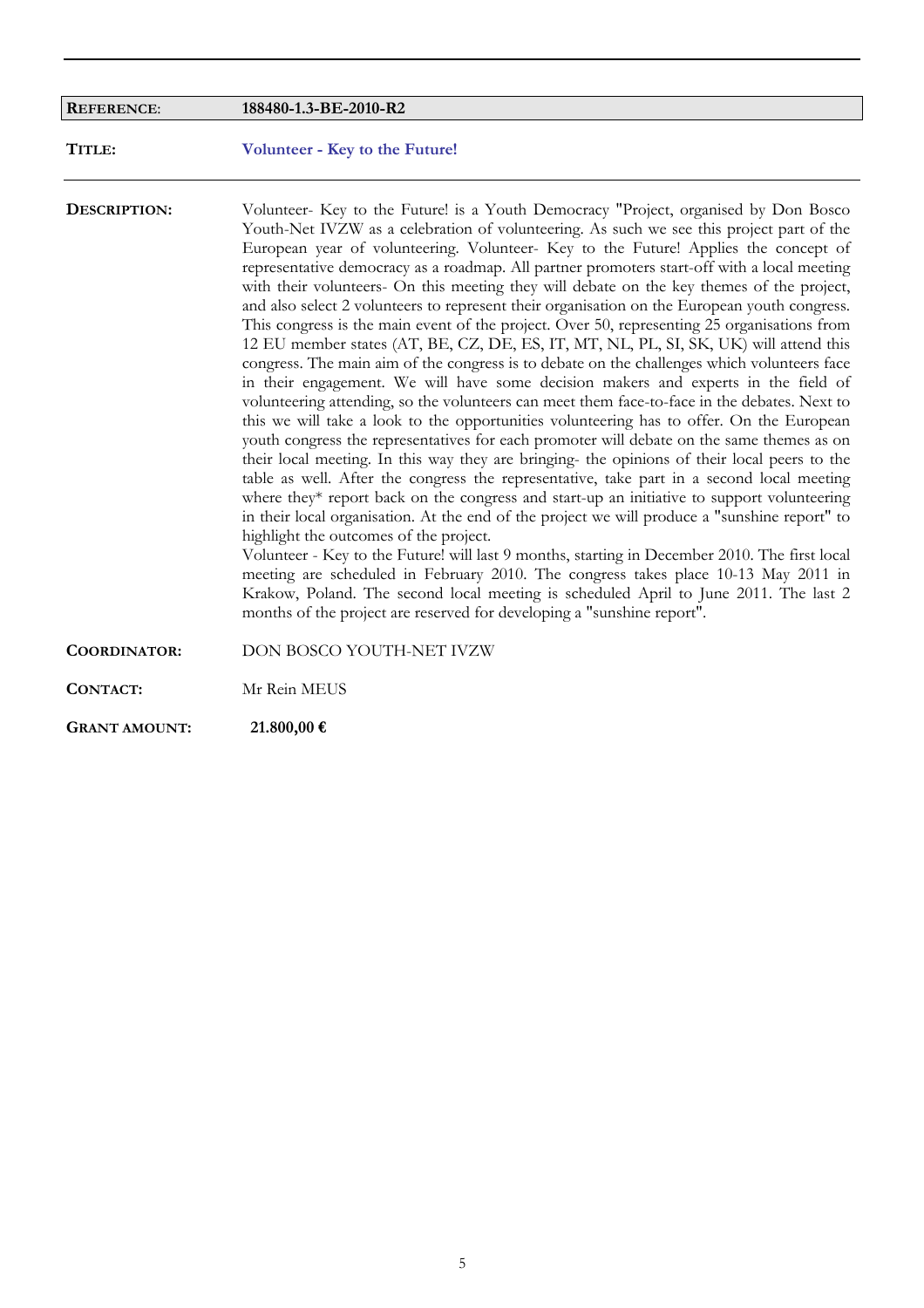### **ACTION 2 – EUROPEAN VOLUNTARY SERVICE**

I

| <b>REFERENCE:</b>    | 187025-2-PT-2010-R2                                                                                                                                                                                                                                                                                                                                                                                                                                                                                                                                                                                                                                                                                                                                                                                                                                                                                                                                                                                                                                                                                                                                                                                                                                                                                                                                                                                                                                                                                                                                                                                                                                                                                                                                                                                                                                                                                                                                                                                                                                                                                                                                                                                                                                                                                                                                                                                                                                                                                                                                                                                                                                                                                                                                                                |
|----------------------|------------------------------------------------------------------------------------------------------------------------------------------------------------------------------------------------------------------------------------------------------------------------------------------------------------------------------------------------------------------------------------------------------------------------------------------------------------------------------------------------------------------------------------------------------------------------------------------------------------------------------------------------------------------------------------------------------------------------------------------------------------------------------------------------------------------------------------------------------------------------------------------------------------------------------------------------------------------------------------------------------------------------------------------------------------------------------------------------------------------------------------------------------------------------------------------------------------------------------------------------------------------------------------------------------------------------------------------------------------------------------------------------------------------------------------------------------------------------------------------------------------------------------------------------------------------------------------------------------------------------------------------------------------------------------------------------------------------------------------------------------------------------------------------------------------------------------------------------------------------------------------------------------------------------------------------------------------------------------------------------------------------------------------------------------------------------------------------------------------------------------------------------------------------------------------------------------------------------------------------------------------------------------------------------------------------------------------------------------------------------------------------------------------------------------------------------------------------------------------------------------------------------------------------------------------------------------------------------------------------------------------------------------------------------------------------------------------------------------------------------------------------------------------|
| TITLE:               | Volversity! - Voluntary work as a way to increase employment opportunities and<br>combat poverty.                                                                                                                                                                                                                                                                                                                                                                                                                                                                                                                                                                                                                                                                                                                                                                                                                                                                                                                                                                                                                                                                                                                                                                                                                                                                                                                                                                                                                                                                                                                                                                                                                                                                                                                                                                                                                                                                                                                                                                                                                                                                                                                                                                                                                                                                                                                                                                                                                                                                                                                                                                                                                                                                                  |
| DESCRIPTION:         | Volversity! will target the increased involvement of young people unemployed people in<br>volunteering opportunities offered locally in the Algarve region of Portugal or<br>internationally through YEU especially using the EVS programme. This EVS project will<br>take place in Faro and will involve 2 volunteers and will last for 12 months. These<br>volunteers will continue the work started by our two EVS volunteers in 2009 promoting the<br>opportunities offered by youth in action using NFE methods amongst young people in the<br>Algarve region.<br>The 2 volunteers be based in Portugal will contribute to the development of YEU Youth<br>Volunteering and Resource Centre providing information, opportunities and advice about<br>Europe and volunteering to young people from the local community, especially unemployed<br>young people. Specific focus will be given to the possibilities offered to young people by<br>Youth in Action and the positive benefits of volunteering. This will build on the significant<br>work already undertaken by 2 EVS volunteers in 2009 in promoting Youth in Action in the<br>local region.<br>The volunteers will play a crucial role in contributing to the targets set in the YEU work<br>plan for increasing the involvement of young people with fewer opportunities in YEU<br>work. We believe that through short term volunteering opportunities young people with<br>fewer opportunities especially unemployed young people significantly increase their capacity<br>and enthusiasm to commit to longer term voluntary and training opportunities offered by<br>YEU and other civil society and youth organisations on the international level. To this end<br>the EVS volunteers in addition to promoting long term and international volunteering<br>opportunities amongst the young people in the Algarve they will also identify volunteer<br>hosting organisations (NGOs, Companies, Services etc) that can host volunteers in their<br>own communities in the Algarve.<br>Fully co-ordinated and supported by the 2 full time YEU staff members and a Volunteer<br>EVS Co-ordinator from our Pool of Trainers working on a voluntary basis with the other<br>mentors, these two volunteers will develop their own skills, awareness and knowledge about<br>the issues connected to the participation of young people with fewer opportunities<br>especially those that are unemployed. They will support and encourage the participation of<br>the local young people where they are based and at the same time increase the capacity of<br>YEU to further develop our long term strategy in the area of involving more young people<br>from diverse backgrounds from local to international level. |
| <b>COORDINATOR:</b>  | YEU YOUTH FOR EXCHANGE AND UNDERSTANDING                                                                                                                                                                                                                                                                                                                                                                                                                                                                                                                                                                                                                                                                                                                                                                                                                                                                                                                                                                                                                                                                                                                                                                                                                                                                                                                                                                                                                                                                                                                                                                                                                                                                                                                                                                                                                                                                                                                                                                                                                                                                                                                                                                                                                                                                                                                                                                                                                                                                                                                                                                                                                                                                                                                                           |
| <b>CONTACT:</b>      | Ms Gabriella CIVICO                                                                                                                                                                                                                                                                                                                                                                                                                                                                                                                                                                                                                                                                                                                                                                                                                                                                                                                                                                                                                                                                                                                                                                                                                                                                                                                                                                                                                                                                                                                                                                                                                                                                                                                                                                                                                                                                                                                                                                                                                                                                                                                                                                                                                                                                                                                                                                                                                                                                                                                                                                                                                                                                                                                                                                |
| <b>GRANT AMOUNT:</b> | 26.720,00 €                                                                                                                                                                                                                                                                                                                                                                                                                                                                                                                                                                                                                                                                                                                                                                                                                                                                                                                                                                                                                                                                                                                                                                                                                                                                                                                                                                                                                                                                                                                                                                                                                                                                                                                                                                                                                                                                                                                                                                                                                                                                                                                                                                                                                                                                                                                                                                                                                                                                                                                                                                                                                                                                                                                                                                        |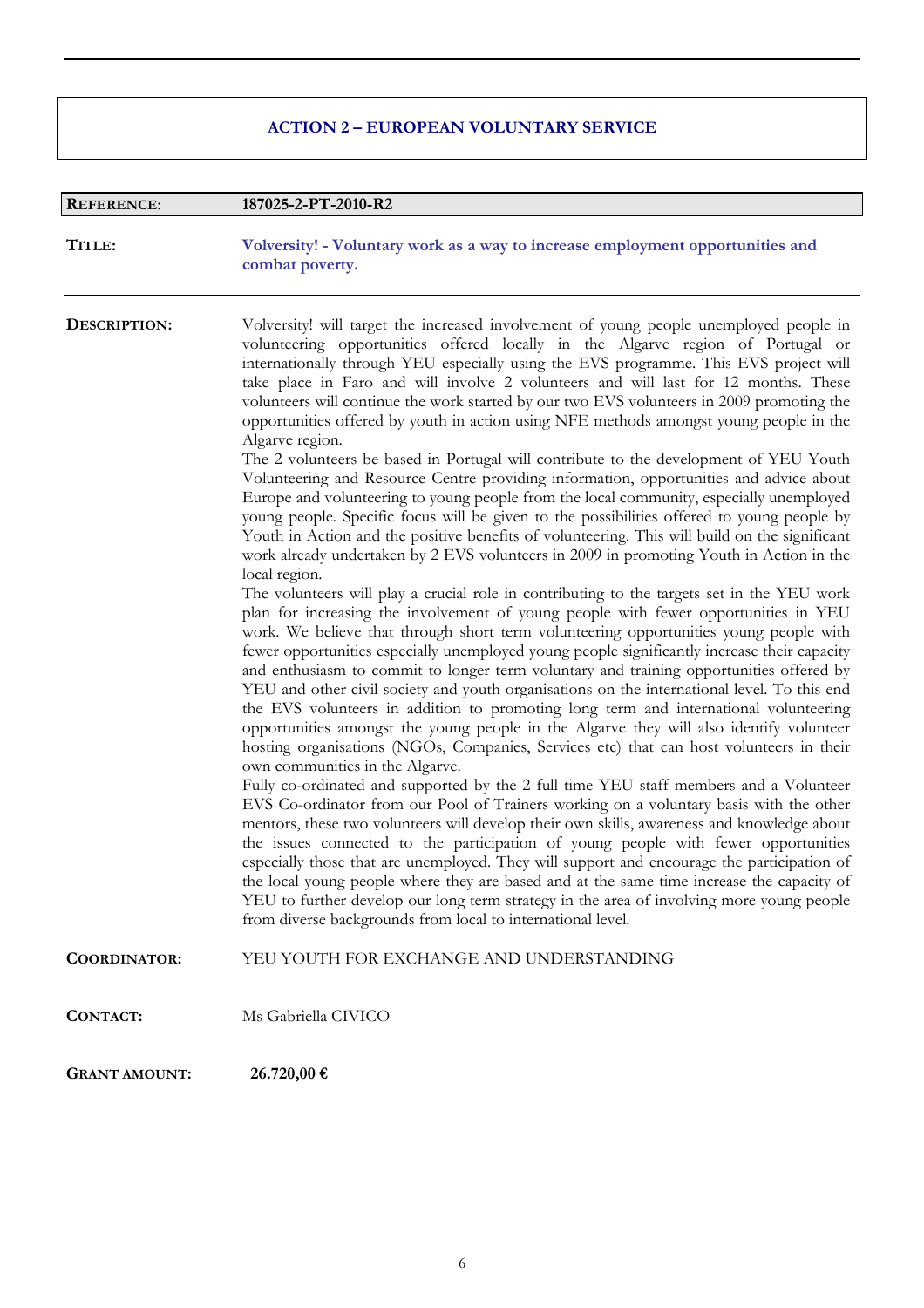| <b>REFERENCE:</b>   | 187073-2-NL-2010-R2                                                                                                                                                                                                                                                                                                                                                                                                                                                                                                                                                                                                                                                                                                                                                                                                                                                                                                                                                                                                                                                                                                                                                                                                                                                                                                                                                                                                                                                                                                                                                                                                                                                                                                                                                                                                                                                                                                                                                                                                                                                                                                                                                                                                                                                                                                                                                                                                                                                                                                                                                                                                                                                                                                                                                                                                                                                                                                                                                 |
|---------------------|---------------------------------------------------------------------------------------------------------------------------------------------------------------------------------------------------------------------------------------------------------------------------------------------------------------------------------------------------------------------------------------------------------------------------------------------------------------------------------------------------------------------------------------------------------------------------------------------------------------------------------------------------------------------------------------------------------------------------------------------------------------------------------------------------------------------------------------------------------------------------------------------------------------------------------------------------------------------------------------------------------------------------------------------------------------------------------------------------------------------------------------------------------------------------------------------------------------------------------------------------------------------------------------------------------------------------------------------------------------------------------------------------------------------------------------------------------------------------------------------------------------------------------------------------------------------------------------------------------------------------------------------------------------------------------------------------------------------------------------------------------------------------------------------------------------------------------------------------------------------------------------------------------------------------------------------------------------------------------------------------------------------------------------------------------------------------------------------------------------------------------------------------------------------------------------------------------------------------------------------------------------------------------------------------------------------------------------------------------------------------------------------------------------------------------------------------------------------------------------------------------------------------------------------------------------------------------------------------------------------------------------------------------------------------------------------------------------------------------------------------------------------------------------------------------------------------------------------------------------------------------------------------------------------------------------------------------------------|
| TITLE:              | Warriors without weapons - Learning youngsters to change their own community<br>and environment                                                                                                                                                                                                                                                                                                                                                                                                                                                                                                                                                                                                                                                                                                                                                                                                                                                                                                                                                                                                                                                                                                                                                                                                                                                                                                                                                                                                                                                                                                                                                                                                                                                                                                                                                                                                                                                                                                                                                                                                                                                                                                                                                                                                                                                                                                                                                                                                                                                                                                                                                                                                                                                                                                                                                                                                                                                                     |
| <b>DESCRIPTION:</b> | Sending organisation Stichting Commundo offers a group of 15 youngsters from the<br>Netherlands the opportunity to do voluntary work in Brazil. They will participate in the<br>Warriors without weapons-program during one month. This methodology is developed by<br>host organisation Instituto Elos. It relies on the main idea that we can change the world,<br>starting right away, with the resources that are available, only we are not aware of. It is time<br>to change our perception about how to collaborate in a collective way, to build a better<br>world and to do so with pleasure. In order to do that, we use the global knowledge of all<br>involved, directly or indirectly, and by the end of a month, we transform a collective dream<br>into reality, even better than we first imagined.<br>Our goal is to introduce youth of action in the way of the Warrior Without Weapons. We<br>aim, through practice and experience, to offer each participant to propose solutions and<br>develop projects in their cities, regions and countries, answering to urgent social and<br>environmental issues we share, respecting the unique identity of each community. So the<br>main theme is urban/rural development.<br>For a month the participants work in a community in Santos, Brazil, and they execute a<br>project using local construction techniques and attending to real needs of the tenants.<br>During the program the participants are part of a group rich in cultural, social and<br>economical diversity. There will be youth from different parts of the world participating,<br>cooperating in a common challenge. In this way, we contribute to another main objective:<br>to gain more understanding and cooperation between youngsters from different social,<br>cultural and economic background.<br>The other main theme is minorities. Six of the Dutch volunteers will be youngsters with<br>fewer opportunities, because their social, economic and cultural background. In Brazil, they<br>will participate in the project in a poor neighbourhood, where many minorities are living. In<br>this way, it is not only creating awareness of equality and unity, but truly experience this<br>sense of unity AND having learned how to take positive action.<br>The experiences of these EVS activities will have a deep impact on the lives of all young<br>people and the local community involved and we are convinced that this project generates<br>positive effect on their perception of participation of people from underprivileged<br>background, realising that everyone is able to change their own world, that they use this<br>experience to change their own community.<br>Also the objective is to enlarge the personal and social development of both the Dutch and<br>the Brazilian youngsters and to give rise to their mutual interest in two themes: Urban/rural<br>development and minorities. |
| <b>COORDINATOR:</b> | STICHTING COMMUNDO                                                                                                                                                                                                                                                                                                                                                                                                                                                                                                                                                                                                                                                                                                                                                                                                                                                                                                                                                                                                                                                                                                                                                                                                                                                                                                                                                                                                                                                                                                                                                                                                                                                                                                                                                                                                                                                                                                                                                                                                                                                                                                                                                                                                                                                                                                                                                                                                                                                                                                                                                                                                                                                                                                                                                                                                                                                                                                                                                  |
| <b>CONTACT:</b>     | MS LARISSA BELO VAN BEEK                                                                                                                                                                                                                                                                                                                                                                                                                                                                                                                                                                                                                                                                                                                                                                                                                                                                                                                                                                                                                                                                                                                                                                                                                                                                                                                                                                                                                                                                                                                                                                                                                                                                                                                                                                                                                                                                                                                                                                                                                                                                                                                                                                                                                                                                                                                                                                                                                                                                                                                                                                                                                                                                                                                                                                                                                                                                                                                                            |

**GRANT AMOUNT: 32.100,00 €**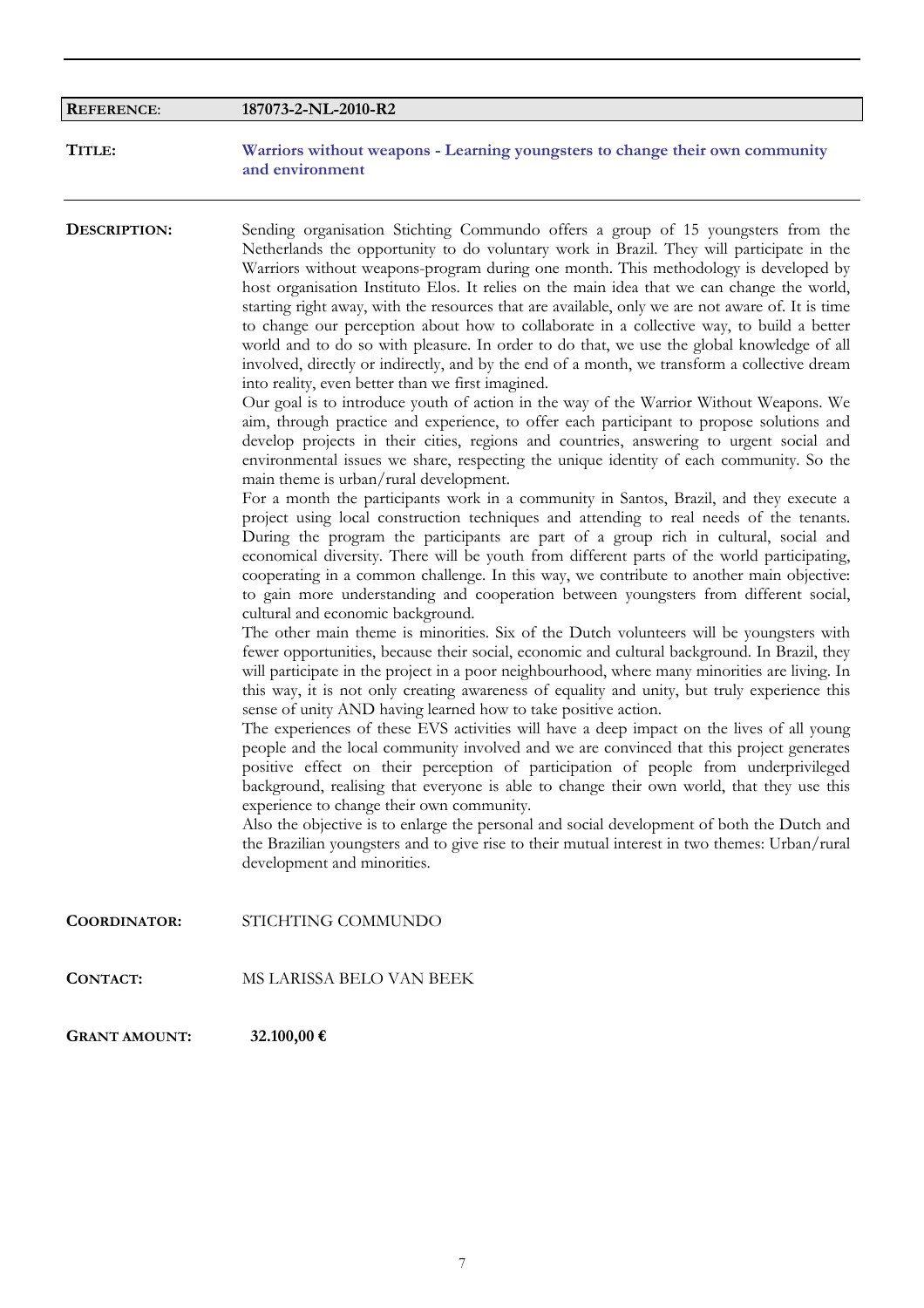| <b>REFERENCE:</b>    | 187187-2-PL-2010-R2                                                                                                                                                                                                                                                                                                                                                                                                                                                                                                                                                                                                                                                                                                                                                                                                                                                                                                                                                                                                                                                                                                                                                                                                                                                                                                                                                                                                                                                                                                                                                                                                                                                          |
|----------------------|------------------------------------------------------------------------------------------------------------------------------------------------------------------------------------------------------------------------------------------------------------------------------------------------------------------------------------------------------------------------------------------------------------------------------------------------------------------------------------------------------------------------------------------------------------------------------------------------------------------------------------------------------------------------------------------------------------------------------------------------------------------------------------------------------------------------------------------------------------------------------------------------------------------------------------------------------------------------------------------------------------------------------------------------------------------------------------------------------------------------------------------------------------------------------------------------------------------------------------------------------------------------------------------------------------------------------------------------------------------------------------------------------------------------------------------------------------------------------------------------------------------------------------------------------------------------------------------------------------------------------------------------------------------------------|
| TITLE:               | Mlodzi dla mlodych                                                                                                                                                                                                                                                                                                                                                                                                                                                                                                                                                                                                                                                                                                                                                                                                                                                                                                                                                                                                                                                                                                                                                                                                                                                                                                                                                                                                                                                                                                                                                                                                                                                           |
| <b>DESCRIPTION:</b>  | The project entitled Modzi dla mlodych - wyrównywanie szans is a group EVS, in the<br>framework of which two polish volunteers will be working 12 months in Freetown, Sierra<br>Leone. The main theme of their work will be development cooperation and social inclusion.<br>The strategic objective of the project is to support integral development of children and<br>youth through promoting active involvement, openness, dialogue and cooperation, while<br>specific objectives include:<br>- enabling young people to take public engagement in a way that allows the realization of<br>personal aspirations, while fostering a high quality of activities carried out by young people,<br>- strengthening interaction between European and African youth and thus build<br>intercultural sensitivity and understanding of interdependencies, which exist in the modern<br>world,<br>- promoting the use of tools for non-formal education in working with children and young<br>people as a means to work towards improving the quality of life of beneficiaries,<br>- promoting positive youth attitudes and patterns of social involvement and to present<br>opportunities, especially those offered by the Program.<br>There is also a number of learning objectives for the volunteers, related to their personal<br>and social development.<br>The work of the volunteers will consist in taking care of 80 interns in the Home for Street<br>Children, as well as organizing non-formal education activities (i.e workshops, trips and<br>sport events). The methodology will be based on preventive approach (as this is the<br>methodology used by the HO). |
| <b>COORDINATOR:</b>  | SALEZJANSKI WOLONTARIAT MISYJNY MLODZI SWIATU                                                                                                                                                                                                                                                                                                                                                                                                                                                                                                                                                                                                                                                                                                                                                                                                                                                                                                                                                                                                                                                                                                                                                                                                                                                                                                                                                                                                                                                                                                                                                                                                                                |
| <b>CONTACT:</b>      | Ms Elzbieta JAKUBEK                                                                                                                                                                                                                                                                                                                                                                                                                                                                                                                                                                                                                                                                                                                                                                                                                                                                                                                                                                                                                                                                                                                                                                                                                                                                                                                                                                                                                                                                                                                                                                                                                                                          |
| <b>GRANT AMOUNT:</b> | 16.100,00 €                                                                                                                                                                                                                                                                                                                                                                                                                                                                                                                                                                                                                                                                                                                                                                                                                                                                                                                                                                                                                                                                                                                                                                                                                                                                                                                                                                                                                                                                                                                                                                                                                                                                  |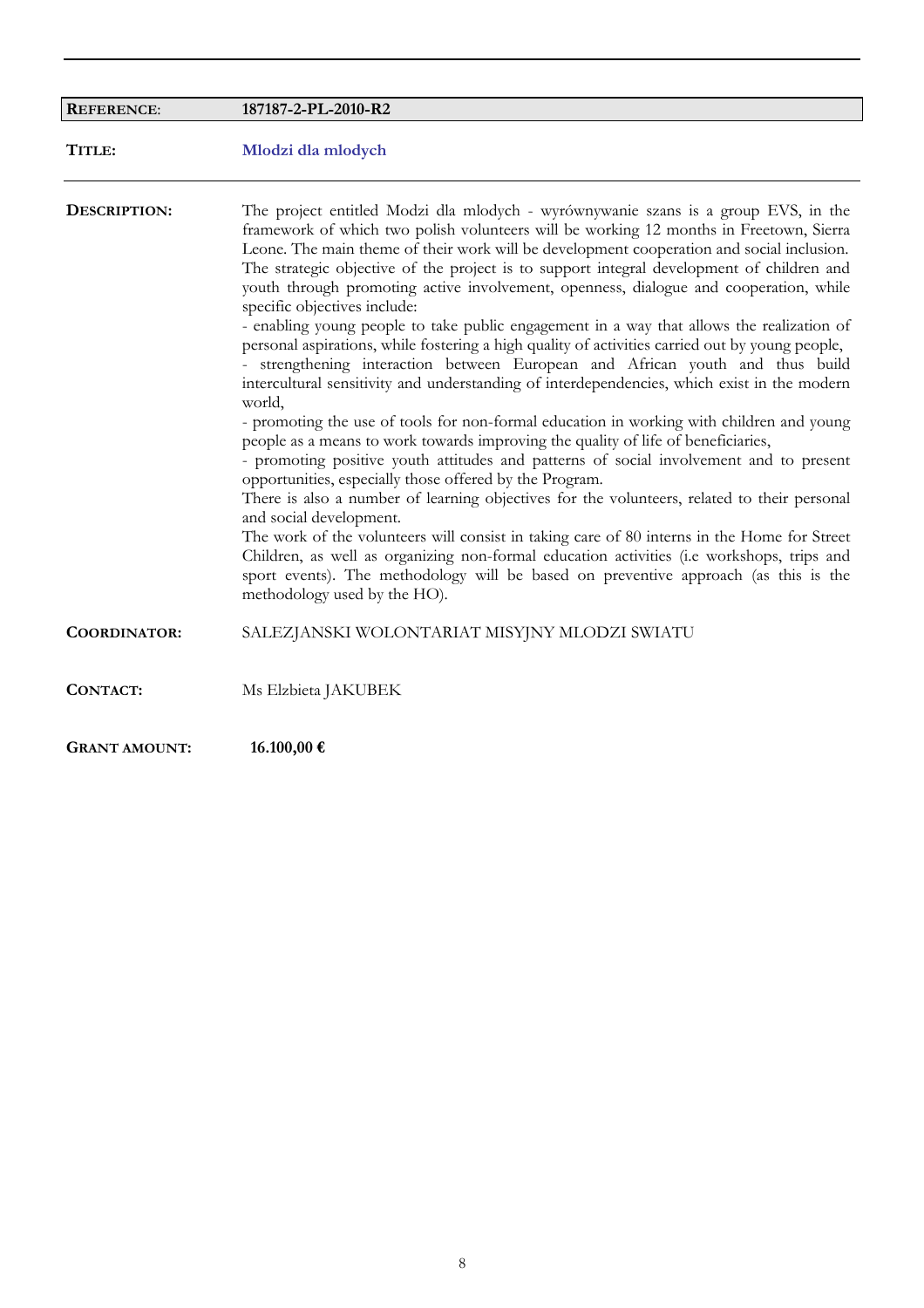| <b>REFERENCE:</b>    | 187226-2-IT-2010-R2                                                                                                                                                                                                                                                                                                                                                                                                                                                                                                                                                                                                                                                                                                                                                                                                                                                                                                                                                                                                                                                                                                                                                                                                                                                                                                                                                                                                                                                                                |
|----------------------|----------------------------------------------------------------------------------------------------------------------------------------------------------------------------------------------------------------------------------------------------------------------------------------------------------------------------------------------------------------------------------------------------------------------------------------------------------------------------------------------------------------------------------------------------------------------------------------------------------------------------------------------------------------------------------------------------------------------------------------------------------------------------------------------------------------------------------------------------------------------------------------------------------------------------------------------------------------------------------------------------------------------------------------------------------------------------------------------------------------------------------------------------------------------------------------------------------------------------------------------------------------------------------------------------------------------------------------------------------------------------------------------------------------------------------------------------------------------------------------------------|
| TITLE:               | <b>International Voluntary Service: an experience for life</b>                                                                                                                                                                                                                                                                                                                                                                                                                                                                                                                                                                                                                                                                                                                                                                                                                                                                                                                                                                                                                                                                                                                                                                                                                                                                                                                                                                                                                                     |
| DESCRIPTION:         | The main goal of the project "International Voluntary Service: An experience for life" is to<br>start a process of acquisition of formal and informal tools in regard to an active citizenship,<br>to an intercultural dialogue and international cooperation to train young people to become<br>mutiplicators of a culture of peace. The initiative involves one volunteer for the period of<br>one year to collaborate within the S.V.A.M structures which operate in the peripheral<br>suburbans of Turu and Riod in the city of Sao Luis, in the Maranhão State of Brazil. The<br>volunteer will work with the association staff and educators, in the activities of coordination<br>of professional training aimed to gradually reinsert minors in the civil society. On this<br>subject, the volunteer will have the opportunity do learn professional competences in regard<br>to the international cooperation field, and above all, she will have the possibility to develop<br>her own capabilities and attitudes thanks to a participative methodology which and critical<br>approach of the volunteer in the daily problem solving activities. In this contest, the degree<br>of active citizenship will be discussed, as well as the idea of the diversity as a resource,<br>thanks to a relationship at the same level with the qualified' personnel and the project's<br>beneficiaries, within a contest totally different from the one from where the volunteer is<br>coming from. |
| <b>COORDINATOR:</b>  | ASSISTENZA AI MINORI IN BRASILE TRIVENETO ONLUS                                                                                                                                                                                                                                                                                                                                                                                                                                                                                                                                                                                                                                                                                                                                                                                                                                                                                                                                                                                                                                                                                                                                                                                                                                                                                                                                                                                                                                                    |
| CONTACT:             | MS CHIARA VISENTIN                                                                                                                                                                                                                                                                                                                                                                                                                                                                                                                                                                                                                                                                                                                                                                                                                                                                                                                                                                                                                                                                                                                                                                                                                                                                                                                                                                                                                                                                                 |
| <b>GRANT AMOUNT:</b> | 7.760,00€                                                                                                                                                                                                                                                                                                                                                                                                                                                                                                                                                                                                                                                                                                                                                                                                                                                                                                                                                                                                                                                                                                                                                                                                                                                                                                                                                                                                                                                                                          |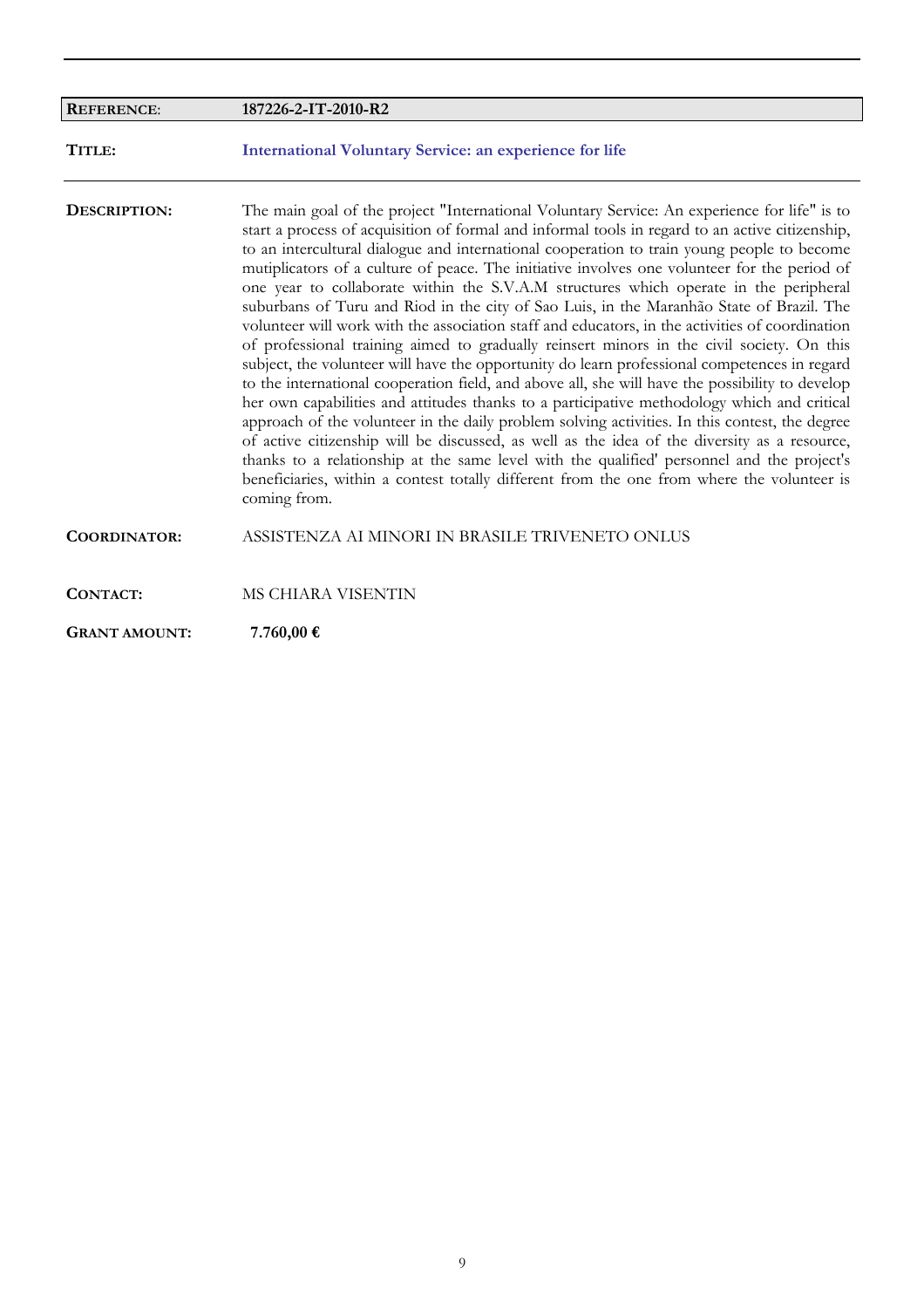| <b>REFERENCE:</b>    | 187227-2-HU-2010-R2                                                                                                                                                                                                                                                                                                                                                                                                                                                                                                                                                                                                                                                                                                                                                                                                                                                                                                                                                                                                                                                                                                                                                                                                                                                                                                                                                                                                                                                                                                                                                                                                                                                                                                                                                                                                                                                                                                                                                                                  |
|----------------------|------------------------------------------------------------------------------------------------------------------------------------------------------------------------------------------------------------------------------------------------------------------------------------------------------------------------------------------------------------------------------------------------------------------------------------------------------------------------------------------------------------------------------------------------------------------------------------------------------------------------------------------------------------------------------------------------------------------------------------------------------------------------------------------------------------------------------------------------------------------------------------------------------------------------------------------------------------------------------------------------------------------------------------------------------------------------------------------------------------------------------------------------------------------------------------------------------------------------------------------------------------------------------------------------------------------------------------------------------------------------------------------------------------------------------------------------------------------------------------------------------------------------------------------------------------------------------------------------------------------------------------------------------------------------------------------------------------------------------------------------------------------------------------------------------------------------------------------------------------------------------------------------------------------------------------------------------------------------------------------------------|
| TITLE:               | Helping is privilege! - My EVS in DR Congo                                                                                                                                                                                                                                                                                                                                                                                                                                                                                                                                                                                                                                                                                                                                                                                                                                                                                                                                                                                                                                                                                                                                                                                                                                                                                                                                                                                                                                                                                                                                                                                                                                                                                                                                                                                                                                                                                                                                                           |
| DESCRIPTION:         | "Helping is privilege! - My EVS in DR Congo" is a group EVS project that takes place in<br>Kinshasa, DR Congo. Six volunteers from Hungary will carry out a six-month voluntary<br>service in Othniel Primary and Secondary School and La Providence orphanage. Two<br>volunteers will help in the orphanage, proposing orphans various leisure time activities as<br>well as assist them with their everyday life. Assisting the teachers, three volunteers will help<br>students in College Othniel who lag behind with their homework, in English language, in<br>basic subjects (e.g. maths, writing, and reading) in French as well as in computer science. In<br>one part of their time they will assist with the organisation of the student and orphan<br>sponsorship programme. A sixth volunteer will assist in raising awareness in the field of<br>everyday health and hygiene among the children and their parents. Volunteers will be<br>encouraged to propose further complementary activities according to their own interest and<br>skills. One volunteer will be offered an internal team coordinator role and also given the<br>opportunity to assist in the management of donor relations and fundraising activities of the<br>hosting NGO. Project tools are arts, creativity, non-formal and informal education as well<br>as knowledge transfer in order to empower the children and the youngsters with important<br>life-skills and help them prepare for an independent adult life. The project fosters mutual<br>learning and understanding of the cultural and social realities of both the volunteers and the<br>beneficiaries as well as provides the volunteers with the opportunity to acquire new personal<br>competences as well as to discover a different, African country. An experience that they can<br>make use of upon their return in youth work in their home country, on a national or<br>European level or as a development professional in the future. |
| <b>COORDINATOR:</b>  | AFRIKAERT ALAPITVANY MAGYARORSZAG - NEMZETKOZI FEJLESZTESI<br>ES HUMANITARIUS SZERVEZET                                                                                                                                                                                                                                                                                                                                                                                                                                                                                                                                                                                                                                                                                                                                                                                                                                                                                                                                                                                                                                                                                                                                                                                                                                                                                                                                                                                                                                                                                                                                                                                                                                                                                                                                                                                                                                                                                                              |
| <b>CONTACT:</b>      | Me Frank ZOLTAN                                                                                                                                                                                                                                                                                                                                                                                                                                                                                                                                                                                                                                                                                                                                                                                                                                                                                                                                                                                                                                                                                                                                                                                                                                                                                                                                                                                                                                                                                                                                                                                                                                                                                                                                                                                                                                                                                                                                                                                      |
| <b>GRANT AMOUNT:</b> | 32.334, 00 €                                                                                                                                                                                                                                                                                                                                                                                                                                                                                                                                                                                                                                                                                                                                                                                                                                                                                                                                                                                                                                                                                                                                                                                                                                                                                                                                                                                                                                                                                                                                                                                                                                                                                                                                                                                                                                                                                                                                                                                         |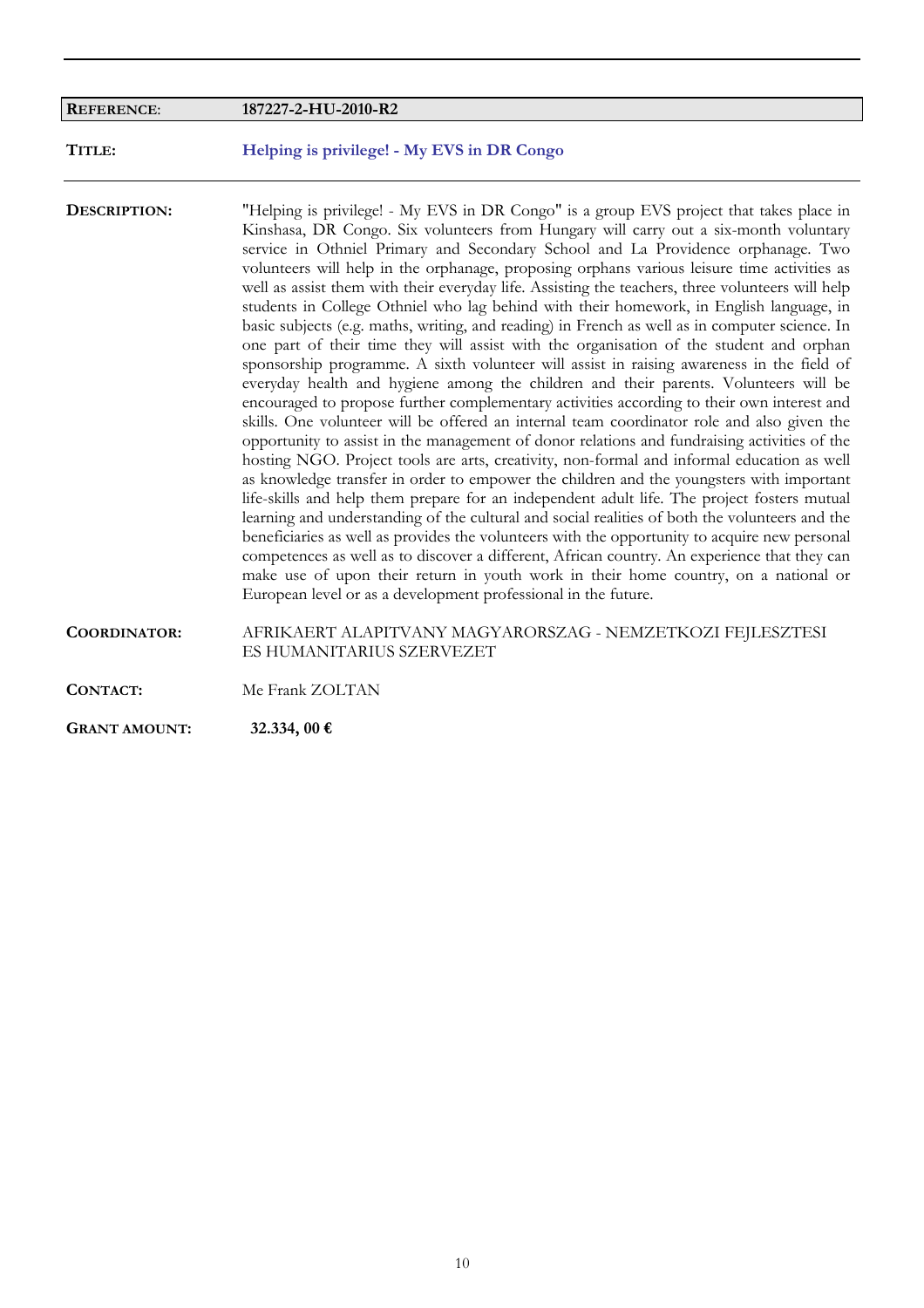| <b>REFERENCE:</b>    | 187277-2-BE-2010-R2                                                                                                                                                                                                                                                                                                                                                                                                                                                                                                                                                                                                                                                                                                                                                                                                                                                                                                                                                                                                                                                                                                                                                                                                                                                                                                                                                  |
|----------------------|----------------------------------------------------------------------------------------------------------------------------------------------------------------------------------------------------------------------------------------------------------------------------------------------------------------------------------------------------------------------------------------------------------------------------------------------------------------------------------------------------------------------------------------------------------------------------------------------------------------------------------------------------------------------------------------------------------------------------------------------------------------------------------------------------------------------------------------------------------------------------------------------------------------------------------------------------------------------------------------------------------------------------------------------------------------------------------------------------------------------------------------------------------------------------------------------------------------------------------------------------------------------------------------------------------------------------------------------------------------------|
| TITLE:               | <b>Global meets local : Peers against Climate Change</b>                                                                                                                                                                                                                                                                                                                                                                                                                                                                                                                                                                                                                                                                                                                                                                                                                                                                                                                                                                                                                                                                                                                                                                                                                                                                                                             |
| DESCRIPTION:         | The volunteer from the United Kingdom will spend one year in Brussels volunteering for<br>IFM-SEI. He will divide his time between working as part of the IFM-SEI office team,<br>particularly focusing on the 'Peers against Climate Changes project and working with a local<br>group of young people in Brussels. In particular, the volunteer will work in four main fields:<br>1) IFM-SEI's 'Peers against Climate Change' project on the global social consequences of<br>climate change and the role young people can play in the global fight against climate change.<br>The volunteer will be part of the co-ordination team working on the development of the<br>overall project. He will especially assist in training the peer educators and developing<br>educational material on climate change.<br>2) Working with a local group of children in Brussels, involving himself with the local<br>community and running educational activities on climate change for the local- Faucons<br>Rouges group.<br>3) Interacting with other Brussels-based EVS volunteers, learning about each others'<br>cultures and exchanging views about ways to fight climate change.<br>4) IFM-SEI's general work especially in the field of education.<br>In each of these fields the volunteer will be fully supported by office staff who will take the<br>main lead. |
| <b>COORDINATOR:</b>  | IFM-SEI                                                                                                                                                                                                                                                                                                                                                                                                                                                                                                                                                                                                                                                                                                                                                                                                                                                                                                                                                                                                                                                                                                                                                                                                                                                                                                                                                              |
| <b>CONTACT:</b>      | Ms Ingrid DE KOCK                                                                                                                                                                                                                                                                                                                                                                                                                                                                                                                                                                                                                                                                                                                                                                                                                                                                                                                                                                                                                                                                                                                                                                                                                                                                                                                                                    |
| <b>GRANT AMOUNT:</b> | 6.875,00 €                                                                                                                                                                                                                                                                                                                                                                                                                                                                                                                                                                                                                                                                                                                                                                                                                                                                                                                                                                                                                                                                                                                                                                                                                                                                                                                                                           |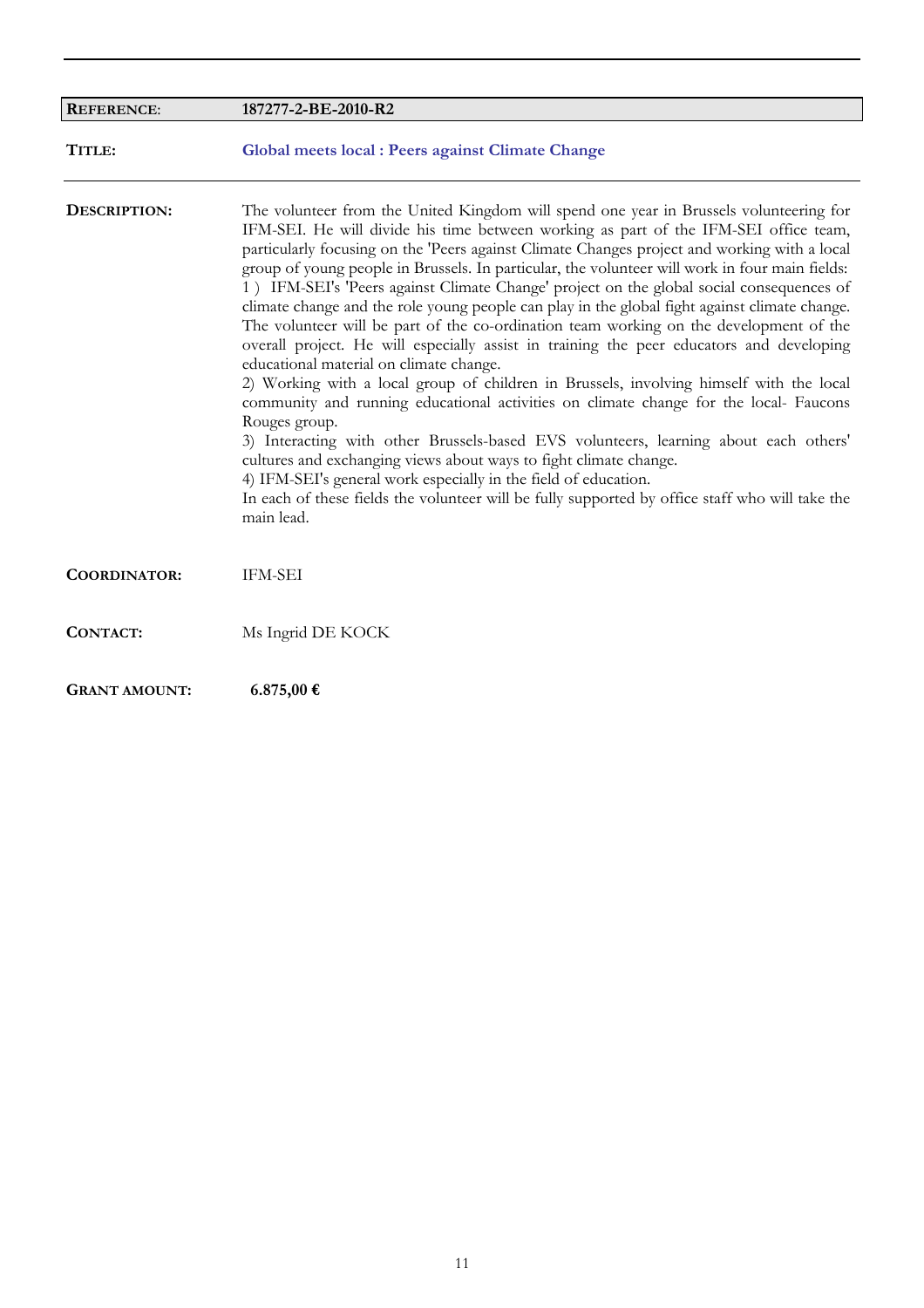| <b>REFERENCE:</b>    | 187348-2-MK-2010-R2                                                                                                                                                                                                                                                                                                                                                                                                                                                                                                                                                                                                                                                                                                                                                                                                                                                                                                                                                                                                                                                                                                                                                                                                                                                                                                                                                           |
|----------------------|-------------------------------------------------------------------------------------------------------------------------------------------------------------------------------------------------------------------------------------------------------------------------------------------------------------------------------------------------------------------------------------------------------------------------------------------------------------------------------------------------------------------------------------------------------------------------------------------------------------------------------------------------------------------------------------------------------------------------------------------------------------------------------------------------------------------------------------------------------------------------------------------------------------------------------------------------------------------------------------------------------------------------------------------------------------------------------------------------------------------------------------------------------------------------------------------------------------------------------------------------------------------------------------------------------------------------------------------------------------------------------|
| TITLE:               | EVS for innovative and inclusive youth work                                                                                                                                                                                                                                                                                                                                                                                                                                                                                                                                                                                                                                                                                                                                                                                                                                                                                                                                                                                                                                                                                                                                                                                                                                                                                                                                   |
| DESCRIPTION:         | The project "EVS for Innovative and inclusive youth work" will address the need of youth<br>organizations to explore possibilities for improving local youth work and make it accessible<br>for different local youth groups. The partner organizations are working in the area of<br>intercultural dialogue on local level which was the starting point of developing this project.<br>The EVS project aims to promote bigger innovation and inclusion in local youth work<br>projects. The promoters will focus more specifically on the following aspects:<br>- To develop new tools for local youth work in interethnic groups including tools that use<br>dance,<br>theatre, music and drawing<br>" To make youth work accessible to young people with different learning styles to they can<br>apply to go on international volunteering project<br>" To develop competences of volunteers to become youth workers and be able to transfer<br>best<br>practices from one to another organization<br>" To have more lasting effects in local youth work focused on intercultural dialogue. The<br>project will offer space for 4 volunteers to do their EVS. Volunteers from France and Italy<br>will come to Macedonia and 2 volunteers from Macedonia will go to Turkey and Italy. The<br>volunteers will exchange their experience and work using a common web space. |
| <b>COORDINATOR:</b>  | CENTER FOR INTERCULTURAL DIALOGUE                                                                                                                                                                                                                                                                                                                                                                                                                                                                                                                                                                                                                                                                                                                                                                                                                                                                                                                                                                                                                                                                                                                                                                                                                                                                                                                                             |
| <b>CONTACT:</b>      | Mr Stefan MANEVSKI                                                                                                                                                                                                                                                                                                                                                                                                                                                                                                                                                                                                                                                                                                                                                                                                                                                                                                                                                                                                                                                                                                                                                                                                                                                                                                                                                            |
| <b>GRANT AMOUNT:</b> | 17.075,00 €                                                                                                                                                                                                                                                                                                                                                                                                                                                                                                                                                                                                                                                                                                                                                                                                                                                                                                                                                                                                                                                                                                                                                                                                                                                                                                                                                                   |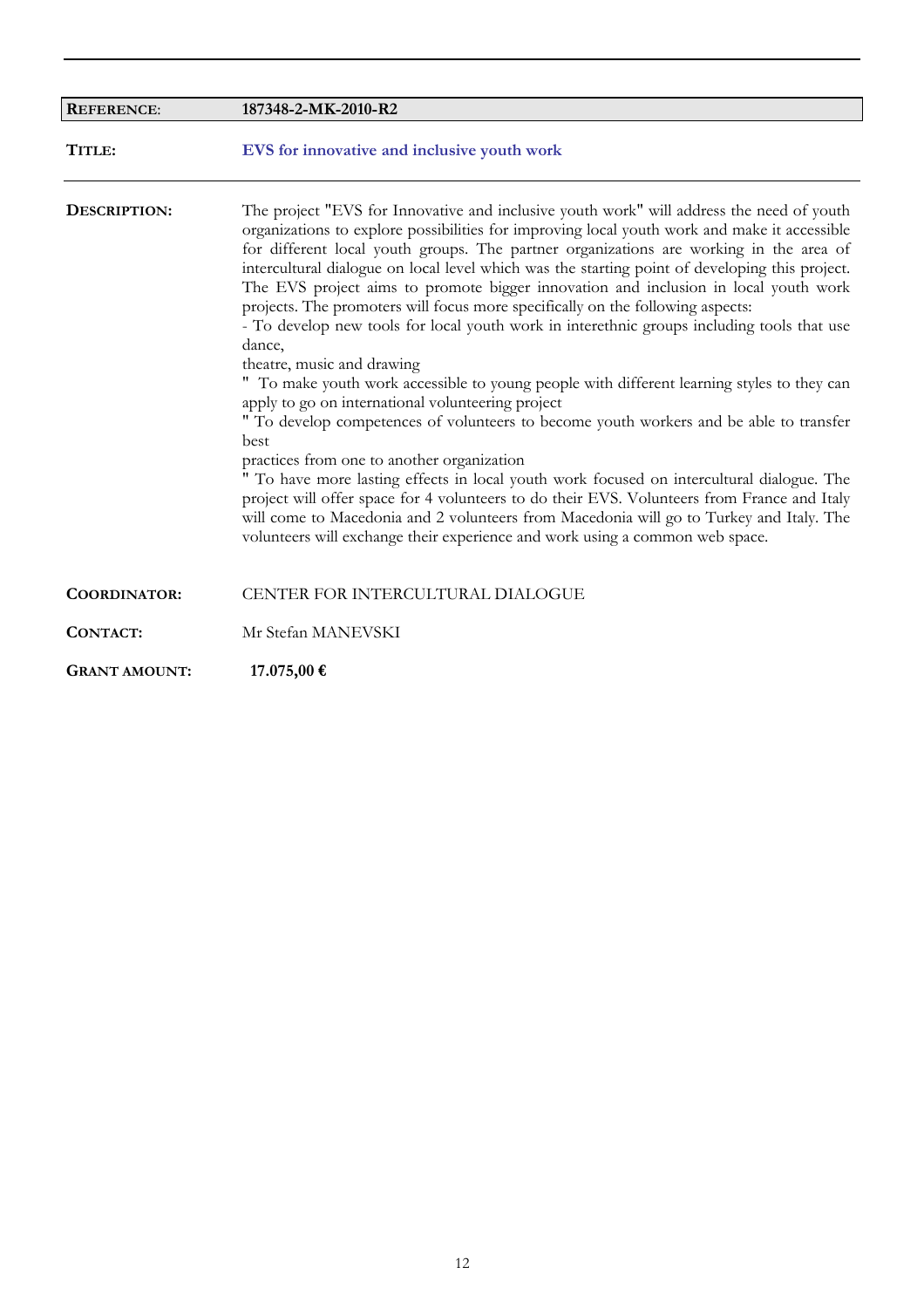| <b>REFERENCE:</b>    | 187350-2-FR-2010-R2                                                                                                                                                                                                                                                                                                                                                                                                                                                                                                                                                                                                                                                                                                                                                                                                                                                                                                                                                                                                                                                                                                                                                                                                                                                                                                                                                                                                                                                                                                                                                                                                                                                                                                                                                                                                                                                                                                                                                                                                                                                                                                                                                                                                                                                                                                       |
|----------------------|---------------------------------------------------------------------------------------------------------------------------------------------------------------------------------------------------------------------------------------------------------------------------------------------------------------------------------------------------------------------------------------------------------------------------------------------------------------------------------------------------------------------------------------------------------------------------------------------------------------------------------------------------------------------------------------------------------------------------------------------------------------------------------------------------------------------------------------------------------------------------------------------------------------------------------------------------------------------------------------------------------------------------------------------------------------------------------------------------------------------------------------------------------------------------------------------------------------------------------------------------------------------------------------------------------------------------------------------------------------------------------------------------------------------------------------------------------------------------------------------------------------------------------------------------------------------------------------------------------------------------------------------------------------------------------------------------------------------------------------------------------------------------------------------------------------------------------------------------------------------------------------------------------------------------------------------------------------------------------------------------------------------------------------------------------------------------------------------------------------------------------------------------------------------------------------------------------------------------------------------------------------------------------------------------------------------------|
| TITRE:               | Accompagnement international auprès des communautés indigènes et acteurs des<br>droits humains du Guatemala                                                                                                                                                                                                                                                                                                                                                                                                                                                                                                                                                                                                                                                                                                                                                                                                                                                                                                                                                                                                                                                                                                                                                                                                                                                                                                                                                                                                                                                                                                                                                                                                                                                                                                                                                                                                                                                                                                                                                                                                                                                                                                                                                                                                               |
| DESCRIPTION:         | Les 3 volontaires participeront au projet d'accompagnement international au Guatemala.<br>L'accompagnement protecteur non-violent consiste en une présence internationale auprès<br>de personnes, groupes<br>de personnes ou organisations civiles qui travaillent en faveur des droits humains, et étant<br>potentiellement<br>ou effectivement l'objet de violations de leurs droits. L'accompagnement répond à une<br>demande formulée par la<br>personne ou le groupe menacé, s'inscrit dans le cadre de la législation du pays, et respecte<br>les principes de non-ingérence<br>dans les activités menées par les accompagnés et d'impartialité face aux différentes parties<br>en conflit.<br>Les volontaires partageront leur mission entre :<br>- L'accompagnement aux témoins des massacres du début des années 80 ayant posé une<br>plainte pour actes de génocide. Les témoins sont au nombre de 120, répartis dans 23<br>communautés rurales.<br>- L'accompagnement à des organisations ou des activistes menacés du fait de leur travail<br>dans la défense des droits de l'homme.<br>La mission du volontaire est de :<br>- Dissuader : sa présence physique auprès de la personne accompagnée doit avoir un rôle<br>dissuasif, et donc permettre de limiter les menaces et intimidations.<br>- Documenter : il doit observer les éventuelles violations des droits de l'homme et les<br>documenter.<br>- Divulguer : il doit permettre à la structure d'accompagnement de transmettre l'information<br>au niveau national et international afin de dénoncer les éventuelles violations et ainsi de<br>permettre la réalisation de lobbying politique si le cas le justifie.<br>Les accompagnateurs, en tant que ressortissants étrangers, sont à l'abri des menaces dans la<br>mesure où les personnes qui commettent des exactions ne tiennent pas à attirer l'attention<br>de la communauté internationale. Les programmes d'accompagnement sont tolérés par<br>l'Etat guatémaltèque depuis 1985 et reconnus dans de nombreux textes comme les Accords<br>de Paix de 1996. Une atteinte à l'intégrité physique d'un accompagnateur compliquerait très<br>sérieusement les relations que le Guatemala possède avec les pays d'Europe et d'Amérique<br>du Nord. Cela ne s'est strictement jamais produit. |
| <b>COORDINATEUR:</b> | COLLECTIF GUATEMALA                                                                                                                                                                                                                                                                                                                                                                                                                                                                                                                                                                                                                                                                                                                                                                                                                                                                                                                                                                                                                                                                                                                                                                                                                                                                                                                                                                                                                                                                                                                                                                                                                                                                                                                                                                                                                                                                                                                                                                                                                                                                                                                                                                                                                                                                                                       |
| <b>CONTACT:</b>      | Ms Anne BOUCHER                                                                                                                                                                                                                                                                                                                                                                                                                                                                                                                                                                                                                                                                                                                                                                                                                                                                                                                                                                                                                                                                                                                                                                                                                                                                                                                                                                                                                                                                                                                                                                                                                                                                                                                                                                                                                                                                                                                                                                                                                                                                                                                                                                                                                                                                                                           |

**MONTANT SUBVENTION: 17.620,00 €**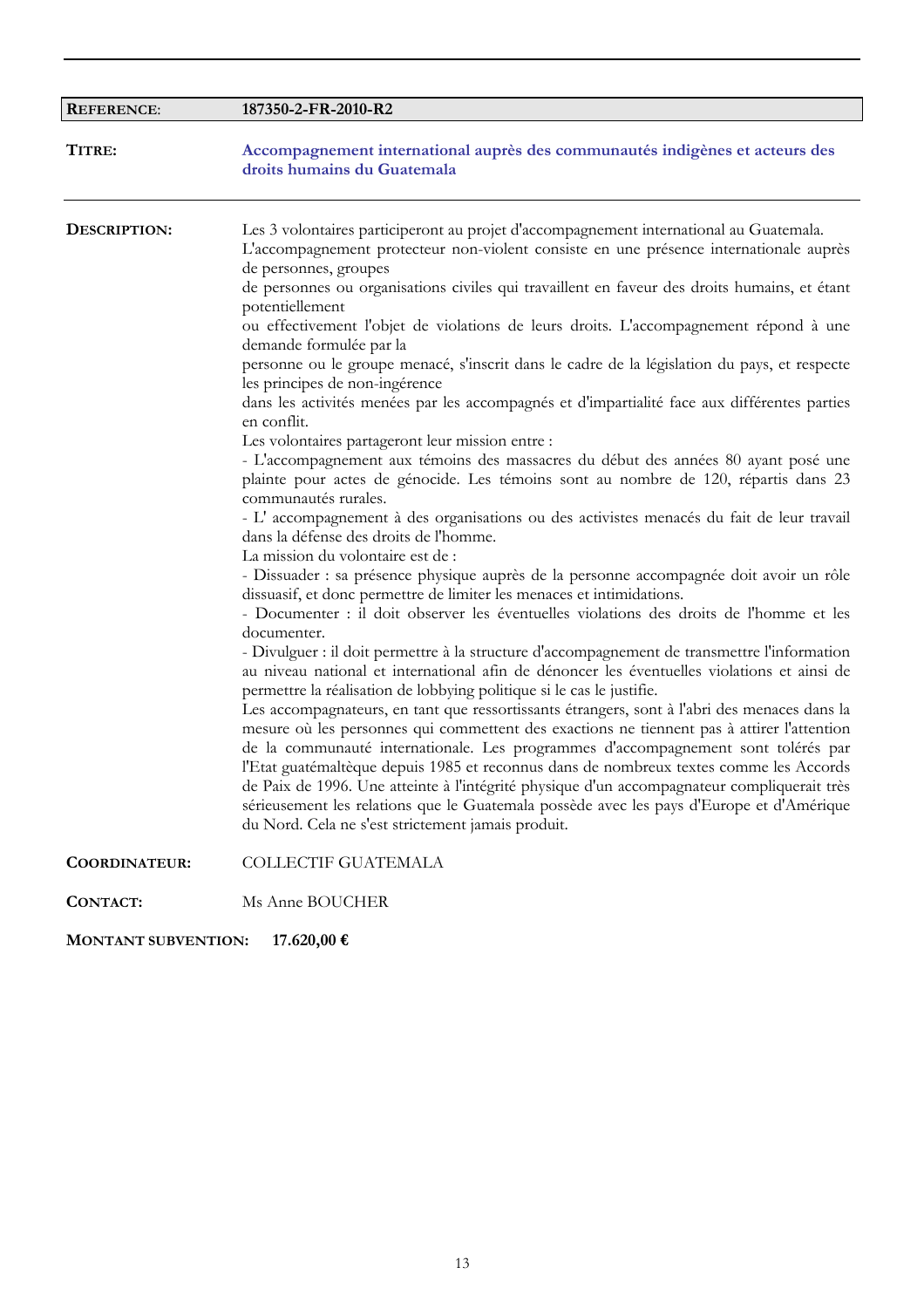| <b>REFERENCE:</b>    | 187574-2-MK-2010-R2                                                                                                                                                                                                                                                                                                                                                                                                                                                                                                                                                                                                                                                                                                                                                                                                                                                                                                                                                                                                                                                                                                                                                                                                                                                        |
|----------------------|----------------------------------------------------------------------------------------------------------------------------------------------------------------------------------------------------------------------------------------------------------------------------------------------------------------------------------------------------------------------------------------------------------------------------------------------------------------------------------------------------------------------------------------------------------------------------------------------------------------------------------------------------------------------------------------------------------------------------------------------------------------------------------------------------------------------------------------------------------------------------------------------------------------------------------------------------------------------------------------------------------------------------------------------------------------------------------------------------------------------------------------------------------------------------------------------------------------------------------------------------------------------------|
| TITLE:               | Free time Activities for youngsters with fewer opportunities                                                                                                                                                                                                                                                                                                                                                                                                                                                                                                                                                                                                                                                                                                                                                                                                                                                                                                                                                                                                                                                                                                                                                                                                               |
| DESCRIPTION:         | A young volunteer from the Youth Association creACTive, Macedonia is going to do a<br>European Voluntary Service in the organization INTER EUROPA in La Rioja, in Spain.<br>She will spend 9 months there, from the $01/01/2011$ to the $31/09/2011$ .<br>The project is focused on promoting intercultural learning, European citizenship, human<br>rights, social integration, solidarity and participation of young people.<br>The target group of the project is young people with fewer opportunities: young immigrants<br>confronted to learning problems at school and young people with disabilities.<br>The role of the volunteer is to develop a role of support within Inter Europa. Her tasks will<br>be to occupy the free time of these young people. Together with the team of Inter Europa,<br>they will implement workshops and activities in the afternoons and organize excursions the<br>weekends.<br>With her presence she will help to develop European awareness of young people and their<br>surroundings and be part of an intercultural learning between her, the other EVS volunteers<br>and the young people from Inter Europa and the local community in general. Directly and<br>indirectly, she will promote the Youth in Action Programme. |
| <b>COORDINATOR:</b>  | YOUTH ASSOCIATION CREACTIVE                                                                                                                                                                                                                                                                                                                                                                                                                                                                                                                                                                                                                                                                                                                                                                                                                                                                                                                                                                                                                                                                                                                                                                                                                                                |
| <b>CONTACT:</b>      | Ms Sakina GRIL                                                                                                                                                                                                                                                                                                                                                                                                                                                                                                                                                                                                                                                                                                                                                                                                                                                                                                                                                                                                                                                                                                                                                                                                                                                             |
| <b>GRANT AMOUNT:</b> | 6.105,00 €                                                                                                                                                                                                                                                                                                                                                                                                                                                                                                                                                                                                                                                                                                                                                                                                                                                                                                                                                                                                                                                                                                                                                                                                                                                                 |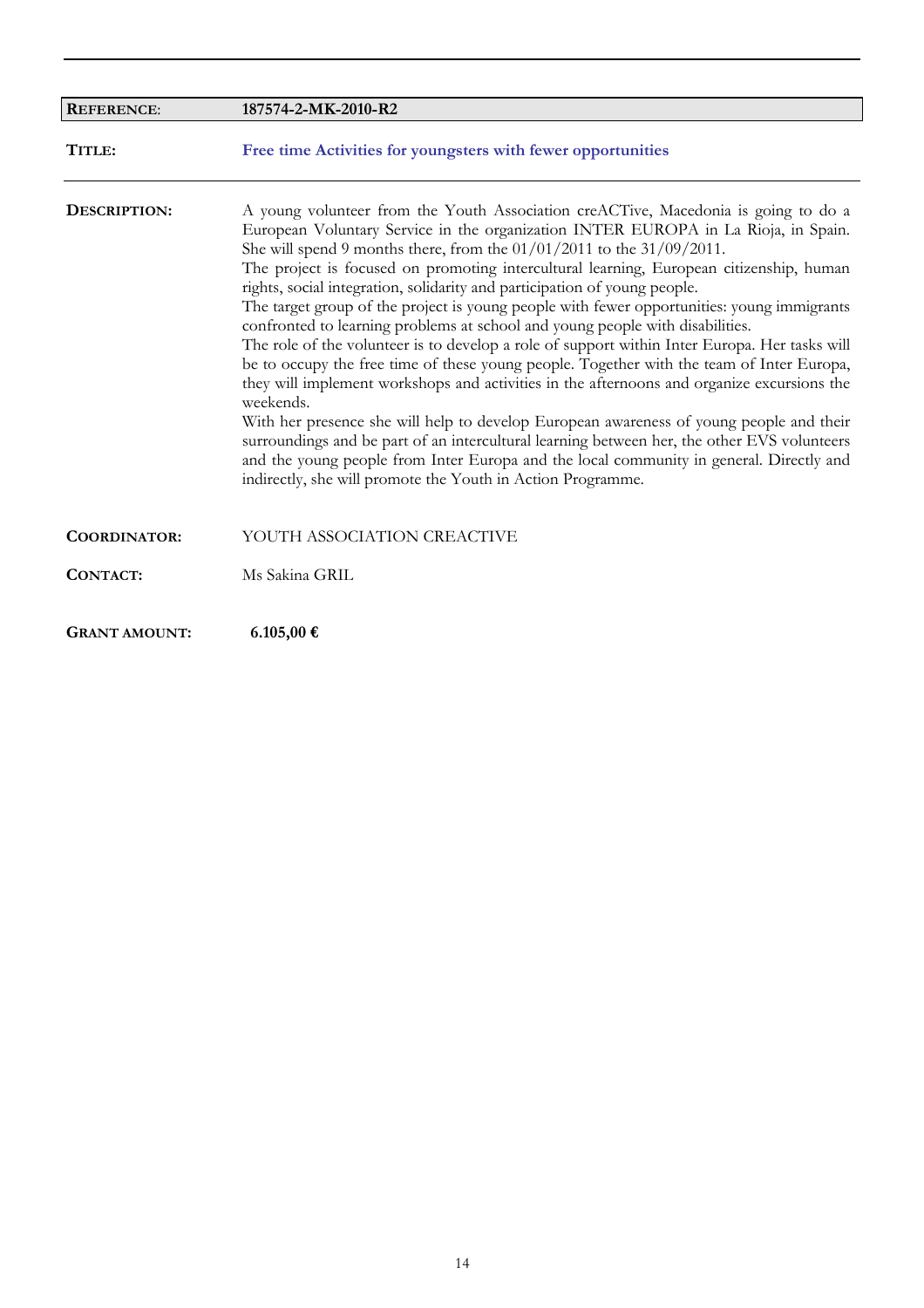| <b>REFERENCE:</b>   | 187623-2-AL-2010-R2                                                                                                                                                                                                                                                                                                                                                                                                                                                                                                                                                                                                                                                                                                                                                                                                                                                                                                                                                                                                                                                                                                                                                                                                                                                                                                                                                                                                                                                                                                                                                                                                                                                                                                                                                                                                                                                                                                                                                                                                                                                                                                                                                                                                                                                                                                                                                                                                                                                                                                                                                                                                                                                                                                                                                                                                                                                                                                           |
|---------------------|-------------------------------------------------------------------------------------------------------------------------------------------------------------------------------------------------------------------------------------------------------------------------------------------------------------------------------------------------------------------------------------------------------------------------------------------------------------------------------------------------------------------------------------------------------------------------------------------------------------------------------------------------------------------------------------------------------------------------------------------------------------------------------------------------------------------------------------------------------------------------------------------------------------------------------------------------------------------------------------------------------------------------------------------------------------------------------------------------------------------------------------------------------------------------------------------------------------------------------------------------------------------------------------------------------------------------------------------------------------------------------------------------------------------------------------------------------------------------------------------------------------------------------------------------------------------------------------------------------------------------------------------------------------------------------------------------------------------------------------------------------------------------------------------------------------------------------------------------------------------------------------------------------------------------------------------------------------------------------------------------------------------------------------------------------------------------------------------------------------------------------------------------------------------------------------------------------------------------------------------------------------------------------------------------------------------------------------------------------------------------------------------------------------------------------------------------------------------------------------------------------------------------------------------------------------------------------------------------------------------------------------------------------------------------------------------------------------------------------------------------------------------------------------------------------------------------------------------------------------------------------------------------------------------------------|
| TITLE:              | Promoting Volunteerism as a Tool for Active Participation                                                                                                                                                                                                                                                                                                                                                                                                                                                                                                                                                                                                                                                                                                                                                                                                                                                                                                                                                                                                                                                                                                                                                                                                                                                                                                                                                                                                                                                                                                                                                                                                                                                                                                                                                                                                                                                                                                                                                                                                                                                                                                                                                                                                                                                                                                                                                                                                                                                                                                                                                                                                                                                                                                                                                                                                                                                                     |
| DESCRIPTION:        | The Group EVS project entitled "Promoting Volunteerism as a tool for active<br>participation" will be implemented from the association Beyond Barriers in Tirana, Albania<br>for a period of 10 months, starting in February 2011 and ending in November 2011 (10<br>months), with the participation of 4 volunteers from Italy, France, Poland and Slovenia. The<br>aim of this project is to promote volunteerism as a tool for participation of youngster in the<br>life of the community and in a wider sense contributing to the dimension of active citizens<br>for a future of European Society. A special topic to be dealt with in the project is working<br>with youngster with fewer opportunities, with accent on those with learning difficulties. The<br>main objectives of the project are:<br>Promote volunteerism as a tool for active participation<br>Raising awareness towards inclusion of people with fewer opportunities<br>Improving quality of information exchange through peer education<br>Promote Youth in Action programme and its priorities among Albanian youngster<br>Foster basis on promotion of non formal education approach and intercultural dialogue<br>Share best practices among local and international volunteers<br>The main theme of this project is Volunteerism and Youth Participation as core elements<br>that need to be promoted among Albanian young people. Intercultural learning, non formal<br>education and learning by doing approaches will ensure an intercultural dimension to the<br>project, the activities to be implemented from the 4 EVS volunteers will help to achieve the<br>goal and the objective set for this project. The main activities that the EVS volunteers will<br>carry out during the project are:<br>1. Assisting and social animating in the special schools for children with learning difficulties<br>in Tirana. Two day per week, Tuesday and Wednesday the volunteers will work with the<br>children in collaboration with their teacher in creating social recreation activities for and<br>with them. Helping them in their class and home works by giving them support.<br>2. Promoting EVS and YiA in the high schools of Tirana mainly and other cities in Albania.<br>They will do this according to the schedule that we will design with the volunteer upon<br>arrival. The main aim of this activity is to spread information about values of volunteerism<br>and participation of youngsters in the social live of the community.<br>3. Helping our local volunteers to get basic knowledge in computer skills and English<br>language. They will help the members with difficulties to rise their skills in basic use of<br>computers and English communication.<br>4. Preparing a newsletter to be published online monthly and update the website of beyond<br>barriers with the promotion of the project activities. |
| <b>COORDINATOR:</b> | BEYOND BARRIERS ASSOCIATION                                                                                                                                                                                                                                                                                                                                                                                                                                                                                                                                                                                                                                                                                                                                                                                                                                                                                                                                                                                                                                                                                                                                                                                                                                                                                                                                                                                                                                                                                                                                                                                                                                                                                                                                                                                                                                                                                                                                                                                                                                                                                                                                                                                                                                                                                                                                                                                                                                                                                                                                                                                                                                                                                                                                                                                                                                                                                                   |
| <b>CONTACT:</b>     | Mr Dritan ZIU                                                                                                                                                                                                                                                                                                                                                                                                                                                                                                                                                                                                                                                                                                                                                                                                                                                                                                                                                                                                                                                                                                                                                                                                                                                                                                                                                                                                                                                                                                                                                                                                                                                                                                                                                                                                                                                                                                                                                                                                                                                                                                                                                                                                                                                                                                                                                                                                                                                                                                                                                                                                                                                                                                                                                                                                                                                                                                                 |

**GRANT AMOUNT: 22.580,00 €**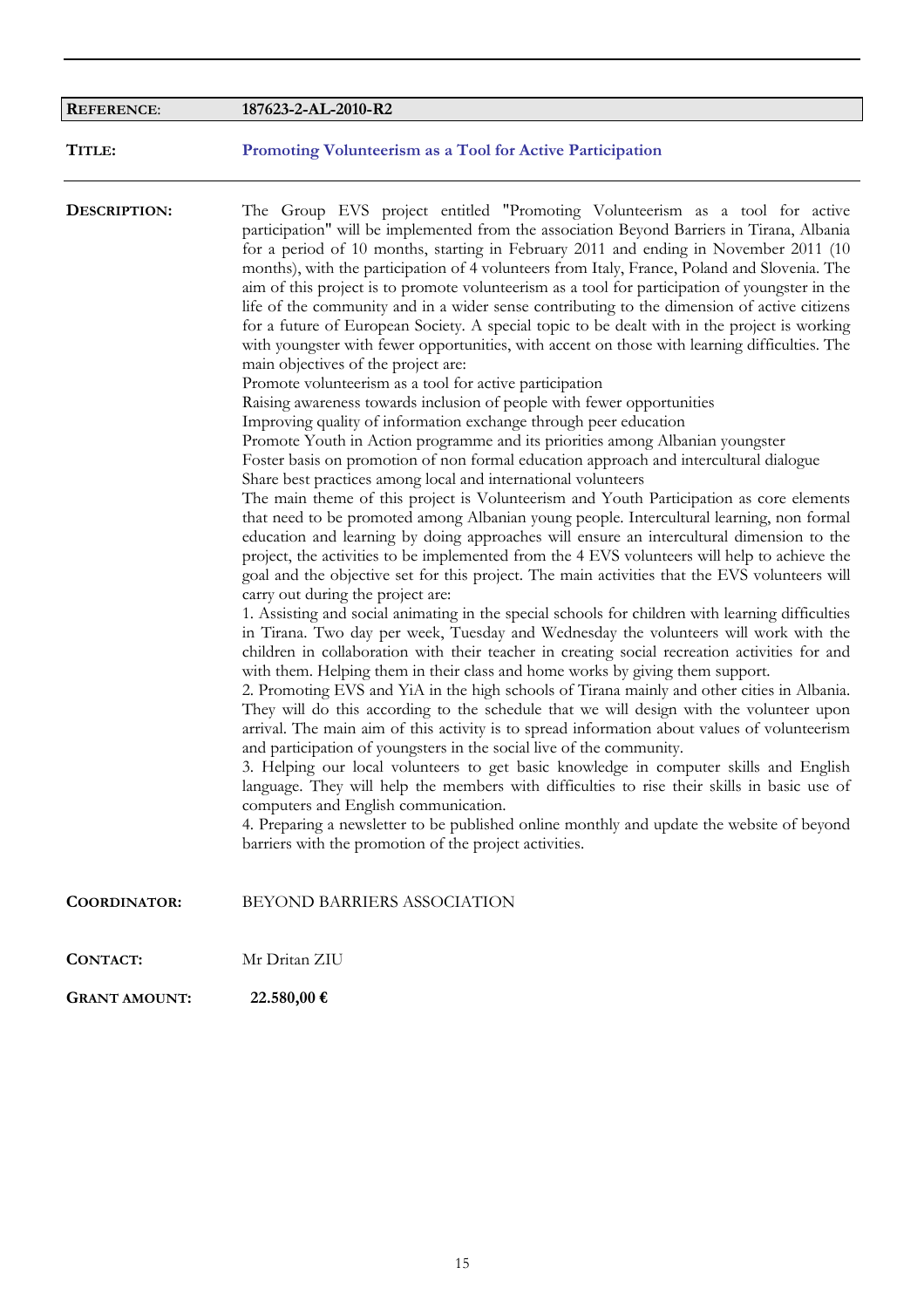| <b>REFERENCE:</b>    | 187626-2-IT-2010-R2                                                                                                                                                                                                                                                                                                                                                                                                                                                                                                                                                                                                                                                                                                                                                                                                                                                                                                                                                                                                                                                                                                                                                                                                                                                                                                                                                                                                                                                                                                                                                                                                                                                                                                                                                                                                                                                     |
|----------------------|-------------------------------------------------------------------------------------------------------------------------------------------------------------------------------------------------------------------------------------------------------------------------------------------------------------------------------------------------------------------------------------------------------------------------------------------------------------------------------------------------------------------------------------------------------------------------------------------------------------------------------------------------------------------------------------------------------------------------------------------------------------------------------------------------------------------------------------------------------------------------------------------------------------------------------------------------------------------------------------------------------------------------------------------------------------------------------------------------------------------------------------------------------------------------------------------------------------------------------------------------------------------------------------------------------------------------------------------------------------------------------------------------------------------------------------------------------------------------------------------------------------------------------------------------------------------------------------------------------------------------------------------------------------------------------------------------------------------------------------------------------------------------------------------------------------------------------------------------------------------------|
| TITLE:               | <b>Voices From Around The World III</b>                                                                                                                                                                                                                                                                                                                                                                                                                                                                                                                                                                                                                                                                                                                                                                                                                                                                                                                                                                                                                                                                                                                                                                                                                                                                                                                                                                                                                                                                                                                                                                                                                                                                                                                                                                                                                                 |
| DESCRIPTION:         | Voices From Around The World III has been developed around the themes of sustainable<br>community development, intercultural dialogue and creative non-formal learning. Two<br>groups of five volunteers from Austria, Estonia, France, Italy and Hungary will participate<br>in community development projects in India, Nepal and Senegal for 6 months at a time.<br>Concurrently, a volunteer from Senegal, Nepal and India will be hosted by CE.S.I.E in Italy<br>for 10 months. The sense of a group EVS will be emphasised by the volunteers in the<br>different activities sharing training and evaluation moments.<br>It is based on the experience of two previous projects and works on consolidating the good<br>practices developed to guarantee high quality volunteering initiatives between Europe and<br>countries outside of Europe.<br>The objectives focus on the personal and professional development of the volunteers, their<br>role in promoting active participation and positive intercultural dialogue, the development<br>of the local hosting communities, the creation of new YiA projects and new partnerships,<br>and mutual capacity building of the hosting organisations.<br>Activities will include collaborating with' the local communities and local volunteers in non-<br>formal education projects in local schools, developing awareness campaigns connected to<br>nutrition and welfare, developing local, regional and international networking opportunities,<br>facilitating micro-credit initiatives and environmental awareness projects. The fundamental<br>and transversal aspect is that of participation.<br>Creative thinking is fundamental to this project as it will add innovation to the project by<br>enabling the volunteers to employ creativity in the intercultural context of community<br>development. |
| <b>COORDINATOR:</b>  | C.E.S.I.E. (CENTRO STUDI ED INIZIATIVE EUROPEO)                                                                                                                                                                                                                                                                                                                                                                                                                                                                                                                                                                                                                                                                                                                                                                                                                                                                                                                                                                                                                                                                                                                                                                                                                                                                                                                                                                                                                                                                                                                                                                                                                                                                                                                                                                                                                         |
| <b>CONTACT:</b>      | Ms Roberta LO BIANCO                                                                                                                                                                                                                                                                                                                                                                                                                                                                                                                                                                                                                                                                                                                                                                                                                                                                                                                                                                                                                                                                                                                                                                                                                                                                                                                                                                                                                                                                                                                                                                                                                                                                                                                                                                                                                                                    |
| <b>GRANT AMOUNT:</b> | 219.743,00 €                                                                                                                                                                                                                                                                                                                                                                                                                                                                                                                                                                                                                                                                                                                                                                                                                                                                                                                                                                                                                                                                                                                                                                                                                                                                                                                                                                                                                                                                                                                                                                                                                                                                                                                                                                                                                                                            |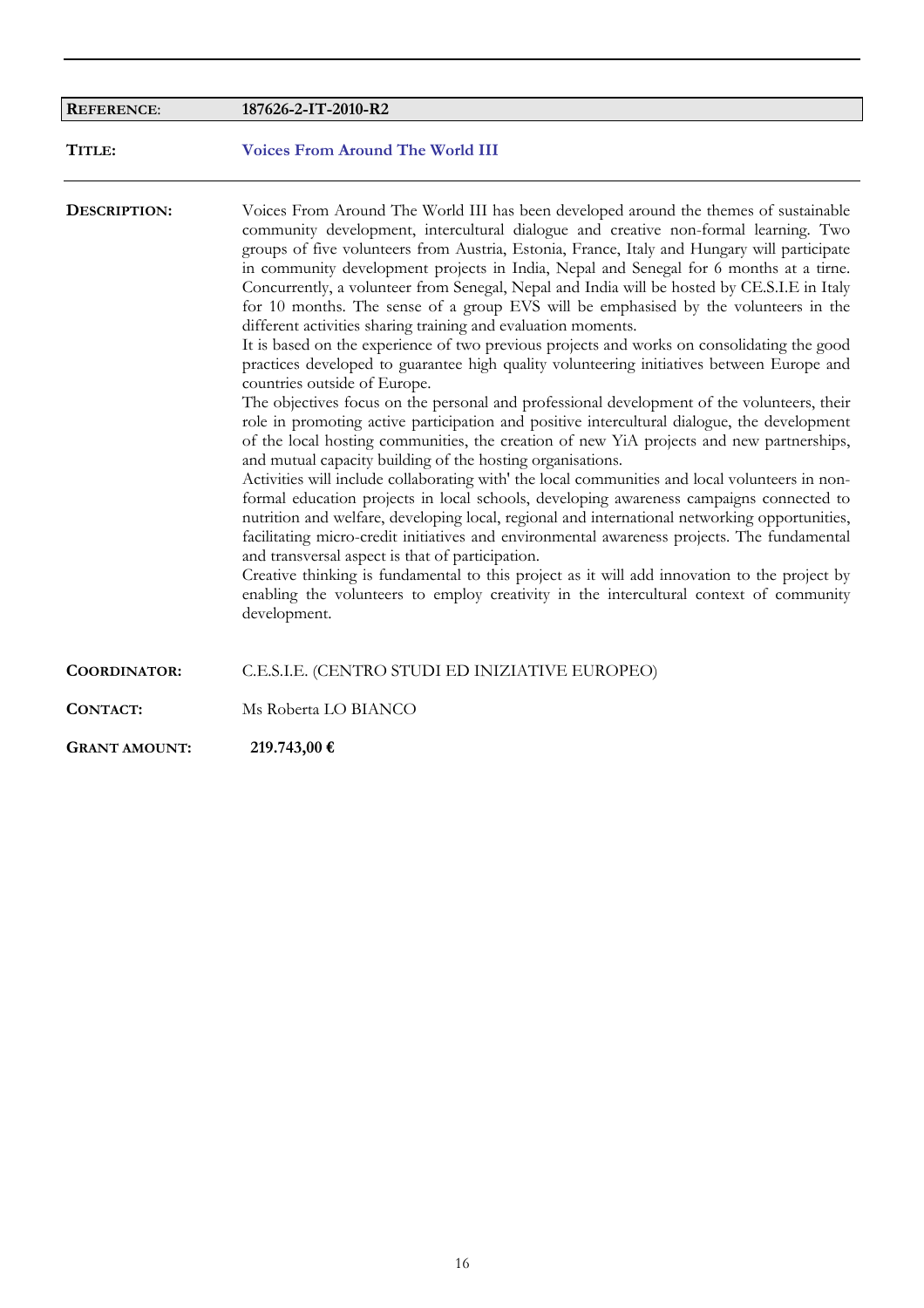| <b>REFERENCE:</b>    | 187636-2-CZ-2010-R2                                                                                                                                                                                                                                                                                                                                                                                                                                                                                                                                                                                                                                                                                                                                                                                                                                                                                                                                                                                                                                                                                                                                                                                                                                                                                                                                                                                                                                                                                         |
|----------------------|-------------------------------------------------------------------------------------------------------------------------------------------------------------------------------------------------------------------------------------------------------------------------------------------------------------------------------------------------------------------------------------------------------------------------------------------------------------------------------------------------------------------------------------------------------------------------------------------------------------------------------------------------------------------------------------------------------------------------------------------------------------------------------------------------------------------------------------------------------------------------------------------------------------------------------------------------------------------------------------------------------------------------------------------------------------------------------------------------------------------------------------------------------------------------------------------------------------------------------------------------------------------------------------------------------------------------------------------------------------------------------------------------------------------------------------------------------------------------------------------------------------|
| TITLE:               | <b>Theatre As a Human Space</b>                                                                                                                                                                                                                                                                                                                                                                                                                                                                                                                                                                                                                                                                                                                                                                                                                                                                                                                                                                                                                                                                                                                                                                                                                                                                                                                                                                                                                                                                             |
| DESCRIPTION:         | The project Theatre As a Human space is focused on artistic and production activities of<br>the international theatre studio Farm in the Cave in Prague.<br>During the EVS period Farm in the Cave is planning the following projects: realization and<br>leading of actors' workshops in the Czech Republic and abroad, one public workshop<br>presentation in Prague, shooting the movie "Waiting room", actors' training, creation of a<br>new performance, guessing with the repertory of Farm in the Cave performances at festivals<br>abroad and in Prague.<br>Volunteer will be in touch with all members of company and get opportunity to learn new<br>skills, observe and be part of process of preparation of new performance in international<br>environment / Farm in the Cave has members from Czech Republic, Korea, France, Slovak<br>Republic/. He will have the possibility to join our everyday trainings and to become a part<br>of our theatre group. He will have an opportunity to assist with reruns of performances of<br>Farm in the Cave; building the stage, work with light and sound equipment, back stage<br>management. Volunteer will get possibility to help and learn about the theatre production,<br>planning and evaluating of the activities, logistic arrangement of activities and coordination<br>of the team and team-working.<br>Individual EVS for 1 volunteer will take place in Prague for 12 months. Partnership<br>organisation is Mundo Roda from Brazil. |
| <b>COORDINATOR:</b>  | <b>FARM IN THE CAVE</b>                                                                                                                                                                                                                                                                                                                                                                                                                                                                                                                                                                                                                                                                                                                                                                                                                                                                                                                                                                                                                                                                                                                                                                                                                                                                                                                                                                                                                                                                                     |
| <b>CONTACT:</b>      | Ms Eliska VAVRIKOVA                                                                                                                                                                                                                                                                                                                                                                                                                                                                                                                                                                                                                                                                                                                                                                                                                                                                                                                                                                                                                                                                                                                                                                                                                                                                                                                                                                                                                                                                                         |
| <b>GRANT AMOUNT:</b> | 8.834,00 €                                                                                                                                                                                                                                                                                                                                                                                                                                                                                                                                                                                                                                                                                                                                                                                                                                                                                                                                                                                                                                                                                                                                                                                                                                                                                                                                                                                                                                                                                                  |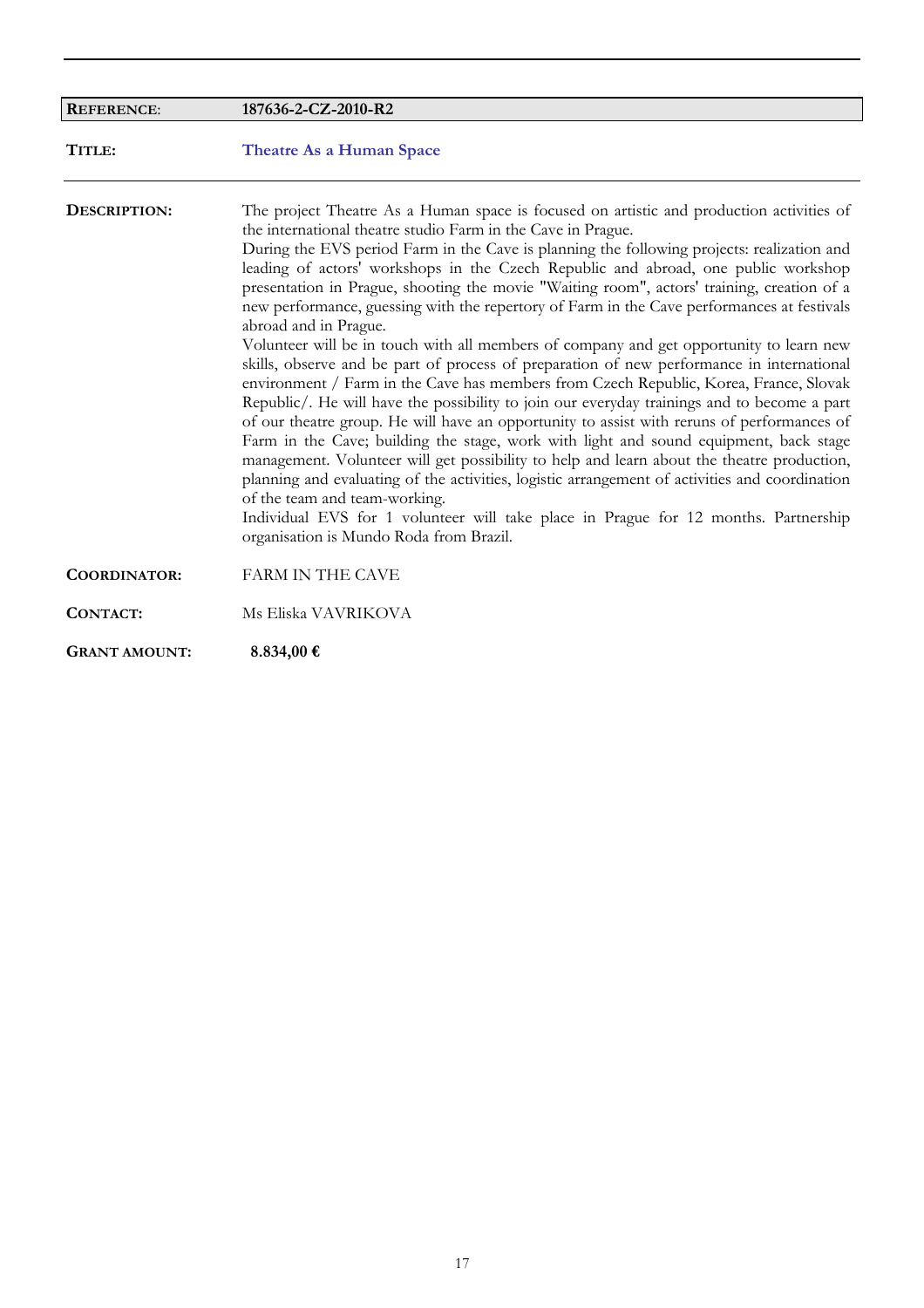| <b>REFERENCE:</b>    | 187647-2-PL-2010-R2                                                                                                                                                                                                                                                                                                                                                                                                                                                                                                                                                                                                                                                                                                                                                                                                                                                                                                                                                                                                                                                                                                                                                                                                                                                                                                                                                                                                         |
|----------------------|-----------------------------------------------------------------------------------------------------------------------------------------------------------------------------------------------------------------------------------------------------------------------------------------------------------------------------------------------------------------------------------------------------------------------------------------------------------------------------------------------------------------------------------------------------------------------------------------------------------------------------------------------------------------------------------------------------------------------------------------------------------------------------------------------------------------------------------------------------------------------------------------------------------------------------------------------------------------------------------------------------------------------------------------------------------------------------------------------------------------------------------------------------------------------------------------------------------------------------------------------------------------------------------------------------------------------------------------------------------------------------------------------------------------------------|
| TITLE:               | Let's Welcome Them : volunteer Service for Integrated Education for Rwandese<br><b>Children with Special Educational Needs</b>                                                                                                                                                                                                                                                                                                                                                                                                                                                                                                                                                                                                                                                                                                                                                                                                                                                                                                                                                                                                                                                                                                                                                                                                                                                                                              |
| DESCRIPTION:         | This group EVS project involves two youth volunteers from Poland who are to assist<br>children with disabilities and fewer opportunities in primary schools in Rwanda during their<br>service for a period of 5 months from January to May 2011. The activity evolves around the<br>theme of disability and anti-discrimination. Primarily, the service is aimed at providing<br>opportunity for youth volunteers from relatively remote areas in Poland to leam from their<br>experience, trials and errors to collaborate with local stakeholders from different cultural<br>backgrounds as equal partners. The project is designed also to encourage initiatives of the<br>Polish volunteers to counteract views leading to exclusion and discrimination, especially<br>prevalent in remote and depressed parts of Poland. In the project, the volunteers will<br>directly work with teachers, parents and pupils from local schools in Rwanda and take part<br>in organisation of training and mobilisation of community members to improve access to<br>education for disadvantaged children. The volunteers will receive support to post<br>blog/website during their service in Rwanda and educational events back in Poland for 1<br>month in June 2011 in order to share their experience and thoughts with peer youths in<br>Europe and the rest of the home communities, calling them for reflection and action. |
| <b>COORDINATOR:</b>  | <b>CHRISTIAN CHARITY SERVICE</b>                                                                                                                                                                                                                                                                                                                                                                                                                                                                                                                                                                                                                                                                                                                                                                                                                                                                                                                                                                                                                                                                                                                                                                                                                                                                                                                                                                                            |
| CONTACT:             | Mr Tetsuo HAYASHI                                                                                                                                                                                                                                                                                                                                                                                                                                                                                                                                                                                                                                                                                                                                                                                                                                                                                                                                                                                                                                                                                                                                                                                                                                                                                                                                                                                                           |
| <b>GRANT AMOUNT:</b> | 10.850,00 €                                                                                                                                                                                                                                                                                                                                                                                                                                                                                                                                                                                                                                                                                                                                                                                                                                                                                                                                                                                                                                                                                                                                                                                                                                                                                                                                                                                                                 |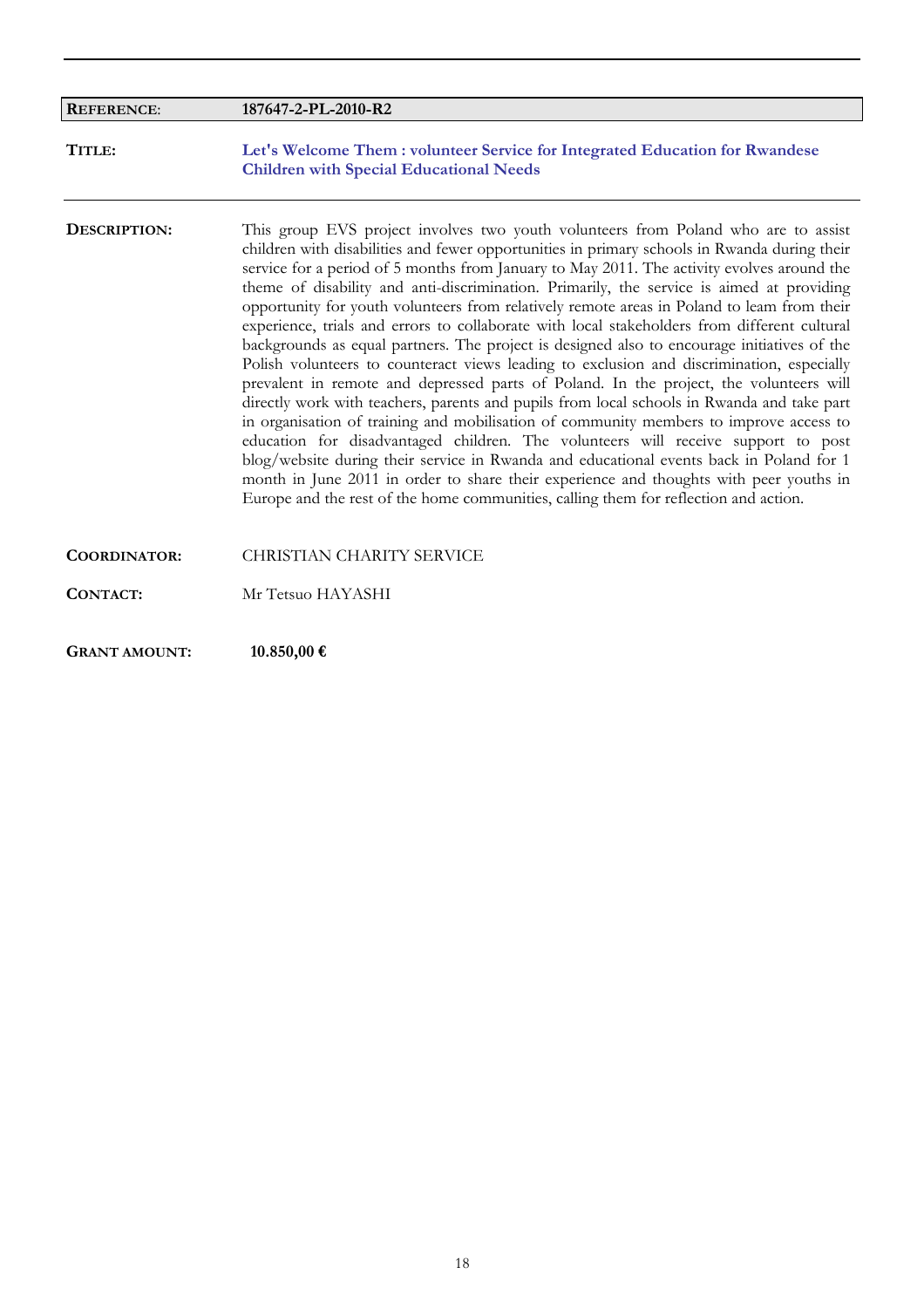| <b>REFERENCE:</b>                    | 187783-2-FR-2010-R2                                                                                                                                                                                                                                                                                                                                                                                                                                                                                                                                                                                                                                                                                                                                                                                                                                                                                                                                                                                                                                                                                      |
|--------------------------------------|----------------------------------------------------------------------------------------------------------------------------------------------------------------------------------------------------------------------------------------------------------------------------------------------------------------------------------------------------------------------------------------------------------------------------------------------------------------------------------------------------------------------------------------------------------------------------------------------------------------------------------------------------------------------------------------------------------------------------------------------------------------------------------------------------------------------------------------------------------------------------------------------------------------------------------------------------------------------------------------------------------------------------------------------------------------------------------------------------------|
| TITRE:                               | <b>Information et Communication</b>                                                                                                                                                                                                                                                                                                                                                                                                                                                                                                                                                                                                                                                                                                                                                                                                                                                                                                                                                                                                                                                                      |
| DESCRIPTION:                         | Le projet se déroule dans les quartiers défavorisés de Buenos Aires ; il s'agit d'un SVE<br>individuel d'un an en Argentine. L'association Voluntarios Sin Fronteras a plusieurs projets<br>qui poursuivent le même objectif, celui de lutter contre le manque de formation des jeunes,<br>le chômage et la délinquance juvénile.<br>Le volontaire aura pour missions la mise en place d'un groupe de jeunes pour constituer des<br>ateliers sur le journalisme et réalisera un magazine. Les objectifs étant la formation,<br>l'accompagnement, la socialisation et l'apprentissage des ces jeunes pour qu'ils puissent<br>construire un avenir meilleur.<br>La réalisation de ce projet est une réelle offre de formation-production, d'une façon<br>innovante et motivante. Elle canalise les efforts des jeunes et leur permet de jouer un rôle<br>actif dans la société dans les endroits où les services de l'État sont moins présents.<br>L'objectif du magazine est de montrer à tous les groupes communautaires tout ce qui est<br>fait pour eux, ceci pour leur soutien et besoins quotidiens. |
| <b>COORDINATEUR:</b>                 | <b>ESPACE RASSETEAU - CAPC</b>                                                                                                                                                                                                                                                                                                                                                                                                                                                                                                                                                                                                                                                                                                                                                                                                                                                                                                                                                                                                                                                                           |
| CONTACT:                             | Mr Armand ABENGOYAP                                                                                                                                                                                                                                                                                                                                                                                                                                                                                                                                                                                                                                                                                                                                                                                                                                                                                                                                                                                                                                                                                      |
| <b>MONTANT</b><br><b>SUBVENTION:</b> | 7.580,00 €                                                                                                                                                                                                                                                                                                                                                                                                                                                                                                                                                                                                                                                                                                                                                                                                                                                                                                                                                                                                                                                                                               |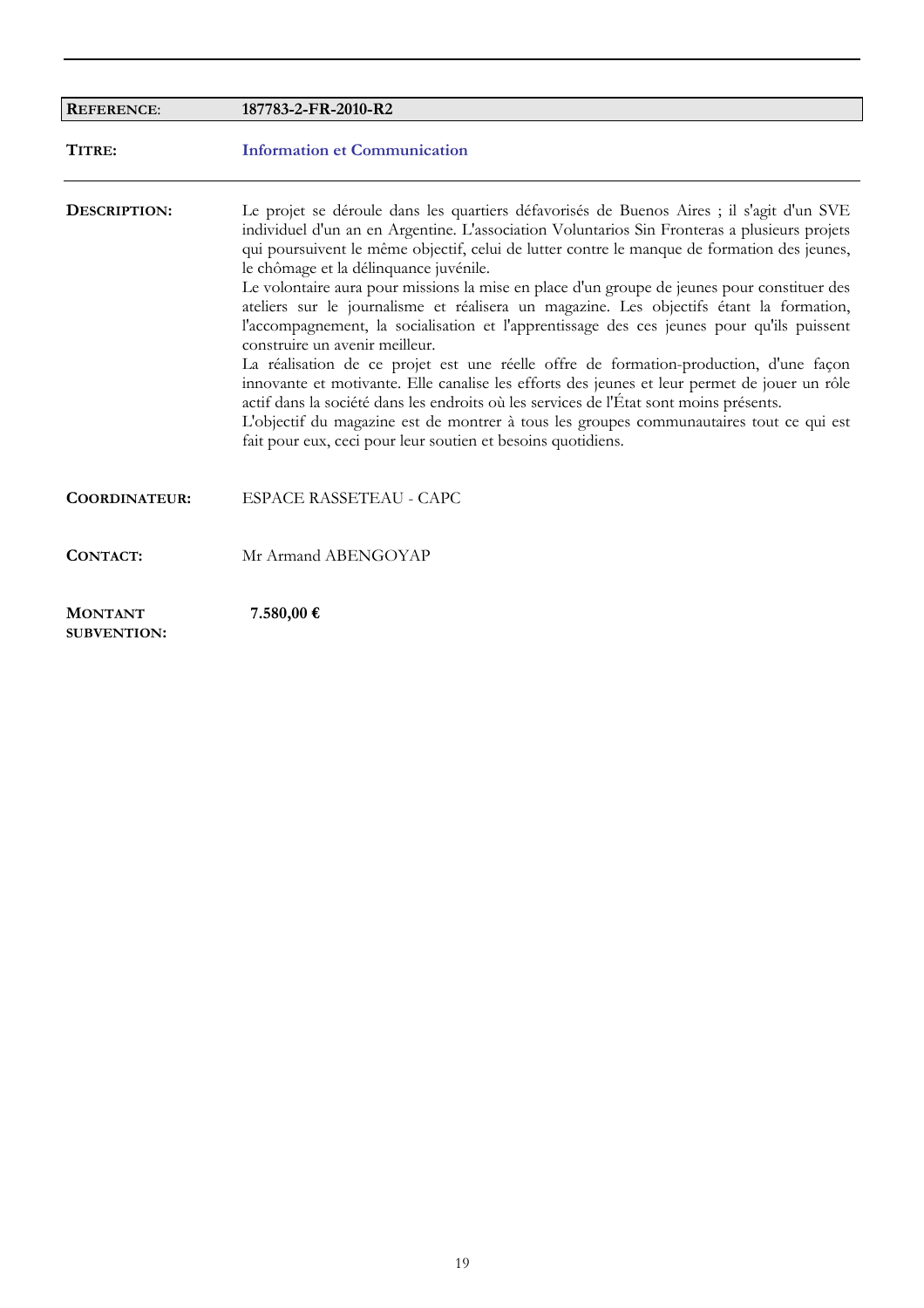| <b>REFERENCE:</b>    | 188035-2-IT-2010-R2                                                                                                                                                                                                                                                                                                                                                                                                                                                                                                                                                                                                                                                                                                                                                                                                                                                                                                                                                                                                                                                                                                                                                                                                                                                                                                                                                                                         |
|----------------------|-------------------------------------------------------------------------------------------------------------------------------------------------------------------------------------------------------------------------------------------------------------------------------------------------------------------------------------------------------------------------------------------------------------------------------------------------------------------------------------------------------------------------------------------------------------------------------------------------------------------------------------------------------------------------------------------------------------------------------------------------------------------------------------------------------------------------------------------------------------------------------------------------------------------------------------------------------------------------------------------------------------------------------------------------------------------------------------------------------------------------------------------------------------------------------------------------------------------------------------------------------------------------------------------------------------------------------------------------------------------------------------------------------------|
| TITLE:               | <b>Volunteering for our Future</b>                                                                                                                                                                                                                                                                                                                                                                                                                                                                                                                                                                                                                                                                                                                                                                                                                                                                                                                                                                                                                                                                                                                                                                                                                                                                                                                                                                          |
| DESCRIPTION:         | Volunteering for our future is a long term EVS group project aiming at combating youth<br>unemployment by involving 14 unemployed youngsters in activities dealing with inclusion<br>of disadvantaged people represented by street children, youngsters with fewer<br>opportunities, elderly and disables people. Thanks to this project, the EVS volunteers will<br>experience a rich personal and cultural growth that will improve their chances in getting a<br>job, once they are back in their home countries, and that will raise their self-esteem on their<br>competences. The project is based on the exchange of volunteers between Europe,<br>represented by Italy, and Latin America. In particular while 4 Latin American volunteers will<br>be engaged in 9 month activities in 4 different Italian hosting placements (Rifugio Re Carlo<br>Alberto, Cooperativa Sociale Villa Maria, Associazione "Insieme si può" and Asilo valdese<br>per persone anziane), 10 Italian volunteers will be asked to do their 6 month services in 3<br>hosting organizations (A Roda, Why Bolivia and BVBP) in Brazil, Peru and Bolivia. The<br>project will be based on intercultural learning methods that will raise youth awareness on<br>the importance of respecting the others and overcoming prejudices as indispensable values<br>that should accompany our volunteers in their future job search. |
| <b>COORDINATOR:</b>  | A.F.S.A.I.                                                                                                                                                                                                                                                                                                                                                                                                                                                                                                                                                                                                                                                                                                                                                                                                                                                                                                                                                                                                                                                                                                                                                                                                                                                                                                                                                                                                  |
| CONTACT:             | Ms AURORA CARUSO                                                                                                                                                                                                                                                                                                                                                                                                                                                                                                                                                                                                                                                                                                                                                                                                                                                                                                                                                                                                                                                                                                                                                                                                                                                                                                                                                                                            |
| <b>GRANT AMOUNT:</b> | 84.170,00 €                                                                                                                                                                                                                                                                                                                                                                                                                                                                                                                                                                                                                                                                                                                                                                                                                                                                                                                                                                                                                                                                                                                                                                                                                                                                                                                                                                                                 |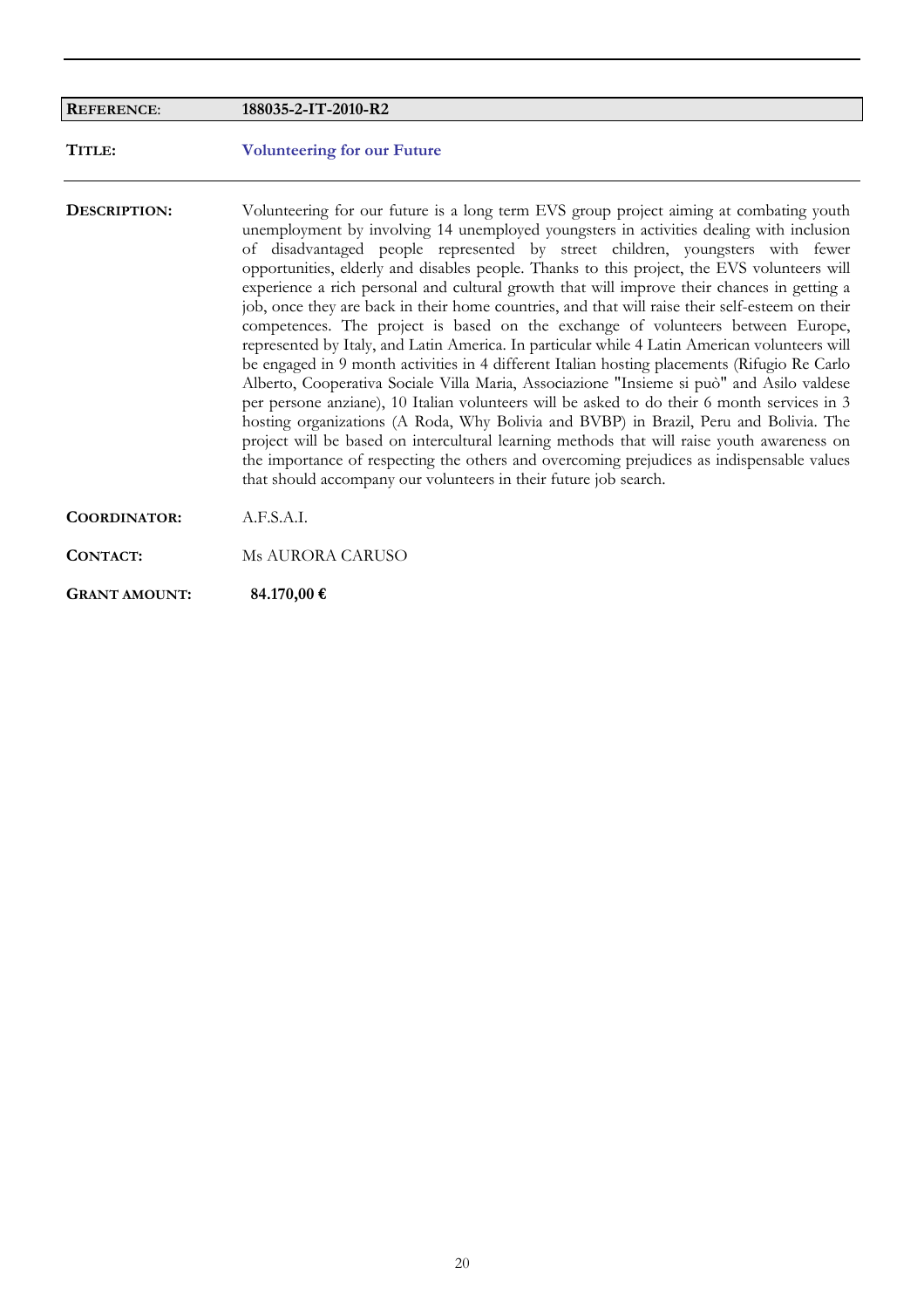| <b>REFERENCE:</b>    | 188074-2-EE-2010-R2                                                                                                                                                                                                                                                                                                                                                                                                                                                                                                                                                                                                                                                                                                                                                                                                                                                                                                                                                                                                                                                                                                                                                                                                                                                                                                                                                                                                                                          |
|----------------------|--------------------------------------------------------------------------------------------------------------------------------------------------------------------------------------------------------------------------------------------------------------------------------------------------------------------------------------------------------------------------------------------------------------------------------------------------------------------------------------------------------------------------------------------------------------------------------------------------------------------------------------------------------------------------------------------------------------------------------------------------------------------------------------------------------------------------------------------------------------------------------------------------------------------------------------------------------------------------------------------------------------------------------------------------------------------------------------------------------------------------------------------------------------------------------------------------------------------------------------------------------------------------------------------------------------------------------------------------------------------------------------------------------------------------------------------------------------|
| TITLE:               | <b>Volunteering synergy</b>                                                                                                                                                                                                                                                                                                                                                                                                                                                                                                                                                                                                                                                                                                                                                                                                                                                                                                                                                                                                                                                                                                                                                                                                                                                                                                                                                                                                                                  |
| DESCRIPTION:         | Estonian volunteer Liisa Kilp is invited to do EVS project in Ecuador.<br>The project is in the social, administrative field and it will permit the young volunteer get<br>inside and to discover this sector in Latin America. Volunteer is going to work with<br>"Fundación VASE ICYE Ecuador" that located in Quito.<br>The program will last 6 months and the volunteer will be placed in Fundación VASE-ICYE<br>Ecuador that is a non-profit, non-governmental organization dedicated to improving the<br>social situation in Ecuador through volunteering.<br>The volunteers will work hand in hand with local volunteers and other community<br>members involved in the project's activities. The volunteer tasks based a lot of flexibility on<br>the volunteer's desires and 'interests. It will be most likely work with the short-term<br>program and seminars for long term volunteers (orientation, mid term, final camp).<br>VASE ensures that the volunteer has specific tasks, is useful in the project, participates in<br>non-formal learning, and has contact with the local community through the project as well<br>as the host family. The volunteers are given individual attention from before their arrival to<br>after their return to the home country. During their stay in Ecuador the volunteer will<br>participate in camps, conferences and cultural activities that are based on intercultural<br>experiences and awareness |
| <b>COORDINATOR:</b>  | MTU NOORTEVAHETUSE ARENGU UHING ESTYES                                                                                                                                                                                                                                                                                                                                                                                                                                                                                                                                                                                                                                                                                                                                                                                                                                                                                                                                                                                                                                                                                                                                                                                                                                                                                                                                                                                                                       |
| <b>CONTACT:</b>      | Ms Inga MALVA                                                                                                                                                                                                                                                                                                                                                                                                                                                                                                                                                                                                                                                                                                                                                                                                                                                                                                                                                                                                                                                                                                                                                                                                                                                                                                                                                                                                                                                |
| <b>GRANT AMOUNT:</b> | 6.146,00 €                                                                                                                                                                                                                                                                                                                                                                                                                                                                                                                                                                                                                                                                                                                                                                                                                                                                                                                                                                                                                                                                                                                                                                                                                                                                                                                                                                                                                                                   |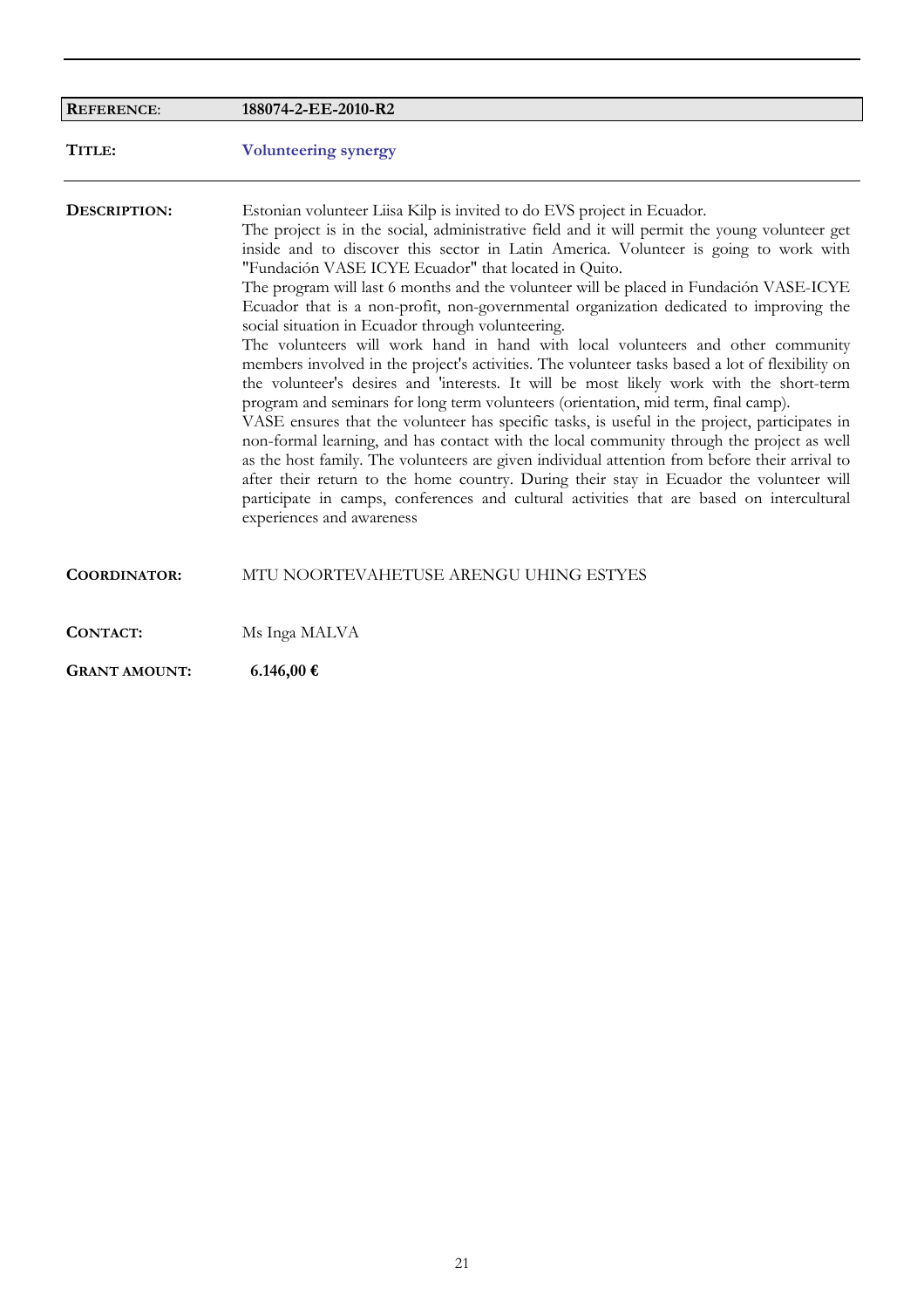| <b>REFERENCE:</b>    | 188075-2-EE-2010-R2                                                                                                                                                                                                                                                                                                                                                                                                                                                                                                                                                                                                                                                                                                                                                                                                                                                                                                                                                                                                                                                                                                                                                                                                                                                                                                                                                                                                                                                                  |
|----------------------|--------------------------------------------------------------------------------------------------------------------------------------------------------------------------------------------------------------------------------------------------------------------------------------------------------------------------------------------------------------------------------------------------------------------------------------------------------------------------------------------------------------------------------------------------------------------------------------------------------------------------------------------------------------------------------------------------------------------------------------------------------------------------------------------------------------------------------------------------------------------------------------------------------------------------------------------------------------------------------------------------------------------------------------------------------------------------------------------------------------------------------------------------------------------------------------------------------------------------------------------------------------------------------------------------------------------------------------------------------------------------------------------------------------------------------------------------------------------------------------|
| TITLE:               | <b>Sharing is Caring</b>                                                                                                                                                                                                                                                                                                                                                                                                                                                                                                                                                                                                                                                                                                                                                                                                                                                                                                                                                                                                                                                                                                                                                                                                                                                                                                                                                                                                                                                             |
| DESCRIPTION:         | This is a group EVS project for 2 volunteers what will run for 6 months and will focus on<br>volunteering with children and young people in several different neighbourhoods in<br>Clorinda in Northern Argentina. The volunteers will also work in a special needs school<br>where the aim is to provide activities for the children. They will work on environmental and<br>cultural themes in addition to this it would be great if the volunteer has the capacity to share<br>their knowledge of how to play a musical instrument, to teach languages or art or if they<br>have any computer skills in order to open the young people up to new technologies. Both<br>volunteers will come from Estonian partner organization EstYES and will be hosted by the<br>Argentinean partner Subir al Sur.<br>The objective will be to participate together with local young people to create an important<br>cultural exchange and to promote international volunteering with a European/ South<br>American context, to raise environmental issues and look at strategies in which to deal with<br>them, using art, music and technology to involve young people and educate them in cultural<br>diversity.<br>The volunteer will always be accompanied and supported by a project coordinator and a<br>mentor in order to have, a clear and precise structure to the project. They will also be fully<br>briefed and trained around the work that they will be expected to carry out. |
| <b>COORDINATOR:</b>  | MTU NOORTEVAHETUSE ARENGU UHING ESTYES                                                                                                                                                                                                                                                                                                                                                                                                                                                                                                                                                                                                                                                                                                                                                                                                                                                                                                                                                                                                                                                                                                                                                                                                                                                                                                                                                                                                                                               |
| <b>CONTACT:</b>      | Ms Inga MALVA                                                                                                                                                                                                                                                                                                                                                                                                                                                                                                                                                                                                                                                                                                                                                                                                                                                                                                                                                                                                                                                                                                                                                                                                                                                                                                                                                                                                                                                                        |
| <b>GRANT AMOUNT:</b> | 11.300,00€                                                                                                                                                                                                                                                                                                                                                                                                                                                                                                                                                                                                                                                                                                                                                                                                                                                                                                                                                                                                                                                                                                                                                                                                                                                                                                                                                                                                                                                                           |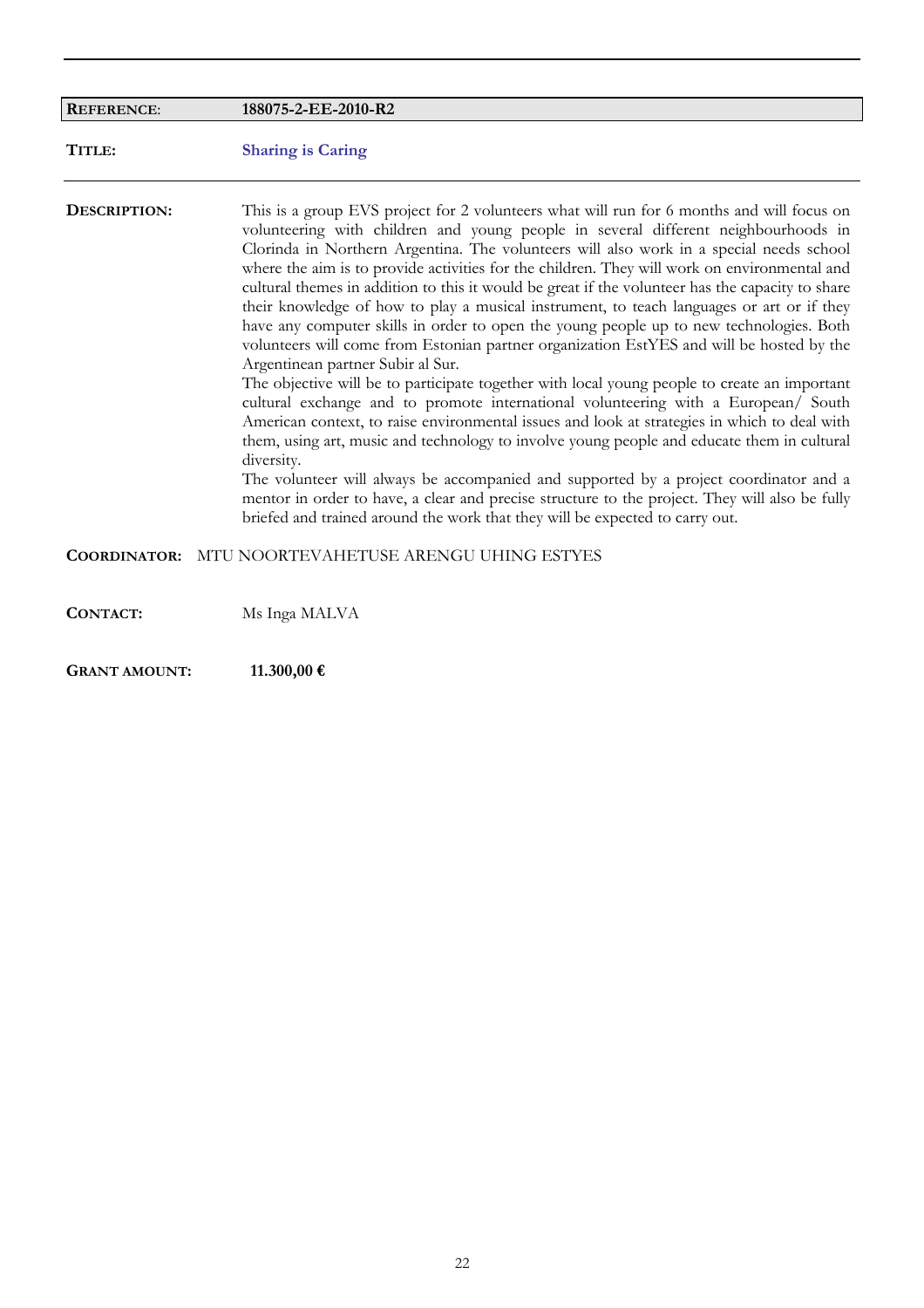| <b>RÉFÉRENCE:</b>       | 188131-2-BE-2010-R2                                                                                                                                                                                                                                                                                                                                                                                                                                                                                                                                                                                                                                                                                                                                                                                                                                                                                                                                                                                                                                                                                                                                                                                                                                                                                                                                                                                                                                                                                                                                                                                                                                                                                                                                                                                                                                                                                                                                                                                                                                                                                                                                                                                                                               |
|-------------------------|---------------------------------------------------------------------------------------------------------------------------------------------------------------------------------------------------------------------------------------------------------------------------------------------------------------------------------------------------------------------------------------------------------------------------------------------------------------------------------------------------------------------------------------------------------------------------------------------------------------------------------------------------------------------------------------------------------------------------------------------------------------------------------------------------------------------------------------------------------------------------------------------------------------------------------------------------------------------------------------------------------------------------------------------------------------------------------------------------------------------------------------------------------------------------------------------------------------------------------------------------------------------------------------------------------------------------------------------------------------------------------------------------------------------------------------------------------------------------------------------------------------------------------------------------------------------------------------------------------------------------------------------------------------------------------------------------------------------------------------------------------------------------------------------------------------------------------------------------------------------------------------------------------------------------------------------------------------------------------------------------------------------------------------------------------------------------------------------------------------------------------------------------------------------------------------------------------------------------------------------------|
| TITRE:                  | Crossing roads for young visually impaired in an adapted EVS                                                                                                                                                                                                                                                                                                                                                                                                                                                                                                                                                                                                                                                                                                                                                                                                                                                                                                                                                                                                                                                                                                                                                                                                                                                                                                                                                                                                                                                                                                                                                                                                                                                                                                                                                                                                                                                                                                                                                                                                                                                                                                                                                                                      |
| DESCRIPTION:            | Ce projet SVE inclut 3 projets de volontariat de 8, 6 et respectivement de 4 mois (entre<br>7/01/11 et 8/10/11) à Liège en Belgique sur le thème de l'intégration sociale des jeunes et<br>plus particulièrement de minorités en milieu local et international. Ces projets SVE seront<br>réalisés par 3 volontaires aveugles de Roumanie, Pologne et Allemagne. Ce projet sera<br>coordonnée et mis en place par une organisation internationale spécialisée en activités<br>jeunesse pour et par les jeunes avec une déficience visuelle, Views International.<br>Objectifs :<br>o meilleure insertion des populations d'origine étrangère dans le quartier et une meilleure<br>coordination des intervenants du quartier (Coordination Socio-Culturelle de Sainte<br>Marguerite/l'Orchidée Rose)<br>o montrer aux jeunes que la déficience visuelle n'empêche pas d'être autonome, de vivre des<br>expériences à l'étranger, de travailler (IRHÓV)<br>o apprentissage concret du fonctionnement d'une asbl internationale (VIEWS International)<br>Activités:<br>Coordination Socio-Culturelle de Sainte Marguerite/l'Orchidée Rose<br>-aide à la communication entre les associations du quartier (rédaction du journal,<br>organisation et animation des réunions et prise de notes),<br>- aide à l'organisation d'activités communes, sportives et culturelles, aux associations du<br>quartier et participation aux activités,<br>- aide aux animations linguistiques en français à l'Orchidée Rose à travers la participation à<br>des ateliers (cuisine, folklore,).<br><b>IRHOV</b><br>- animation d'activités avec les enfants en dehors des heures de cours : sports, informatique,<br>jeux adaptés, cuisine, chants, danses,<br>- aide à la coordination de réunions et d'activités avec les parents : soupers, informations,<br>VIEWS International:<br>- aide à la mise en place de projets européens<br>- aide aux relations publiques : VIEWS Info mensuel<br>-aide à l'animation d'un stand de sensibilisation à la déficience visuelle.<br>La méthodologie relève de l'éducation non formelle: l'apprentissage par la pratique et avec<br>des paires. Le travail dans des petits groupes est aussi une des méthodes employées. |
| <b>COORDINATEUR:</b>    | VISUALLY IMPAIRED EDUCATIONAL WORK SUPPORT INTERNATIONAL<br>(VIEWS INTERNATIONAL)                                                                                                                                                                                                                                                                                                                                                                                                                                                                                                                                                                                                                                                                                                                                                                                                                                                                                                                                                                                                                                                                                                                                                                                                                                                                                                                                                                                                                                                                                                                                                                                                                                                                                                                                                                                                                                                                                                                                                                                                                                                                                                                                                                 |
| <b>CONTACT:</b>         | Ms Anca DAVID                                                                                                                                                                                                                                                                                                                                                                                                                                                                                                                                                                                                                                                                                                                                                                                                                                                                                                                                                                                                                                                                                                                                                                                                                                                                                                                                                                                                                                                                                                                                                                                                                                                                                                                                                                                                                                                                                                                                                                                                                                                                                                                                                                                                                                     |
| <b>BUDGET APPROUVÉ:</b> | 30.899,50 €                                                                                                                                                                                                                                                                                                                                                                                                                                                                                                                                                                                                                                                                                                                                                                                                                                                                                                                                                                                                                                                                                                                                                                                                                                                                                                                                                                                                                                                                                                                                                                                                                                                                                                                                                                                                                                                                                                                                                                                                                                                                                                                                                                                                                                       |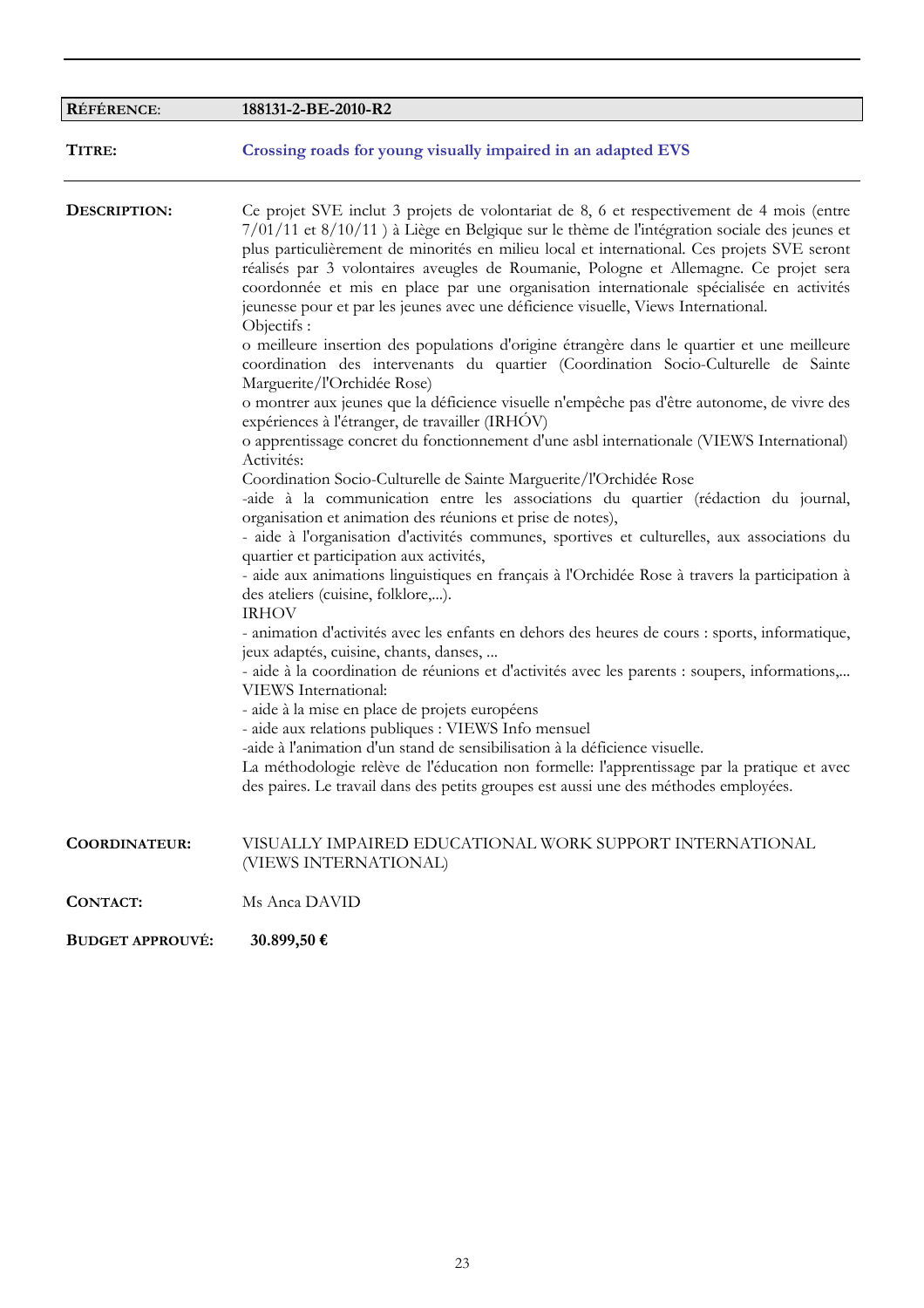| <b>REFERENCE:</b>    | 188139-2-FR-2010-R2                                                                                                                                                                                                                                                                                                                                                                                                                                                                                                                                                                                                                                                                                                                                                                                                                                                                                                                                                                                                                                                                                                                                                                                                                                                                                                                                                                                                                                                                                                                                                                                                                                                                                                                                                                                                                                                                                                                                                                                                                                                                                                                                                                      |
|----------------------|------------------------------------------------------------------------------------------------------------------------------------------------------------------------------------------------------------------------------------------------------------------------------------------------------------------------------------------------------------------------------------------------------------------------------------------------------------------------------------------------------------------------------------------------------------------------------------------------------------------------------------------------------------------------------------------------------------------------------------------------------------------------------------------------------------------------------------------------------------------------------------------------------------------------------------------------------------------------------------------------------------------------------------------------------------------------------------------------------------------------------------------------------------------------------------------------------------------------------------------------------------------------------------------------------------------------------------------------------------------------------------------------------------------------------------------------------------------------------------------------------------------------------------------------------------------------------------------------------------------------------------------------------------------------------------------------------------------------------------------------------------------------------------------------------------------------------------------------------------------------------------------------------------------------------------------------------------------------------------------------------------------------------------------------------------------------------------------------------------------------------------------------------------------------------------------|
| TITRE:               | Lutherie sans frontières                                                                                                                                                                                                                                                                                                                                                                                                                                                                                                                                                                                                                                                                                                                                                                                                                                                                                                                                                                                                                                                                                                                                                                                                                                                                                                                                                                                                                                                                                                                                                                                                                                                                                                                                                                                                                                                                                                                                                                                                                                                                                                                                                                 |
| DESCRIPTION:         | Le projet Lutherie sans frontières est un Service Volontaire Européen individuel d'une<br>durée de 6 mois. Il se déroulera à Manaus, au sein de l'association Oficina Escola de<br>Lutheria da Amazonia (OELA). Située au c ur d'un, quartier pauvre et frappé par le<br>chômage, Oela est une école à visée sociale et environnementale, qui offre gratuitement aux<br>jeunes des cours de lutherie, d'informatique, de sensibilisation à la protection de<br>l'environnement ainsi que de gestion durable de la forêt. L'objectif d'un volontariat au sein<br>d'OELA est d'offrir à des jeunes issus de cultures différentes l'opportunité de se rencontrer<br>et de se rassembler autour d'un projet commun : une lutherie ouverte aux enjeux<br>environnementaux, respectueuse de l'équilibre forestier qui la rend possible, et soucieuse du<br>contexte humain et social dans lequel les instruments sont produits.<br>Le volontaire participera à la vie de l'association d'accueil par des activités hebdomadaires<br>variées (32 heures/semaine) :<br>Animation d'un atelier de découverte de la culture européenne et de ses facettes<br>transnationales<br>Animation d'un atelier de sensibilisation des jeunes à la protection de l'environnement et<br>aux enjeux locaux et globaux du développement durable.<br>Participation à l'entretien du jardin potager de l'école. Projet personnel de découverte des<br>liens entre protection de l'environnement et lutherie. Participation au fonctionnement de<br>l'association.<br>Ces activités visent à créer un échange culturel générateur d'éducation non formelle: par la<br>rencontre et le dialogue, les élèves de l'école seront familiarisés avec des éléments de culture<br>européenne et seront amenés à prendre conscience de leurs possibilités d'action en tant que<br>citoyens pour le développement durable; le volontaire apprendra à préparer et dispenser des<br>ateliers d'éducation populaire, approfondira sa connaissance de l'agriculture biologique,<br>améliorera sa pratique de la langue brésilienne et découvrira les enjeux environnementaux et<br>sociaux propres à l'Amazonie et la lutherie. |
| <b>COORDINATEUR:</b> | FRANCE AMERIQUE LATINE                                                                                                                                                                                                                                                                                                                                                                                                                                                                                                                                                                                                                                                                                                                                                                                                                                                                                                                                                                                                                                                                                                                                                                                                                                                                                                                                                                                                                                                                                                                                                                                                                                                                                                                                                                                                                                                                                                                                                                                                                                                                                                                                                                   |
| <b>CONTACT:</b>      | Ms Luciana MORAES                                                                                                                                                                                                                                                                                                                                                                                                                                                                                                                                                                                                                                                                                                                                                                                                                                                                                                                                                                                                                                                                                                                                                                                                                                                                                                                                                                                                                                                                                                                                                                                                                                                                                                                                                                                                                                                                                                                                                                                                                                                                                                                                                                        |

**MONTANT SUBVENTION: 5.426,00 €**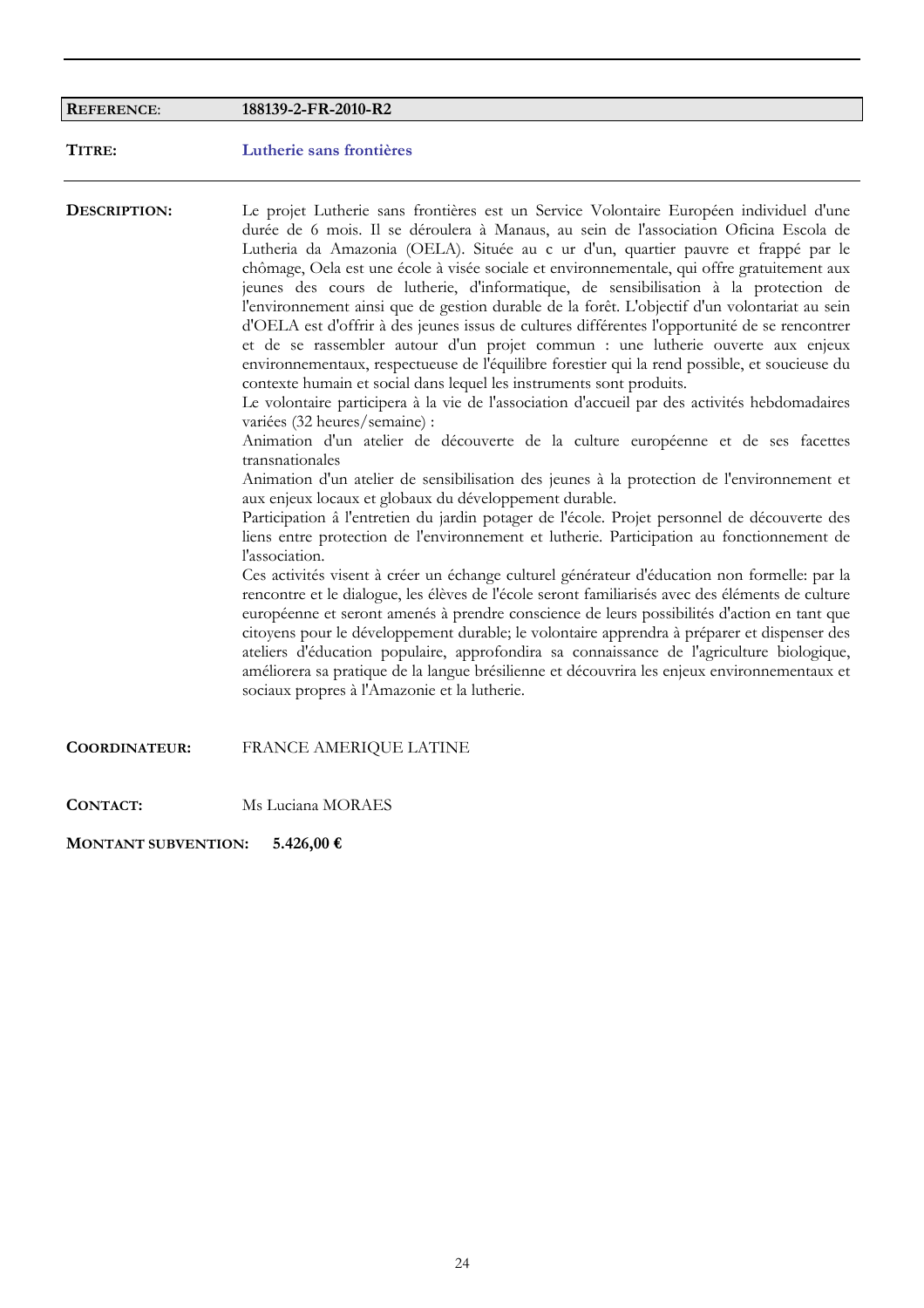| <b>REFERENCE:</b>    | 188140-2-BE-2010-R2                                                                                                                                                                                                                                                                                                                                                                                                                                                                                                                                                                                                                                                                                                                                                                                                                                                             |
|----------------------|---------------------------------------------------------------------------------------------------------------------------------------------------------------------------------------------------------------------------------------------------------------------------------------------------------------------------------------------------------------------------------------------------------------------------------------------------------------------------------------------------------------------------------------------------------------------------------------------------------------------------------------------------------------------------------------------------------------------------------------------------------------------------------------------------------------------------------------------------------------------------------|
| TITLE:               | Crossing road for young visually impaired in an adapted EVS (bis)                                                                                                                                                                                                                                                                                                                                                                                                                                                                                                                                                                                                                                                                                                                                                                                                               |
| DESCRIPTION:         | Ce projet SVE sera un projet de volontariat individuel, respectivement de 5 mois<br>$(1/02/11-30/06/11)$ à Grenade en Espagne, et de 8 mois $(5/01/2011-4/09/2011)$ à<br>Murcia, en Espagne. L'association de coordination VIEWS International permettra à 2<br>volontaires déficients visuels de Belgique d'effectuer leur service comme volontaires<br>européens. Les volontaires offriront leur support à l'association d'accueil dans les activités<br>suivantes : aide à la promotion de projets Jeunesse en Action, aide dans la création de<br>nouveaux projets (recherche de partenaires, aide à la mise en place d'activités, ) et<br>implication dans les activités de soutien aux associations de jeunes locales, ainsi que dans<br>l'organisation des activités liés à la déficience visuelle (sports adaptés, souper dans le noir,<br>séances de sensibilisation). |
|                      | Objectifs :                                                                                                                                                                                                                                                                                                                                                                                                                                                                                                                                                                                                                                                                                                                                                                                                                                                                     |
|                      | - montrer aux jeunes que la déficience visuelle n'empêche pas d'être autonome, de vivre<br>des expériences à l'étranger, de travailler                                                                                                                                                                                                                                                                                                                                                                                                                                                                                                                                                                                                                                                                                                                                          |
|                      | - mettre les jeunes et la communauté locale en contact avec une autre culture                                                                                                                                                                                                                                                                                                                                                                                                                                                                                                                                                                                                                                                                                                                                                                                                   |
|                      | La méthodologie relève de l'éducation non formelle: l'apprentissage par la pratique et avec<br>des pairs. Le travail dans des petits groupes est aussi une des méthodes employées.                                                                                                                                                                                                                                                                                                                                                                                                                                                                                                                                                                                                                                                                                              |
| <b>COORDINATOR:</b>  | VISUALLY IMPAIRED EDUCATIONAL WORLD SUPPORT                                                                                                                                                                                                                                                                                                                                                                                                                                                                                                                                                                                                                                                                                                                                                                                                                                     |
| <b>CONTACT:</b>      | Mr Anca DAVID                                                                                                                                                                                                                                                                                                                                                                                                                                                                                                                                                                                                                                                                                                                                                                                                                                                                   |
| <b>GRANT AMOUNT:</b> | 20.122,00 €                                                                                                                                                                                                                                                                                                                                                                                                                                                                                                                                                                                                                                                                                                                                                                                                                                                                     |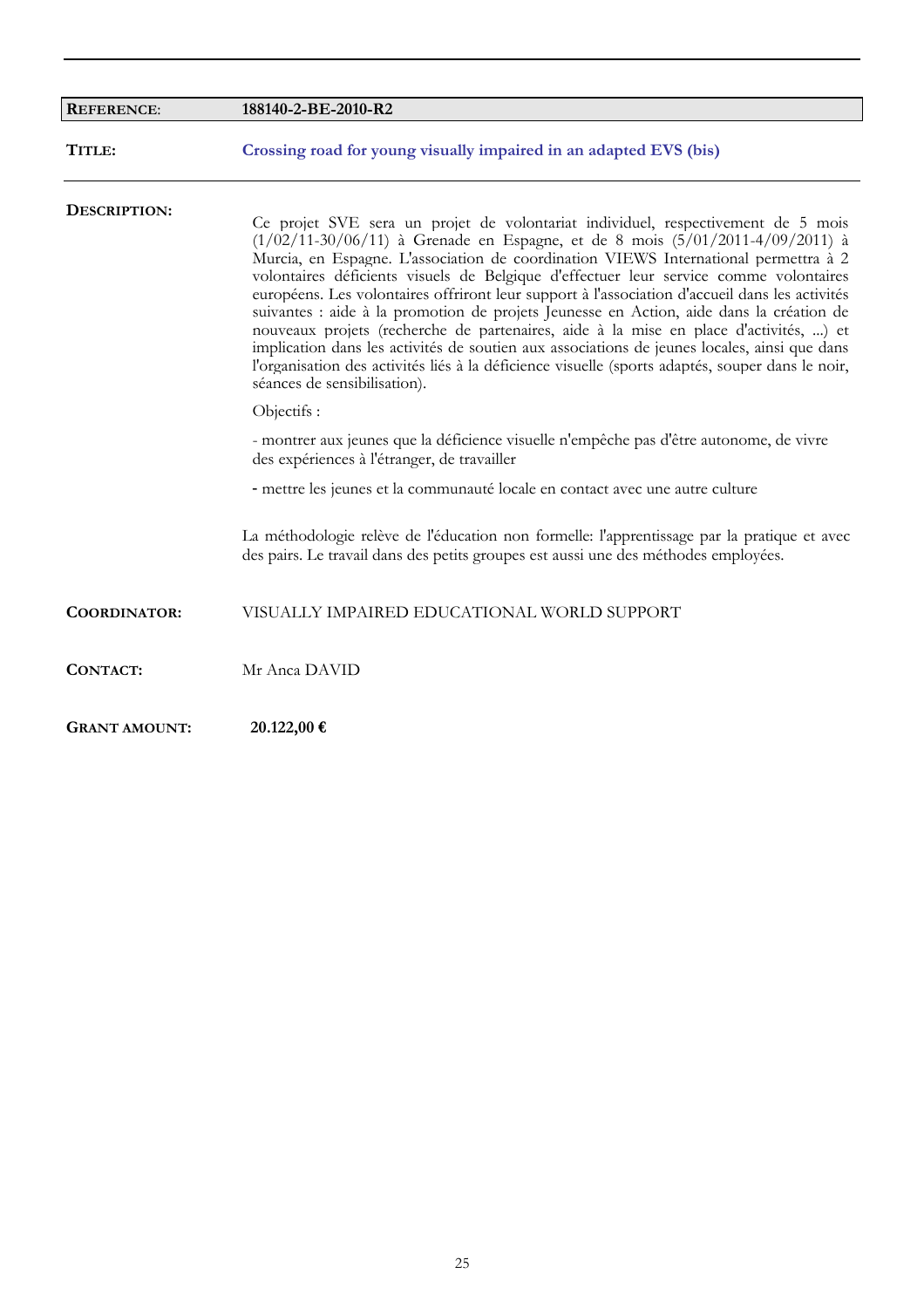#### **REFERENCE**: **188142-2-IT-2010-R2**

#### **TITLE: Growing up together**

**DESCRIPTION:** "Growing up together" is an EVS initiative coordinated by INGO Association, where international volunteers will have the opportunity to participate in the activities of 5 different Host Organizations (HO): "Villaggio SOS di Roma" (iri the city of Rome), "Villaggio SOS di Saranno" (Saranno), "Villaggio SOS di Vicenza" (Vicenza), "SOS Villaggio di Mörösölb" (Morosolo) and VKE (Bolzano), all of them in Italy. It's a group Activity divided in 2 different EVS Activities: one iri VKE and another one related with the SOS-Villages (seen that the volunteer will perform the same kind of activity during the same period, in very similar structures and will have the chance to share experiences between each other). "Villaggio SOS" takes care of children whose families are facing difficult situations and don't have the chance to watch them out and support them in their daily needs. In the several specific activities of the "Villaggio SOS", children and young people can experience a family atmosphere of peace and receive support to their physical and psychological growth. VKE, instead, aims to engage citizens' initiatives in favour of the right to play and play spaces for children and young people, but also more general to improve the life quality of children, youngsters and their families.

The 12 volunteers presented in this application are from Uruguay, Portugal, Turkey, Spain, Armenia, Hungary and Estonia. They will enjoy from this experience during a long term period (11 months). The volunteers will support the coordinator and the educators of the HOs in their work with the children and youngsters in different projects inside the respective structures. The volunteers will collaborate with the everyday-life activities (e.g. supporting-lunch time, picking children up from the school, accompanying them until the houses, etc) and organize and develop educational and specially free-time activities (games, sports, music workshops, painting, visit in a museum, etc). That's the reason why the themes involved are childcare and entertainment, besides the fact that we expect that volunteers, children, and teenagers can have the chance to learn from each other, growing up together!!!

#### **COORDINATOR:** ASSOCIAZIONE INCO - INTERCULTURALIA & COMUNICAZIONE

**CONTACT:** Ms Wenddi PORTO BURGER

**GRANT AMOUNT: 108.294,00 €**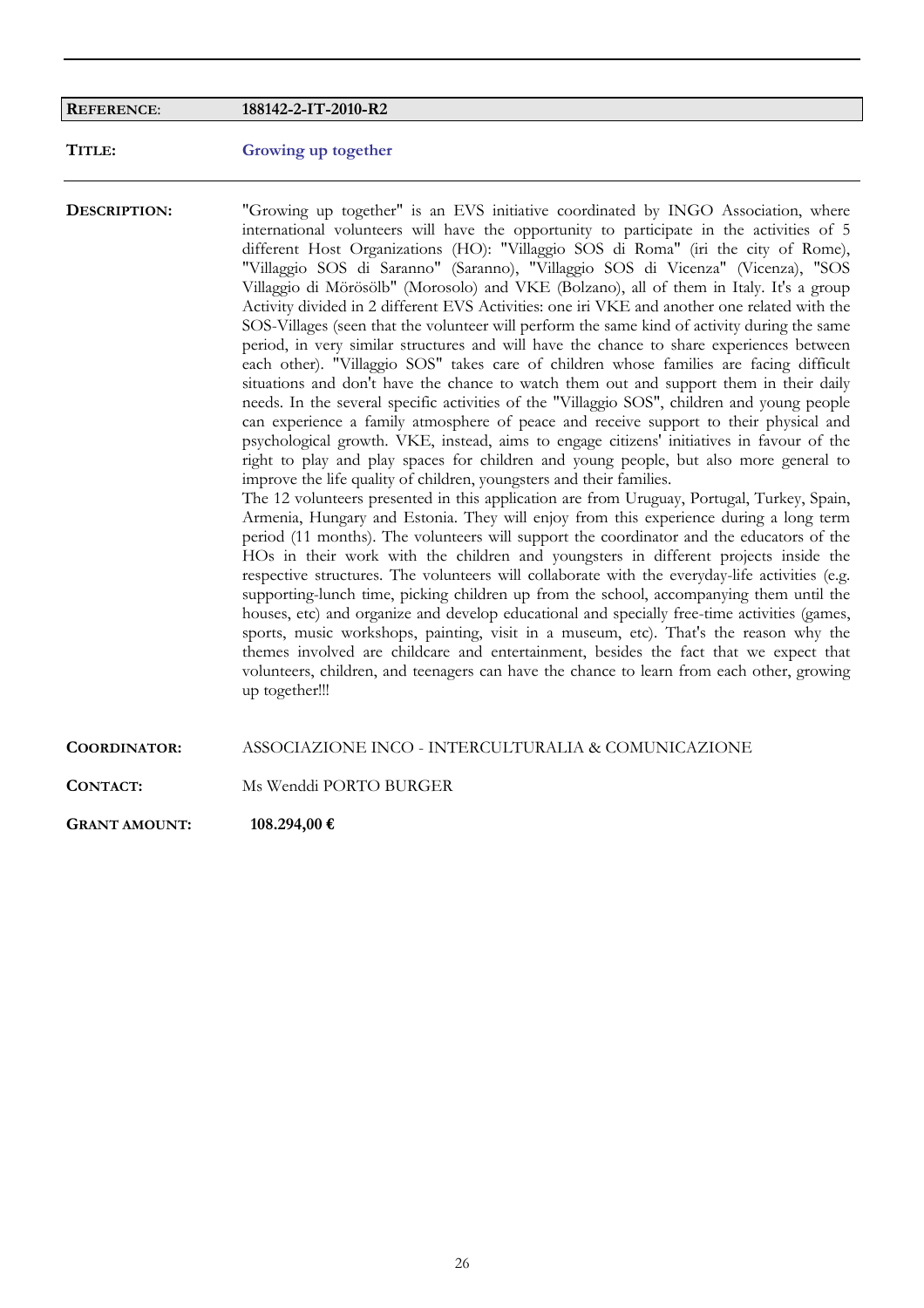| <b>REFERENCE:</b>    | 188238-2-LT-2010-R2                                                                                                                                                                                                                                                                                                                                                                                                                                                                                                                                                                                                                                                                                                                                                                                                                                                                                                                                                                                                                                                                                                                                                                                                                                                                                                                                                                                                                                                                                                                              |
|----------------------|--------------------------------------------------------------------------------------------------------------------------------------------------------------------------------------------------------------------------------------------------------------------------------------------------------------------------------------------------------------------------------------------------------------------------------------------------------------------------------------------------------------------------------------------------------------------------------------------------------------------------------------------------------------------------------------------------------------------------------------------------------------------------------------------------------------------------------------------------------------------------------------------------------------------------------------------------------------------------------------------------------------------------------------------------------------------------------------------------------------------------------------------------------------------------------------------------------------------------------------------------------------------------------------------------------------------------------------------------------------------------------------------------------------------------------------------------------------------------------------------------------------------------------------------------|
| TITLE:               | <b>Group in Action</b>                                                                                                                                                                                                                                                                                                                                                                                                                                                                                                                                                                                                                                                                                                                                                                                                                                                                                                                                                                                                                                                                                                                                                                                                                                                                                                                                                                                                                                                                                                                           |
| DESCRIPTION:         | This project is an attempt to widen EVS boundaries up till quite little known for Europe<br>region - South America.<br>Two South America countries (Bolivia and Peru) providing youth, educational and social<br>services for the local children and young people have agreed on partnership and create<br>possibilities to experience European voluntary service in their countries as well by sending<br>young people to the Europe. There is a real need to widen possibilities for such<br>collaboration: we are facing the reality that young people looking for the places and cultures<br>they hadn't been to, as well to be meaningful with their voluntary work to the countries<br>suffering economical poverty. European volunteer service is one of the best ways by<br>helping others to gain deeper understanding and brake own boundaries.<br>There are six countries in the project: Bolivia, Peru, Lithuania, Estonia, Denmark and Italy.<br>Project duration - 13 month. By this project seven young volunteers will have possibility to<br>implement individual or group EVS projects, where one place will be provided for deaf<br>volunteer. The entire hosting project target group is disadvantaged children and young<br>people, living in the rural areas.<br>The project creates spaces to share competences, skills, knowledge and ideas for EVS<br>volunteers, project organizations and local people. At the same time project will give space<br>to learn through multicultural dialogue and creative citizenship. |
| <b>COORDINATOR:</b>  | YOUTH EXCHANGE AGENCY                                                                                                                                                                                                                                                                                                                                                                                                                                                                                                                                                                                                                                                                                                                                                                                                                                                                                                                                                                                                                                                                                                                                                                                                                                                                                                                                                                                                                                                                                                                            |
| <b>CONTACT:</b>      | Ms Vita PAVILONYTE                                                                                                                                                                                                                                                                                                                                                                                                                                                                                                                                                                                                                                                                                                                                                                                                                                                                                                                                                                                                                                                                                                                                                                                                                                                                                                                                                                                                                                                                                                                               |
| <b>GRANT AMOUNT:</b> | 45.246,00 €                                                                                                                                                                                                                                                                                                                                                                                                                                                                                                                                                                                                                                                                                                                                                                                                                                                                                                                                                                                                                                                                                                                                                                                                                                                                                                                                                                                                                                                                                                                                      |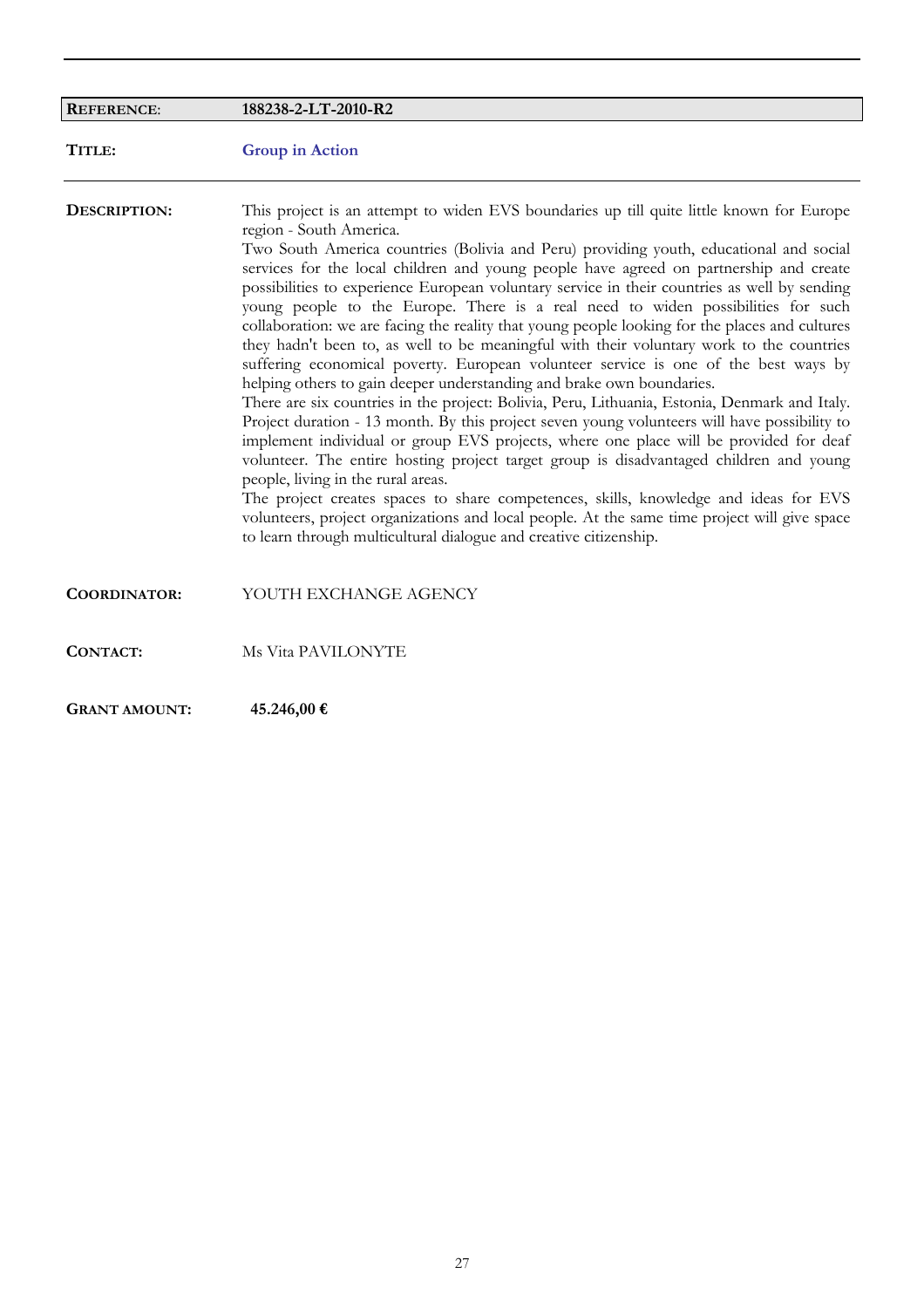| <b>REFERENCE:</b>   | 188273-2-IT-2010-R2                                                                                                                                                                                                                                                                                                                                                                                                                                                                                                                                                                                                                                                                                                                                                                                                                                                                                                                                                                                                                                                                                                                                                                                                                                                                                             |
|---------------------|-----------------------------------------------------------------------------------------------------------------------------------------------------------------------------------------------------------------------------------------------------------------------------------------------------------------------------------------------------------------------------------------------------------------------------------------------------------------------------------------------------------------------------------------------------------------------------------------------------------------------------------------------------------------------------------------------------------------------------------------------------------------------------------------------------------------------------------------------------------------------------------------------------------------------------------------------------------------------------------------------------------------------------------------------------------------------------------------------------------------------------------------------------------------------------------------------------------------------------------------------------------------------------------------------------------------|
| TITLE:              | Capacities Reinforcement (of local population in environmental protection through<br>mobilization for reforestation)                                                                                                                                                                                                                                                                                                                                                                                                                                                                                                                                                                                                                                                                                                                                                                                                                                                                                                                                                                                                                                                                                                                                                                                            |
| DESCRIPTION:        | The project consists of an 8 months individual EVS project hosted by AVES in Togo and<br>sent by the Italian Association Joint. The main focus of this project is to protect and<br>preserve the environment in its natural state. An on-field experience is needed in order to<br>understand how the local indigenous communities function and so as to make this<br>protection the most efficient possible. For this project local populations need to be made<br>aware of the consequences of their natural environment's destruction and the depreciation<br>of their biodiversity. The objective in the short run is to restore the environment but<br>the bigger goal is to maintain it for the future generations. To do so, and to rehabilitate<br>plants and animals, forest reforestation and restoration of natural patrimony such as groves,<br>waterfalls and rivers, will be needed. This project will also be an opportunity to discover the<br>local culture and how people live and proceed in these remote villages. Volunteers will hear<br>the traditional songs, the stories and legends that make those populations, and take part<br>during the whole process. Finally we want to underline activities such as agriculture, local<br>trade and how these families live on a daily basis. |
| <b>COORDINATOR:</b> | ASSOCIAZIONE JOINT                                                                                                                                                                                                                                                                                                                                                                                                                                                                                                                                                                                                                                                                                                                                                                                                                                                                                                                                                                                                                                                                                                                                                                                                                                                                                              |
| CONTACT:            | Ms Margherita MACCHI CASSIA                                                                                                                                                                                                                                                                                                                                                                                                                                                                                                                                                                                                                                                                                                                                                                                                                                                                                                                                                                                                                                                                                                                                                                                                                                                                                     |

**GRANT AMOUNT: 7.190,00 €**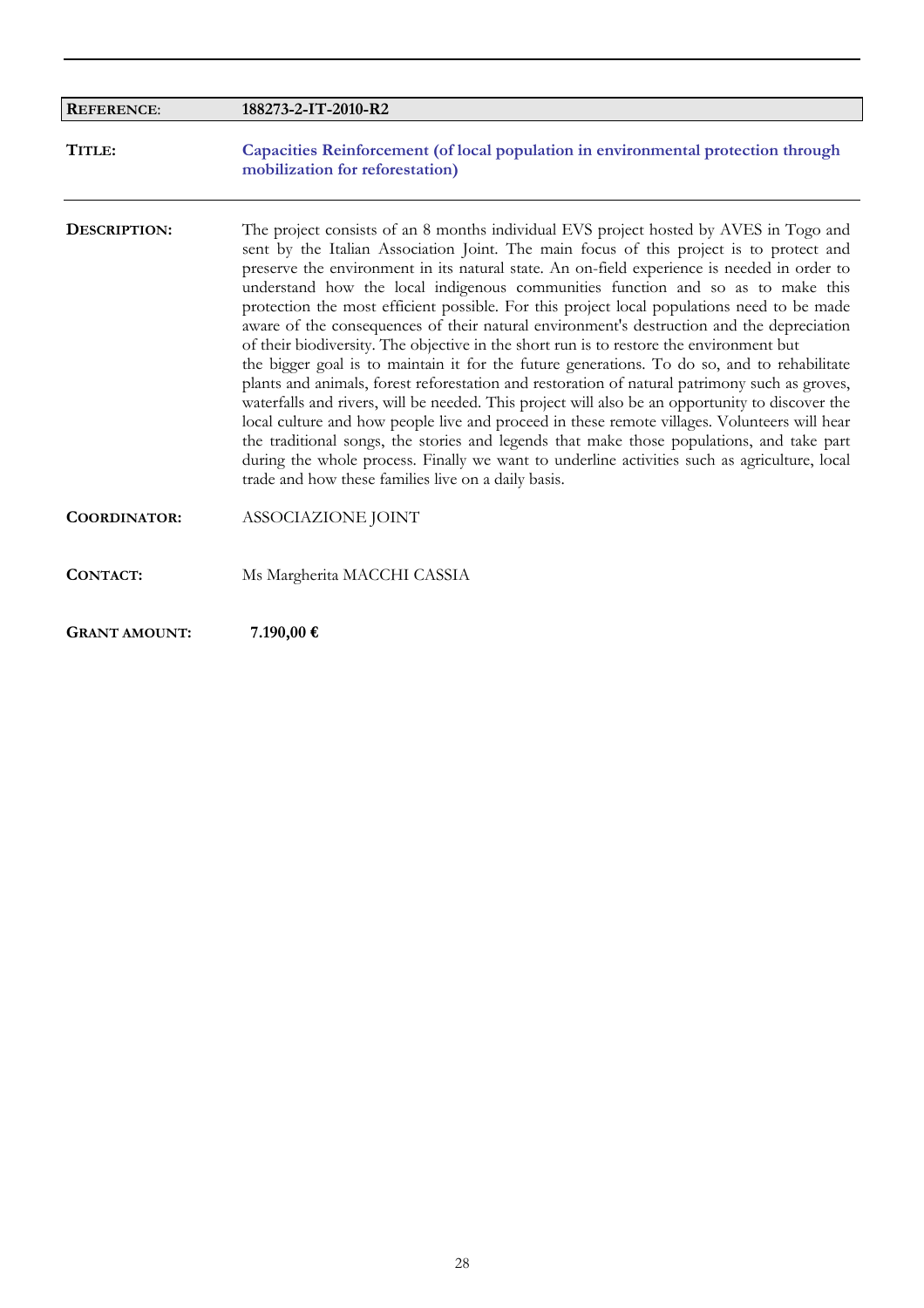| <b>REFERENCE:</b>   | 188274-2-IT-2010-R2                                                                                                                                                                                                                                                                                                                                                                                                                                                                                                                                                                                                                                                                                                                                                                                                                                                                                                                                                                                                                                                                                                                                                                                                                                                                                                                                                                                                                                                                                                                                                                                                                                                                                                                                                                                                                                                                                                                                                                                                                    |
|---------------------|----------------------------------------------------------------------------------------------------------------------------------------------------------------------------------------------------------------------------------------------------------------------------------------------------------------------------------------------------------------------------------------------------------------------------------------------------------------------------------------------------------------------------------------------------------------------------------------------------------------------------------------------------------------------------------------------------------------------------------------------------------------------------------------------------------------------------------------------------------------------------------------------------------------------------------------------------------------------------------------------------------------------------------------------------------------------------------------------------------------------------------------------------------------------------------------------------------------------------------------------------------------------------------------------------------------------------------------------------------------------------------------------------------------------------------------------------------------------------------------------------------------------------------------------------------------------------------------------------------------------------------------------------------------------------------------------------------------------------------------------------------------------------------------------------------------------------------------------------------------------------------------------------------------------------------------------------------------------------------------------------------------------------------------|
| TITLE:              | EVS NO Excuse 2015 - giovani volontari per l'educazione e contro la povertà                                                                                                                                                                                                                                                                                                                                                                                                                                                                                                                                                                                                                                                                                                                                                                                                                                                                                                                                                                                                                                                                                                                                                                                                                                                                                                                                                                                                                                                                                                                                                                                                                                                                                                                                                                                                                                                                                                                                                            |
| DESCRIPTION:        | The project of EVS no Excuse 2015 - giovani volontari per l'educazione e contro la povertà<br>is a group EVS project, realized with partner of Latin America, Africa. Europe and Asia.<br>The principle objective of the project is to promote the "active global citizenship" and the<br>participation of the young in the fight against poverty and to promote culture and<br>education.<br>Therefore the topic of the project is the cooperation in development and especially the<br>promotion of objectives of development of the millennium with particular attention to first<br>(fight against poverty), second (diffusion of the culture) and eight one (to raise a global<br>partnership in the topics of the development) The involved countries are Italy, Hungary,<br>Spain, Senegal, India, Brazil and Argentina all in one 8 partners and 29 volunteers.<br>The possibility for the volunteer to live this experience in 1 of 3 continent that in different<br>way are dealing with poverty and development and to share this experience and compare it<br>with the others in others continents will be for they also a great possibility to understand the<br>global situation and to see different answer to the situation in different countries. The 4<br>implemented activities are:<br>1. An EVS group with 10 volunteers from Italy, Spain and Hungary for 2 months in India,<br>which deals with the animation in orphanages for children and youngsters and collective of<br>women.<br>2. An EVS group with 5 volunteers from Italy and Spain for 2 months in Argentina, in a<br>cultural centre in a district of risk in the city of Rosario<br>3. An group EVS from Italy (sending organization are Xena and Cisv) two volunteers for 9<br>months in Brazil, at CISANE, provide socio-cultural animation and educational activities<br>for children and youngsters<br>4. An EVS group with 12 volunteers from Italy, Spain and Hungary for 1 months in<br>Senegal, which will deals with responsible tourism |
| <b>COORDINATOR:</b> | XENA - CENTRO SCAMBI E DINAMICHE INTERCULTURALI                                                                                                                                                                                                                                                                                                                                                                                                                                                                                                                                                                                                                                                                                                                                                                                                                                                                                                                                                                                                                                                                                                                                                                                                                                                                                                                                                                                                                                                                                                                                                                                                                                                                                                                                                                                                                                                                                                                                                                                        |
| <b>CONTACT:</b>     | Mr Emiliano BON                                                                                                                                                                                                                                                                                                                                                                                                                                                                                                                                                                                                                                                                                                                                                                                                                                                                                                                                                                                                                                                                                                                                                                                                                                                                                                                                                                                                                                                                                                                                                                                                                                                                                                                                                                                                                                                                                                                                                                                                                        |
|                     |                                                                                                                                                                                                                                                                                                                                                                                                                                                                                                                                                                                                                                                                                                                                                                                                                                                                                                                                                                                                                                                                                                                                                                                                                                                                                                                                                                                                                                                                                                                                                                                                                                                                                                                                                                                                                                                                                                                                                                                                                                        |

**GRANT AMOUNT: 101.420,00 €**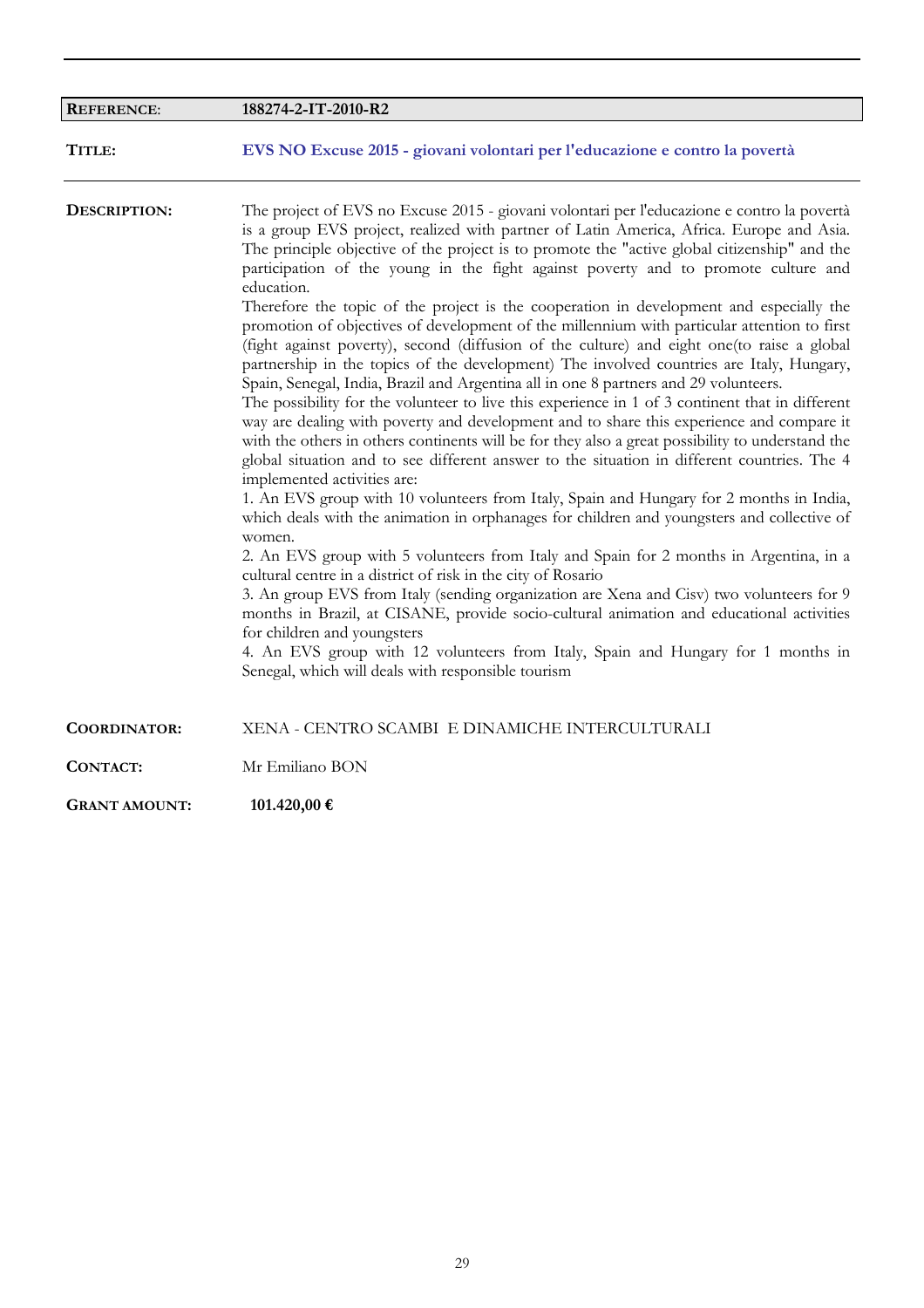| <b>REFERENCE:</b>    | 188276-2-IT-2010-R2                                                                                                                                                                                                                                                                                                                                                                                                                                                                                                                                                                                                                                                                                                                                                                                                                                                                                                                                                                                                                                                                                                                                                                                                                                                                                                                                                                                                                                                                                                                                                     |
|----------------------|-------------------------------------------------------------------------------------------------------------------------------------------------------------------------------------------------------------------------------------------------------------------------------------------------------------------------------------------------------------------------------------------------------------------------------------------------------------------------------------------------------------------------------------------------------------------------------------------------------------------------------------------------------------------------------------------------------------------------------------------------------------------------------------------------------------------------------------------------------------------------------------------------------------------------------------------------------------------------------------------------------------------------------------------------------------------------------------------------------------------------------------------------------------------------------------------------------------------------------------------------------------------------------------------------------------------------------------------------------------------------------------------------------------------------------------------------------------------------------------------------------------------------------------------------------------------------|
| TITLE:               | Lets ' cross our borders: EVS project on intercultural Education                                                                                                                                                                                                                                                                                                                                                                                                                                                                                                                                                                                                                                                                                                                                                                                                                                                                                                                                                                                                                                                                                                                                                                                                                                                                                                                                                                                                                                                                                                        |
| DESCRIPTION:         | Let's cross our borders: EVS project on intercultural education is a worldwide EVS group<br>project based on the exchange of 17 youngsters between Europe, from one side and Asia,<br>Africa and Latin America on the other side.<br>Thanks to this EVS project the young people will be invited in volunteering for long-term<br>activities in social projects in Italy, Spain, Greece, Estonia and Poland for the European<br>countries and in Colombia, Honduras, Kenya, South Africa, Indonesia and China<br>concerning the non European countries.<br>The idea behind the project is the one of promoting the richness brought by cultural<br>diversity and youth protagonist through our volunteer's engagement in activities dealing<br>with Intercultural education of disadvantaged people in order to combat also stereotypes<br>and discrimination of those that we commonly consider different from us. The activities in<br>fact will take place in schools, orphanages, youth organizations and centres that host<br>refugees and elderly people. In their hosting placements, the volunteers will add a strong<br>intercultural dimension to educational activities that will be enriched by new cultural values<br>and new non formal educational methods. In this context the process of intercultural<br>learning, experienced by the volunteers and the hosts of the centre, will foster the aim of<br>Intercultural education that is education which respects, celebrates and recognizes the<br>normality of diversity in all areas of human life. |
| <b>COORDINATOR:</b>  | A.F.S.A.I.                                                                                                                                                                                                                                                                                                                                                                                                                                                                                                                                                                                                                                                                                                                                                                                                                                                                                                                                                                                                                                                                                                                                                                                                                                                                                                                                                                                                                                                                                                                                                              |
| CONTACT:             | Ms AURORA CARUSO                                                                                                                                                                                                                                                                                                                                                                                                                                                                                                                                                                                                                                                                                                                                                                                                                                                                                                                                                                                                                                                                                                                                                                                                                                                                                                                                                                                                                                                                                                                                                        |
| <b>GRANT AMOUNT:</b> | 91.995,00€                                                                                                                                                                                                                                                                                                                                                                                                                                                                                                                                                                                                                                                                                                                                                                                                                                                                                                                                                                                                                                                                                                                                                                                                                                                                                                                                                                                                                                                                                                                                                              |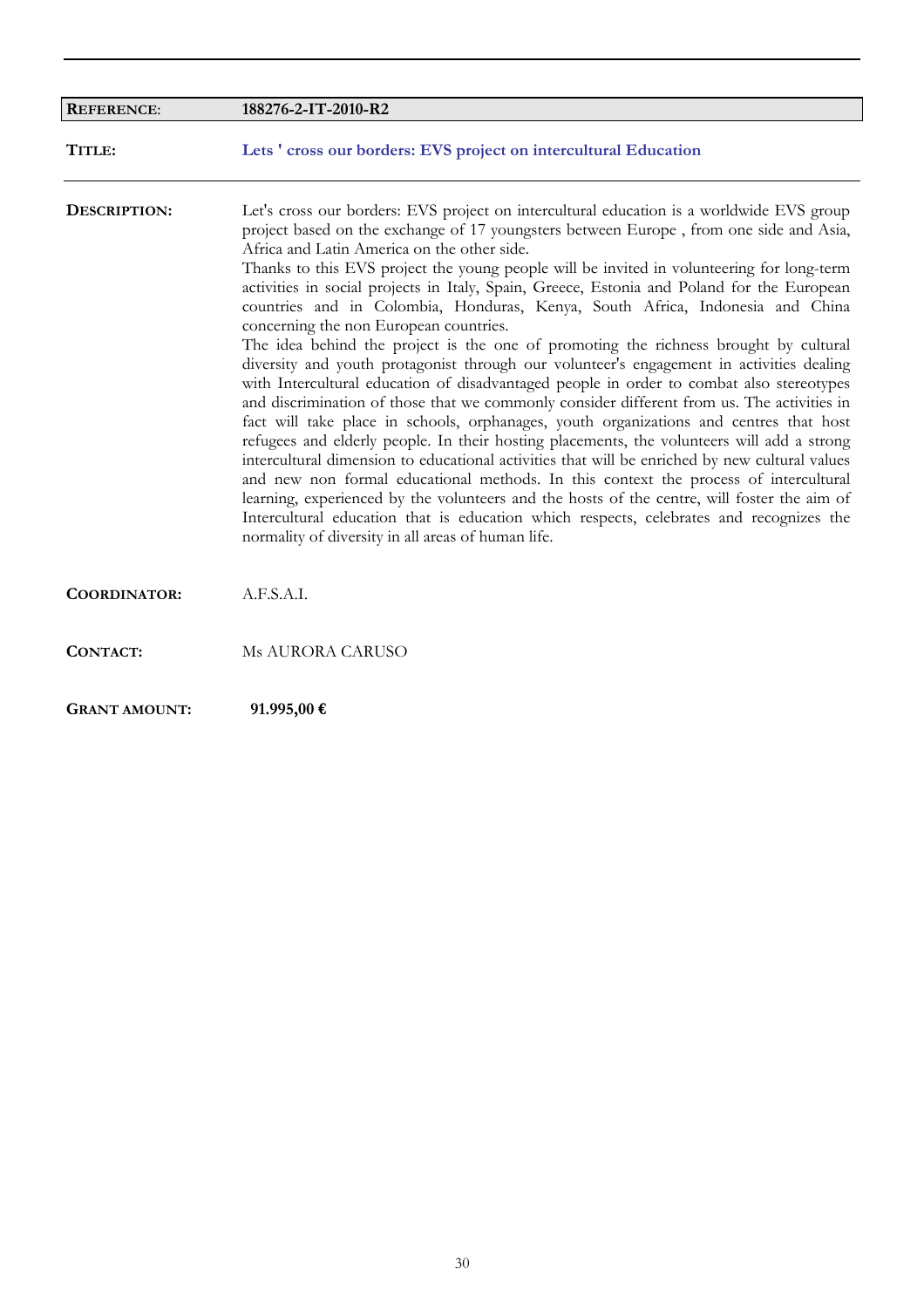| <b>REFERENCE:</b>    | 188280-2-ES-2010-R2                                                                                                                                                                                                                                                                                                                                                                                                                                                                                                                                                                                                                                                                                                                                                                                                                                                                                                                                                                            |
|----------------------|------------------------------------------------------------------------------------------------------------------------------------------------------------------------------------------------------------------------------------------------------------------------------------------------------------------------------------------------------------------------------------------------------------------------------------------------------------------------------------------------------------------------------------------------------------------------------------------------------------------------------------------------------------------------------------------------------------------------------------------------------------------------------------------------------------------------------------------------------------------------------------------------------------------------------------------------------------------------------------------------|
| TITLE:               | Centro de Apoyo Educativo Kurmi                                                                                                                                                                                                                                                                                                                                                                                                                                                                                                                                                                                                                                                                                                                                                                                                                                                                                                                                                                |
| DESCRIPTION:         | Centro de Apoyo Educativo Kurmi is an European Voluntary. The project is coordinated<br>by Asociación Juvenil Nórpadás de Blanca, Spain, acting as sending organization,<br>collaborating with Fundación Sembrando. Esperanza, as volunteers hosting organization.<br>The project in general, is aimed to promote and to give visibility to the volunteering<br>activities, especially to the activities supported by the European Voluntary Service; promote<br>de active citizenship and participation of the young people in the management and<br>development of special activities; promote fundamental values as tolerance and solidarity;<br>and promote youth international mobility at local level. More specifically the activity of the<br>project will be focused on helping children in situation of poverty or social exclusion risk,<br>promoting education, at the same time that we facilitate a intercultural exchange among<br>young volunteers and hosting local community |
| <b>COORDINATOR:</b>  | ASOCIACION JUVENIL NOMADAS DE BLANCA                                                                                                                                                                                                                                                                                                                                                                                                                                                                                                                                                                                                                                                                                                                                                                                                                                                                                                                                                           |
| CONTACT:             | Mr Ismael JUAREZ MOLINA                                                                                                                                                                                                                                                                                                                                                                                                                                                                                                                                                                                                                                                                                                                                                                                                                                                                                                                                                                        |
| <b>GRANT AMOUNT:</b> | 22.190,00 €                                                                                                                                                                                                                                                                                                                                                                                                                                                                                                                                                                                                                                                                                                                                                                                                                                                                                                                                                                                    |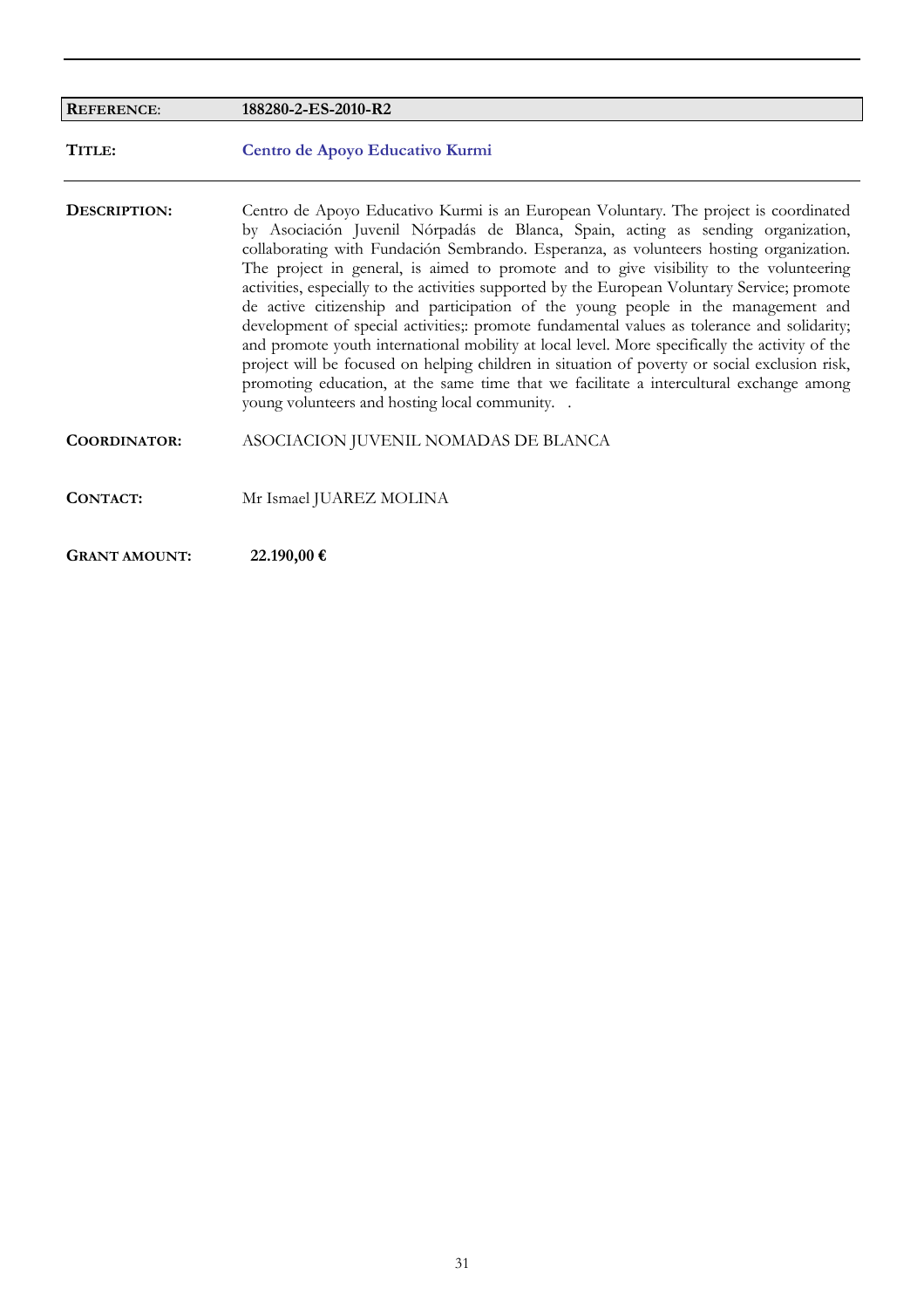| <b>REFERENCE:</b>    | 188343-2-FR-2010-R2                                                                                                                                                                                                                                                                                                                                                                                                                                                                                                                                                                                                                                                                                                                                                                                                                                                                                                                                                                                                                                                                                                                                                                                                                                                                                                                                                                                                                                                                                                                                                                                                                                                                                                                                                                                                                                                                                                                                                                                                                                                                                                                                                                                                                                                                                                                                                                                                                                                                                                           |
|----------------------|-------------------------------------------------------------------------------------------------------------------------------------------------------------------------------------------------------------------------------------------------------------------------------------------------------------------------------------------------------------------------------------------------------------------------------------------------------------------------------------------------------------------------------------------------------------------------------------------------------------------------------------------------------------------------------------------------------------------------------------------------------------------------------------------------------------------------------------------------------------------------------------------------------------------------------------------------------------------------------------------------------------------------------------------------------------------------------------------------------------------------------------------------------------------------------------------------------------------------------------------------------------------------------------------------------------------------------------------------------------------------------------------------------------------------------------------------------------------------------------------------------------------------------------------------------------------------------------------------------------------------------------------------------------------------------------------------------------------------------------------------------------------------------------------------------------------------------------------------------------------------------------------------------------------------------------------------------------------------------------------------------------------------------------------------------------------------------------------------------------------------------------------------------------------------------------------------------------------------------------------------------------------------------------------------------------------------------------------------------------------------------------------------------------------------------------------------------------------------------------------------------------------------------|
| TITLE:               | Volunteerism and solidarity in action                                                                                                                                                                                                                                                                                                                                                                                                                                                                                                                                                                                                                                                                                                                                                                                                                                                                                                                                                                                                                                                                                                                                                                                                                                                                                                                                                                                                                                                                                                                                                                                                                                                                                                                                                                                                                                                                                                                                                                                                                                                                                                                                                                                                                                                                                                                                                                                                                                                                                         |
| DESCRIPTION:         | Within this project Volunteerism and Solidarity in Action, 32 EVS long term projects from<br>3 to 12 months will be implemented in individual or group EVS. 29 volunteers will be<br>hosted abroad and 3 volunteers will be hosted in France. Young people with less<br>opportunity are the target group of this project and 13 of them will benefit from reinforced<br>mentorship.<br>21 partners, both European (Greece, Germany, Estonia, Slovakia, Italy. Turkey, Poland,<br>Portugal, Lithuania, Latvia and Belgium) and non-European (Moldavia, Vietnam, Canada,<br>Bolivia, FYRQM, Azerbaijan) will be actively involved within this project and will develop<br>or deepen their cooperation.<br>Volunteers involved in will raise new skills that will enable them to better conduct their own<br>life. By participating in this project, they will be in action by contributing to support the<br>hosting organisation and hosting communities.<br>It will be an opportunity for the partners to develop in a concrete and active way their<br>solidarity and common interest.<br>Expected outcomes will be at different levels:<br>EVS will raise social, professional and cultural abilities of each volunteer and will be a<br>challenging experience,<br>EVS will- contribute to promote active citizenship and particularly European citizenship<br>among young people not already mobilised and interested in international matters,<br>- This project will activate youth active and concrete participation in society,<br>- Volunteers will feel more solidarity, empathy and tolerance with the target group they will<br>work with, with other foreign volunteers and with the hosting communities,<br>Regarding inclusion issue, young people with fewer opportunities will be the target group of<br>this project.<br>Finally, this project will contribute to fight against poverty and social exclusion in the<br>hosting communities but also in the volunteers' home country.<br>Leisure time and educative activities for (disadvantaged) youth and children will be<br>developed within the activities added to development cooperation issues.<br>ADICE will ensure coordination tasks at administrative, financial and pedagogical levels. It<br>will respect all EVS quality criteria (EVS charter, rights and duties, tutoring, crisis<br>management). ADICE will use all the pedagogical tools it has developed summed up in a<br>pedagogical process, especially the Volunteer Mobility Book |
| <b>COORDINATOR:</b>  | ASSOCIATION POUR LE DEVELOPEMENT DES INITIATIVES CITOYENNES<br>ET EUROPEENNES                                                                                                                                                                                                                                                                                                                                                                                                                                                                                                                                                                                                                                                                                                                                                                                                                                                                                                                                                                                                                                                                                                                                                                                                                                                                                                                                                                                                                                                                                                                                                                                                                                                                                                                                                                                                                                                                                                                                                                                                                                                                                                                                                                                                                                                                                                                                                                                                                                                 |
| <b>CONTACT:</b>      | Ms Anna CHMIELECKA                                                                                                                                                                                                                                                                                                                                                                                                                                                                                                                                                                                                                                                                                                                                                                                                                                                                                                                                                                                                                                                                                                                                                                                                                                                                                                                                                                                                                                                                                                                                                                                                                                                                                                                                                                                                                                                                                                                                                                                                                                                                                                                                                                                                                                                                                                                                                                                                                                                                                                            |
| <b>GRANT AMOUNT:</b> | 206.479,00 €                                                                                                                                                                                                                                                                                                                                                                                                                                                                                                                                                                                                                                                                                                                                                                                                                                                                                                                                                                                                                                                                                                                                                                                                                                                                                                                                                                                                                                                                                                                                                                                                                                                                                                                                                                                                                                                                                                                                                                                                                                                                                                                                                                                                                                                                                                                                                                                                                                                                                                                  |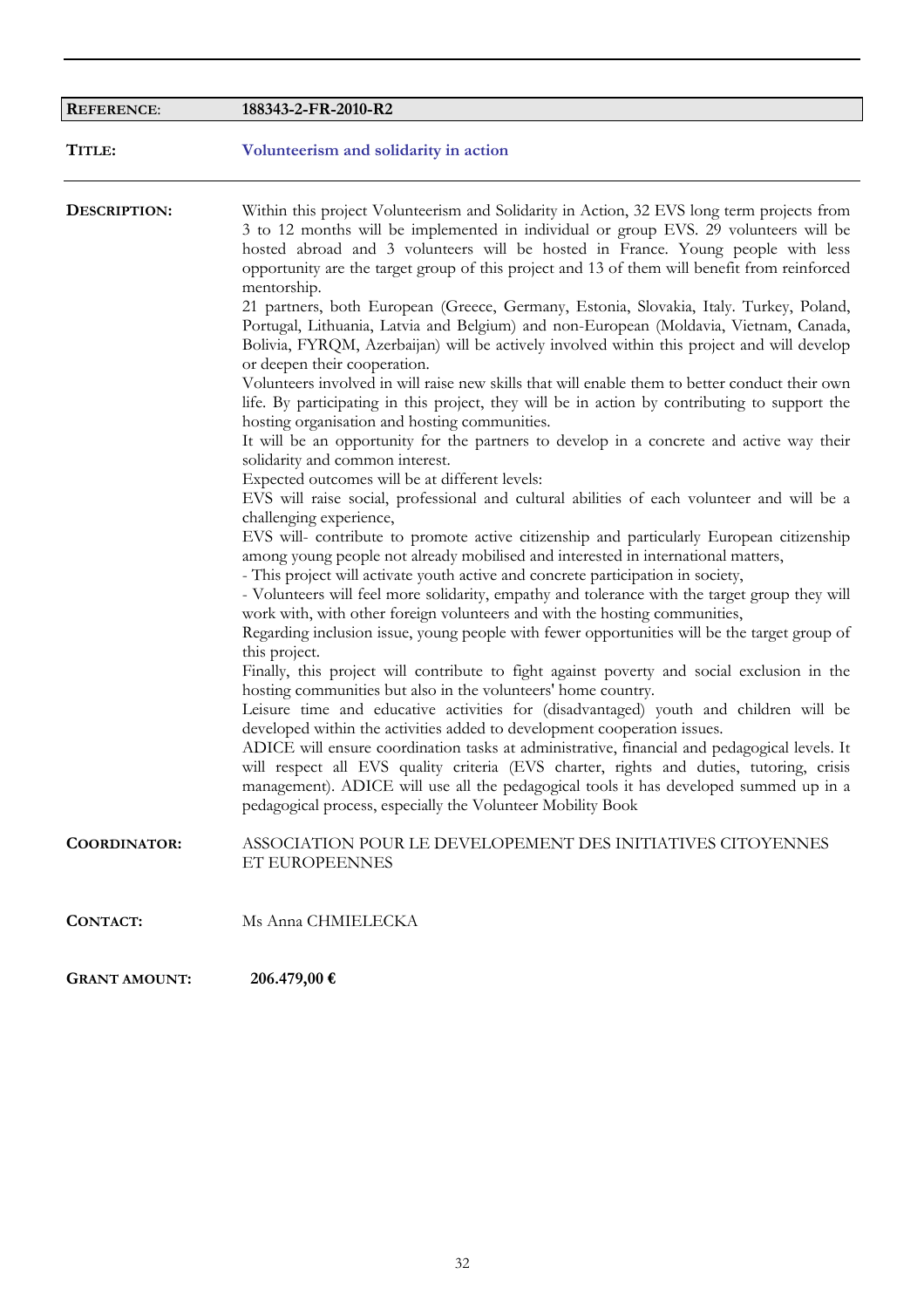| <b>REFERENCE:</b>    | 188435-2-IT-2010-R2                                                                                                                                                                                                                                                                                                                                                                                                                                                                                                                                                                                                                                                                                                                                                                                                                                                                                                                                                                                                                                                                                                                                                                                                                                                                                                                                                                                                                                                                                                                                                                                                                                                                                                                                                                                                                                                                                                                                                                                                                                                                                                                                                                                                                                                                                                                                                                                                                                                                                                                               |
|----------------------|---------------------------------------------------------------------------------------------------------------------------------------------------------------------------------------------------------------------------------------------------------------------------------------------------------------------------------------------------------------------------------------------------------------------------------------------------------------------------------------------------------------------------------------------------------------------------------------------------------------------------------------------------------------------------------------------------------------------------------------------------------------------------------------------------------------------------------------------------------------------------------------------------------------------------------------------------------------------------------------------------------------------------------------------------------------------------------------------------------------------------------------------------------------------------------------------------------------------------------------------------------------------------------------------------------------------------------------------------------------------------------------------------------------------------------------------------------------------------------------------------------------------------------------------------------------------------------------------------------------------------------------------------------------------------------------------------------------------------------------------------------------------------------------------------------------------------------------------------------------------------------------------------------------------------------------------------------------------------------------------------------------------------------------------------------------------------------------------------------------------------------------------------------------------------------------------------------------------------------------------------------------------------------------------------------------------------------------------------------------------------------------------------------------------------------------------------------------------------------------------------------------------------------------------------|
| TITLE:               | Ubuntu III                                                                                                                                                                                                                                                                                                                                                                                                                                                                                                                                                                                                                                                                                                                                                                                                                                                                                                                                                                                                                                                                                                                                                                                                                                                                                                                                                                                                                                                                                                                                                                                                                                                                                                                                                                                                                                                                                                                                                                                                                                                                                                                                                                                                                                                                                                                                                                                                                                                                                                                                        |
| DESCRIPTION:         | Ubuntu is a group EVS which involve 36 volunteers from six European countries (UK,<br>France, Austria, Spain, Estonia, Hungary), and they will be involved in CE.S.I.E's activities<br>in marginalised areas of Palermo's inner city.<br>The project will be developed in two phases (18 volunteers for each phase for 9 months<br>each) and there will be an overlapping moment in which the new volunteers take over from<br>the old which means that an important sharing of experiences and acquired knowledge and<br>skills will occur.<br>The activities will be centred around the themes of anti-discrimination, poverty and social<br>exclusion, minorities and interculturality in order to stimulate local community development<br>through creativity and innovation. The objectives are to promote intercultural dialogue and<br>to contribute to the "objectives of the European Year for Combating Poverty and Social<br>Exclusion" by developing activities with poor and excluded people and by promoting an<br>awareness of the poverty existing in Palermo and in Europe and how it can be combated<br>through empowerment and capacity building with the community. The outputs will Include<br>the development of innovative and creative tools in order to promote community<br>development and integration, the personal and professional development of each volunteer,<br>a stimulation of the notions of active citizenship and participation at both local and ED<br>levels, and the promotion of the YiA programme and development of new partnerships.<br>Activities will permit the volunteers to work with a variety of beneficiaries (children,<br>women, families, immigrant groups, young people in a schools): assisting in an intercultural,<br>playgroup, community workshops, the development of initiatives which promote<br>intercultural dialogue, the promotion of "peace events" and campaigns for the "Millenium<br>Development Goals" in a schools, promotion of YIA programme and EVS to peers and the<br>development of a personal project which will allow them to expand their knowledge and<br>skills In .a chosen area related to the project and its objectives.<br>Learning methods will be non-formal and will include active and participatory learning -<br>"learning by doing" - and collaborative and cooperative learning. In addition UNESCO's<br>"Four Pillars of Education" - learning to know, learning to do, learning to live together and<br>learning to be - will be employed. |
| <b>COORDINATOR:</b>  | C.E.S.I.E                                                                                                                                                                                                                                                                                                                                                                                                                                                                                                                                                                                                                                                                                                                                                                                                                                                                                                                                                                                                                                                                                                                                                                                                                                                                                                                                                                                                                                                                                                                                                                                                                                                                                                                                                                                                                                                                                                                                                                                                                                                                                                                                                                                                                                                                                                                                                                                                                                                                                                                                         |
| CONTACT:             | Ms Roberta LO BIANCO                                                                                                                                                                                                                                                                                                                                                                                                                                                                                                                                                                                                                                                                                                                                                                                                                                                                                                                                                                                                                                                                                                                                                                                                                                                                                                                                                                                                                                                                                                                                                                                                                                                                                                                                                                                                                                                                                                                                                                                                                                                                                                                                                                                                                                                                                                                                                                                                                                                                                                                              |
| <b>GRANT AMOUNT:</b> | 333.380,00 €                                                                                                                                                                                                                                                                                                                                                                                                                                                                                                                                                                                                                                                                                                                                                                                                                                                                                                                                                                                                                                                                                                                                                                                                                                                                                                                                                                                                                                                                                                                                                                                                                                                                                                                                                                                                                                                                                                                                                                                                                                                                                                                                                                                                                                                                                                                                                                                                                                                                                                                                      |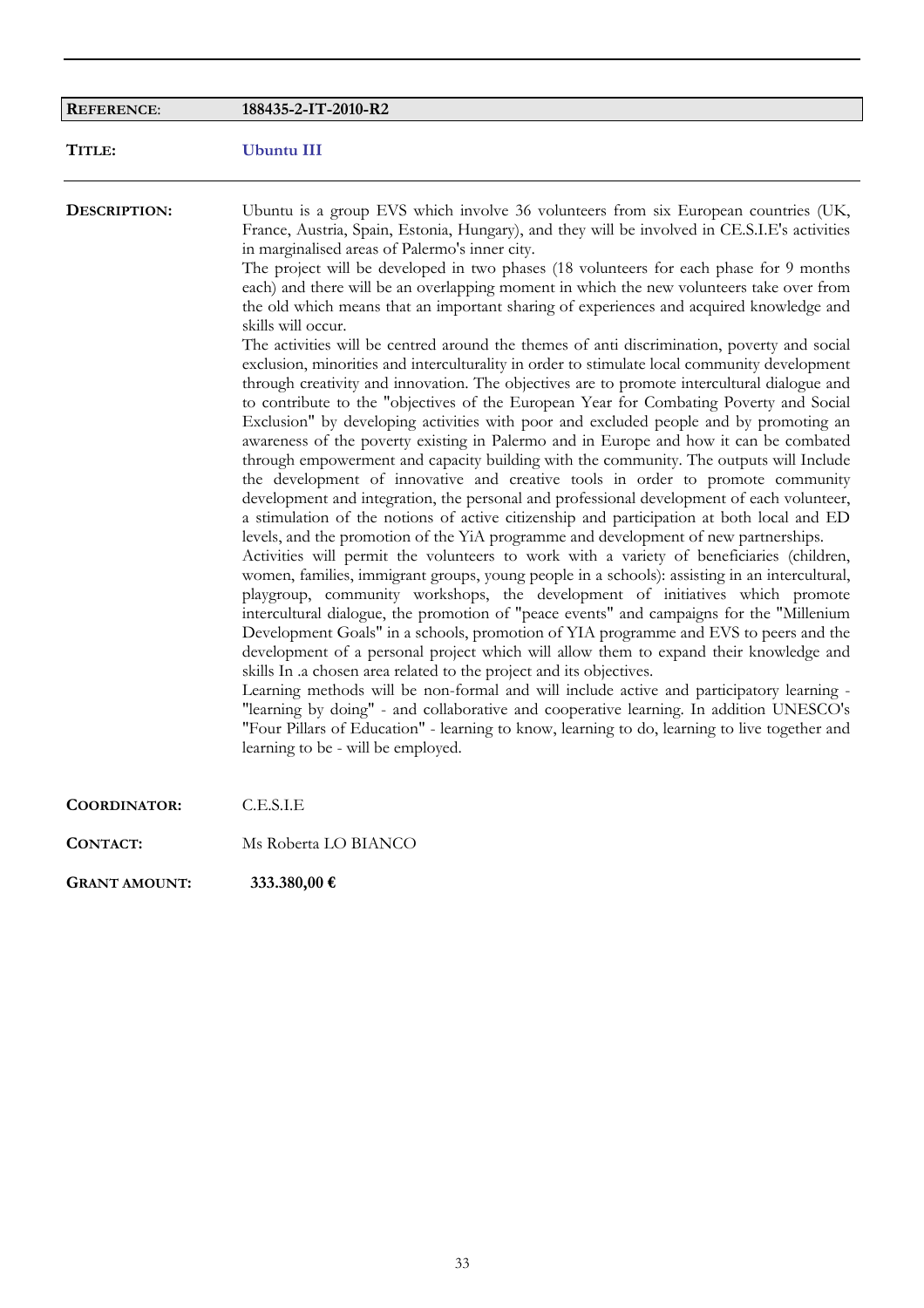| <b>REFERENCE:</b>    | 188482-2-PL-2010-R2                                                                                                                                                                                                                                                                                                                                                                                                                                                                                                                                                                                                                                                                                                                                                                                                                                                                                                                                                                                                                                                                                                                                                                                                                                                                                                                                                                                                                                                                                                                                                                                                                                                                                                                                                                                                                                                                                                                                                                                                                                                                                                                                                                                                                                                                                                                                                                                                                                                                               |
|----------------------|---------------------------------------------------------------------------------------------------------------------------------------------------------------------------------------------------------------------------------------------------------------------------------------------------------------------------------------------------------------------------------------------------------------------------------------------------------------------------------------------------------------------------------------------------------------------------------------------------------------------------------------------------------------------------------------------------------------------------------------------------------------------------------------------------------------------------------------------------------------------------------------------------------------------------------------------------------------------------------------------------------------------------------------------------------------------------------------------------------------------------------------------------------------------------------------------------------------------------------------------------------------------------------------------------------------------------------------------------------------------------------------------------------------------------------------------------------------------------------------------------------------------------------------------------------------------------------------------------------------------------------------------------------------------------------------------------------------------------------------------------------------------------------------------------------------------------------------------------------------------------------------------------------------------------------------------------------------------------------------------------------------------------------------------------------------------------------------------------------------------------------------------------------------------------------------------------------------------------------------------------------------------------------------------------------------------------------------------------------------------------------------------------------------------------------------------------------------------------------------------------|
| TITLE:               | Stand up and take action against poverty and social exclusion                                                                                                                                                                                                                                                                                                                                                                                                                                                                                                                                                                                                                                                                                                                                                                                                                                                                                                                                                                                                                                                                                                                                                                                                                                                                                                                                                                                                                                                                                                                                                                                                                                                                                                                                                                                                                                                                                                                                                                                                                                                                                                                                                                                                                                                                                                                                                                                                                                     |
| DESCRIPTION:         | The project "Stand up and Take Action Against Poverty and Social Exclusion" organized by<br>Europejskie Forum Modzie y focuses on sending and hosting volunteers, also with fewer<br>opportunities for short-term projects and long-term volunteers from and in countries like<br>Poland, Iceland, Italy, France, Austria, Finland, Latvia, Vietnam, Dominican Republic,<br>India, Nepal, Peru and Indonesia. The main theme of the project revolves around inclusion<br>of youngsters that come from difficult backgrounds and that can use this experience to<br>improve their personal and professional skills by participating in a non-formal learning<br>process. 59 youngsters (51 with fewer opportunities) will be involved in activities that focus<br>on topics like environment, social inclusion, poverty, youth policies or tolerance. They will<br>participate in activities and actions developed in special social care homes, outdoor in parks<br>or on the coast, in schools or in the office of the hosting NGO. They will have to<br>participate and organize different types of activities: implementing workshops for disabled<br>people or socially excluded youngsters, renovating and cleaning park and beach areas, taking<br>part in activities against poverty and social exclusion, preparing materials for future social<br>projects. The volunteers will be encouraged to find their own ideas for other projects and to<br>experiment different ways for implementing them. They will also participate in special<br>meetings and trainings that will prepare and will help them with any problems they might<br>face during their stay abroad.<br>All in all, Europejskie Forum Modzie y sets as general goals for the entire project:<br>- to promote actions against poverty and social exclusion;<br>- to raise awareness about peaceful living in a globally diverse world;<br>- to promote tolerance between youngsters by including people with fewer opportunities in<br>all the activities planned;<br>- to foster civic work and to encourage the participation in voluntary services for youngsters<br>from different countries;<br>- to strengthen the ties between youth organisations in Europe and NGO's that concentrate<br>their activity in the Other Partner Countries of the World, to promote actions against<br>poverty and social exclusion;<br>- to promote tolerance between youngsters by including people with fewer opportunities in |
|                      | all the activities planned;<br>to involve the youngsters which are coming from the environment thread by social<br>exclusion to the activities in aid for the local society;<br>to promote the social activity;<br>- to build the solidarity between the youngsters from different parts of Europe and Other                                                                                                                                                                                                                                                                                                                                                                                                                                                                                                                                                                                                                                                                                                                                                                                                                                                                                                                                                                                                                                                                                                                                                                                                                                                                                                                                                                                                                                                                                                                                                                                                                                                                                                                                                                                                                                                                                                                                                                                                                                                                                                                                                                                      |
|                      | Partner Countries of the World through common work, study and knowledge about<br>different cultures; to prevent unemployment between young people by involving them in<br>non-formal education; to develop in the young people to have high self-esteem; to break the<br>hostility in the local community related to different religions and cultures; to break the<br>passivity of young people.                                                                                                                                                                                                                                                                                                                                                                                                                                                                                                                                                                                                                                                                                                                                                                                                                                                                                                                                                                                                                                                                                                                                                                                                                                                                                                                                                                                                                                                                                                                                                                                                                                                                                                                                                                                                                                                                                                                                                                                                                                                                                                 |
| <b>COORDINATOR:</b>  | EUROPEJSKIE FORUM MLODZIEZY                                                                                                                                                                                                                                                                                                                                                                                                                                                                                                                                                                                                                                                                                                                                                                                                                                                                                                                                                                                                                                                                                                                                                                                                                                                                                                                                                                                                                                                                                                                                                                                                                                                                                                                                                                                                                                                                                                                                                                                                                                                                                                                                                                                                                                                                                                                                                                                                                                                                       |
| <b>CONTACT:</b>      | Ms Karolina GORAL                                                                                                                                                                                                                                                                                                                                                                                                                                                                                                                                                                                                                                                                                                                                                                                                                                                                                                                                                                                                                                                                                                                                                                                                                                                                                                                                                                                                                                                                                                                                                                                                                                                                                                                                                                                                                                                                                                                                                                                                                                                                                                                                                                                                                                                                                                                                                                                                                                                                                 |
| <b>GRANT AMOUNT:</b> | 206.576,00 €                                                                                                                                                                                                                                                                                                                                                                                                                                                                                                                                                                                                                                                                                                                                                                                                                                                                                                                                                                                                                                                                                                                                                                                                                                                                                                                                                                                                                                                                                                                                                                                                                                                                                                                                                                                                                                                                                                                                                                                                                                                                                                                                                                                                                                                                                                                                                                                                                                                                                      |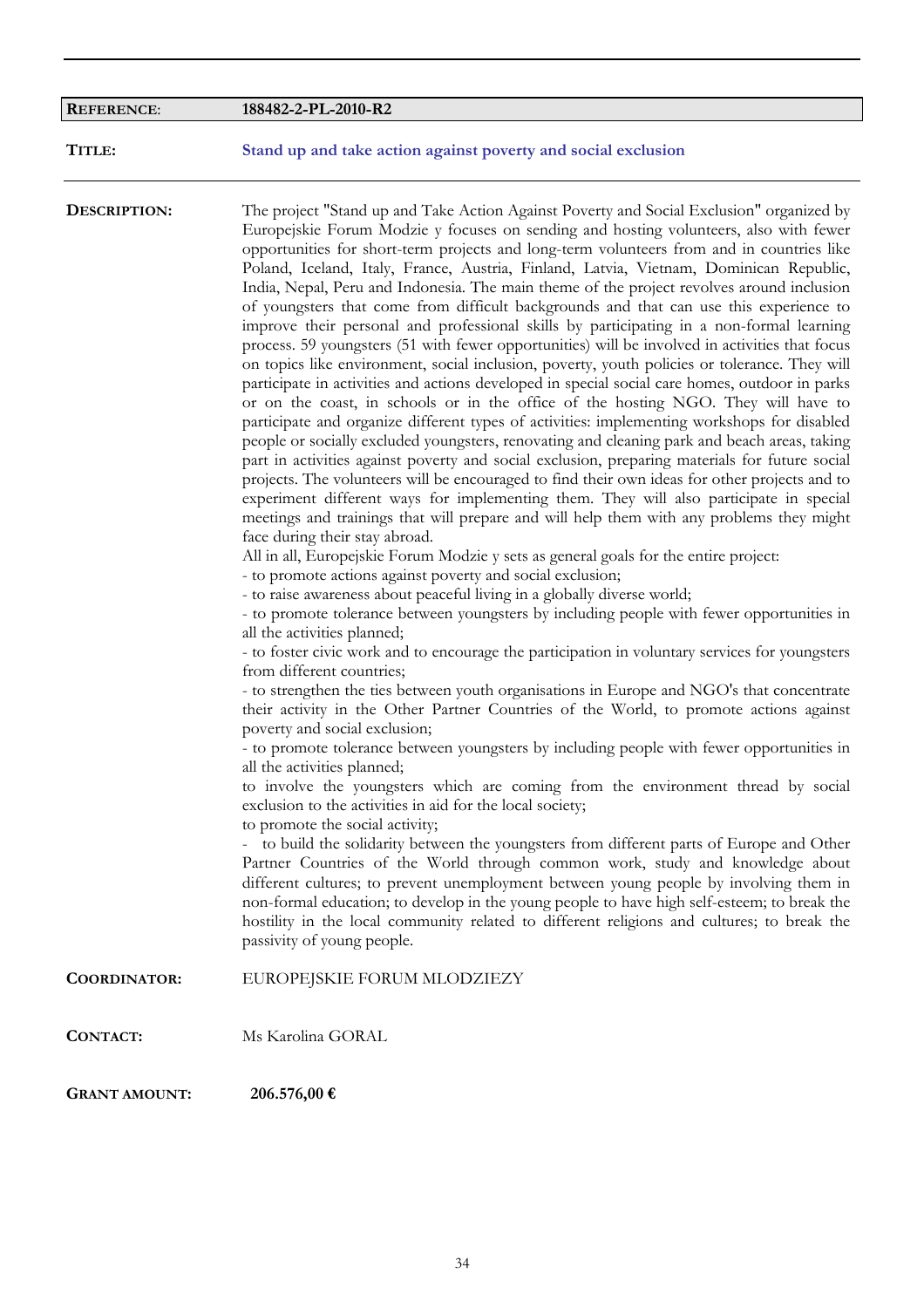## **ACTION 3 – YOUTH IN THE WORLD**

### **ACTION 3.1 – COOPERATION WITH THE NEIGHBOURING COUNTRIES OF THE EUROPEAN UNION**

#### **YOUTH EXCHANGES**

| <b>REFERENCE:</b>    | 187078-3.1-MK-2010-R2                                                                                                                                                                                                                                                                                                                                                                                                                                                                                                                                                                                                                                                                                                                                                                                                                                                                                                                                                                                                                                                                                                                                                                                                                                                                                                                                                                                                                                                                                                                                                                                                                                                                                                                                                                                                                                            |
|----------------------|------------------------------------------------------------------------------------------------------------------------------------------------------------------------------------------------------------------------------------------------------------------------------------------------------------------------------------------------------------------------------------------------------------------------------------------------------------------------------------------------------------------------------------------------------------------------------------------------------------------------------------------------------------------------------------------------------------------------------------------------------------------------------------------------------------------------------------------------------------------------------------------------------------------------------------------------------------------------------------------------------------------------------------------------------------------------------------------------------------------------------------------------------------------------------------------------------------------------------------------------------------------------------------------------------------------------------------------------------------------------------------------------------------------------------------------------------------------------------------------------------------------------------------------------------------------------------------------------------------------------------------------------------------------------------------------------------------------------------------------------------------------------------------------------------------------------------------------------------------------|
| TITLE:               | "Carnival as a tool for Intercultural Learning- Back to Vevcani 2011"                                                                                                                                                                                                                                                                                                                                                                                                                                                                                                                                                                                                                                                                                                                                                                                                                                                                                                                                                                                                                                                                                                                                                                                                                                                                                                                                                                                                                                                                                                                                                                                                                                                                                                                                                                                            |
| DESCRIPTION:         | The Youth Exchange "Carnaval as a Tool for intercultural Learning - Back to Vevcani<br>2011" with connect 50 young people coming from Macedonia, Serbia, Albania, Bosnia and<br>Herzegovina, Croatia, Estonia, Lithuania, Slovenia, Hungary and Spain. For all participants<br>coming from different European cultures and countries the YE will be great opportunity to<br>learn and discover cultural heritage not just all participants' countries but also they will have<br>a chance to take part in Carnival of Vevcani and discover one of the oldest Macedonian and<br>Balkan cultural tradition through interactive way - through participation in Car naval.<br>The Carnival of Vevcani is being celebrating for more than 1.400 years on 13 and 14<br>January (on the eve of the last day of the old and the first day of the New Year, according to<br>the orthodox calendar), The main characteristics of the carnival are the archaic rituals, the<br>mysterious mask and the art of improvisation. The carnival can be described like two days<br>of total freedom, two days full of archaism, secretiveness and improvisation. According to<br>Its specific features, it differs from all other carnivals in the world, because it's a massive<br>event in everybody from the village takes part. For the participants of the YE is also unique<br>opportunity to meet local community and to break prejudices and stereotypes on both sides.<br>During the YE the participants will take part in variety intercultural tasks and exercises as<br>well as well they will together work on national and group masks which they will wear in the<br>Car naval. Moreover the participants will together work on newspapers which will be great<br>opportunity to improve their communication and writing skills as learn more about<br>photography. |
| <b>COORDINATOR:</b>  | VOLUNTEER CENTER SKOPJE                                                                                                                                                                                                                                                                                                                                                                                                                                                                                                                                                                                                                                                                                                                                                                                                                                                                                                                                                                                                                                                                                                                                                                                                                                                                                                                                                                                                                                                                                                                                                                                                                                                                                                                                                                                                                                          |
| CONTACT:             | Mr Nikola STANKOSKI                                                                                                                                                                                                                                                                                                                                                                                                                                                                                                                                                                                                                                                                                                                                                                                                                                                                                                                                                                                                                                                                                                                                                                                                                                                                                                                                                                                                                                                                                                                                                                                                                                                                                                                                                                                                                                              |
| <b>GRANT AMOUNT:</b> | 24.273,00 €                                                                                                                                                                                                                                                                                                                                                                                                                                                                                                                                                                                                                                                                                                                                                                                                                                                                                                                                                                                                                                                                                                                                                                                                                                                                                                                                                                                                                                                                                                                                                                                                                                                                                                                                                                                                                                                      |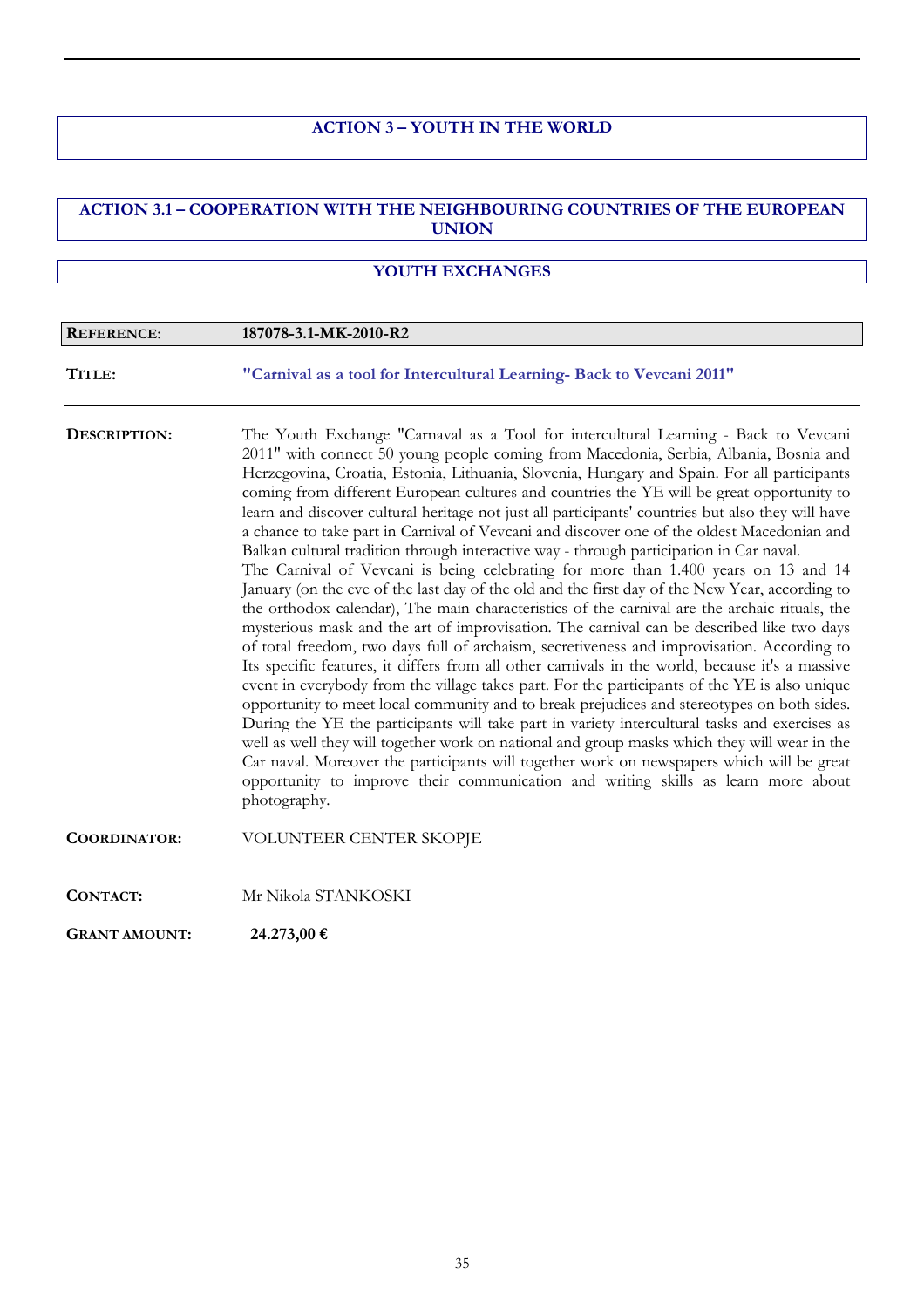#### **REFERENCE**: **187436-3.1-BE-2010-R2**

**TITLE: (Ex)change**

**DESCRIPTION:** The multilateral youth exchange entitled "[ex]change" organised by JEF-Europe in cooperation with Eurooppanuoret ry (JEF-Finland), Europeisk Ungdom (JEF-Norway), Les Jeunes Européens France (JEF-France), Avrupa Gender Harekette Dernegi (JEF-Turkey), JEF-Moldova, JEF-Armenia, "New Group" (SCI-Belarus), the "Youth Club PU" from Azerbaijan and All-Ukrainian union of Youth and Children organisations "Ukrainian Youth Forum" will take place in the Ukrainian capital Kiev from 5th to 13\* February 2011. The content of the seven days long programme aims to raise awareness about the importance of volunteering and to give incentives to the development of civil society organisations in the five Neighbouring Partner Countries (Azerbaijan, Armenia, Belarus, Moldova and Ukraine), as well as providing the participants from five Programme Countries (Belgium, France, Finland, Norway and Turkey) with insights on the situation of political youth work in European Neighbourhood Policy countries. Further objectives of the project include fostering exchange and mutual understanding between young people from different cultural, ethnic and religious background, encouraging young people to become active citizens, and developing intercultural dialogue. In addition to that some important sub-topics are present in all JEF encounters, namely gender equality and combating all types of discrimination as well as focus on non-formal, informal and peer education. In a multicultural, informal environment 50 active and motivated young people from 10 partner countries will exchange views and ideas on volunteering, civil society and its role in

the democratization process, democracy, rule of law, and human rights and basic freedoms. The participating approach as the main learning method will provide the basis for exchanging ideas, information, experience, expertise and good practices. Eventually the programme will be concluded with a civil society manifestation promoting the Year of Volunteering, taking place on the streets of Kiev.

**COORDINATOR:** YOUNG EUROPEAN FEDERALISTS/JEF EUROPE

**CONTACT:** Mr Peter MATJASIC

**GRANT AMOUNT: 26.869,00 €**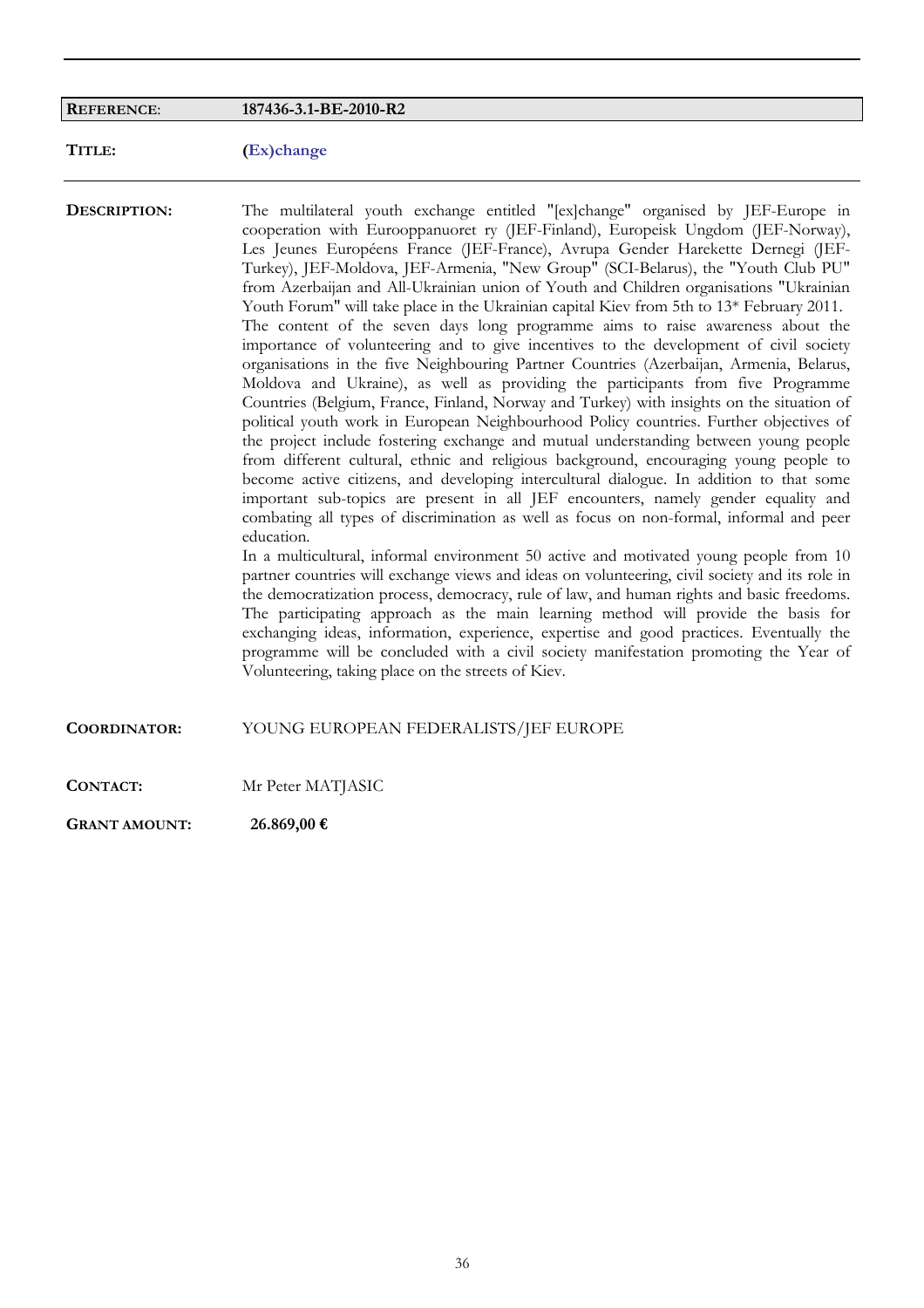| <b>REFERENCE:</b>    | 187536-3.1-RS-2010-R2                                                                                                                                                                                                                                                                                                                                                                                                                                                                                                                                                                                                                                                                                                                                                                                                                                                                                                                                                                                                                                                                                                                                                                                                                                                                                                                                                                                                                                       |
|----------------------|-------------------------------------------------------------------------------------------------------------------------------------------------------------------------------------------------------------------------------------------------------------------------------------------------------------------------------------------------------------------------------------------------------------------------------------------------------------------------------------------------------------------------------------------------------------------------------------------------------------------------------------------------------------------------------------------------------------------------------------------------------------------------------------------------------------------------------------------------------------------------------------------------------------------------------------------------------------------------------------------------------------------------------------------------------------------------------------------------------------------------------------------------------------------------------------------------------------------------------------------------------------------------------------------------------------------------------------------------------------------------------------------------------------------------------------------------------------|
| TITLE:               | <b>Green rights</b>                                                                                                                                                                                                                                                                                                                                                                                                                                                                                                                                                                                                                                                                                                                                                                                                                                                                                                                                                                                                                                                                                                                                                                                                                                                                                                                                                                                                                                         |
| DESCRIPTION:         | In nowadays context we are facing an increasing critical situation in matters of global<br>warming and it becomes necessary to highlight the human rights implications of<br>environmental issues. Many international documents have contributed to elaborate these<br>concepts (from the Stockholm Declaration in 1972, until the Conference of Rio de Janeiro<br>in 1992).<br>"Green rights" Youth exchange is a project which aims at bringing together in Serbia,<br>during 6 days, 20 young people between 16-25 years old from Portugal, Italy, Serbia, Bosnia<br>and Herzegovina which, through a set of non-formal education activities, will explore the<br>interdependence between environmental issues and the safeguarding of human rights. It will<br>specially promote the debate on how environmental matters can affect human right issues<br>and analyze how a sustainable development approach can contribute to promote human<br>rights.<br>The main objectives of the exchange are: to raise awareness on human rights and<br>environmental issues; share best practices in order to increase youth participation in topics<br>related to the Sustainable Development; provide a multicultural environment where young<br>people can experience the process of intercultural learning through the use of non-formal<br>education activities (such as role-plays, artistic workshops, forum theatre, open air-activities<br>and others). |
| <b>COORDINATOR:</b>  | <b>CITIZENS' ASSOCIATION GENERATOR</b>                                                                                                                                                                                                                                                                                                                                                                                                                                                                                                                                                                                                                                                                                                                                                                                                                                                                                                                                                                                                                                                                                                                                                                                                                                                                                                                                                                                                                      |
| CONTACT:             | Mr Bojana STOJKOVIC                                                                                                                                                                                                                                                                                                                                                                                                                                                                                                                                                                                                                                                                                                                                                                                                                                                                                                                                                                                                                                                                                                                                                                                                                                                                                                                                                                                                                                         |
| <b>GRANT AMOUNT:</b> | 11.266,00 €                                                                                                                                                                                                                                                                                                                                                                                                                                                                                                                                                                                                                                                                                                                                                                                                                                                                                                                                                                                                                                                                                                                                                                                                                                                                                                                                                                                                                                                 |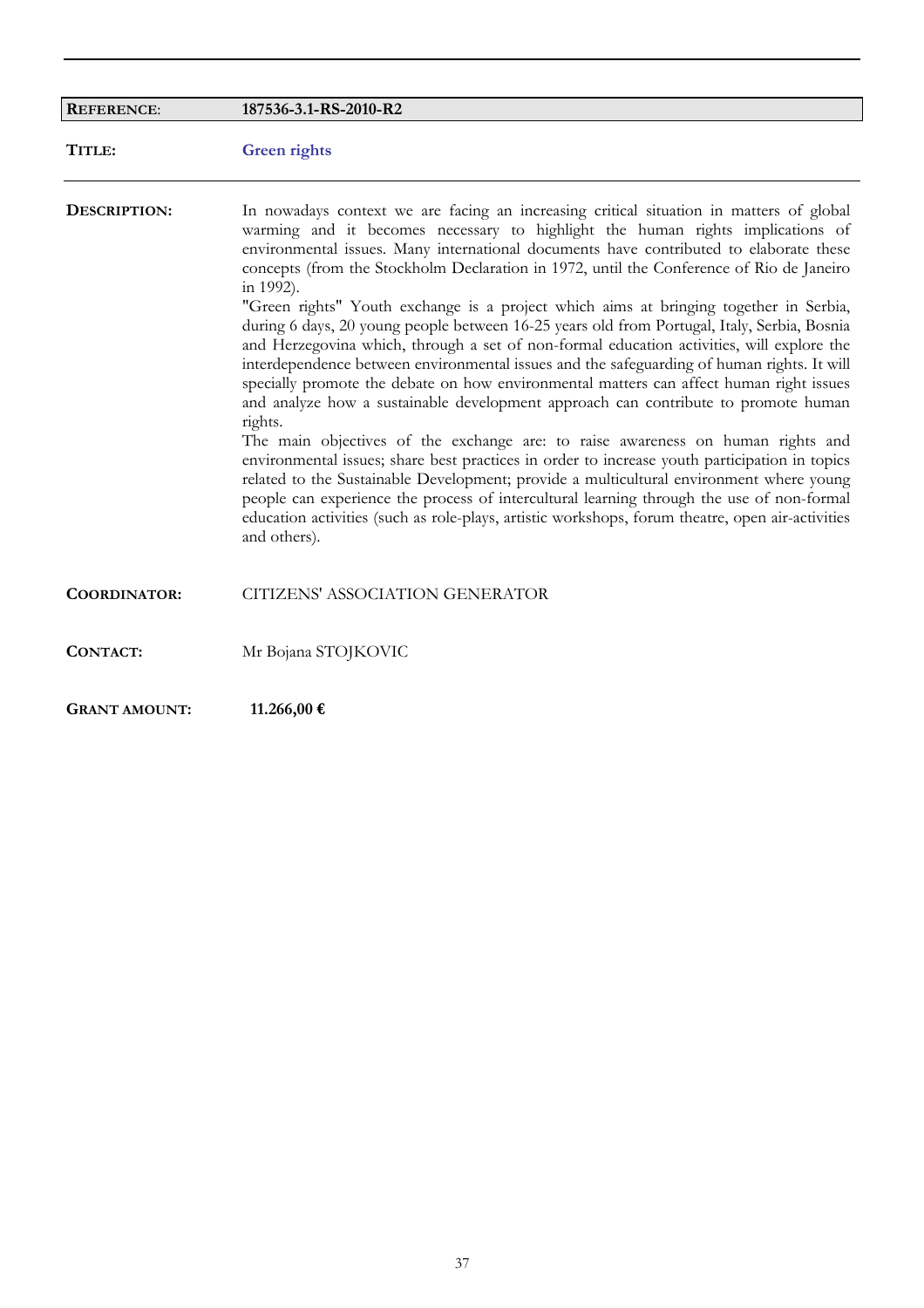| <b>REFERENCE:</b>    | 187537-3.1-RS-2010-R2                                                                                                                                                                                                                                                                                                                                                                                                                                                                                                                                                                                                                                                                                                                                                                                                                                                                                                                                                                                                                                                                                                                                                                                      |
|----------------------|------------------------------------------------------------------------------------------------------------------------------------------------------------------------------------------------------------------------------------------------------------------------------------------------------------------------------------------------------------------------------------------------------------------------------------------------------------------------------------------------------------------------------------------------------------------------------------------------------------------------------------------------------------------------------------------------------------------------------------------------------------------------------------------------------------------------------------------------------------------------------------------------------------------------------------------------------------------------------------------------------------------------------------------------------------------------------------------------------------------------------------------------------------------------------------------------------------|
| TITLE:               | Heart-ball                                                                                                                                                                                                                                                                                                                                                                                                                                                                                                                                                                                                                                                                                                                                                                                                                                                                                                                                                                                                                                                                                                                                                                                                 |
| DESCRIPTION:         | This project which has a youth exchange as the main activity is called: "heart-ball". It will<br>consist of a seven-day youth exchange with the aim of intercultural learning through sport<br>activities, while exchanging knowledge, attitudes and beliefs about the same.<br>We are planning to have 28 participants from 2 Program countries and 2 South-East<br>Europe countries (Slovakia, Turkey, Bosnia & Herzegovina and Serbia), who will have a<br>chance for active intercultural learning through fun, that is through handball and other<br>sports. Participants will be given the opportunity to discuss different cultural differences<br>while having a lot of fun.<br>All activities will be based on the principles of non-formal education, learning by doing and<br>reflecting on their previous experiences.<br>The objectives of project "heart-ball" are:<br>-broadening general cultural awareness among participants<br>-developing empathy and understanding through sport<br>-learning practical ways of using sport activities for fighting stereotypes<br>The proposed date for the activity is from 8th until 15th April 2011.<br>The venue place is in Novi Becej, Serbia. |
| <b>COORDINATOR:</b>  | YOUTH CLUB OF NOVI BECEJ                                                                                                                                                                                                                                                                                                                                                                                                                                                                                                                                                                                                                                                                                                                                                                                                                                                                                                                                                                                                                                                                                                                                                                                   |
| CONTACT:             | Mr Kristijan LUKIC                                                                                                                                                                                                                                                                                                                                                                                                                                                                                                                                                                                                                                                                                                                                                                                                                                                                                                                                                                                                                                                                                                                                                                                         |
| <b>GRANT AMOUNT:</b> | 8.582,90€                                                                                                                                                                                                                                                                                                                                                                                                                                                                                                                                                                                                                                                                                                                                                                                                                                                                                                                                                                                                                                                                                                                                                                                                  |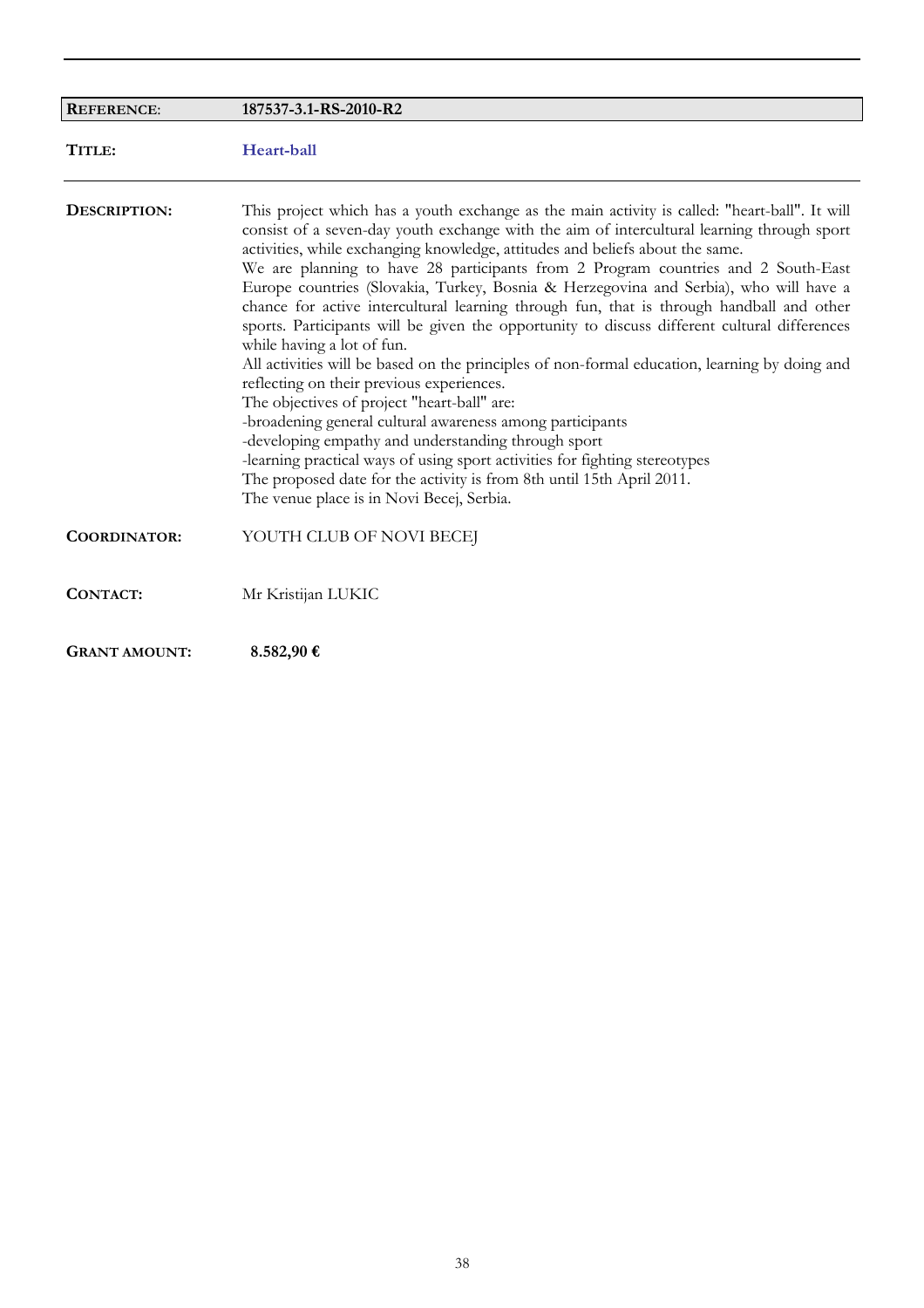| <b>REFERENCE:</b>    | 187573-3.1-BA-2010-R2                                                                                                                                                                                                                                                                                                                                                                                                                                                                                                                                                                                                                                                                                                                                                                                                                                                                                                                                                                                                                                                                                                                             |
|----------------------|---------------------------------------------------------------------------------------------------------------------------------------------------------------------------------------------------------------------------------------------------------------------------------------------------------------------------------------------------------------------------------------------------------------------------------------------------------------------------------------------------------------------------------------------------------------------------------------------------------------------------------------------------------------------------------------------------------------------------------------------------------------------------------------------------------------------------------------------------------------------------------------------------------------------------------------------------------------------------------------------------------------------------------------------------------------------------------------------------------------------------------------------------|
| TITLE:               | Tear down this wall! Youth for a common future in Europe                                                                                                                                                                                                                                                                                                                                                                                                                                                                                                                                                                                                                                                                                                                                                                                                                                                                                                                                                                                                                                                                                          |
| DESCRIPTION:         | The project is aimed to encourage the participation of young people from Turkey,<br>Germany, France, Macedonia, Serbia and Bosnia-Herzegovina in public life and to facilitate<br>the achievement of their potential as active and responsible European citizens and to make<br>them active against xenophobic, nationalistic and racist tensions in their local communities<br>and in Europe. By various creative workshops, discussions, practical activities, inquiries and<br>other street actions the invited young people will take own initiative and share their<br>experiences, discuss different opinions with other young people, reflect own positions and<br>benefit from the knowledge of other participants. Regarding at the rise of populism and<br>nationalism within Europe - visible e.g. in the successes of nationalistic political parties in<br>overall Europe - makes it necessary to exchange, to discuss and to experience tolerance,<br>solidarity and multiculturalism among youth, to promote the intercultural exchange among<br>young people, to understand the mechanism of exclusion and to overcome conflicts; |
| <b>COORDINATOR:</b>  | DINARA FORUM - DINARA L'ATENAU                                                                                                                                                                                                                                                                                                                                                                                                                                                                                                                                                                                                                                                                                                                                                                                                                                                                                                                                                                                                                                                                                                                    |
| CONTACT:             | Mr Emil BENDER                                                                                                                                                                                                                                                                                                                                                                                                                                                                                                                                                                                                                                                                                                                                                                                                                                                                                                                                                                                                                                                                                                                                    |
| <b>GRANT AMOUNT:</b> | 19.070,00€                                                                                                                                                                                                                                                                                                                                                                                                                                                                                                                                                                                                                                                                                                                                                                                                                                                                                                                                                                                                                                                                                                                                        |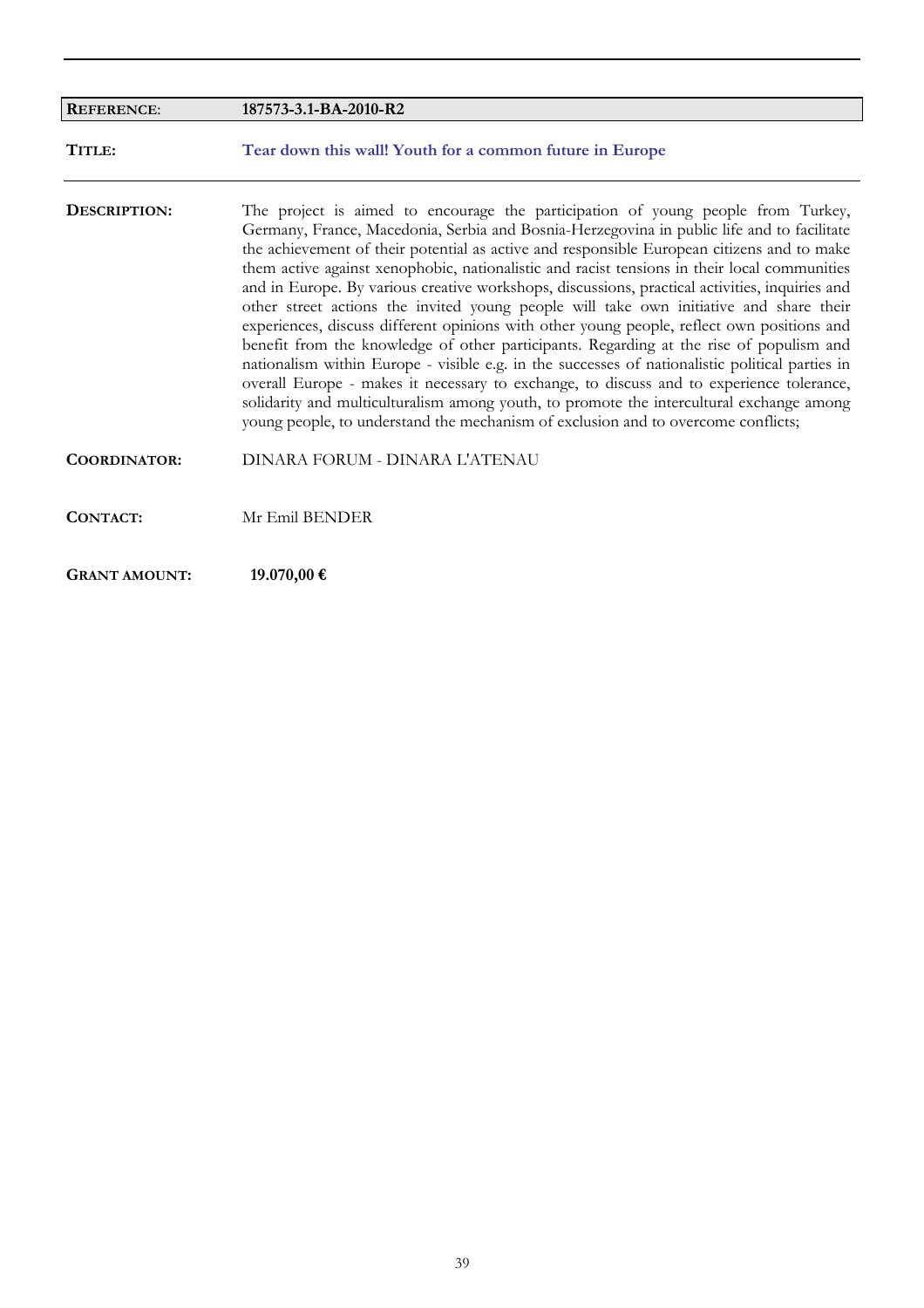| <b>REFERENCE:</b>   | 187625-3.1-RS-2010-R2                                                                                                                                                                                                                                                                                                                                                                                                                                                                                                                                                                                                                                                                                                                                                                                                                                                                                                                                                                                                                                                                                                                                                                                                                                                                                                                                                                                                                                                                                                                                                                                                                                                                                                                                                                                                                           |
|---------------------|-------------------------------------------------------------------------------------------------------------------------------------------------------------------------------------------------------------------------------------------------------------------------------------------------------------------------------------------------------------------------------------------------------------------------------------------------------------------------------------------------------------------------------------------------------------------------------------------------------------------------------------------------------------------------------------------------------------------------------------------------------------------------------------------------------------------------------------------------------------------------------------------------------------------------------------------------------------------------------------------------------------------------------------------------------------------------------------------------------------------------------------------------------------------------------------------------------------------------------------------------------------------------------------------------------------------------------------------------------------------------------------------------------------------------------------------------------------------------------------------------------------------------------------------------------------------------------------------------------------------------------------------------------------------------------------------------------------------------------------------------------------------------------------------------------------------------------------------------|
|                     |                                                                                                                                                                                                                                                                                                                                                                                                                                                                                                                                                                                                                                                                                                                                                                                                                                                                                                                                                                                                                                                                                                                                                                                                                                                                                                                                                                                                                                                                                                                                                                                                                                                                                                                                                                                                                                                 |
| TITLE:              | "Open your eyes! You need to know! - Mobilizing the community to combat human<br>trafficking"                                                                                                                                                                                                                                                                                                                                                                                                                                                                                                                                                                                                                                                                                                                                                                                                                                                                                                                                                                                                                                                                                                                                                                                                                                                                                                                                                                                                                                                                                                                                                                                                                                                                                                                                                   |
| DESCRIPTION:        | Every year two million young people worldwide fall prey to human trafficking. An<br>estimated 120.000 girls aged between 15 and 35 coming from former Eastern bloc<br>countries, that is, from Central-, Southeast- and Northeast Europe, leave westwards in<br>search of a better life, fleeing poverty, starvation and social exclusion, 6.000 of whom go<br>through the excruciating distress of being sold into prostitution. Thus, human trafficking<br>has been identified internationally as one of the major issues of concern. The program<br>Open your eyes! You need to know!<br>Mobilizing the community to combat human<br>trafficking aims at raising the awareness of young people in 9 countries (46 participants) on<br>the issue of human trafficking, especially that of young girls and boys as the most vulnerable<br>category, through informing, educating and making them aware, with a view to eliminating<br>human trafficking. The project is expected to motivate young people into assuming an<br>active role in bringing about changes in their own respective areas of residence, and to<br>encourage them to creative action with an eye to putting an end to human trafficking. Our<br>plan is to bring into one place, in Vrnja ka Banja, in Serbia, young people from 9 countries<br>so as to arrange a performance simulating human trafficking and organ theft, as well as all<br>forms of exploitation (forced labour, sex trafficking, trafficking for use in begging, etc.). The<br>performance itself is to take place at the public market, the town square and school, so that<br>there may occur an interaction with the local young, the program thus gaining added<br>importance. All activities are to receive media coverage. Project duration is from 1st<br>December 2010 to 31sl March 2011. |
| <b>COORDINATOR:</b> | NGO THE WORLD OF WORDS                                                                                                                                                                                                                                                                                                                                                                                                                                                                                                                                                                                                                                                                                                                                                                                                                                                                                                                                                                                                                                                                                                                                                                                                                                                                                                                                                                                                                                                                                                                                                                                                                                                                                                                                                                                                                          |
| <b>CONTACT:</b>     | Ms Jelena ZLATKOVA                                                                                                                                                                                                                                                                                                                                                                                                                                                                                                                                                                                                                                                                                                                                                                                                                                                                                                                                                                                                                                                                                                                                                                                                                                                                                                                                                                                                                                                                                                                                                                                                                                                                                                                                                                                                                              |

**GRANT AMOUNT: 22.623,00 €**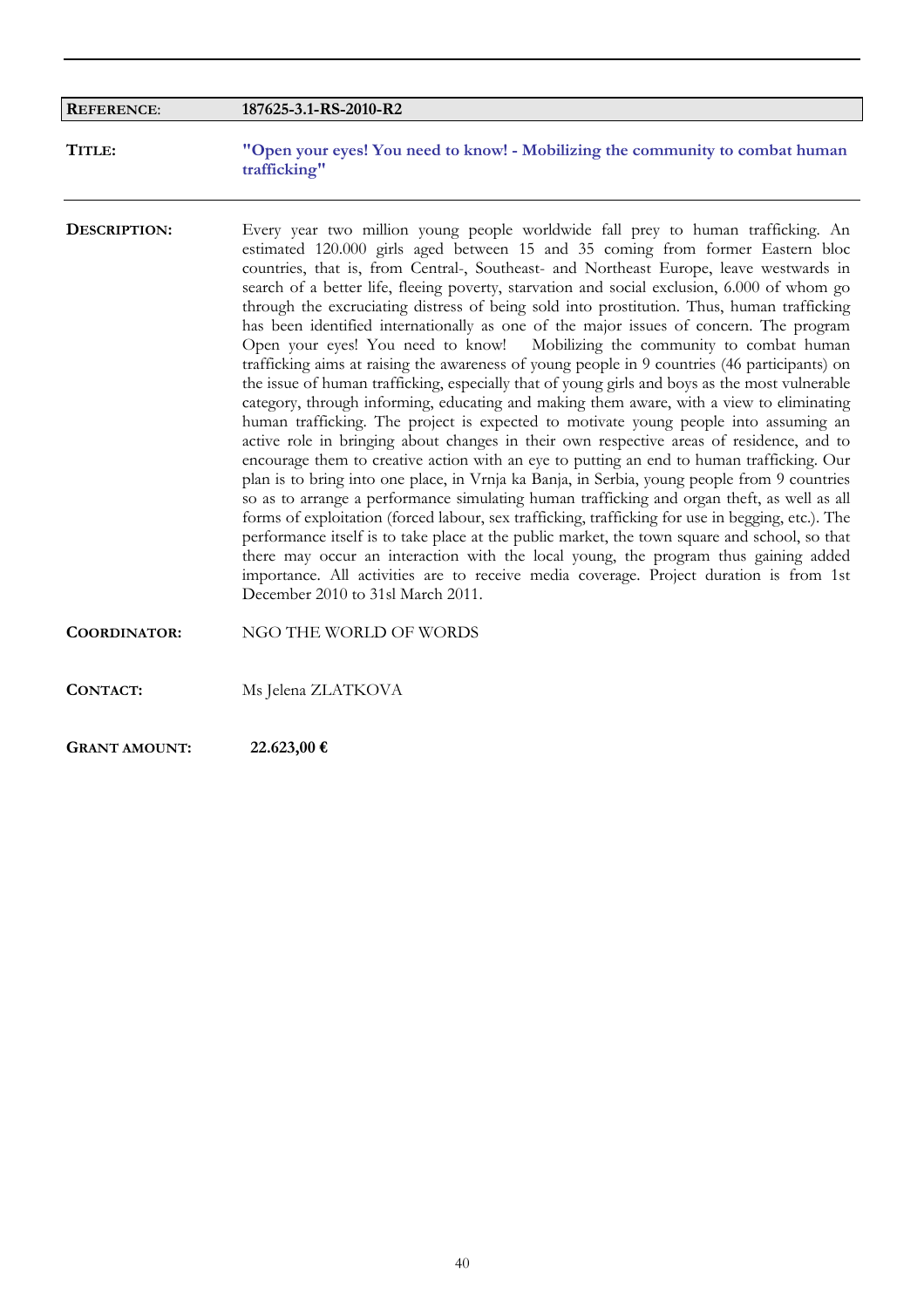| <b>REFERENCE:</b>    | 188041-3.1-MK-2010-R2                                                                                                                                                                                                                                                                                                                                                                                                                                                                                                                                                                                                                                                                                                                                                                                                                                                                                                                                                                                                                                                                                                                                             |
|----------------------|-------------------------------------------------------------------------------------------------------------------------------------------------------------------------------------------------------------------------------------------------------------------------------------------------------------------------------------------------------------------------------------------------------------------------------------------------------------------------------------------------------------------------------------------------------------------------------------------------------------------------------------------------------------------------------------------------------------------------------------------------------------------------------------------------------------------------------------------------------------------------------------------------------------------------------------------------------------------------------------------------------------------------------------------------------------------------------------------------------------------------------------------------------------------|
| TITLE:               | Use the used, it's still useful                                                                                                                                                                                                                                                                                                                                                                                                                                                                                                                                                                                                                                                                                                                                                                                                                                                                                                                                                                                                                                                                                                                                   |
| DESCRIPTION:         | Our projects name is 'Use The Used, It's Still Useful ' and through this project 36 young<br>people from-6 different countries are going to work on creating new creative ways of<br>recycling, rising their sense of responsibility about the nature and environment. So they will<br>use many already used stuff and materials that can be used again in order to be more<br>efficient and useful. They will gain new knowledge and skills of working in groups/teams of<br>youngsters and also will get new chances to express their creativity. One of the main aims of<br>this project is to boost the young people to create new solutions for developing and<br>improving the condition of the environment. Also this is a chance young people to learn<br>something about the other countries and other cultures, to find out the similarities but also<br>the differences between them. At the end all the participants will present their creative<br>products and results in front of the local people in Strumica, Macedonia where they will<br>present new innovative ways and techniques for using again the things that have been<br>already used. |
| <b>COORDINATOR:</b>  | YOUTH ASSOCIATION CREACTIVE                                                                                                                                                                                                                                                                                                                                                                                                                                                                                                                                                                                                                                                                                                                                                                                                                                                                                                                                                                                                                                                                                                                                       |
| <b>CONTACT:</b>      | Ms Jasna ATANASOVA                                                                                                                                                                                                                                                                                                                                                                                                                                                                                                                                                                                                                                                                                                                                                                                                                                                                                                                                                                                                                                                                                                                                                |
| <b>GRANT AMOUNT:</b> | 19.661,00 €                                                                                                                                                                                                                                                                                                                                                                                                                                                                                                                                                                                                                                                                                                                                                                                                                                                                                                                                                                                                                                                                                                                                                       |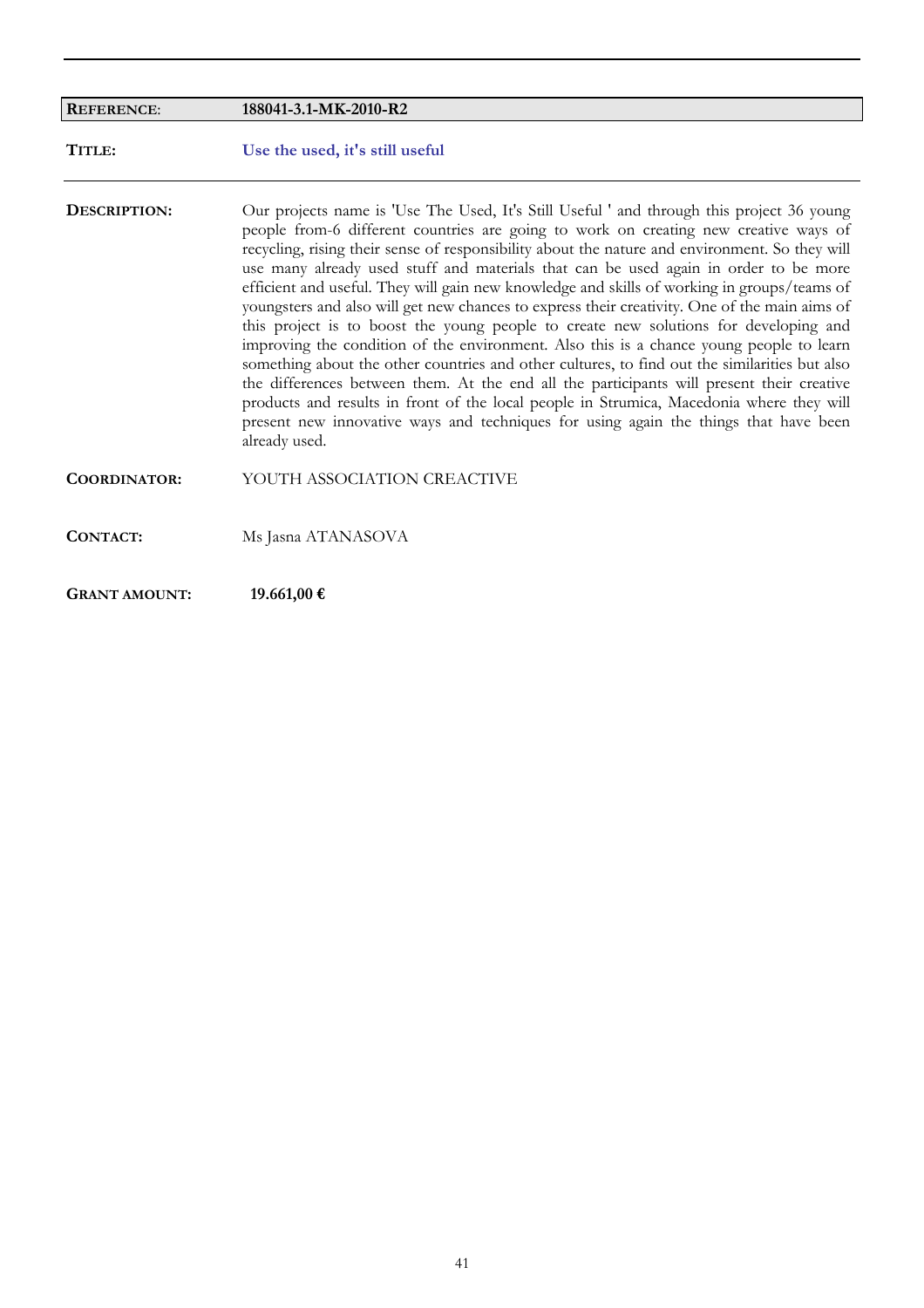| <b>REFERENCE:</b>    | 188285-3.1-MK-2010-R2                                                                                                                                                                                                                                                                                                                                                                                                                                                                                                                                                                                                                                                                                                                                                                                                                                                                                                                                                                                                                                                                                                                                                                                                                                                                                                                                                                                                                                                                                                                                                                                                          |
|----------------------|--------------------------------------------------------------------------------------------------------------------------------------------------------------------------------------------------------------------------------------------------------------------------------------------------------------------------------------------------------------------------------------------------------------------------------------------------------------------------------------------------------------------------------------------------------------------------------------------------------------------------------------------------------------------------------------------------------------------------------------------------------------------------------------------------------------------------------------------------------------------------------------------------------------------------------------------------------------------------------------------------------------------------------------------------------------------------------------------------------------------------------------------------------------------------------------------------------------------------------------------------------------------------------------------------------------------------------------------------------------------------------------------------------------------------------------------------------------------------------------------------------------------------------------------------------------------------------------------------------------------------------|
| TITLE:               | YE Social inclusion photography : I have a dream!                                                                                                                                                                                                                                                                                                                                                                                                                                                                                                                                                                                                                                                                                                                                                                                                                                                                                                                                                                                                                                                                                                                                                                                                                                                                                                                                                                                                                                                                                                                                                                              |
| DESCRIPTION:         | This youth exchange " Social inclusion photography: I have a dream!" will seek to advance<br>the state of the art-photography, by examining the relationship between poverty, inequality<br>and social exclusion of individuals, households and groups, recognising what is a cause and<br>consequence of poverty, inequality and social exclusion in general. The aim of this youth<br>exchange is to raise awareness for the socially excluded groups in Europe. The participants<br>would compare photographs, and would post them on the organizations blogs and web<br>pages. The participants on this exchange would learn about cultural diversity and anti-<br>discrimination using visual tools and creative, interactive methods. The extent and<br>seriousness of the problem is often not well understood either by policy makers or the<br>general public. As a result sufficient urgency is not given to its eradication. To ensure the<br>quality of the exposition there will be organized several workshops and sessions where<br>participants will develop their creative and technical skills in photography. The final days of<br>the youth exchange will be used for presentation of the photographs taken to the public<br>eyes. This, we hope, will provoke reactions from everyone who would see how young<br>people see socially excluded groups in societies.<br>The venue of the project is the city of Struga, and would take place from01-09 April 2011<br>with participants from 8 countries (Macedonia, Albania, Serbia, Bosnia and Herzegovina,<br>Bulgaria, Chez Republic, Italy and Latvia). |
| <b>COORDINATOR:</b>  | YOUTH FORUM EYE                                                                                                                                                                                                                                                                                                                                                                                                                                                                                                                                                                                                                                                                                                                                                                                                                                                                                                                                                                                                                                                                                                                                                                                                                                                                                                                                                                                                                                                                                                                                                                                                                |
| <b>CONTACT:</b>      | Mr Zlatko SHURDOSKI                                                                                                                                                                                                                                                                                                                                                                                                                                                                                                                                                                                                                                                                                                                                                                                                                                                                                                                                                                                                                                                                                                                                                                                                                                                                                                                                                                                                                                                                                                                                                                                                            |
| <b>GRANT AMOUNT:</b> | 24.139,00 €                                                                                                                                                                                                                                                                                                                                                                                                                                                                                                                                                                                                                                                                                                                                                                                                                                                                                                                                                                                                                                                                                                                                                                                                                                                                                                                                                                                                                                                                                                                                                                                                                    |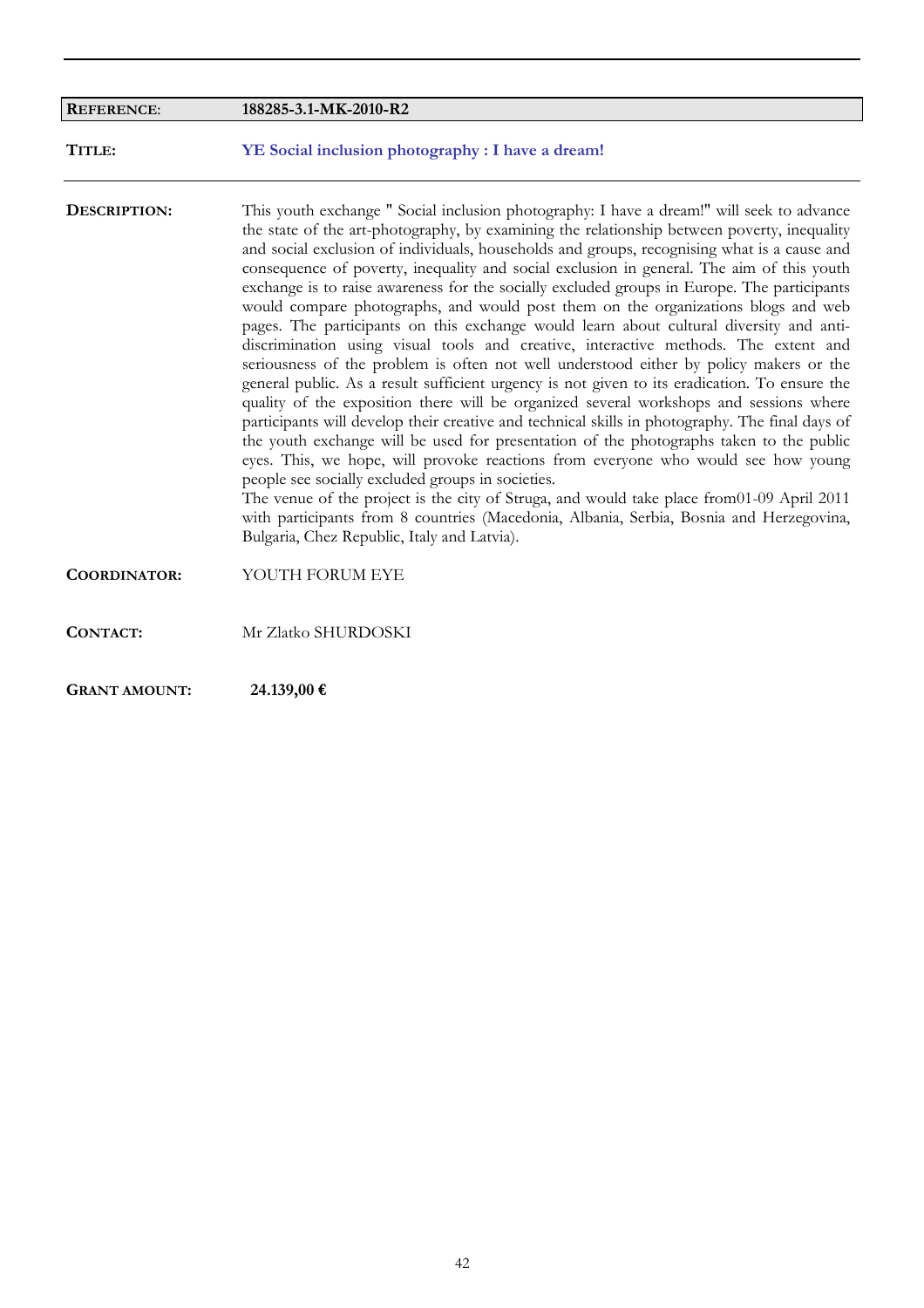| <b>REFERENCE:</b>    | 188292-3.1-MK-2010-R2                                                                                                                                                                                                                                                                                                                                                                                                                                                                                                                                                                                                                                                                                                                                                                                                                                                                                                                                                                                                                                                                                                                       |
|----------------------|---------------------------------------------------------------------------------------------------------------------------------------------------------------------------------------------------------------------------------------------------------------------------------------------------------------------------------------------------------------------------------------------------------------------------------------------------------------------------------------------------------------------------------------------------------------------------------------------------------------------------------------------------------------------------------------------------------------------------------------------------------------------------------------------------------------------------------------------------------------------------------------------------------------------------------------------------------------------------------------------------------------------------------------------------------------------------------------------------------------------------------------------|
| TITLE:               | <b>Y.E. European Celebration</b>                                                                                                                                                                                                                                                                                                                                                                                                                                                                                                                                                                                                                                                                                                                                                                                                                                                                                                                                                                                                                                                                                                            |
| DESCRIPTION:         | The YE "European Celebration!" is a project dealing with dance choreography as a tool for<br>expression of one's opinion on a given matter.<br>The aim of this youth exchange would be to draw a choreography picture about how young<br>people see poverty and marginalized groups in their countries and how they see their<br>inclusion in the mainstream society. Participants would use dances from national popular<br>cultures as ICL methods to present the gravity of how people in poverty and in excluded<br>social groups live in their countries and how they understand poverty and social excluded<br>groups through dance. Using dance as a tool, it will challenge assumptions about gender,<br>ethnic identity, political, religious and cultural context in which lives are lived in the global<br>European society. The participants would have the opportunity to perform the dances for<br>inclusion during the projects in front of the audience.<br>The youth exchange will include 56 youngsters from 7 countries from Europe Macedonia,<br>Italy, Bosnia and Herzegovina, Serbia, Latvia, Bulgaria and Lithuania. |
| <b>COORDINATOR:</b>  | CENTER FOR RURAL DEVELOPMENT IN SEE                                                                                                                                                                                                                                                                                                                                                                                                                                                                                                                                                                                                                                                                                                                                                                                                                                                                                                                                                                                                                                                                                                         |
| <b>CONTACT:</b>      | Mr Saso SRBINOSKI                                                                                                                                                                                                                                                                                                                                                                                                                                                                                                                                                                                                                                                                                                                                                                                                                                                                                                                                                                                                                                                                                                                           |
| <b>GRANT AMOUNT:</b> | 24.913,00 €                                                                                                                                                                                                                                                                                                                                                                                                                                                                                                                                                                                                                                                                                                                                                                                                                                                                                                                                                                                                                                                                                                                                 |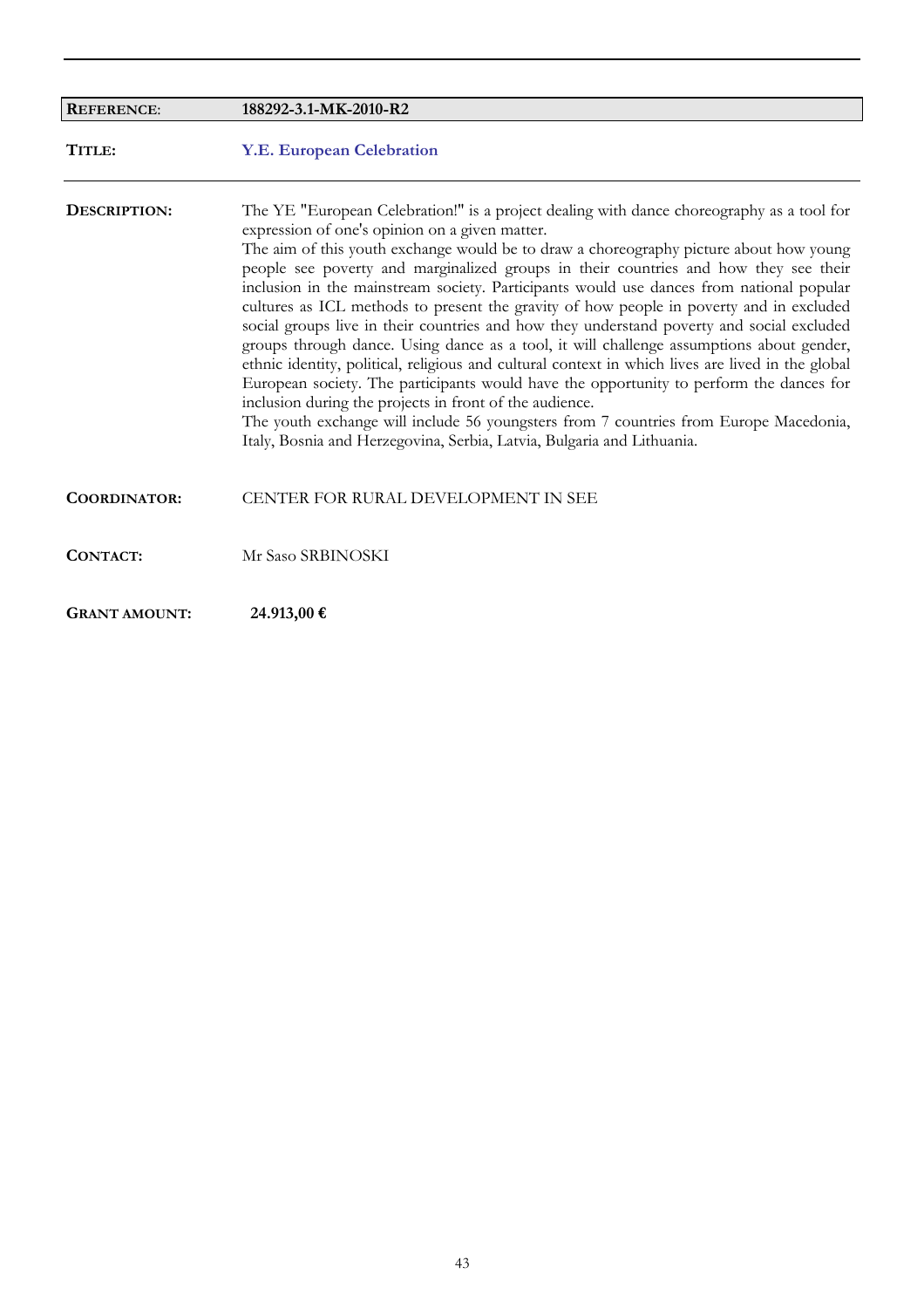| <b>REFERENCE:</b>    | 188481-3.1-MK-2010-R2                                                                                                                                                                                                                                                                                                                                                                                                                                                                                                                                                                                                                                                                                                                                                                                                                                                                                                                                                                                                                                                                                                                                                                                                                                                                                                                                                                                                                                                                                                                                                                                                                                                                                                                             |
|----------------------|---------------------------------------------------------------------------------------------------------------------------------------------------------------------------------------------------------------------------------------------------------------------------------------------------------------------------------------------------------------------------------------------------------------------------------------------------------------------------------------------------------------------------------------------------------------------------------------------------------------------------------------------------------------------------------------------------------------------------------------------------------------------------------------------------------------------------------------------------------------------------------------------------------------------------------------------------------------------------------------------------------------------------------------------------------------------------------------------------------------------------------------------------------------------------------------------------------------------------------------------------------------------------------------------------------------------------------------------------------------------------------------------------------------------------------------------------------------------------------------------------------------------------------------------------------------------------------------------------------------------------------------------------------------------------------------------------------------------------------------------------|
| TITLE:               | <b>Lets Plant a Tree</b>                                                                                                                                                                                                                                                                                                                                                                                                                                                                                                                                                                                                                                                                                                                                                                                                                                                                                                                                                                                                                                                                                                                                                                                                                                                                                                                                                                                                                                                                                                                                                                                                                                                                                                                          |
| DESCRIPTION:         | Trees - they are all around us. They are part of our community, of our yard, of our life.<br>Trees alter the environment in which we live by moderating climate, improving air quality,<br>conserving water, and harbouring wildlife. Climate control is obtained by moderating the<br>effects of sun, wind, and rain. Radiant energy from the sun is absorbed or deflected by<br>leaves on deciduous trees in the summer and is only filtered by branches of deciduous<br>trees in winter. We are cooler when we stand in the shade of trees and are not exposed to<br>direct sunlight. Trees have a big effect in our lives. Do we know their role? What will be life<br>without trees? Why the old people usually say - plant a tree - plant your future? These are<br>the questions that we will raise during the Youth exchange - "Lets Plant a Tree". Youth<br>exchange "Lets Plant a tree" will tale place with 30 participants from Macedonia, FYR,<br>Serbia, Romania, France, Bosnia and Bulgaria will discover the meaning of trees in our lives<br>and later decide to plant a tree for their future. For 8 days this youngsters will work on<br>discovering the importance of trees, trees that Europe as a continent share, discovering<br>diversity in trees and diversity in Europe, developing intercultural understanding and<br>dialogue and at the same time planting their future. Final results of the project will be a local<br>action for planting trees in the local community and local promotion on how important is<br>planting trees for us; published booklet<br>- explaining what the youngsters have learned during the exchange, easy and enjoyable to<br>read; film that will speak about the exchange itself. |
| <b>COORDINATOR:</b>  | <b>KREATOR KUMANOVO</b>                                                                                                                                                                                                                                                                                                                                                                                                                                                                                                                                                                                                                                                                                                                                                                                                                                                                                                                                                                                                                                                                                                                                                                                                                                                                                                                                                                                                                                                                                                                                                                                                                                                                                                                           |
| <b>CONTACT:</b>      | Mr Martin TRAJKOVSKI                                                                                                                                                                                                                                                                                                                                                                                                                                                                                                                                                                                                                                                                                                                                                                                                                                                                                                                                                                                                                                                                                                                                                                                                                                                                                                                                                                                                                                                                                                                                                                                                                                                                                                                              |
| <b>GRANT AMOUNT:</b> | 13.470,00 €                                                                                                                                                                                                                                                                                                                                                                                                                                                                                                                                                                                                                                                                                                                                                                                                                                                                                                                                                                                                                                                                                                                                                                                                                                                                                                                                                                                                                                                                                                                                                                                                                                                                                                                                       |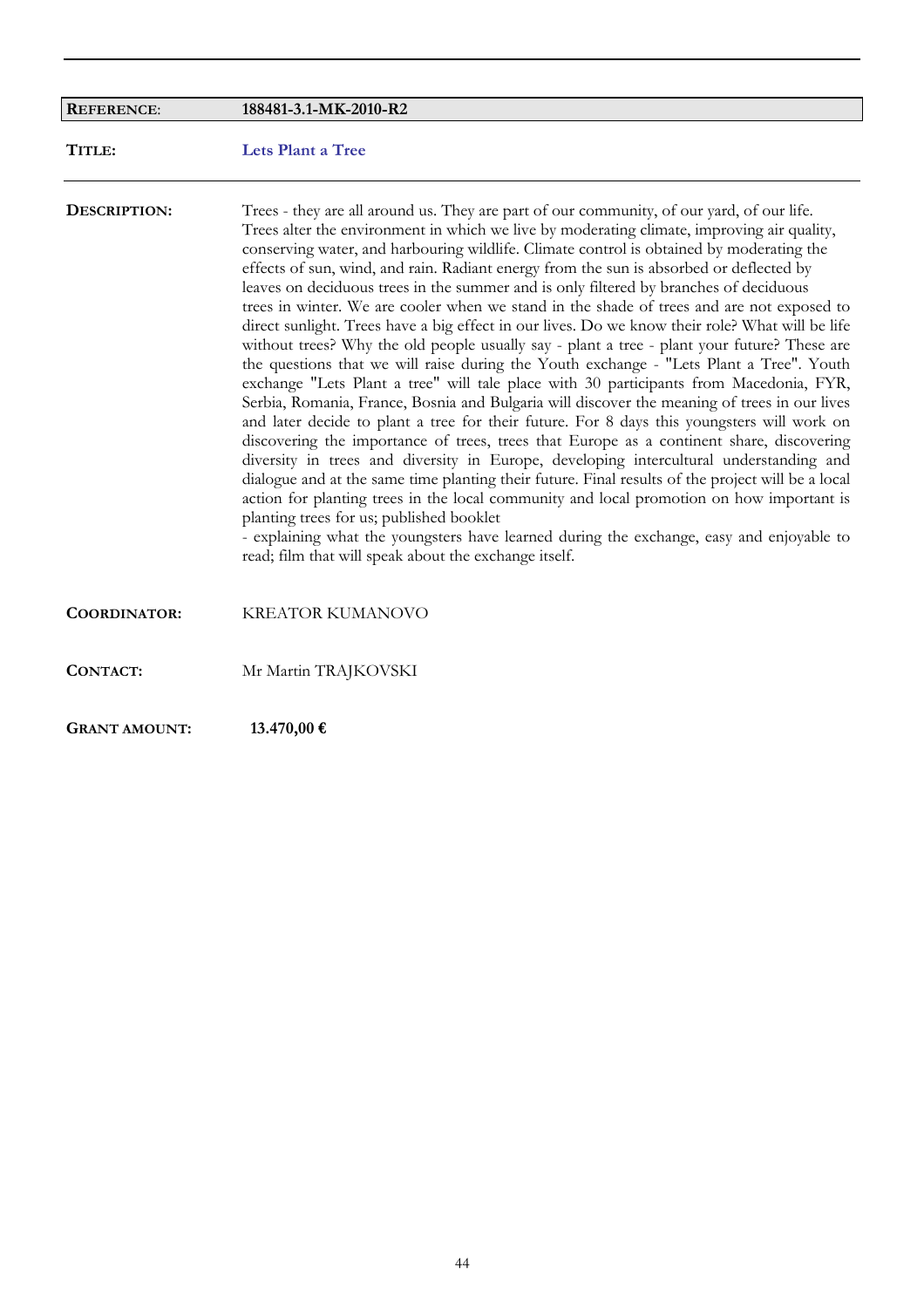## **TRAINING AND NETWORKING**

| <b>REFERENCE:</b>    | 187177-3.1-BE-2010-R2                                                                                                                                                                                                                                                                                                                                                                                                                                                                                                                                                                                                                                                                                                                                                                                                                                                                                                                                                                                                                                                                                                                                                                                                                                                                                                                                                                                                                                                                                                      |
|----------------------|----------------------------------------------------------------------------------------------------------------------------------------------------------------------------------------------------------------------------------------------------------------------------------------------------------------------------------------------------------------------------------------------------------------------------------------------------------------------------------------------------------------------------------------------------------------------------------------------------------------------------------------------------------------------------------------------------------------------------------------------------------------------------------------------------------------------------------------------------------------------------------------------------------------------------------------------------------------------------------------------------------------------------------------------------------------------------------------------------------------------------------------------------------------------------------------------------------------------------------------------------------------------------------------------------------------------------------------------------------------------------------------------------------------------------------------------------------------------------------------------------------------------------|
| TITLE:               | External partnerships - making youth exchanges more inclusive                                                                                                                                                                                                                                                                                                                                                                                                                                                                                                                                                                                                                                                                                                                                                                                                                                                                                                                                                                                                                                                                                                                                                                                                                                                                                                                                                                                                                                                              |
| DESCRIPTION:         | The seminar entitled "External partnerships - making youth exchanges more inclusive" aims<br>at giving to more young people the opportunity to develop intercultural<br>understanding/competences, tolerance and European awareness. The project will tackle the<br>challenge of including less advantaged target groups into long-term educational exchanges,<br>through developing cooperation with other players in the field and by gaining more external<br>support for intercultural mobility programmes. It will involve 17 participants (key youth<br>workers), 4 trainers and 2 support staff from 16 countries and will take place in the<br>surroundings of Brussels in the course of 4 working days.<br>The programme will focus on the critical reflection on the current inclusiveness status quo,<br>sharing good practices of the promoting organisations and finally on exploring the new<br>opportunities for partnerships, which can lead to reaching less privileged target groups. The<br>participants will also receive input on the European and other sources of support for<br>exchange programmes and plan concrete actions for improving the situation in their<br>countries in the future.<br>The seminar will apply methods of non-formal education that will encourage peer learning<br>and sharing among participants. The outcomes of the project will benefit largely the local<br>communities in terms of including less advantaged target groups into long-term exchange<br>programmes. |
| <b>COORDINATOR:</b>  | EUROPEAN FEDERATION FOR INTERCULTURAL LEARNING (EFIL)                                                                                                                                                                                                                                                                                                                                                                                                                                                                                                                                                                                                                                                                                                                                                                                                                                                                                                                                                                                                                                                                                                                                                                                                                                                                                                                                                                                                                                                                      |
| CONTACT:             | Ms Izabela JURCZIK                                                                                                                                                                                                                                                                                                                                                                                                                                                                                                                                                                                                                                                                                                                                                                                                                                                                                                                                                                                                                                                                                                                                                                                                                                                                                                                                                                                                                                                                                                         |
| <b>GRANT AMOUNT:</b> | 12.194,00 €                                                                                                                                                                                                                                                                                                                                                                                                                                                                                                                                                                                                                                                                                                                                                                                                                                                                                                                                                                                                                                                                                                                                                                                                                                                                                                                                                                                                                                                                                                                |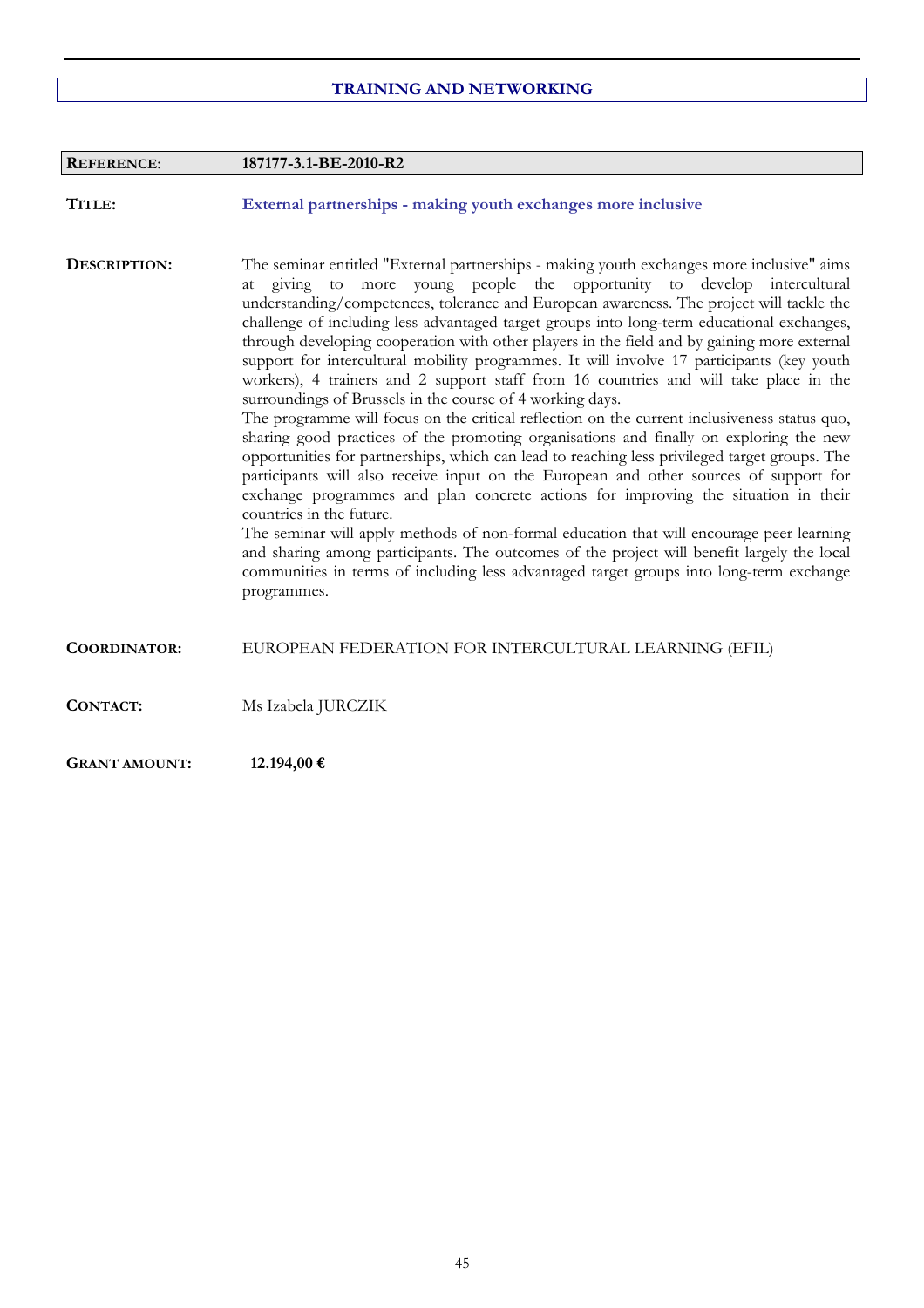## **REFERENCE**: **187329-3.1-MK-2010-R2**

**TITLE: Social inclusion - YES WE CAN**

**DESCRIPTION:** Main aim of this project is to present and enhance visibility of the Youth in Action programme in South East Europe and to allow young people with fewer opportunities and organizations to gain knowledge and competencies, focusing on training of multipliers and on the development of future partnerships, networks and projects. This event aims to involve the participants into intensive process of intercultural non-formal learning, where they will gain detailed knowledge of the programme, will learn and share cultures and way of living, will upgrade their personal capacities and what's most important at the end of the project they will come up with initiatives and will create projects that will represent 'final products of the training course in which young people with fewer opportunities will be involved. In the period of 5 working days participants from 9 countries will practice nonformal learning, will learn and promote all important aspects of the YIA programme and will create and submit at least two projects for the next deadline under YIA programme. Projects that will be made on will promote inclusion of young people in the society and will promote combat to all prejudices promoting intercultural dialogue and diversity. At the end as a final product final report will be made carrying out all features and segments of the project and the YIA programme. As main result of the project bigger number of applications especially in the domain of youth social inclusion in the Youth in Action programme will be achieved. In this manner the project will introduce YIA programme and possibilities to all young people and organizations that will be in touch with the project and with the project results. The TC will be realized In Ohrid, Macedonia in the period 21-26 January 2011. **COORDINATOR:** YOUTH COUNCIL PRILEP

**CONTACT:** Mr Aleksandar JOVANOSKI

**GRANT AMOUNT: 13.806,00 €**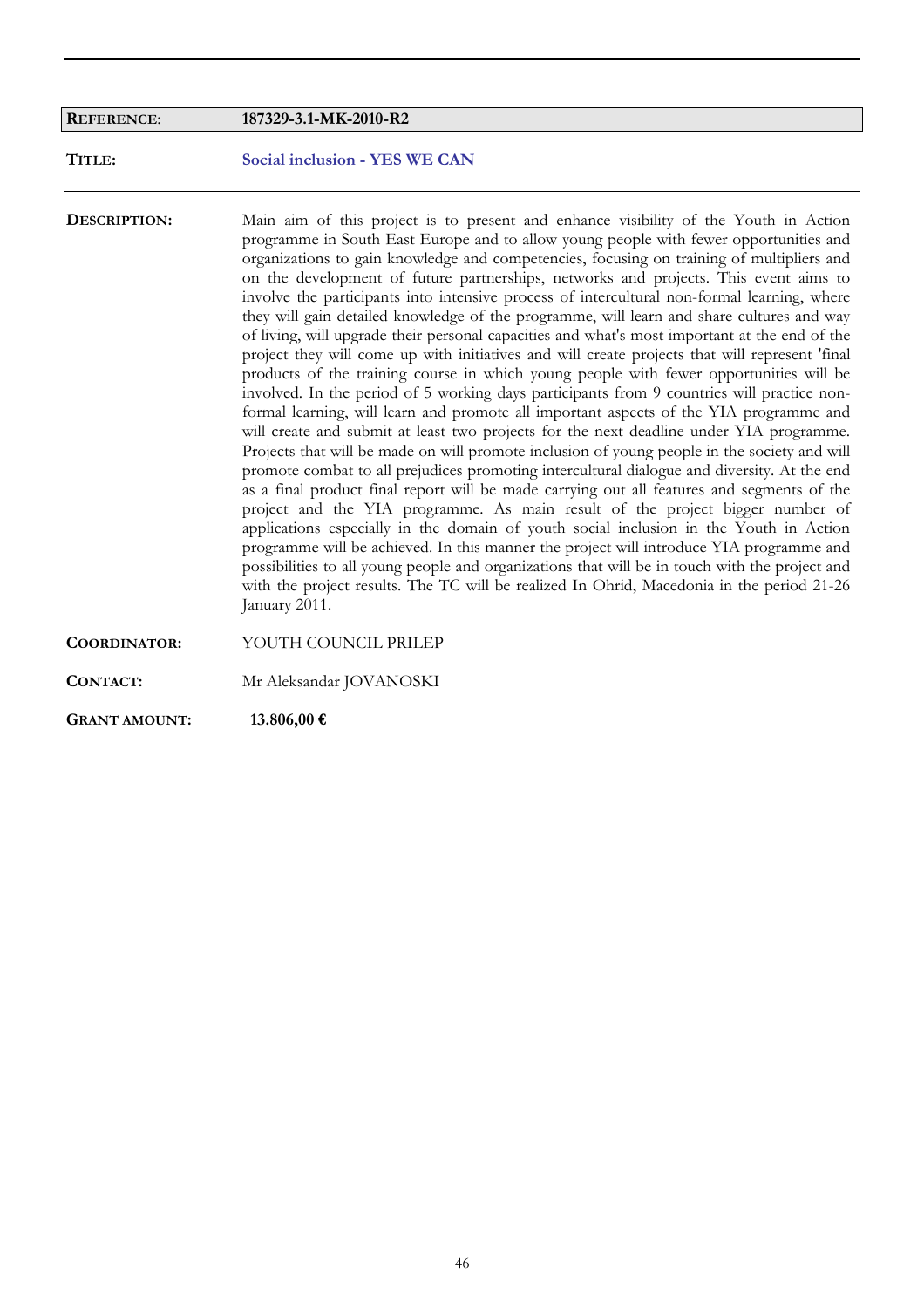| <b>REFERENCE:</b>    | 187340-3.1-RS-2010-R2                                                                                                                                                                                                                                                                                                                                                                                                                                                                                                                                                                                                                                                                                                                                                                                                                                                                                                                                                                                                                                                                                                                                                                                                                                                                                                                                                                                                                                                                                                                                                                                                                                                                                     |
|----------------------|-----------------------------------------------------------------------------------------------------------------------------------------------------------------------------------------------------------------------------------------------------------------------------------------------------------------------------------------------------------------------------------------------------------------------------------------------------------------------------------------------------------------------------------------------------------------------------------------------------------------------------------------------------------------------------------------------------------------------------------------------------------------------------------------------------------------------------------------------------------------------------------------------------------------------------------------------------------------------------------------------------------------------------------------------------------------------------------------------------------------------------------------------------------------------------------------------------------------------------------------------------------------------------------------------------------------------------------------------------------------------------------------------------------------------------------------------------------------------------------------------------------------------------------------------------------------------------------------------------------------------------------------------------------------------------------------------------------|
| TITLE:               | <b>Fundraising for inclusion</b>                                                                                                                                                                                                                                                                                                                                                                                                                                                                                                                                                                                                                                                                                                                                                                                                                                                                                                                                                                                                                                                                                                                                                                                                                                                                                                                                                                                                                                                                                                                                                                                                                                                                          |
| DESCRIPTION:         | The 7 days long training course "Fundraising for inclusion" is gathering 27 participants<br>from 9 countries (Serbia, Croatia, FYR Macedonia, Kosovo, Denmark, Italy, Romania,<br>Slovenia, and Germany) in Sremski Karlovci. Target group of this training course are active<br>youth workers, leaders and volunteers that are involved in work with marginalised (target)<br>groups and need to fine tune their knowledge, competences and skills regarding writing and<br>fundraising for the projects/activities oriented towards the marginalised groups and thus<br>more effectively improve proactive inclusion among youth and work on combating the<br>social exclusion. Some of the objectives are: To motivate youth leaders and volunteer<br>coordinators to and empower them for active promotion of combating social exclusion in<br>their projects and programmes; To empower youth leaders and volunteer coordinators in<br>fundraising and grant application writing for working with marginalised groups; To allow<br>for exchange of practices among youth workers, leaders and volunteers from different<br>countries/communities on different aspects and perceptions of marginalisation and<br>inclusion, different insights and perceptions about youth work with marginalised groups<br>and values in those work; To develop more projects and activities, on local level and within<br>the Youth in Action Programme. All the sessions are being developed on the basis of non-<br>formal educational methods. There will be a fair mixture of theory and practice and the<br>participants will have the possibility to work on examples that, they themselves, will<br>propose. |
| <b>COORDINATOR:</b>  | CENTRE FOR NON-FORMAL EDUCATION AND LIFE-LONG LEARNING                                                                                                                                                                                                                                                                                                                                                                                                                                                                                                                                                                                                                                                                                                                                                                                                                                                                                                                                                                                                                                                                                                                                                                                                                                                                                                                                                                                                                                                                                                                                                                                                                                                    |
| <b>CONTACT:</b>      | Ms Milica MILOVIC                                                                                                                                                                                                                                                                                                                                                                                                                                                                                                                                                                                                                                                                                                                                                                                                                                                                                                                                                                                                                                                                                                                                                                                                                                                                                                                                                                                                                                                                                                                                                                                                                                                                                         |
| <b>GRANT AMOUNT:</b> | 18.508,00 €                                                                                                                                                                                                                                                                                                                                                                                                                                                                                                                                                                                                                                                                                                                                                                                                                                                                                                                                                                                                                                                                                                                                                                                                                                                                                                                                                                                                                                                                                                                                                                                                                                                                                               |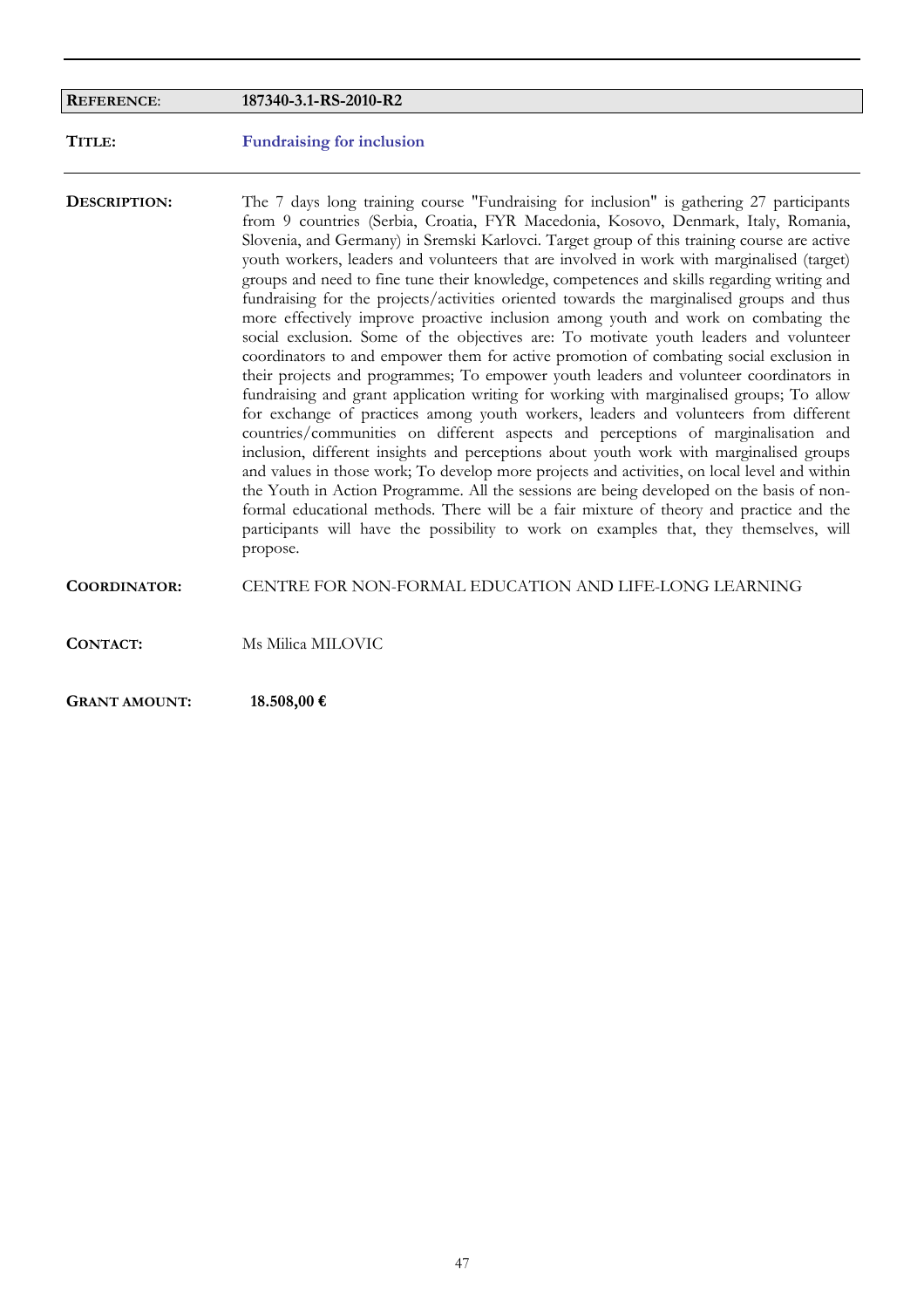| <b>REFERENCE:</b>   | 187345-3.1-MK-2010-R2                                                                                                                                                                                                                                                                                                                                                                                                                                                                                                                                                                                                                                                                                                                                                                                                                                                                                                                                                                                                                                                                                                                                                                                                                                                                                                                                                                                                                                                                                                                                                                                                                                                 |
|---------------------|-----------------------------------------------------------------------------------------------------------------------------------------------------------------------------------------------------------------------------------------------------------------------------------------------------------------------------------------------------------------------------------------------------------------------------------------------------------------------------------------------------------------------------------------------------------------------------------------------------------------------------------------------------------------------------------------------------------------------------------------------------------------------------------------------------------------------------------------------------------------------------------------------------------------------------------------------------------------------------------------------------------------------------------------------------------------------------------------------------------------------------------------------------------------------------------------------------------------------------------------------------------------------------------------------------------------------------------------------------------------------------------------------------------------------------------------------------------------------------------------------------------------------------------------------------------------------------------------------------------------------------------------------------------------------|
| TITLE:              | <b>TC Dialogues for Europe</b>                                                                                                                                                                                                                                                                                                                                                                                                                                                                                                                                                                                                                                                                                                                                                                                                                                                                                                                                                                                                                                                                                                                                                                                                                                                                                                                                                                                                                                                                                                                                                                                                                                        |
| DESCRIPTION:        | The aim of the TC "Dialogues for Europe" would be to strengthen the human capacities of<br>the involved organizations in this event through training their future project animators,<br>facilitators and group leaders on how to use methods that focus on intercultural learning<br>through dialogue as part of the process of implementing youth exchanges and international<br>events concerning social inclusion. Our objective is to support understanding, raising<br>awareness about the importance of intercultural learning as part of the social inclusion of<br>minority groups who are part of European culture, to increase the competences of<br>participants to plan ICL-processes and implementing the ICL-aspect in the daily life on a<br>youth exchange.<br>As organizers of this TC we would like to raise understanding and to enable participants to<br>implement intercultural learning in various international youth activities, activities as youth<br>exchanges and other projects under Youth in Action Programme. With this training course<br>the organizations involved would get a proper training on how to motivate members for<br>initiation, development, implementation, evaluation and follow up of various events<br>concerning project management. We consider the knowledge they'll gain as really useful for<br>their further work.<br>The TC would be held in 20-28 January 2011 and would include 40 participants, coming<br>from 14 partner organizations from Italy, Moldova, Turkey, Bosnia and Herzegovina,<br>Albania, Armenia, Bulgaria, Croatia, Latvia, Lithuania, Slovenia, Romania, Lithuania and<br>Macedonia. |
| <b>COORDINATOR:</b> | YOUTH CREATIVE CENTRE VELES                                                                                                                                                                                                                                                                                                                                                                                                                                                                                                                                                                                                                                                                                                                                                                                                                                                                                                                                                                                                                                                                                                                                                                                                                                                                                                                                                                                                                                                                                                                                                                                                                                           |
| <b>CONTACT:</b>     | Mr Gjorgji ZHEZHOV                                                                                                                                                                                                                                                                                                                                                                                                                                                                                                                                                                                                                                                                                                                                                                                                                                                                                                                                                                                                                                                                                                                                                                                                                                                                                                                                                                                                                                                                                                                                                                                                                                                    |

**GRANT AMOUNT: 24.941,00 €**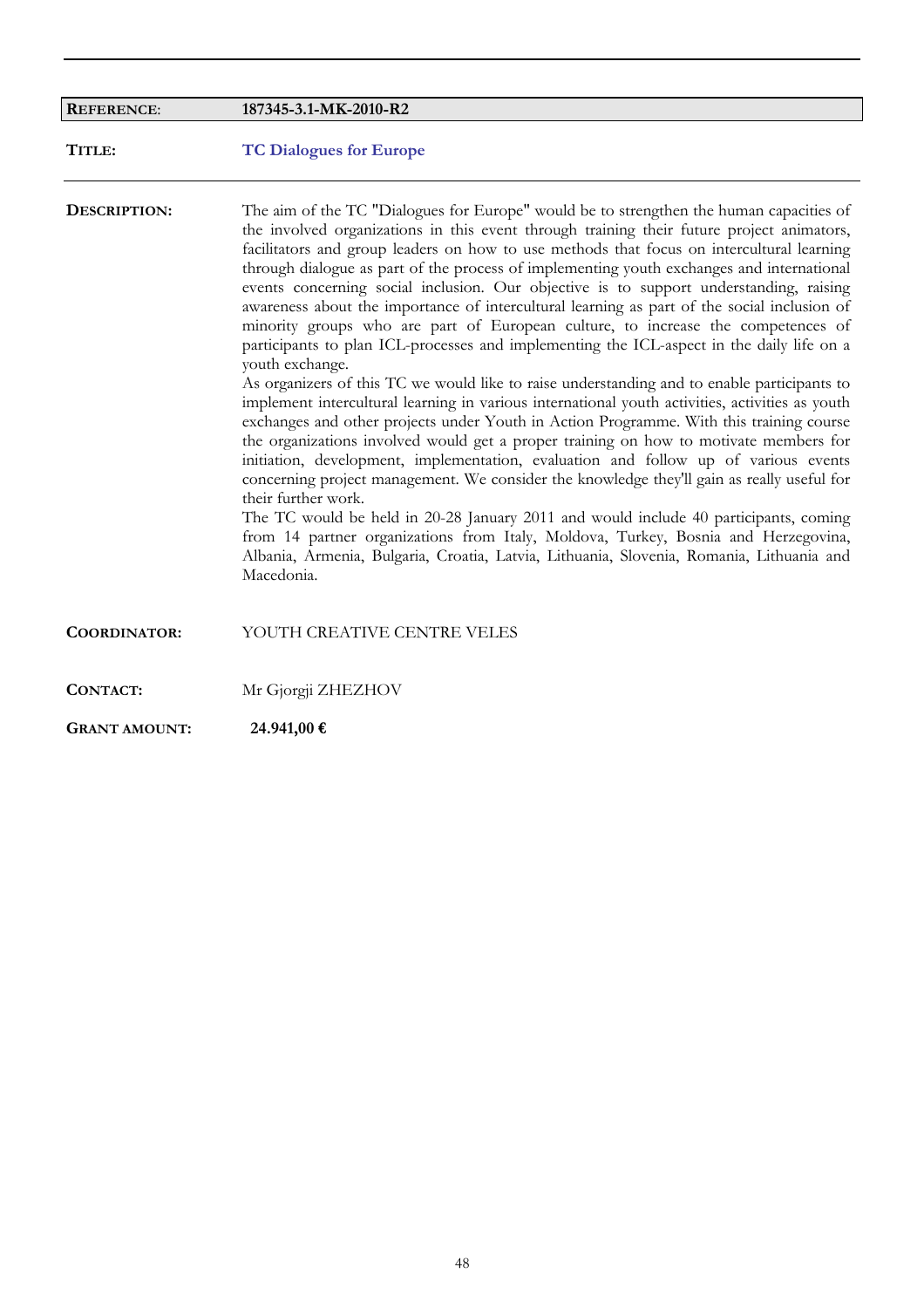| <b>REFERENCE:</b>    | 187428-3.1-XM-2010-R2                                                                                                                                                                                                                                                                                                                                                                                                                                                                                                                                                                                                                                                                                                                                                                                                                                                                                                                                                                                                                                                                                                                                                                                                                                                                                                                                                                                                                                                   |
|----------------------|-------------------------------------------------------------------------------------------------------------------------------------------------------------------------------------------------------------------------------------------------------------------------------------------------------------------------------------------------------------------------------------------------------------------------------------------------------------------------------------------------------------------------------------------------------------------------------------------------------------------------------------------------------------------------------------------------------------------------------------------------------------------------------------------------------------------------------------------------------------------------------------------------------------------------------------------------------------------------------------------------------------------------------------------------------------------------------------------------------------------------------------------------------------------------------------------------------------------------------------------------------------------------------------------------------------------------------------------------------------------------------------------------------------------------------------------------------------------------|
| TITLE:               | <b>Volunteer Management</b>                                                                                                                                                                                                                                                                                                                                                                                                                                                                                                                                                                                                                                                                                                                                                                                                                                                                                                                                                                                                                                                                                                                                                                                                                                                                                                                                                                                                                                             |
| DESCRIPTION:         | Training Course "Volunteer Management" (Bar, Montenegro, ) includes 30 participants<br>(youth workers, staff members and volunteers) from organizations coming from different<br>parts of Europe -geographically and politically: members of EU and SEE region (Czech<br>Republic, Cyprus, Italy, Latvia, Portugal, Lithuania, Turkey, Albania, Montenegro,<br>FYROM).<br>This training will help them to plan effectively at all stages of the involvement of volunteers<br>-including managing the recruitment process, keeping volunteers, supervising and<br>supporting them, and demonstrating their appreciation of the contribution that they make.<br>Also, training itself is one way of promotion of 2011 - European Year of volunteering.<br>Organisations participating in the project are making tremendous contribution to society by<br>giving freely of their time and talents, their synergy and enthusiasm, and their experience.<br>Aim of the organizations is also supporting volunteering in all its forms and ensuring that<br>volunteering is inclusive of all sections of society.<br>Working methods of Training are: experiential learning activities - indoor and outdoor,<br>while revealing and highlighting a wide range of individual participants and organizational<br>resources / perspectives; presentations; professionally facilitated small and large group<br>discussions; personal behavioural assessments; reflection groups. |
| <b>COORDINATOR:</b>  | ASSOCIATION FOR DEMOCRATIC PROSPERITY                                                                                                                                                                                                                                                                                                                                                                                                                                                                                                                                                                                                                                                                                                                                                                                                                                                                                                                                                                                                                                                                                                                                                                                                                                                                                                                                                                                                                                   |
| <b>GRANT AMOUNT:</b> | 17.079,00 €                                                                                                                                                                                                                                                                                                                                                                                                                                                                                                                                                                                                                                                                                                                                                                                                                                                                                                                                                                                                                                                                                                                                                                                                                                                                                                                                                                                                                                                             |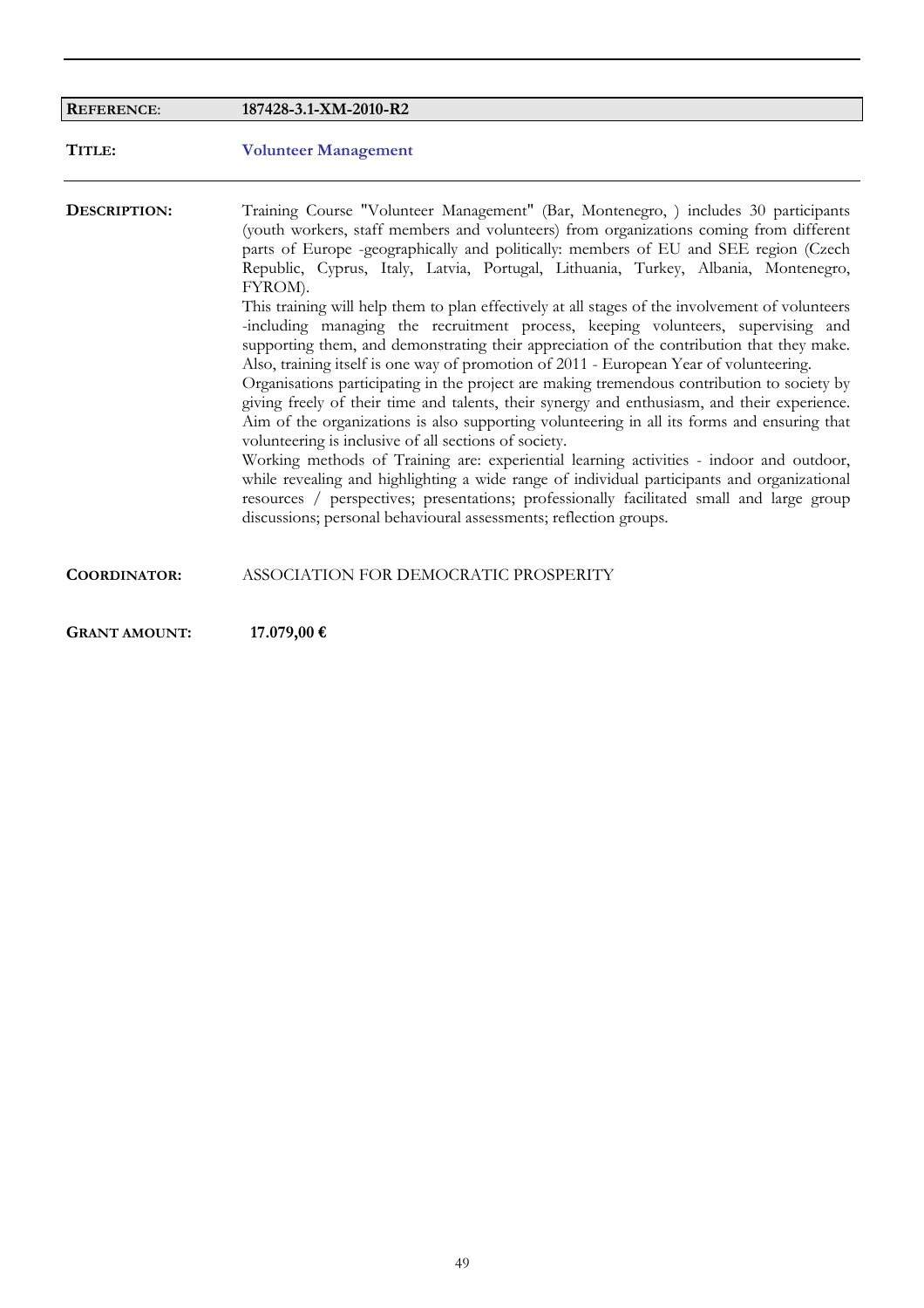## **REFERENCE**: **187429-3.1-BE-2010-R2**

**TITLE: Volunteers wear PRADA**

**DESCRIPTION:** The project with the title 'Volunteers wear PRADA (PR. Activism Development Achievement) -Fashion trends in international youth and volunteer movement' will gather 33 activists from 14 youth and voluntary organizations from all over Europe for an international training course that will take place in Ukraine in March 2011. On one hand, the project will address the more 'traditional' but highly important topics in the international youth and volunteer sector, such as organizational capacity, networking and partnership. On the other hand, it addresses new topics such as the use of internet to promote volunteerism, and methods to bring sustainable lifestyles into international youth and volunteer projects. The combination of these topics, as well as the structure of the training project that works with parallel sessions, make the project fashionable, creative and innovative. The methods that will be used during the training contribute to informal and non-formal learning, social and personal development of the participants and to an increase of their intercultural competencies. The structure of the project includes workshops and activities that will be run in parallel and therefore allow for active involvement of participants. The project aims at: increasing skills and competencies of participants, improvement of international communication and cooperation, development of educational materials regarding sustainability issues, and the development of guidelines and proposals to promote volunteering and international youth work on-line. Finally, the project aims to bring forward new ideas for international projects and activities that fall within the framework of the Youth in Action programme. **COORDINATOR:** THE ASSOCIATION OF SERVICE CIVIL INTERNATIONAL IN EUROPE IVZW

**CONTACT:** Ms Margherita SERAFINI

**GRANT AMOUNT: 19.276,00 €**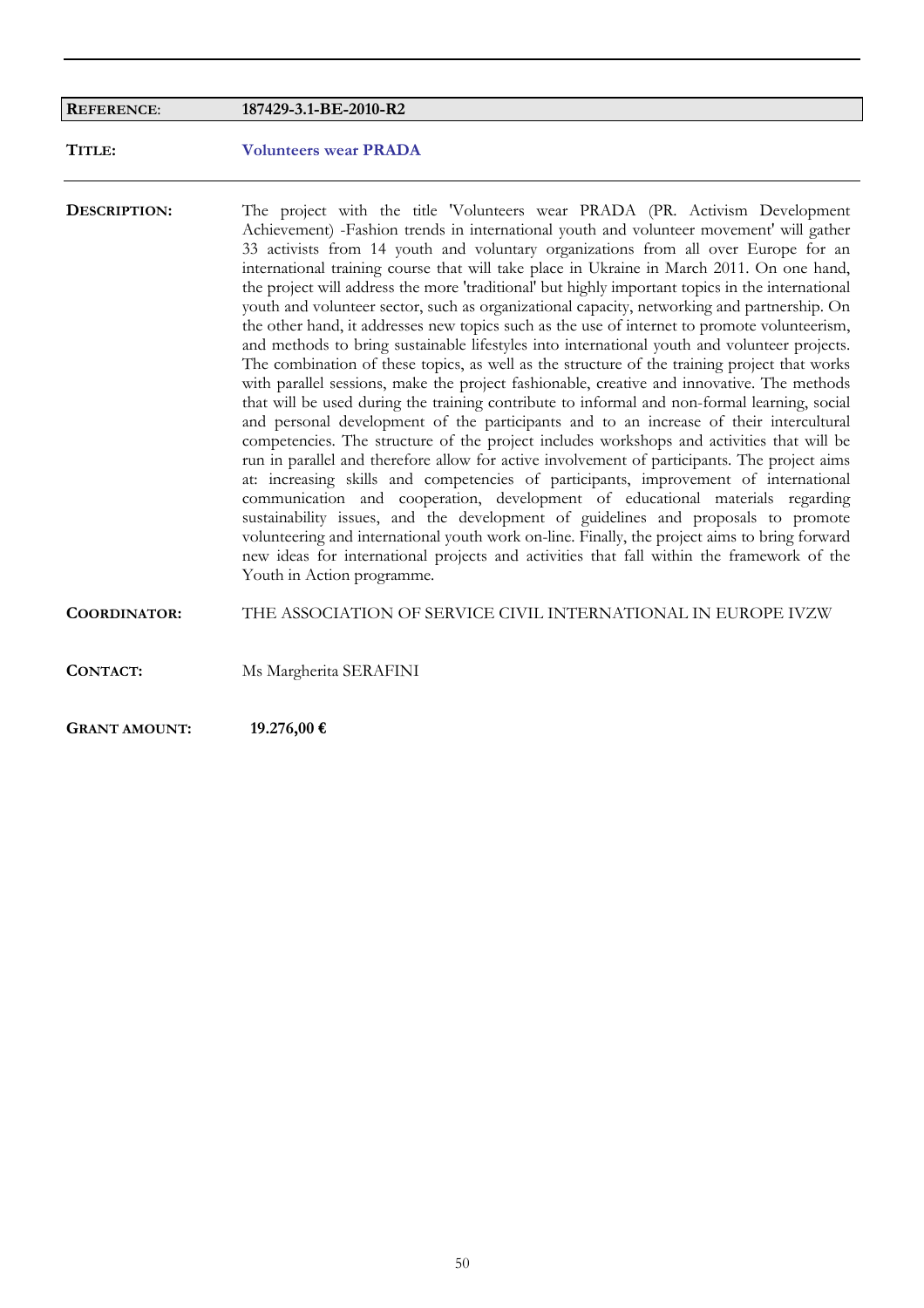| <b>REFERENCE:</b>    | 187430-3.1-BE-2010-R2                                                                                                                                                                                                                                                                                                                                                                                                                                                                                                                                                                                                                                                                                                                                                                                                                                                                                                                                                                                                                                                                                                                                                                                                                                                                                                                                                                                                                                                                                                                                                                                                                                                                                                                                                                                                                                                                                                                                                                                                                                                                                                                                                                                                 |
|----------------------|-----------------------------------------------------------------------------------------------------------------------------------------------------------------------------------------------------------------------------------------------------------------------------------------------------------------------------------------------------------------------------------------------------------------------------------------------------------------------------------------------------------------------------------------------------------------------------------------------------------------------------------------------------------------------------------------------------------------------------------------------------------------------------------------------------------------------------------------------------------------------------------------------------------------------------------------------------------------------------------------------------------------------------------------------------------------------------------------------------------------------------------------------------------------------------------------------------------------------------------------------------------------------------------------------------------------------------------------------------------------------------------------------------------------------------------------------------------------------------------------------------------------------------------------------------------------------------------------------------------------------------------------------------------------------------------------------------------------------------------------------------------------------------------------------------------------------------------------------------------------------------------------------------------------------------------------------------------------------------------------------------------------------------------------------------------------------------------------------------------------------------------------------------------------------------------------------------------------------|
| TITLE:               | <b>Get Visible</b>                                                                                                                                                                                                                                                                                                                                                                                                                                                                                                                                                                                                                                                                                                                                                                                                                                                                                                                                                                                                                                                                                                                                                                                                                                                                                                                                                                                                                                                                                                                                                                                                                                                                                                                                                                                                                                                                                                                                                                                                                                                                                                                                                                                                    |
| DESCRIPTION:         | The general aim of this training course is to improve the knowledge and skills of<br>international youth workers related to public relations in order to improve the visibility and<br>impact of international and intercultural youth projects with specific emphasis of YiA<br>projects. It will take place in Maribor, Slovenia and it will last 7 days. The training course<br>will gather 26 volunteer youth workers from Austria, Belgium, Bulgaria, United Kingdom,<br>France, Slovenia, Albania, Croatia, Macedonia, Montenegro and Serbia. /<br>The specific objectives of this training course are to encourage youth workers to take an<br>analytic approach when planning communication with the media and the external public<br>and to practice analytical skills related to this; to empower youth workers for direct<br>communication with the media and the external public; to share, discuss and create different<br>tools for communication with the public in intercultural youth projects,, especially in Youth<br>in Action; to discuss and practice ways of welcoming and communicating with new<br>members in youth organizations; to encourage participants to reflect on and develop<br>common intercultural projects under the Youth in Action programme by putting their<br>newly acquired knowledge, skills and attitudes into practice; to increase active participation<br>of young people In Europe by making intercultural projects more visible.<br>The training course will be based on non-formal education approach and experiential<br>learning cycle, allowing for maximum involvement from participants. One of the outcomes<br>of the training course will be a digital photo book consisting of photos from recent<br>international youth projects of the promoters. Each photo will be accompanied by an<br>appropriate note or a brief story explaining the background of the photo. The photo book<br>will be a practical example of a visibility tool created by participants. Its general purpose will<br>be to bring closer the idea of intercultural youth work to the "outsiders", Let to people who<br>have not been acquainted with its concepts and values yet. |
| <b>COORDINATOR:</b>  | THE ASSOCIATION OF SERVICE CIVIL INTERNATIONAL IN EUROPE IVZW                                                                                                                                                                                                                                                                                                                                                                                                                                                                                                                                                                                                                                                                                                                                                                                                                                                                                                                                                                                                                                                                                                                                                                                                                                                                                                                                                                                                                                                                                                                                                                                                                                                                                                                                                                                                                                                                                                                                                                                                                                                                                                                                                         |
| <b>CONTACT:</b>      | Ms Ingrid MAAT                                                                                                                                                                                                                                                                                                                                                                                                                                                                                                                                                                                                                                                                                                                                                                                                                                                                                                                                                                                                                                                                                                                                                                                                                                                                                                                                                                                                                                                                                                                                                                                                                                                                                                                                                                                                                                                                                                                                                                                                                                                                                                                                                                                                        |
| <b>GRANT AMOUNT:</b> | 18.936,00 €                                                                                                                                                                                                                                                                                                                                                                                                                                                                                                                                                                                                                                                                                                                                                                                                                                                                                                                                                                                                                                                                                                                                                                                                                                                                                                                                                                                                                                                                                                                                                                                                                                                                                                                                                                                                                                                                                                                                                                                                                                                                                                                                                                                                           |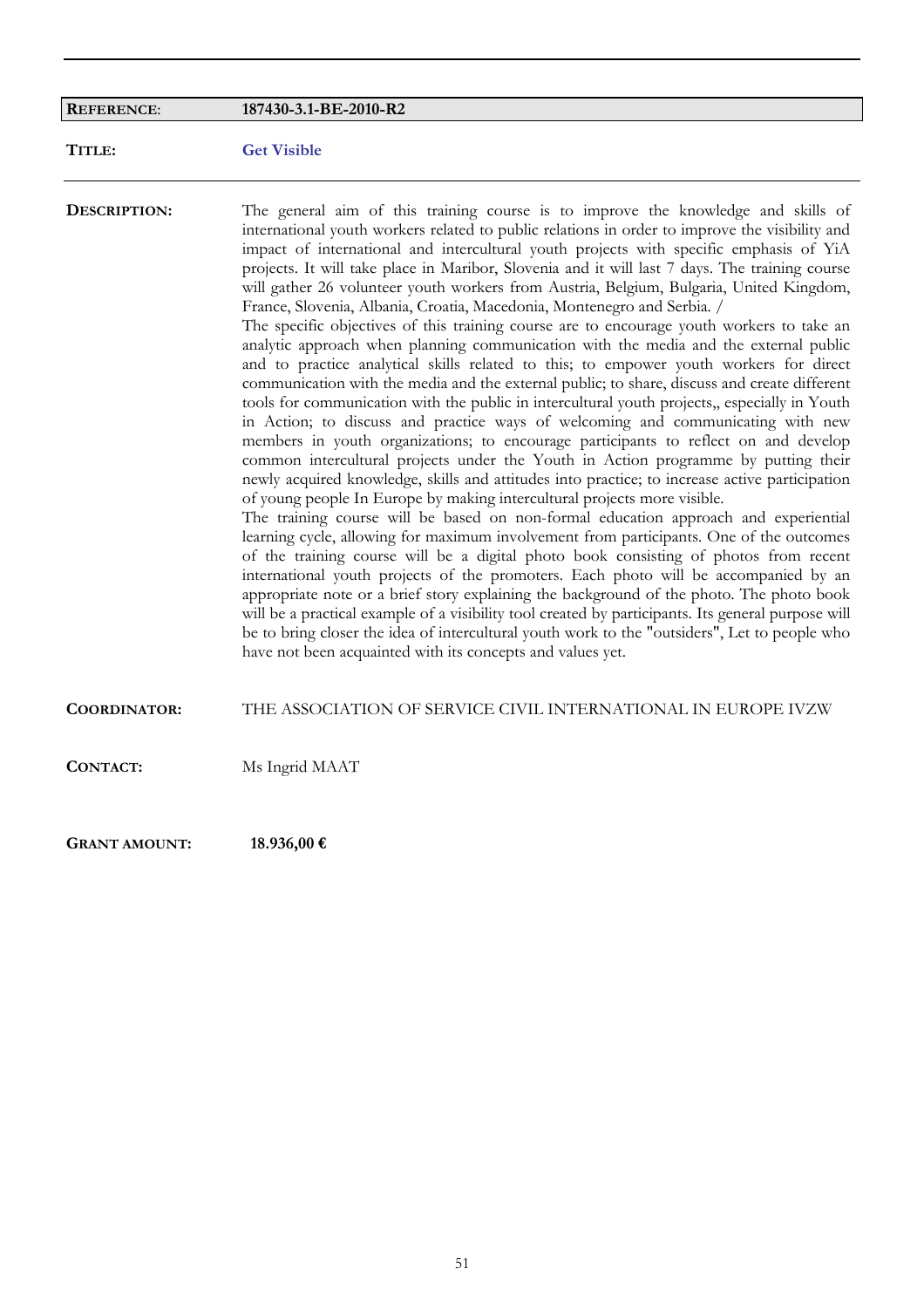| <b>REFERENCE:</b>    | 187530-3.1-BA-2010-R2                                                                                                                                                                                                                                                                                                                                                                                                                                                                                                                                                                                                                                                                                                                                                                                                                                                                                                                                                                                                                                                                                                                                                                                                                               |
|----------------------|-----------------------------------------------------------------------------------------------------------------------------------------------------------------------------------------------------------------------------------------------------------------------------------------------------------------------------------------------------------------------------------------------------------------------------------------------------------------------------------------------------------------------------------------------------------------------------------------------------------------------------------------------------------------------------------------------------------------------------------------------------------------------------------------------------------------------------------------------------------------------------------------------------------------------------------------------------------------------------------------------------------------------------------------------------------------------------------------------------------------------------------------------------------------------------------------------------------------------------------------------------|
| TITLE:               | <b>Creative Leaders in modern Leadership</b>                                                                                                                                                                                                                                                                                                                                                                                                                                                                                                                                                                                                                                                                                                                                                                                                                                                                                                                                                                                                                                                                                                                                                                                                        |
| DESCRIPTION:         | This training course is focusing on organizations organizing intercultural youth exchanges<br>from Germany, France, Serbia and Macedonia in which volunteers are playing a vital role in<br>leading and managing projects. It will take place in Sremski Karlovci, Serbia, last for 7 days<br>and involve 25 participants from 4 countries.<br>\Am of this TC is to increase knowledge of youth workers in ("about" and "for")<br>intercultural dialogue, conflict resolution and communication in order to be able to quality<br>apply the knowledge in different international youth exchanges, and thus contribute to the<br>building of the intercultural understanding and peace among youth from the countries<br>directly involved in the project. Second part of the training is planned to be about YiA<br>programme, its funding possibilities, and developing concrete project ideas to be applied<br>and realized in 2011 and 2012.<br>Expected outcomes of this project are to have trained and empowered young leaders,<br>educated to develop, plan and implement intercultural youth exchanges. As direct follow up<br>of the training, we expect to have at least 4 youth exchanges developed and implemented in<br>2011 and 2012. |
| <b>COORDINATOR:</b>  | YOUTH ORGANIZATION CREACTIVE BANJA LUKA                                                                                                                                                                                                                                                                                                                                                                                                                                                                                                                                                                                                                                                                                                                                                                                                                                                                                                                                                                                                                                                                                                                                                                                                             |
| <b>CONTACT:</b>      | Ms Jefimija SERBIC                                                                                                                                                                                                                                                                                                                                                                                                                                                                                                                                                                                                                                                                                                                                                                                                                                                                                                                                                                                                                                                                                                                                                                                                                                  |
| <b>GRANT AMOUNT:</b> | 18.895,00 €                                                                                                                                                                                                                                                                                                                                                                                                                                                                                                                                                                                                                                                                                                                                                                                                                                                                                                                                                                                                                                                                                                                                                                                                                                         |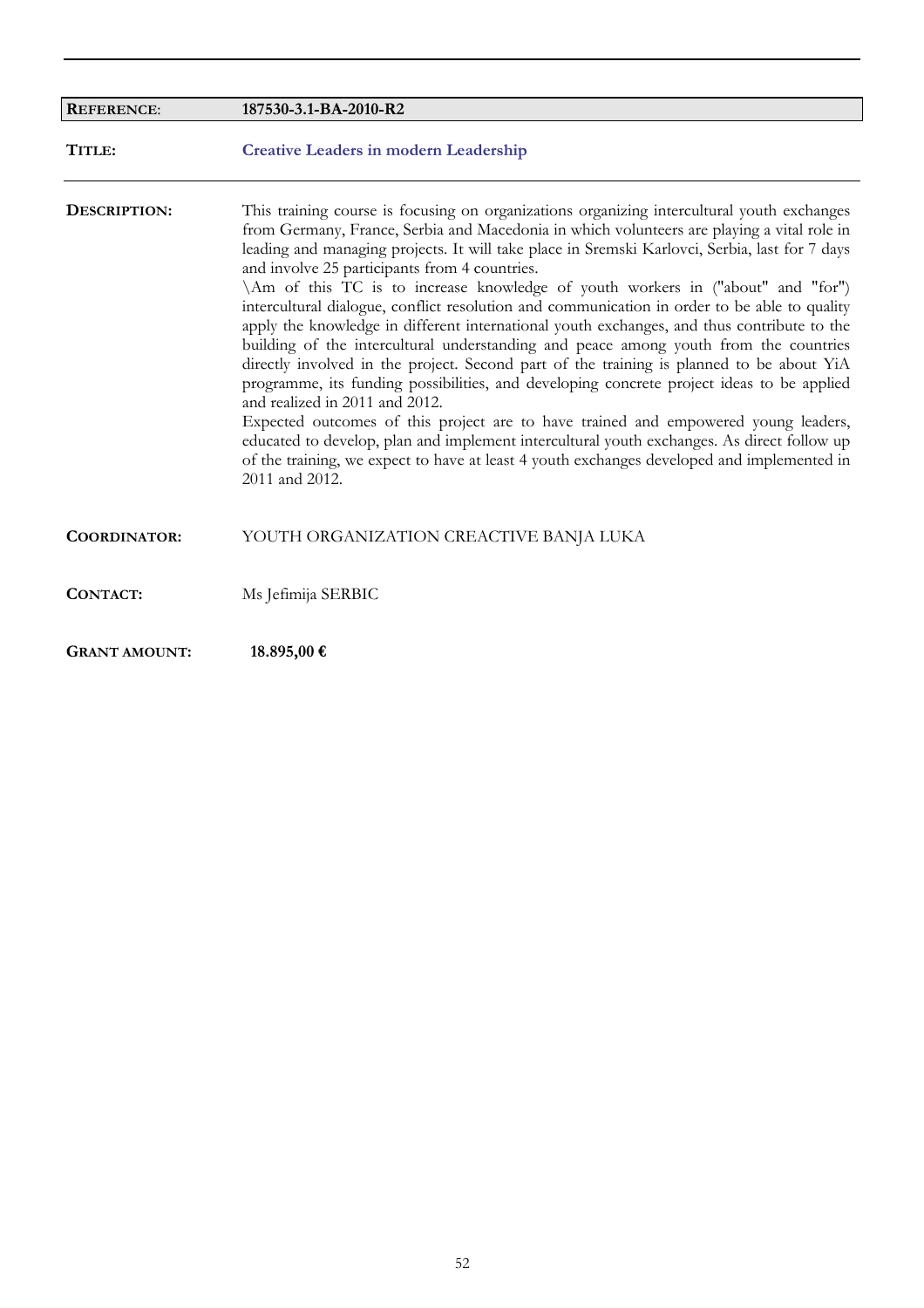| <b>REFERENCE:</b>    | 187624-3.1-MK-2010-R2                                                                                                                                                                                                                                                                                                                                                                                                                                                                                                                                                                                                                                                                                                                                                                                                                                                                                                                                                                                                                                                                                                                                                                                                                                                                                                                                                                                                                                                                                                                                                        |
|----------------------|------------------------------------------------------------------------------------------------------------------------------------------------------------------------------------------------------------------------------------------------------------------------------------------------------------------------------------------------------------------------------------------------------------------------------------------------------------------------------------------------------------------------------------------------------------------------------------------------------------------------------------------------------------------------------------------------------------------------------------------------------------------------------------------------------------------------------------------------------------------------------------------------------------------------------------------------------------------------------------------------------------------------------------------------------------------------------------------------------------------------------------------------------------------------------------------------------------------------------------------------------------------------------------------------------------------------------------------------------------------------------------------------------------------------------------------------------------------------------------------------------------------------------------------------------------------------------|
| TITLE:               | Let the world see YOU                                                                                                                                                                                                                                                                                                                                                                                                                                                                                                                                                                                                                                                                                                                                                                                                                                                                                                                                                                                                                                                                                                                                                                                                                                                                                                                                                                                                                                                                                                                                                        |
| DESCRIPTION:         | "Let the world see YOU" is a two part project aimed at helping young people increase their<br>level of consciousness about the distinction between every human being, as well as to<br>encourage their creativity and individuality through intercultural cooperation. The first part,<br>the 7 day training course will take place in Skopje, Macedonia, during which 36 participants<br>from Spain, Poland, Turkey, Azerbaijan, Germany, Italy, Netherlands, Palestine and<br>Macedonia, will attend interactive lectures, workshops, and engage in practical work on<br>topics such as art, culture, society, as well as trainings about journalism, creative writing,<br>graphic design and public relations. With the assistance of 4 trainers, the participants will<br>learn how to show respect for diversities, how to work in teams consisting of people with<br>different educational, social and cultural background and practice working writing in a<br>multicultural magazine. This is what the second part will include - a follow up activity -<br>creation of an online magazine that will not be bounded by distance between countries,<br>cultural diversity or opinion clash. The magazine will be reflection of the most creative and<br>most unique happenings in different countries, as well as a reflection of the different<br>societies. The aim of the magazine is to inspire young people from different countries, to<br>foster their individuality and to increase their level of awareness and acceptance about<br>different social groups. |
| <b>COORDINATOR:</b>  | <b>BLUE SKY YOUTH NETWORK</b>                                                                                                                                                                                                                                                                                                                                                                                                                                                                                                                                                                                                                                                                                                                                                                                                                                                                                                                                                                                                                                                                                                                                                                                                                                                                                                                                                                                                                                                                                                                                                |
| <b>CONTACT:</b>      | Ms Veronika VELKOVSKA                                                                                                                                                                                                                                                                                                                                                                                                                                                                                                                                                                                                                                                                                                                                                                                                                                                                                                                                                                                                                                                                                                                                                                                                                                                                                                                                                                                                                                                                                                                                                        |
| <b>GRANT AMOUNT:</b> | 24.182,00 €                                                                                                                                                                                                                                                                                                                                                                                                                                                                                                                                                                                                                                                                                                                                                                                                                                                                                                                                                                                                                                                                                                                                                                                                                                                                                                                                                                                                                                                                                                                                                                  |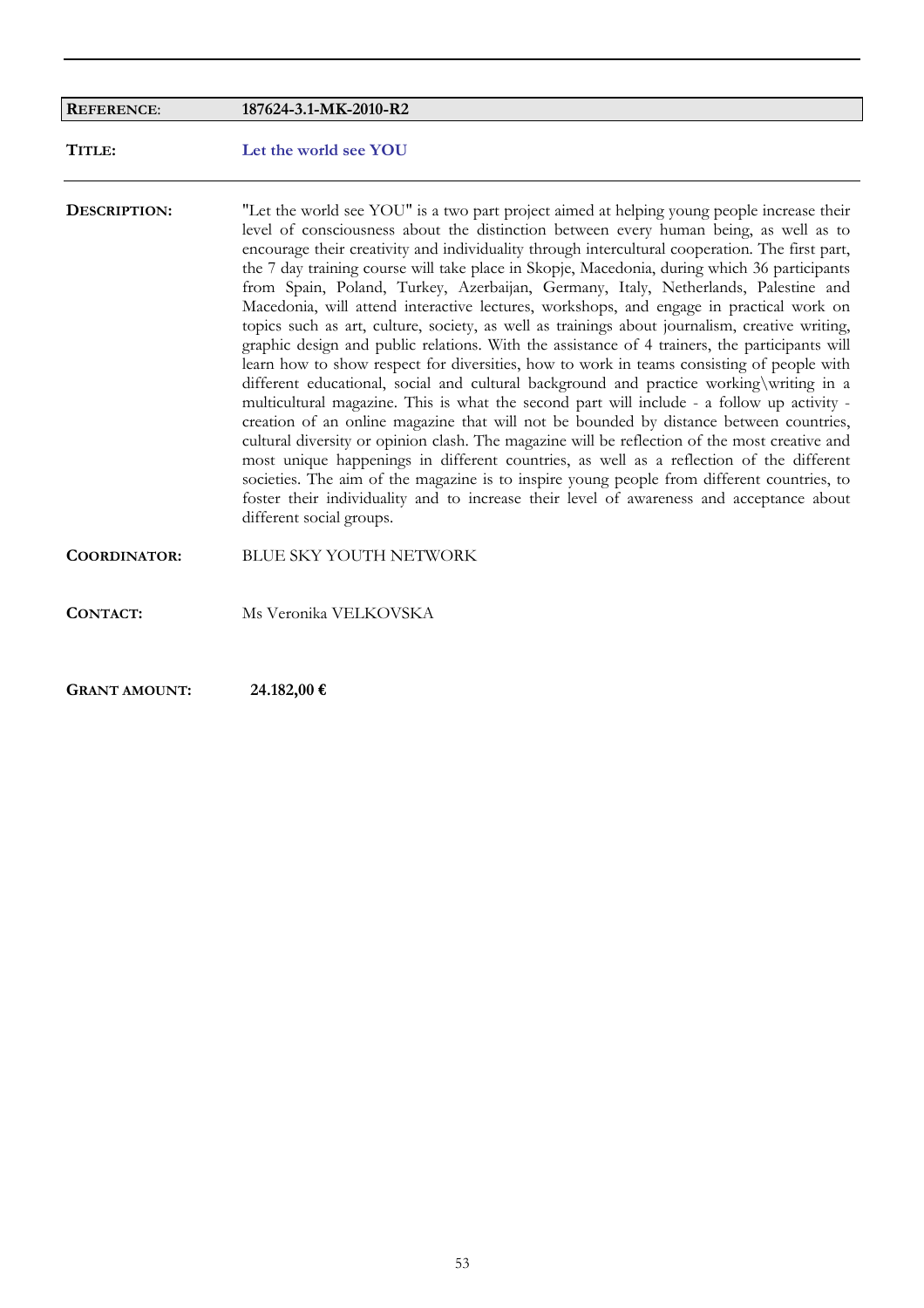| <b>REFERENCE:</b>    | 187627-3.1-IT-2010-R2                                                                                                                                                                                                                                                                                                                                                                                                                                                                                                                                                                                                                                                                                                                                                                                                                                                                                                                                                                                                                                                                                                                                                                                                                                                                                                                                                                                                                                                                                                                                                                                                                                                                                                                                                                                                                                                                                                                                                                                                                                                                                                                                                                                                                                                                                                                |
|----------------------|--------------------------------------------------------------------------------------------------------------------------------------------------------------------------------------------------------------------------------------------------------------------------------------------------------------------------------------------------------------------------------------------------------------------------------------------------------------------------------------------------------------------------------------------------------------------------------------------------------------------------------------------------------------------------------------------------------------------------------------------------------------------------------------------------------------------------------------------------------------------------------------------------------------------------------------------------------------------------------------------------------------------------------------------------------------------------------------------------------------------------------------------------------------------------------------------------------------------------------------------------------------------------------------------------------------------------------------------------------------------------------------------------------------------------------------------------------------------------------------------------------------------------------------------------------------------------------------------------------------------------------------------------------------------------------------------------------------------------------------------------------------------------------------------------------------------------------------------------------------------------------------------------------------------------------------------------------------------------------------------------------------------------------------------------------------------------------------------------------------------------------------------------------------------------------------------------------------------------------------------------------------------------------------------------------------------------------------|
| TITLE:               | "Let's Be Active! Tools be effective in our local community                                                                                                                                                                                                                                                                                                                                                                                                                                                                                                                                                                                                                                                                                                                                                                                                                                                                                                                                                                                                                                                                                                                                                                                                                                                                                                                                                                                                                                                                                                                                                                                                                                                                                                                                                                                                                                                                                                                                                                                                                                                                                                                                                                                                                                                                          |
| DESCRIPTION:         | "Let's Be Active! Tools to be effective in our local community" aims at increasing the<br>organizations' management capacity in projects between EU and SEE countries by offering<br>the participants advanced tools and new contacts. We want to increase the cooperation<br>between youth organizations from EU countries and youth organizations from SEE<br>countries augmenting their capability of managing projects. The need to realize a training<br>course of this kind comes from the analysis on the management of the youth projects. A lot<br>of projects start from very good ideas and have very good purposes and objectives but most<br>of the times they don't reach their goal because of misleading planning and administration,<br>or simply plenty of enthusiasm but lack of knowledge and experience. Focus will be put on<br>Youth in Action projects but the basic "rules" will be applicable to every kind of projects.<br>The acquisition of such competences will be useful for young people to apply it in their life<br>and work, especially in a period in which unemployment has reached incredibly high<br>numbers. The promotion of a tool like the Youthpass, to recognize these competences, will<br>also be a key point. A general overview will be given and in detail all the steps in project<br>planning, implementation and follow up will be analyzed. Financial management will be also<br>an important part of the program. It's addressed to youth leaders and youth workers and<br>aims to provide them with skills and competences to apply and manage projects that meet<br>the needs of their NGO and of their local community. We will focus both on the realization<br>of projects at local level, and at international level creating cooperation between EU and<br>SEE countries, and the special tools that exist for this. Non formal education is the<br>methodology on which the training course is based. Examples and best practices will be<br>analyzed; simulations and role plays will be used as educational tools. The project will be<br>also an opportunity to build a network among organizations active in the youth field, to<br>exchange experiences and make new contacts. The mix of cultures will facilitate intercultural<br>dialogue and understanding. |
| <b>COORDINATOR:</b>  | TDM 2000 INTERNATIONAL                                                                                                                                                                                                                                                                                                                                                                                                                                                                                                                                                                                                                                                                                                                                                                                                                                                                                                                                                                                                                                                                                                                                                                                                                                                                                                                                                                                                                                                                                                                                                                                                                                                                                                                                                                                                                                                                                                                                                                                                                                                                                                                                                                                                                                                                                                               |
| <b>CONTACT:</b>      | Mr Duncan MUSCAN                                                                                                                                                                                                                                                                                                                                                                                                                                                                                                                                                                                                                                                                                                                                                                                                                                                                                                                                                                                                                                                                                                                                                                                                                                                                                                                                                                                                                                                                                                                                                                                                                                                                                                                                                                                                                                                                                                                                                                                                                                                                                                                                                                                                                                                                                                                     |
| <b>GRANT AMOUNT:</b> | 20.110,00 €                                                                                                                                                                                                                                                                                                                                                                                                                                                                                                                                                                                                                                                                                                                                                                                                                                                                                                                                                                                                                                                                                                                                                                                                                                                                                                                                                                                                                                                                                                                                                                                                                                                                                                                                                                                                                                                                                                                                                                                                                                                                                                                                                                                                                                                                                                                          |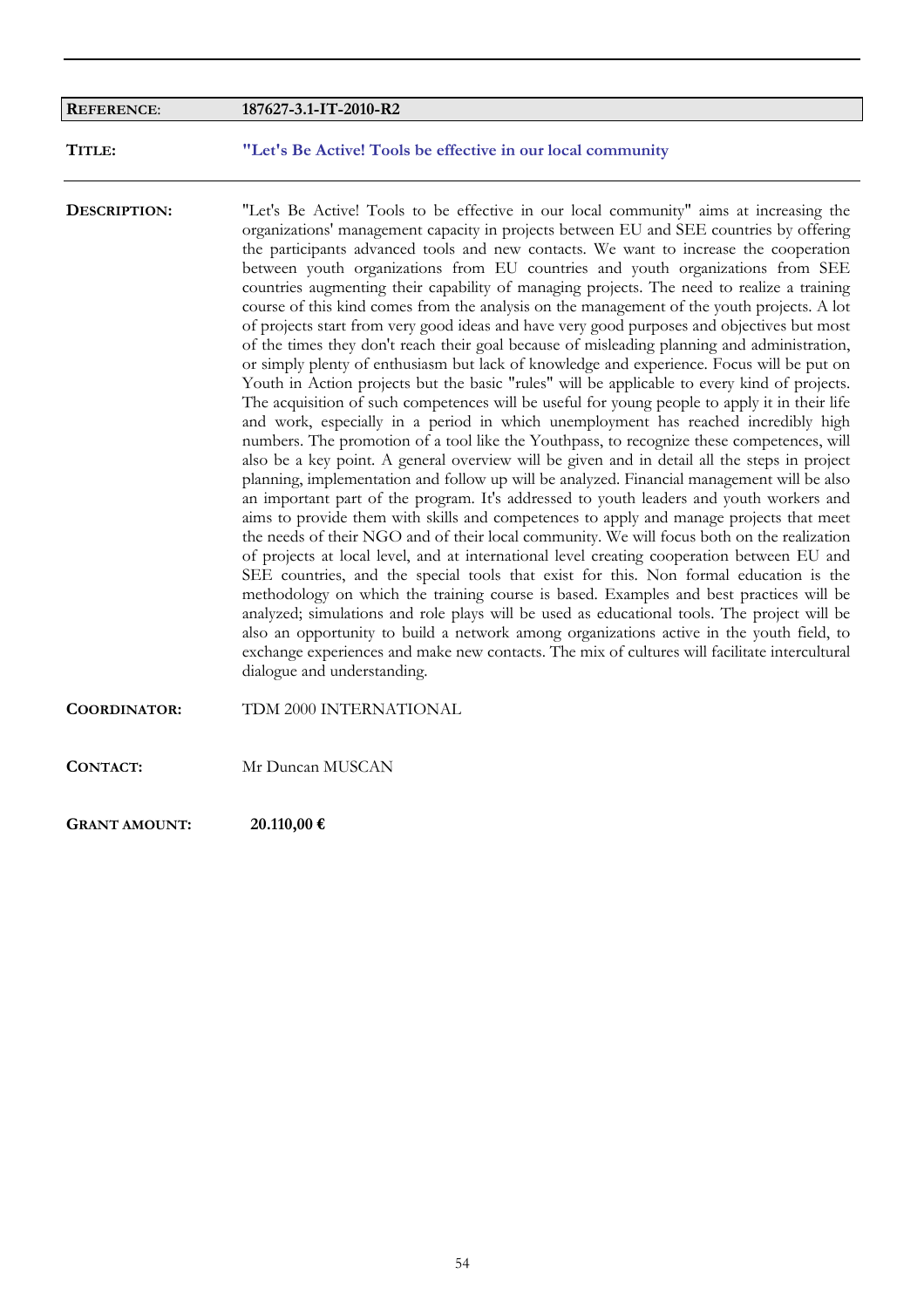| <b>REFERENCE:</b>    | 187729-3.1-MK-2010-R2                                                                                                                                                                                                                                                                                                                                                                                                                                                                                                                                                                                                                                                                                                                                                                                                                                                                                                                                                                                                                                                                                                                                                                                                                                                                                                                                                                                                                                                                                                                                                           |
|----------------------|---------------------------------------------------------------------------------------------------------------------------------------------------------------------------------------------------------------------------------------------------------------------------------------------------------------------------------------------------------------------------------------------------------------------------------------------------------------------------------------------------------------------------------------------------------------------------------------------------------------------------------------------------------------------------------------------------------------------------------------------------------------------------------------------------------------------------------------------------------------------------------------------------------------------------------------------------------------------------------------------------------------------------------------------------------------------------------------------------------------------------------------------------------------------------------------------------------------------------------------------------------------------------------------------------------------------------------------------------------------------------------------------------------------------------------------------------------------------------------------------------------------------------------------------------------------------------------|
| TITLE:               | <b>Distorted Realities</b>                                                                                                                                                                                                                                                                                                                                                                                                                                                                                                                                                                                                                                                                                                                                                                                                                                                                                                                                                                                                                                                                                                                                                                                                                                                                                                                                                                                                                                                                                                                                                      |
| DESCRIPTION:         | Main focus of the study visit is anti-discrimination and work with target groups that face<br>social stigmatization. Project is called Distorted Realities because stigma could be defined as<br>the process by which the reaction of others spoils normal identity. Stigma is linked to<br>construction of stereotypes, to oversimplified beliefs about characteristics and differences<br>of some particular social groups, and leads to separation of labelled persons into distinct<br>groups, and disapproval, rejection, exclusion, and discrimination. It is a process when<br>distorted knowledge causes violations of human rights and deepens social problems. Main<br>aim of this project is to explore concept of social stigma, gain better understanding about<br>mechanisms of stigmatization and exchange experiences, best practices and tools that can<br>be used to combat and remove stigmas. During nine days 20 youth workers from<br>Macedonia, Bosnia and Herzegovina, Serbia, Croatia, Turkey, Lithuania, Portugal, Slovenia,<br>Bulgaria and Romania will visit several Macedonian towns and organizations working with<br>groups that tend to be stigmatized - rape victims, sex workers, people living with HIV,<br>people with mental illnesses, Roma people, LGTB community and drag users - and have<br>discussions with experts and their clients. Visits and case studies will be combined with<br>partnership building and intercultural learning activities, and sessions about Youth in Action<br>as a tool for combating social exclusion. |
| <b>COORDINATOR:</b>  | <b>KVANTUM</b>                                                                                                                                                                                                                                                                                                                                                                                                                                                                                                                                                                                                                                                                                                                                                                                                                                                                                                                                                                                                                                                                                                                                                                                                                                                                                                                                                                                                                                                                                                                                                                  |
| <b>CONTACT:</b>      | Mr Sinisa DAVCEVSKI                                                                                                                                                                                                                                                                                                                                                                                                                                                                                                                                                                                                                                                                                                                                                                                                                                                                                                                                                                                                                                                                                                                                                                                                                                                                                                                                                                                                                                                                                                                                                             |
| <b>GRANT AMOUNT:</b> | 12.667,00 €                                                                                                                                                                                                                                                                                                                                                                                                                                                                                                                                                                                                                                                                                                                                                                                                                                                                                                                                                                                                                                                                                                                                                                                                                                                                                                                                                                                                                                                                                                                                                                     |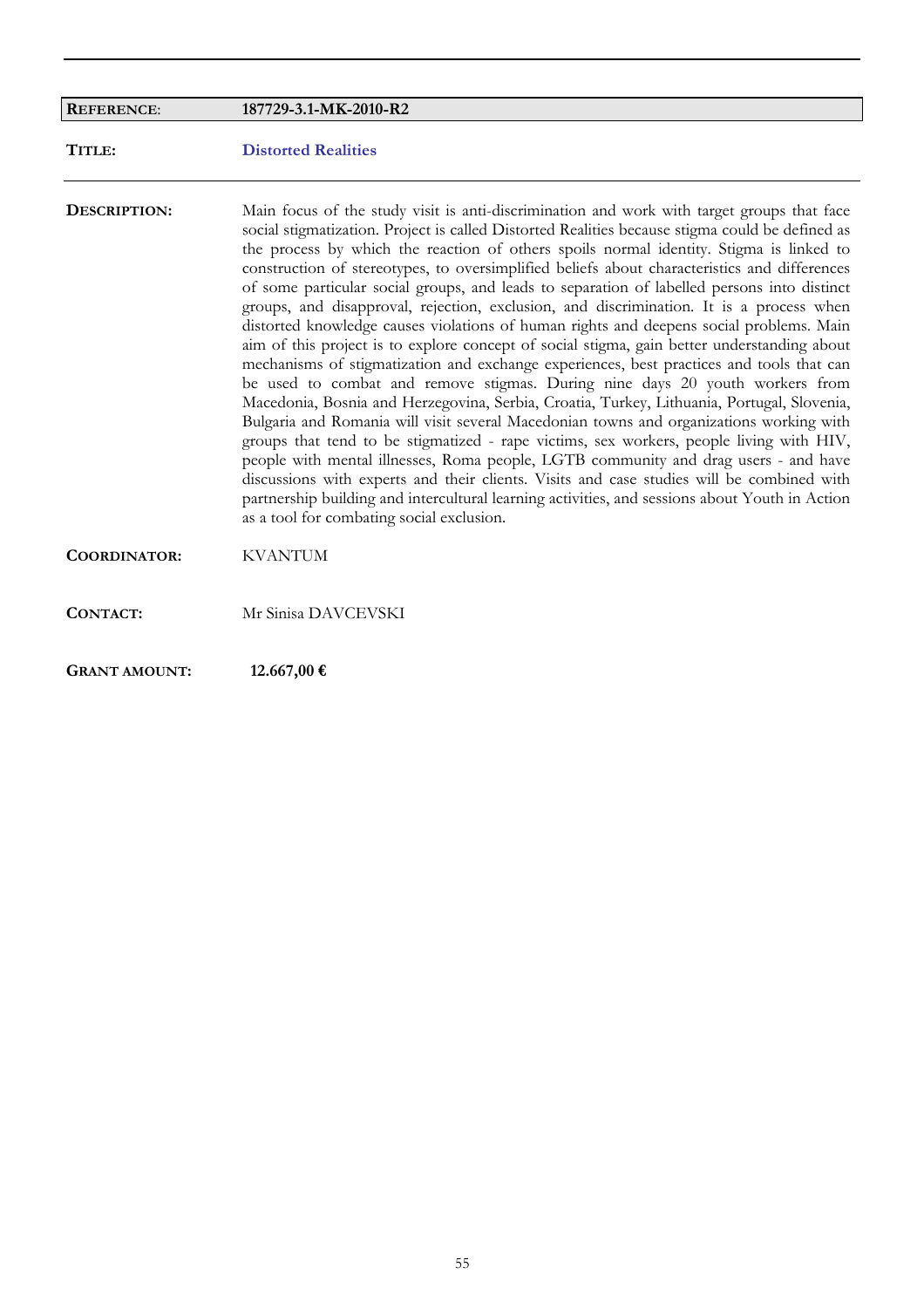| <b>REFERENCE:</b>    | 187731-3.1-MK-2010-R2                                                                                                                                                                                                                                                                                                                                                                                                                                                                                                                                                                                                                                                                                                                                                                                                                                                                              |
|----------------------|----------------------------------------------------------------------------------------------------------------------------------------------------------------------------------------------------------------------------------------------------------------------------------------------------------------------------------------------------------------------------------------------------------------------------------------------------------------------------------------------------------------------------------------------------------------------------------------------------------------------------------------------------------------------------------------------------------------------------------------------------------------------------------------------------------------------------------------------------------------------------------------------------|
| TITLE:               | Training Course Minorities, Opportunities and challenges - from awareness to action                                                                                                                                                                                                                                                                                                                                                                                                                                                                                                                                                                                                                                                                                                                                                                                                                |
| DESCRIPTION:         | The Training Course "Minorities, Opportunities and Challenges - From Awareness to<br>Action" will provide a platform for development of key competences (knowledge, skills and<br>attitudes) over the topic of minority inclusion.<br>The participants will also have an opportunity to share their experiences and knowledge<br>with particular interest put into the experiences of South Eastern European countries and<br>Programme countries. Mixture of participants from Programme and Neighbouring Partner<br>Countries will further enhance the concept of active participation of minorities and<br>common European Identity. The particular attention will be paid to active participation of<br>minorities both on international and local levels.<br>The training course will take place in Macedonia where different cultures and minorities aim<br>to live together on equal level. |
| <b>COORDINATOR:</b>  | MINORITY LEADERS FOR SOCIETY MLS                                                                                                                                                                                                                                                                                                                                                                                                                                                                                                                                                                                                                                                                                                                                                                                                                                                                   |
| <b>CONTACT:</b>      | Mr Mile KRSTEVSKI                                                                                                                                                                                                                                                                                                                                                                                                                                                                                                                                                                                                                                                                                                                                                                                                                                                                                  |
| <b>GRANT AMOUNT:</b> | 14.488,00 €                                                                                                                                                                                                                                                                                                                                                                                                                                                                                                                                                                                                                                                                                                                                                                                                                                                                                        |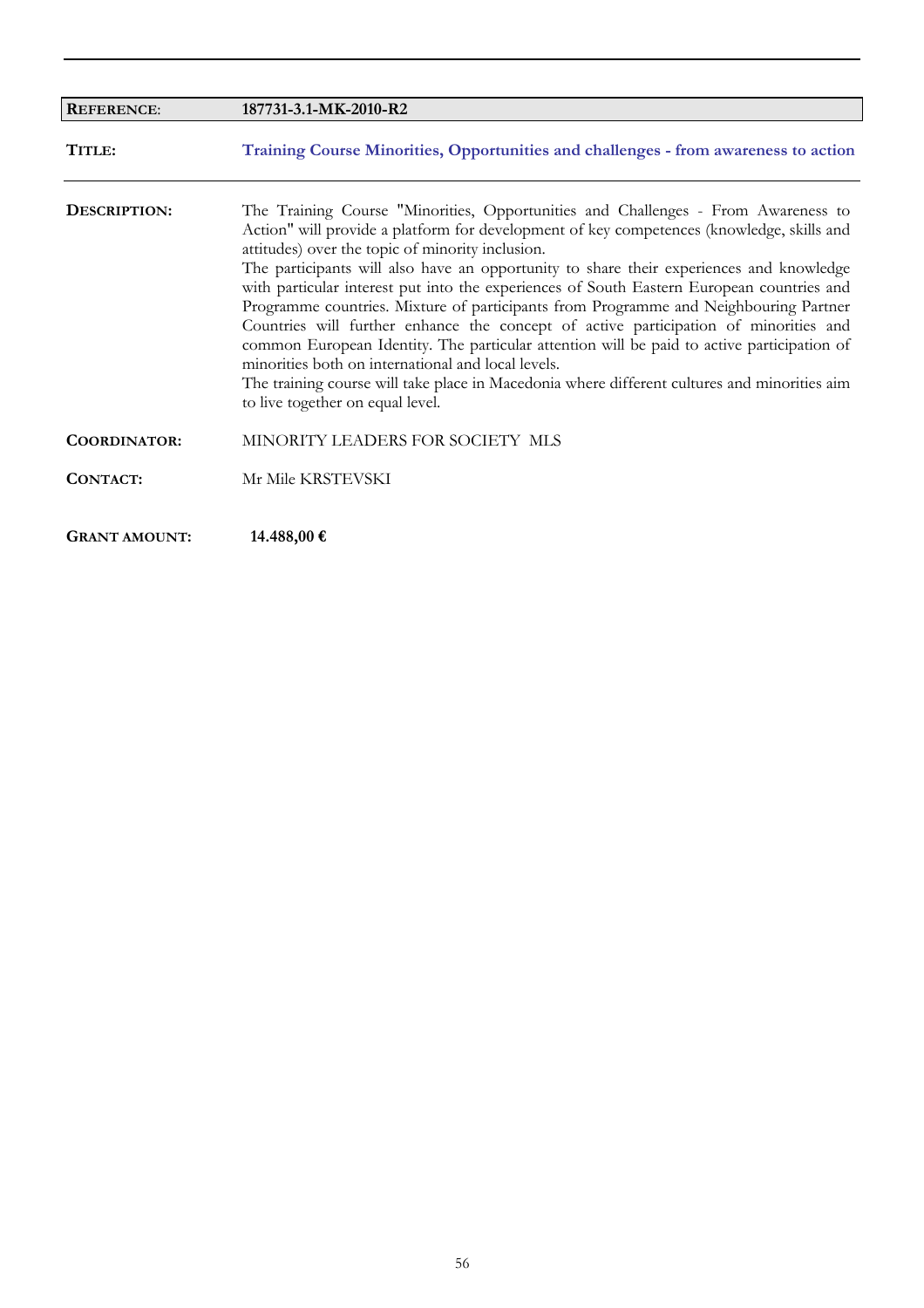|                      | 187778-3.1-AL-2010-R2                                                                                                                                                                                                                                                                                                                                                                                                                                                                                                                                                                                                                                                                                                                                                                                                                                                                                                                                                                                                                                                                                                                                                                                                                                                                                                                                                                           |
|----------------------|-------------------------------------------------------------------------------------------------------------------------------------------------------------------------------------------------------------------------------------------------------------------------------------------------------------------------------------------------------------------------------------------------------------------------------------------------------------------------------------------------------------------------------------------------------------------------------------------------------------------------------------------------------------------------------------------------------------------------------------------------------------------------------------------------------------------------------------------------------------------------------------------------------------------------------------------------------------------------------------------------------------------------------------------------------------------------------------------------------------------------------------------------------------------------------------------------------------------------------------------------------------------------------------------------------------------------------------------------------------------------------------------------|
| <b>REFERENCE:</b>    |                                                                                                                                                                                                                                                                                                                                                                                                                                                                                                                                                                                                                                                                                                                                                                                                                                                                                                                                                                                                                                                                                                                                                                                                                                                                                                                                                                                                 |
| TITLE:               | <b>Youth for Youth Entreprise</b>                                                                                                                                                                                                                                                                                                                                                                                                                                                                                                                                                                                                                                                                                                                                                                                                                                                                                                                                                                                                                                                                                                                                                                                                                                                                                                                                                               |
| DESCRIPTION:         | This training course shall bring together young motivated youth workers and leaders from<br>SEE and EU countries, in a 7 days program hosted in Albania, to have a possibility to<br>acquire more skills and abilities in entrepreneurship education. Having a motivation from all<br>the youth activities organised from our association in cooperation with our partners from<br>SEE and EU we believe that there is a strong power in the youth of today to be the actors<br>of tomorrow. However this strong will has not all the knowledge in putting to life new<br>enterprises, and there is not enough experience in a young person to take always the right<br>decisions. This is why we designed this training course to offer them an incentive and in<br>training them in some basic and more specific skills on what is entrepreneurship education,<br>how to start small enterprises and knowledge how to plan the path to success, or what to<br>know in advance in order to succeed. Moreover the participants of this training will be able<br>to learn that entrepreneurship education seeks to prepare people, particularly youth, to be<br>responsible, enterprising individuals who become entrepreneurs or entrepreneurial thinkers<br>by immersing them in real life learning experiences where they can take risks, manage the<br>results, and learn from the outcomes. |
| <b>COORDINATOR:</b>  | <b>TOGETHER FOR LIFE</b>                                                                                                                                                                                                                                                                                                                                                                                                                                                                                                                                                                                                                                                                                                                                                                                                                                                                                                                                                                                                                                                                                                                                                                                                                                                                                                                                                                        |
| CONTACT:             | Ms Eglantina BARDHI                                                                                                                                                                                                                                                                                                                                                                                                                                                                                                                                                                                                                                                                                                                                                                                                                                                                                                                                                                                                                                                                                                                                                                                                                                                                                                                                                                             |
| <b>GRANT AMOUNT:</b> | 17.911,00 €                                                                                                                                                                                                                                                                                                                                                                                                                                                                                                                                                                                                                                                                                                                                                                                                                                                                                                                                                                                                                                                                                                                                                                                                                                                                                                                                                                                     |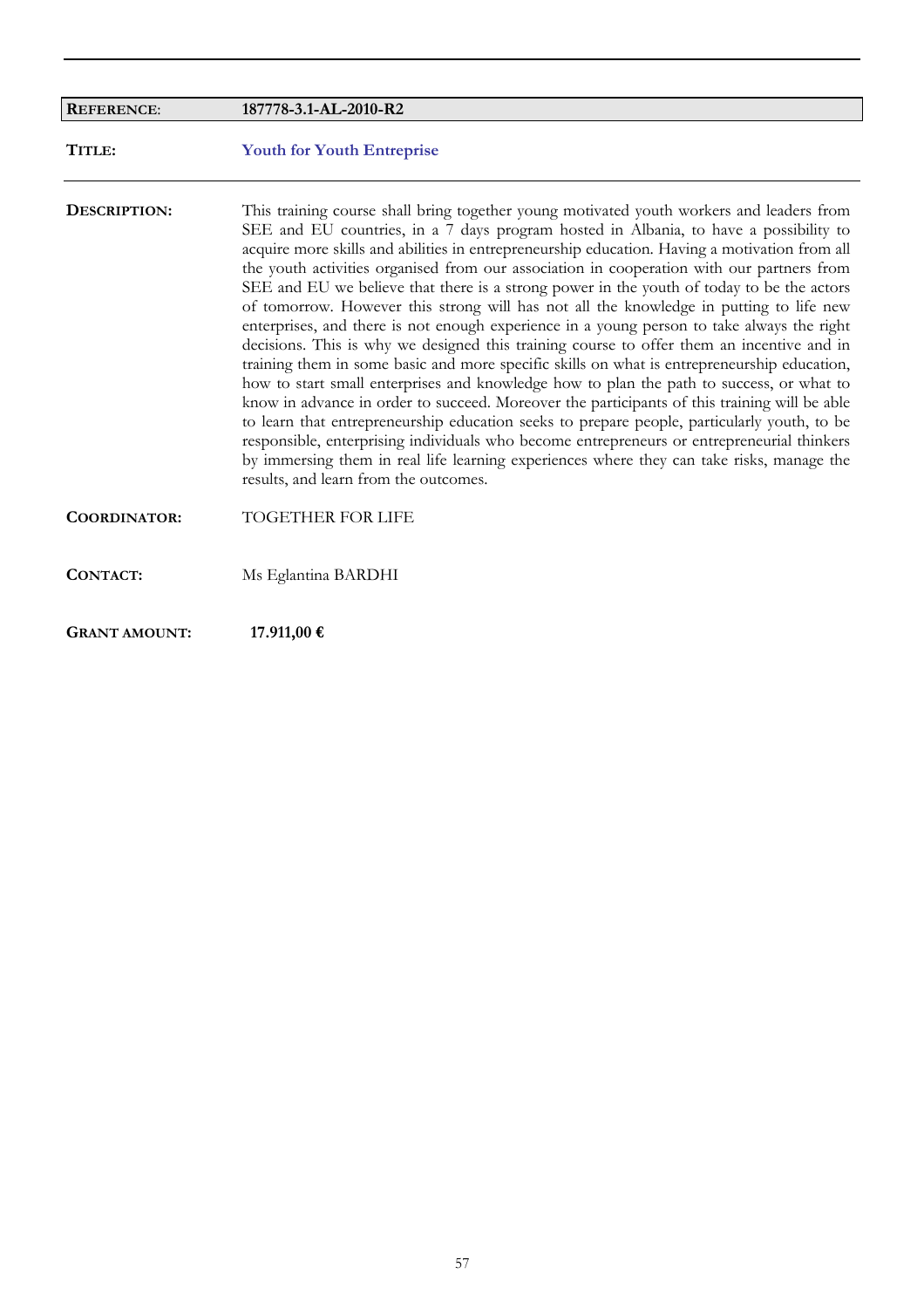| <b>REFERENCE:</b>    | 187780-3.1-AL-2010-R2                                                                                                                                                                                                                                                                                                                                                                                                                                                                                                                                                                                                                                                                                                                                                                                                                                                                                                                                                                                                                                                                                                                                                                                                                                                                                                                                                                                                                                                                                                                                                                                                                                                                                                                                                                                |
|----------------------|------------------------------------------------------------------------------------------------------------------------------------------------------------------------------------------------------------------------------------------------------------------------------------------------------------------------------------------------------------------------------------------------------------------------------------------------------------------------------------------------------------------------------------------------------------------------------------------------------------------------------------------------------------------------------------------------------------------------------------------------------------------------------------------------------------------------------------------------------------------------------------------------------------------------------------------------------------------------------------------------------------------------------------------------------------------------------------------------------------------------------------------------------------------------------------------------------------------------------------------------------------------------------------------------------------------------------------------------------------------------------------------------------------------------------------------------------------------------------------------------------------------------------------------------------------------------------------------------------------------------------------------------------------------------------------------------------------------------------------------------------------------------------------------------------|
| TITLE:               | <b>Creative Reporters for inclusion</b>                                                                                                                                                                                                                                                                                                                                                                                                                                                                                                                                                                                                                                                                                                                                                                                                                                                                                                                                                                                                                                                                                                                                                                                                                                                                                                                                                                                                                                                                                                                                                                                                                                                                                                                                                              |
| DESCRIPTION:         | The training Creative Reporters for Inclusion will take place in Velipoje, Albania from 1-7<br>March 2010 and will host participants from these countries: Albania, Kosovo, Serbia,<br>Macedonia, Turkey, Bulgaria, Greece, Romania and Portugal.<br>This training course aims at bringing together youth workers, youth leaders and volunteers<br>from SEE and EL), who are willing and able to use their existing skills and acquiring new<br>ones in reporting youth activities using different media tools. During the training the<br>participants will have possibility to get new skills and knowledge how they can write an<br>article and adapt it to the needs of the audience/readers as well as be realistic in what they<br>will report. The 7 days training will provide them with tips how to write, structure an article<br>or a press release, what are the steps they should follow, and how to publish it in different<br>websites or blog pages. The training encourages the participation of youngsters socially<br>disadvantaged and with fewer opportunities to participate actively and give them a chance<br>to be included and rise up their voice through using the freedom of speech through youth<br>work.<br>The training will be delivered from professional trainers and facilitators that will be selected<br>with an open call. The use of non-formal methods and learning by doing approach shall be<br>the leading base of the weekly program. The activities shall be a combination of different<br>sessions, workshops, simulations, brainstorming, group work etc. in order to foster the<br>active participation of each individual and promote the mutual understanding, cooperation<br>and sense of initiative among youth in the two areas of SEE and EU. |
| <b>COORDINATOR:</b>  | YEAH! YOUTH EMPOWERMENT ABOVE HORIZONS                                                                                                                                                                                                                                                                                                                                                                                                                                                                                                                                                                                                                                                                                                                                                                                                                                                                                                                                                                                                                                                                                                                                                                                                                                                                                                                                                                                                                                                                                                                                                                                                                                                                                                                                                               |
| CONTACT:             | Ms Irena TOPALLI                                                                                                                                                                                                                                                                                                                                                                                                                                                                                                                                                                                                                                                                                                                                                                                                                                                                                                                                                                                                                                                                                                                                                                                                                                                                                                                                                                                                                                                                                                                                                                                                                                                                                                                                                                                     |
| <b>GRANT AMOUNT:</b> | 18.068,50 €                                                                                                                                                                                                                                                                                                                                                                                                                                                                                                                                                                                                                                                                                                                                                                                                                                                                                                                                                                                                                                                                                                                                                                                                                                                                                                                                                                                                                                                                                                                                                                                                                                                                                                                                                                                          |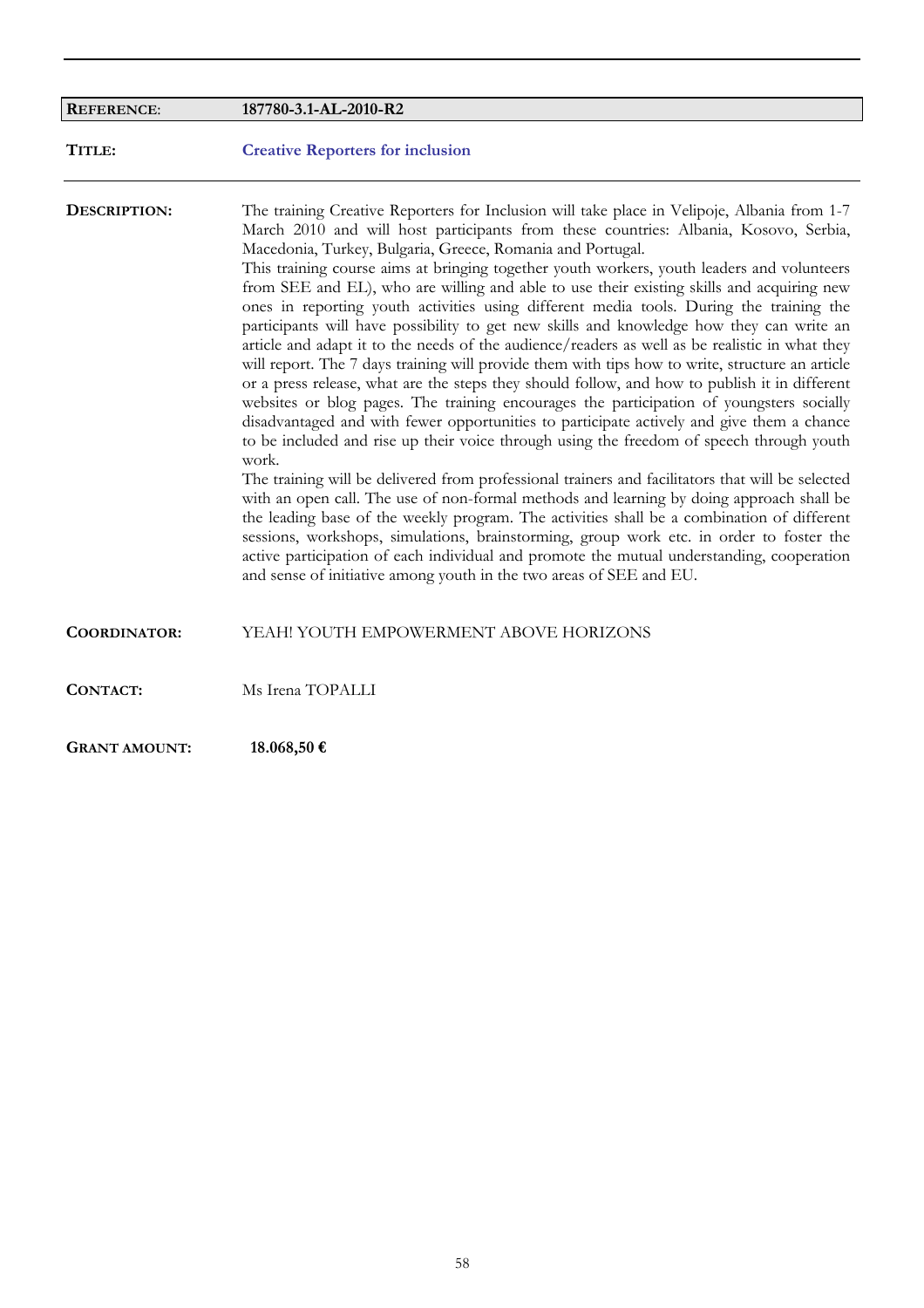| <b>REFERENCE:</b>    | 187833-3.1-RS-2010-R2                                                                                                                                                                                                                                                                                                                                                                                                                                                                                                                                                                                                                                                                                                                                                                                                                                                                                                                                                                                                                                                                                                                                                                                                                                                                                                                                                                                                                                                                                                                                                                                                                                                                                                                                                                                                                                                                                                                                                                                                                                                                                                                                                                                                                                                                                                                                                                                                                                                                                                                                                             |
|----------------------|-----------------------------------------------------------------------------------------------------------------------------------------------------------------------------------------------------------------------------------------------------------------------------------------------------------------------------------------------------------------------------------------------------------------------------------------------------------------------------------------------------------------------------------------------------------------------------------------------------------------------------------------------------------------------------------------------------------------------------------------------------------------------------------------------------------------------------------------------------------------------------------------------------------------------------------------------------------------------------------------------------------------------------------------------------------------------------------------------------------------------------------------------------------------------------------------------------------------------------------------------------------------------------------------------------------------------------------------------------------------------------------------------------------------------------------------------------------------------------------------------------------------------------------------------------------------------------------------------------------------------------------------------------------------------------------------------------------------------------------------------------------------------------------------------------------------------------------------------------------------------------------------------------------------------------------------------------------------------------------------------------------------------------------------------------------------------------------------------------------------------------------------------------------------------------------------------------------------------------------------------------------------------------------------------------------------------------------------------------------------------------------------------------------------------------------------------------------------------------------------------------------------------------------------------------------------------------------|
| TITLE:               | Film It Out Loud: Video Advocacy for empowerment of youth against exclusion                                                                                                                                                                                                                                                                                                                                                                                                                                                                                                                                                                                                                                                                                                                                                                                                                                                                                                                                                                                                                                                                                                                                                                                                                                                                                                                                                                                                                                                                                                                                                                                                                                                                                                                                                                                                                                                                                                                                                                                                                                                                                                                                                                                                                                                                                                                                                                                                                                                                                                       |
| <b>DESCRIPTION:</b>  | The recent development of the new media technologies which is fast becoming one of the<br>most prominent ways of communication between people, most notably within the youth<br>population, has provided a new platform for social activism, social research and exchange of<br>information on human rights. Video advocacy is an emergent media form that is the<br>outcome of a process of integrating video in the advocacy effort towards enhancing the<br>visibility or impact of human rights campaigns.<br>This training course focuses on advocacy against social exclusion implemented for and by<br>young people with fewer opportunities, who often lack the necessary competences and<br>experiences in order to voice out the issues that are affecting them. This training course will<br>discuss the different and complex social contexts these youngsters come from in SEE and<br>EU as well as provide valuable learning experiences for young people, develop their new<br>media skills, intercultural communication skills and the ability to work in teams, developing<br>the habit of staying involved in an activity on a regular basis or at least for some time, taking<br>responsibility etc.<br>This training course will introduce youth workers and youth with less economical<br>opportunities from the Programme (UK, Portugal, Greece, France) and South East<br>European (Bosnia-Herzegovina, Macedonia, Montenegro, Croatia, Serbia) countries to the<br>specific methodology of video advocacy as well as with the hands-on-knowledge on the<br>distribution and production practices of this kind of media that the new technologies offer<br>to the third sector. The training will be held in Belgrade, Serbia, and led by the organizing<br>team of Vega Youth Center as well as by trainers from the Undercurrents NGO from<br>Swansea, UK.<br>Through this seven day training, youngsters and their mentors will work together on the<br>creation of video advocacy documentary which will represent the voices of marginalized<br>urban youth communities in the urban settings of Belgrade, Serbia.<br>The European dimension of the project is grounded in the set of values that are represented<br>through the methodology, contents and the outcomes of this workshop - promoting<br>cultural diversity, human rights and social education through creative practice. The team of<br>trainers, organizers and participants will also add an intercultural quality to the<br>learning/creative process and the expected production. |
| <b>COORDINATOR:</b>  | VEGA YOUTH CENTER                                                                                                                                                                                                                                                                                                                                                                                                                                                                                                                                                                                                                                                                                                                                                                                                                                                                                                                                                                                                                                                                                                                                                                                                                                                                                                                                                                                                                                                                                                                                                                                                                                                                                                                                                                                                                                                                                                                                                                                                                                                                                                                                                                                                                                                                                                                                                                                                                                                                                                                                                                 |
| <b>CONTACT:</b>      | Ms Dubravka OBRADOVIC                                                                                                                                                                                                                                                                                                                                                                                                                                                                                                                                                                                                                                                                                                                                                                                                                                                                                                                                                                                                                                                                                                                                                                                                                                                                                                                                                                                                                                                                                                                                                                                                                                                                                                                                                                                                                                                                                                                                                                                                                                                                                                                                                                                                                                                                                                                                                                                                                                                                                                                                                             |
| <b>GRANT AMOUNT:</b> | 18.160,00 €                                                                                                                                                                                                                                                                                                                                                                                                                                                                                                                                                                                                                                                                                                                                                                                                                                                                                                                                                                                                                                                                                                                                                                                                                                                                                                                                                                                                                                                                                                                                                                                                                                                                                                                                                                                                                                                                                                                                                                                                                                                                                                                                                                                                                                                                                                                                                                                                                                                                                                                                                                       |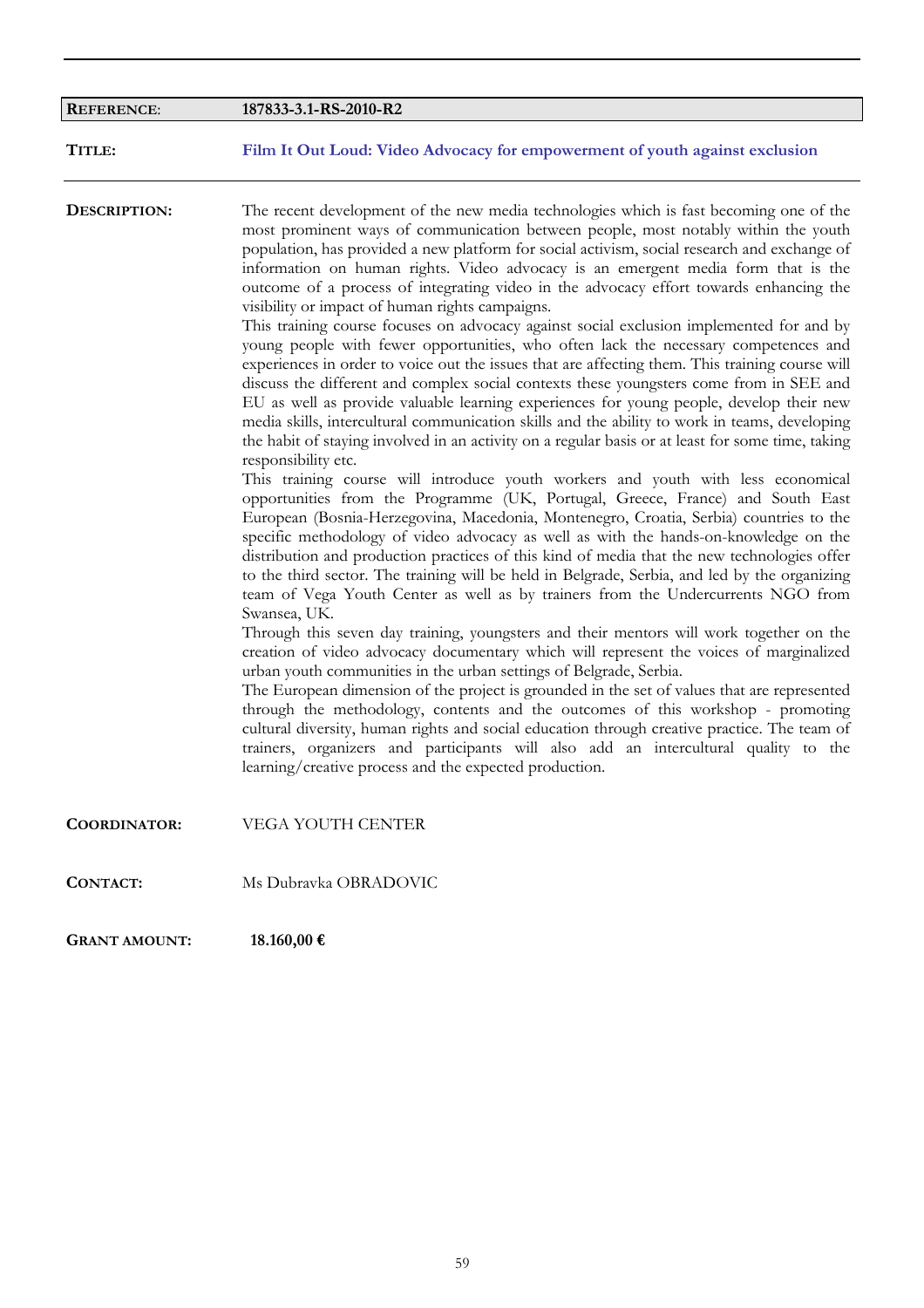| <b>REFERENCE:</b>    | 187834-3.1-AL-2010-R2                                                                                                                                                                                                                                                                                                                                                                                                                                                                                                                                                                                                                                                                                                                                                                                                                                                                                                                                                                                     |
|----------------------|-----------------------------------------------------------------------------------------------------------------------------------------------------------------------------------------------------------------------------------------------------------------------------------------------------------------------------------------------------------------------------------------------------------------------------------------------------------------------------------------------------------------------------------------------------------------------------------------------------------------------------------------------------------------------------------------------------------------------------------------------------------------------------------------------------------------------------------------------------------------------------------------------------------------------------------------------------------------------------------------------------------|
| TITLE:               | <b>Training Course for Human Rights Education with Children</b>                                                                                                                                                                                                                                                                                                                                                                                                                                                                                                                                                                                                                                                                                                                                                                                                                                                                                                                                           |
| DESCRIPTION:         | The aim of the project is to improve the competencies of youth leaders which work with<br>children education and promote Comapasitto manual. The training will gather 24<br>participants from Programme Countries and South - East Europe and will take place in<br>Durres, Albania.<br>The idea of our members in local level was presented during a training course titled Equal<br>Participation in Different Groups which was implemented from our association in May<br>2009 in Albania. The partners kept on working on the new project idea during last months,<br>by keeping in contact via email and by phone and by roping in other reliable partner NGOs<br>from the network of contacts. During the activity methodology will be based in non formal<br>education approach but as well we will explore the specificities and commonality of formal<br>and non formal education contexts in relation to human rights education with children in<br>order to adapt it with children background. |
| <b>COORDINATOR:</b>  | YOUTH 4 SOCIETY GROUP                                                                                                                                                                                                                                                                                                                                                                                                                                                                                                                                                                                                                                                                                                                                                                                                                                                                                                                                                                                     |
| CONTACT:             | Ms Anisa HAXHIAJ                                                                                                                                                                                                                                                                                                                                                                                                                                                                                                                                                                                                                                                                                                                                                                                                                                                                                                                                                                                          |
| <b>GRANT AMOUNT:</b> | 17.620,00 €                                                                                                                                                                                                                                                                                                                                                                                                                                                                                                                                                                                                                                                                                                                                                                                                                                                                                                                                                                                               |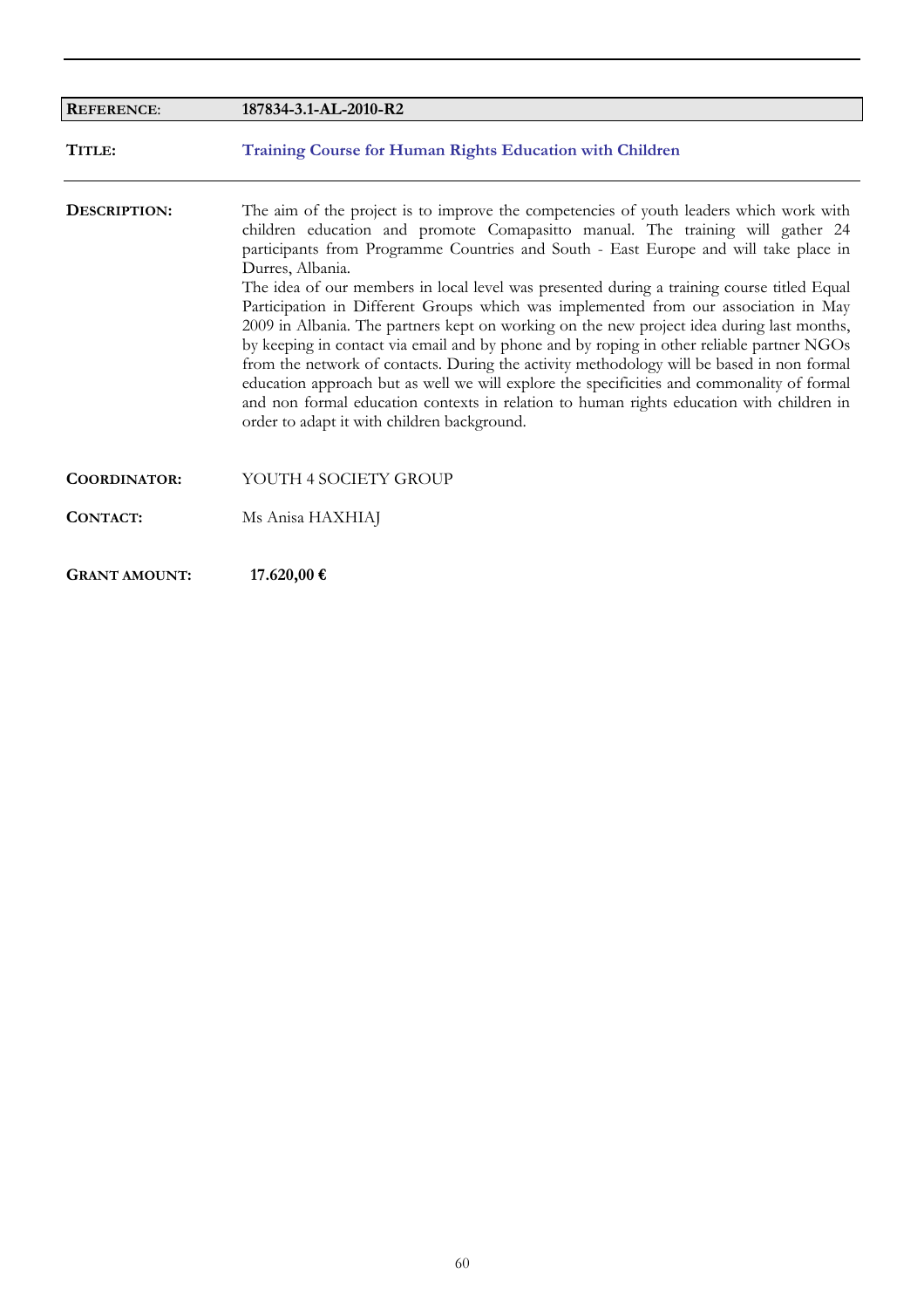| <b>REFERENCE:</b>    | 187923-3.1-MK-2010-R2                                                                                                                                                                                                                                                                                                                                                                                                                                                                                                                                                                                                                                                                                                                                                                                                                                                                                                                                                                                                                                                                                                                                                                                                                                               |
|----------------------|---------------------------------------------------------------------------------------------------------------------------------------------------------------------------------------------------------------------------------------------------------------------------------------------------------------------------------------------------------------------------------------------------------------------------------------------------------------------------------------------------------------------------------------------------------------------------------------------------------------------------------------------------------------------------------------------------------------------------------------------------------------------------------------------------------------------------------------------------------------------------------------------------------------------------------------------------------------------------------------------------------------------------------------------------------------------------------------------------------------------------------------------------------------------------------------------------------------------------------------------------------------------|
| TITLE:               | <b>Get Involved</b>                                                                                                                                                                                                                                                                                                                                                                                                                                                                                                                                                                                                                                                                                                                                                                                                                                                                                                                                                                                                                                                                                                                                                                                                                                                 |
| DESCRIPTION:         | The main aim of a 10 days training course GET INVOLVED is to provide 24 young<br>workers and leaders an opportunity to improve the skills that are more than necessary for<br>life in 21 st century at the professional level as well as personal level - ability to work in<br>multicultural environment, ability of creative thinking, communication skills in particular<br>and ability to analyze one of the most important actor of today's world - media in general.<br>The participants will have also during the training course an opportunity to get to know<br>knowledge which will increase their ability to take part in decision making processes and to<br>become active citizens, because everybody can get involved and make difference.<br>Theoretical lectures, stimulations as well as discussions and creative exercises will be<br>designed to provide young people new challenges and possibilities to improve their qualities<br>and ability to face obstacles of today's world. The training course Get Involved will take<br>place in Macedonia and will include participants coming from Macedonia, Bosnia and<br>Herzegovina, Serbia, Albania, Latvia, Portugal, Poland, Romania, Lithuania, Ireland, Czech<br>Republic and Montenegro. |
| <b>COORDINATOR:</b>  | AC CREATIVE CENTER KAVADARCI                                                                                                                                                                                                                                                                                                                                                                                                                                                                                                                                                                                                                                                                                                                                                                                                                                                                                                                                                                                                                                                                                                                                                                                                                                        |
| <b>CONTACT:</b>      | Mr Dalibor STOJANOVIK                                                                                                                                                                                                                                                                                                                                                                                                                                                                                                                                                                                                                                                                                                                                                                                                                                                                                                                                                                                                                                                                                                                                                                                                                                               |
| <b>GRANT AMOUNT:</b> | 19.781,00 €                                                                                                                                                                                                                                                                                                                                                                                                                                                                                                                                                                                                                                                                                                                                                                                                                                                                                                                                                                                                                                                                                                                                                                                                                                                         |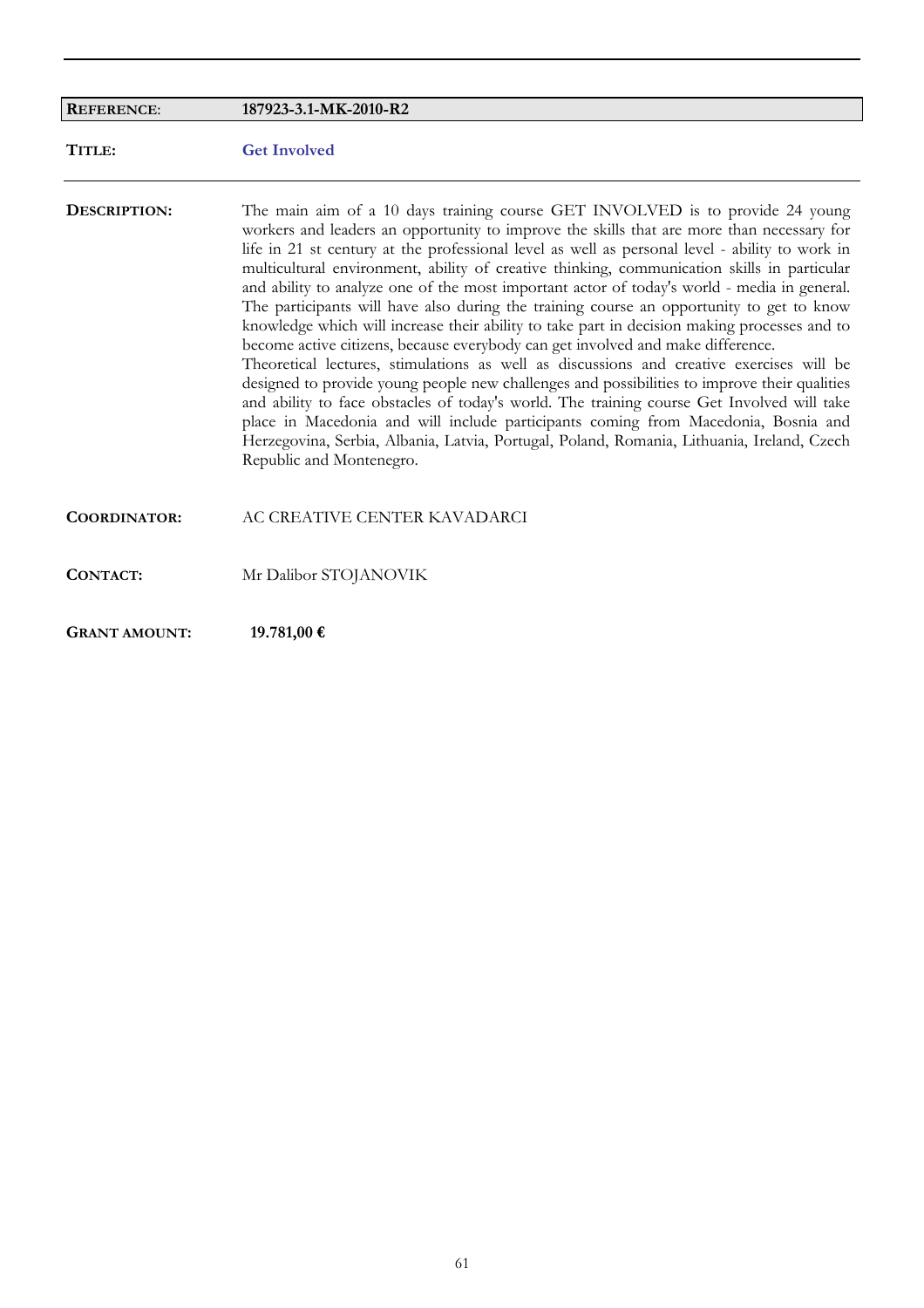| <b>REFERENCE:</b>    | 187924-3.1-MK-2010-R2                                                                                                                                                                                                                                                                                                                                                                                                                                                                                                                                                                                                                                                                                                                                                                                                                                                                                                                                                                                                                                                                                                                                                                                                                                                                                                                                                                                                                                                                                                                                                                                                                                                                                                                                                                                                                                                                                                                                                                                                                 |
|----------------------|---------------------------------------------------------------------------------------------------------------------------------------------------------------------------------------------------------------------------------------------------------------------------------------------------------------------------------------------------------------------------------------------------------------------------------------------------------------------------------------------------------------------------------------------------------------------------------------------------------------------------------------------------------------------------------------------------------------------------------------------------------------------------------------------------------------------------------------------------------------------------------------------------------------------------------------------------------------------------------------------------------------------------------------------------------------------------------------------------------------------------------------------------------------------------------------------------------------------------------------------------------------------------------------------------------------------------------------------------------------------------------------------------------------------------------------------------------------------------------------------------------------------------------------------------------------------------------------------------------------------------------------------------------------------------------------------------------------------------------------------------------------------------------------------------------------------------------------------------------------------------------------------------------------------------------------------------------------------------------------------------------------------------------------|
| TITLE:               | <b>Training Course for Public Relations and Image Management</b>                                                                                                                                                                                                                                                                                                                                                                                                                                                                                                                                                                                                                                                                                                                                                                                                                                                                                                                                                                                                                                                                                                                                                                                                                                                                                                                                                                                                                                                                                                                                                                                                                                                                                                                                                                                                                                                                                                                                                                      |
| DESCRIPTION:         | The training course for public relations and image management aims at developing the<br>quality of youth activities and capabilities of civil society organizations in the youth field for<br>fighting poverty and social exclusion with giving opportunity to the participants for<br>acquiring skills for further self-employment in the PR sector. This training course aims at<br>improvement of the participant's competences, knowledge, skills and attitudes to higher<br>quality practice in the youth field regarding working with socially excluded groups. The<br>main project objective is to develop an understanding of the nature of PR and the role of<br>practitioners when they are coming from socially excluded groups, to recognize the key<br>areas of PR involvement as a tool for self-promotion and promotion of organizations<br>activities, and to make familiar the basic concepts and principles of PR. The project aims at<br>training NGO employees and project managers how to build and maintain positive and<br>cooperative relationship with the public and also how to create a positive environment<br>using PR methods to promote solutions for social inclusion of marginalized groups. The<br>training course would help the participants to develop skills through non-formal learning<br>methods in forms of games and real-life situations and examples, problem-solving games to<br>acquire the following skills: critical analysis, media analysis, essay writing, referencing,<br>blogging as a tool for self-promotion that can be used for promotion of socially excluded<br>groups, team work, presentation skills, ethical judgement, formulation of PR plan and time<br>management.<br>The training course would take place in the city of Struga form 1sl to 9th of April 2011 with<br>38 participants from 14 countries: Macedonia, Georgia, Serbia, Bosnia and Herzegovina,<br>Armenia, Estonia, Romania, Latvia, Italy, Albania, Malta, Poland, Croatia, Germany and<br>Malta. |
| COORDINATOR:         | CENTRE FOR RURAL DEVELOPMENT - SEE                                                                                                                                                                                                                                                                                                                                                                                                                                                                                                                                                                                                                                                                                                                                                                                                                                                                                                                                                                                                                                                                                                                                                                                                                                                                                                                                                                                                                                                                                                                                                                                                                                                                                                                                                                                                                                                                                                                                                                                                    |
| <b>CONTACT:</b>      | Mr Saso SRBINOSKI                                                                                                                                                                                                                                                                                                                                                                                                                                                                                                                                                                                                                                                                                                                                                                                                                                                                                                                                                                                                                                                                                                                                                                                                                                                                                                                                                                                                                                                                                                                                                                                                                                                                                                                                                                                                                                                                                                                                                                                                                     |
| <b>GRANT AMOUNT:</b> | 24.989,00 €                                                                                                                                                                                                                                                                                                                                                                                                                                                                                                                                                                                                                                                                                                                                                                                                                                                                                                                                                                                                                                                                                                                                                                                                                                                                                                                                                                                                                                                                                                                                                                                                                                                                                                                                                                                                                                                                                                                                                                                                                           |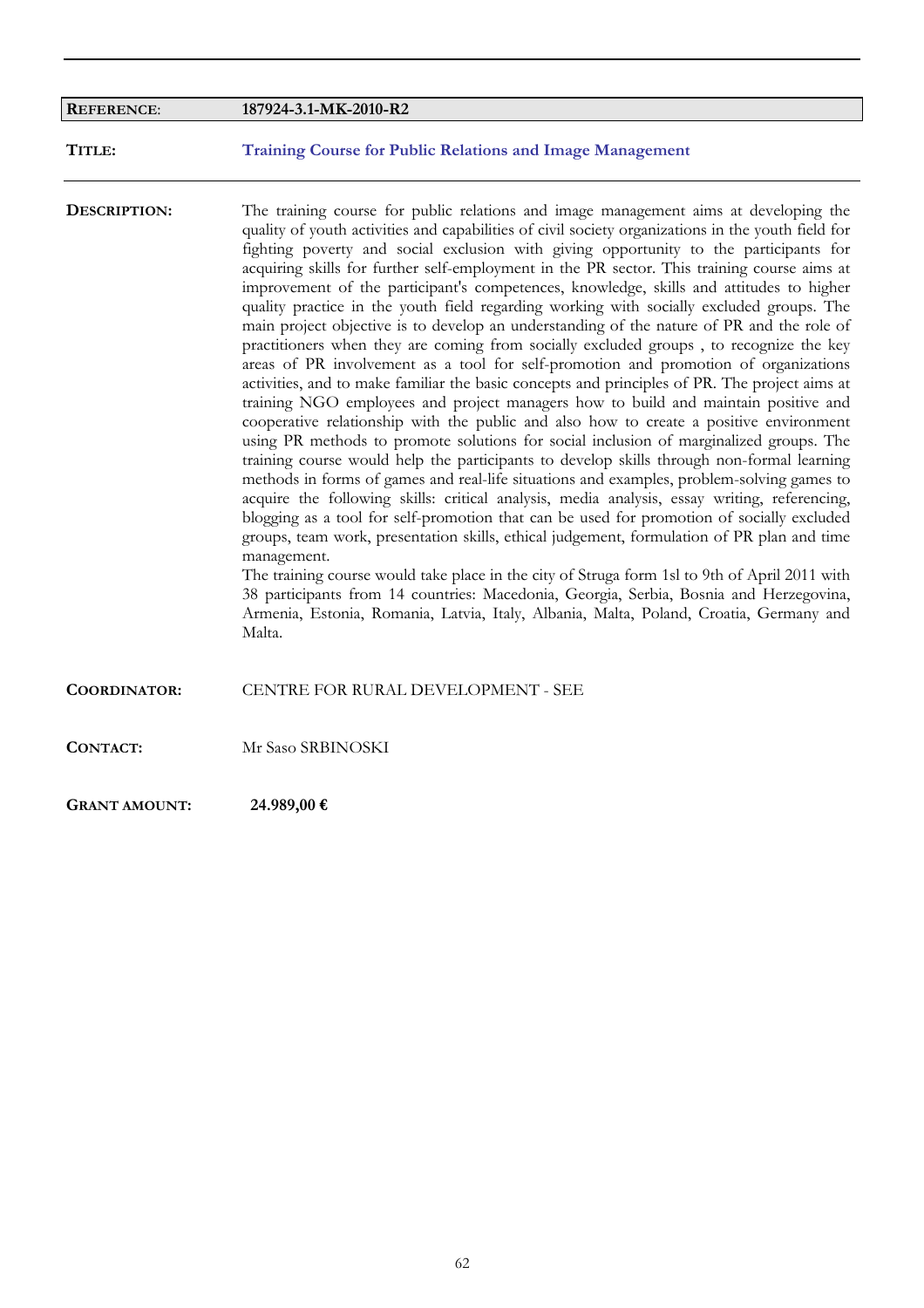| <b>REFERENCE:</b>    | 187988-3.1-MK-2010-R2                                                                                                                                                                                                                                                                                                                                                                                                                                                                                                                                                                                                                                                                                                                                                                                                                                                                                                                                                                                                                                                               |
|----------------------|-------------------------------------------------------------------------------------------------------------------------------------------------------------------------------------------------------------------------------------------------------------------------------------------------------------------------------------------------------------------------------------------------------------------------------------------------------------------------------------------------------------------------------------------------------------------------------------------------------------------------------------------------------------------------------------------------------------------------------------------------------------------------------------------------------------------------------------------------------------------------------------------------------------------------------------------------------------------------------------------------------------------------------------------------------------------------------------|
| TITLE:               | Inclusion of minority youth - a tool to combat poverty and social exclusion                                                                                                                                                                                                                                                                                                                                                                                                                                                                                                                                                                                                                                                                                                                                                                                                                                                                                                                                                                                                         |
| DESCRIPTION:         | As we enter the 21st century, the world faces migration as one of the biggest challenges ever<br>where no country is left out of its involvement. Many societies become more multicultural,<br>multi-ethnic, multi-religious, multi-lingual and countries and communities are challenged to<br>face this diversity in a way that it will bring peace and respect for everybody.<br>Our organizations working with minorities or migrants believe that it is important to work<br>together and seek for understanding and effective measures against racism, xenophobia,<br>discrimination and exclusion of migrants and minorities. Therefore this training course will<br>aim to empower youth workers/leaders and volunteers to act as fighters for minority and<br>migrant inclusion on local, national and European level by giving them different tools,<br>methods, skills and knowledge on migration and inclusion.<br>With this project we want to raise our voice on migration and its effects on the young<br>people as well as on the development goals of our countries |
| <b>COORDINATOR:</b>  | ASSOCIATION FOR PROGRESS EDUCATION AND LOBBYING - PEL                                                                                                                                                                                                                                                                                                                                                                                                                                                                                                                                                                                                                                                                                                                                                                                                                                                                                                                                                                                                                               |
| CONTACT:             | Ms Adrijana STERIOVA                                                                                                                                                                                                                                                                                                                                                                                                                                                                                                                                                                                                                                                                                                                                                                                                                                                                                                                                                                                                                                                                |
| <b>GRANT AMOUNT:</b> | 20.009,00 €                                                                                                                                                                                                                                                                                                                                                                                                                                                                                                                                                                                                                                                                                                                                                                                                                                                                                                                                                                                                                                                                         |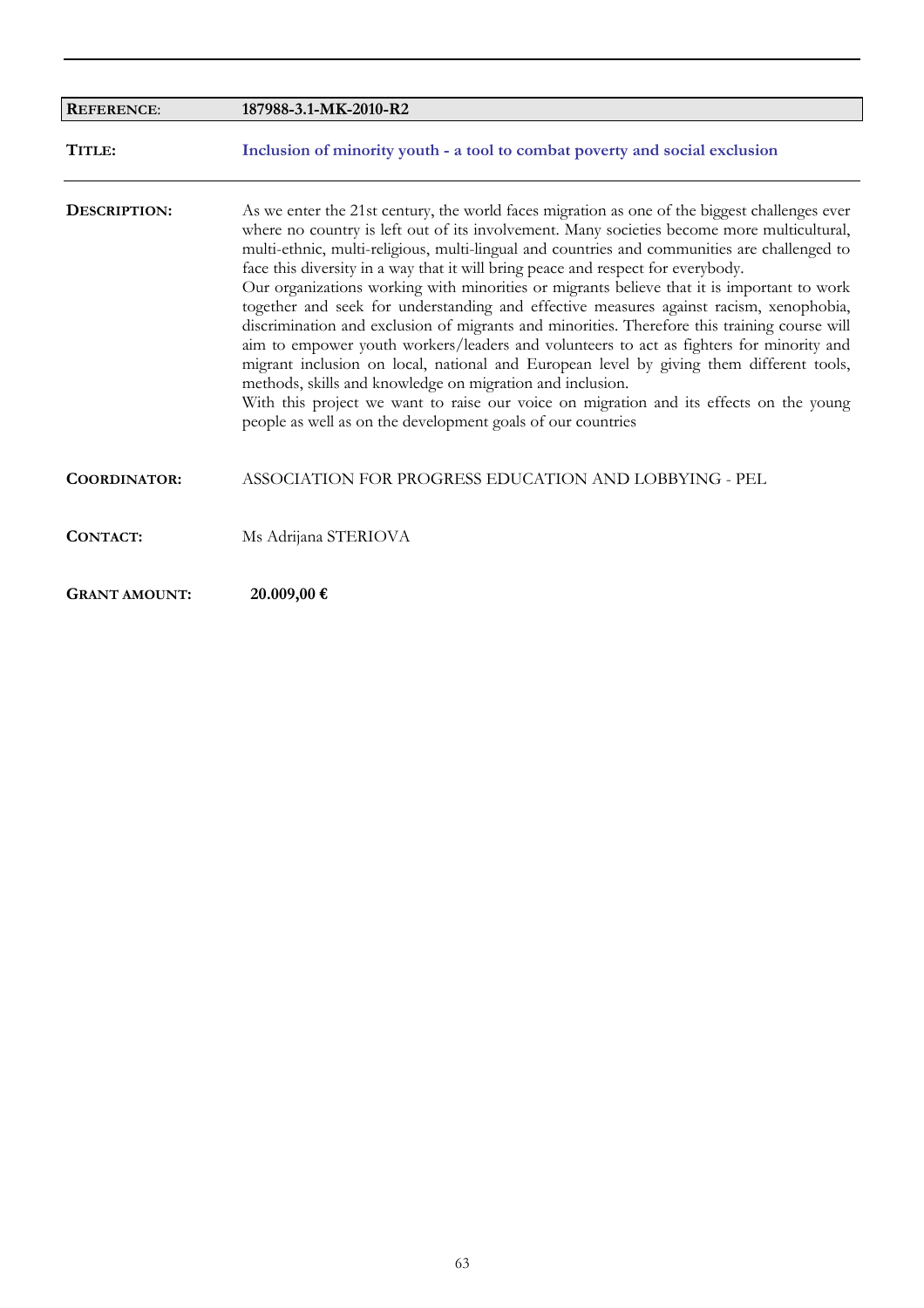| <b>REFERENCE:</b>   | 188026-3.1-RS-2010-R2                                                                                                                                                                                                                                                                                                                                                                                                                                                                                                                                                                                                                                                                                                                                                                                                                                                                                                                                                                                                                                                                                                                                                                                                                                                                                                                                                                                                                                                                                                                                                                                                                                                                                                                                                                                                                                                                                                                                                                                                           |
|---------------------|---------------------------------------------------------------------------------------------------------------------------------------------------------------------------------------------------------------------------------------------------------------------------------------------------------------------------------------------------------------------------------------------------------------------------------------------------------------------------------------------------------------------------------------------------------------------------------------------------------------------------------------------------------------------------------------------------------------------------------------------------------------------------------------------------------------------------------------------------------------------------------------------------------------------------------------------------------------------------------------------------------------------------------------------------------------------------------------------------------------------------------------------------------------------------------------------------------------------------------------------------------------------------------------------------------------------------------------------------------------------------------------------------------------------------------------------------------------------------------------------------------------------------------------------------------------------------------------------------------------------------------------------------------------------------------------------------------------------------------------------------------------------------------------------------------------------------------------------------------------------------------------------------------------------------------------------------------------------------------------------------------------------------------|
| TITLE:              | "Choices" - Training course on personal and professional development of<br>unemployed young people through non - formal education according to the proposal<br>of EVS and A3.of YIA programme                                                                                                                                                                                                                                                                                                                                                                                                                                                                                                                                                                                                                                                                                                                                                                                                                                                                                                                                                                                                                                                                                                                                                                                                                                                                                                                                                                                                                                                                                                                                                                                                                                                                                                                                                                                                                                   |
| DESCRIPTION:        | The venue of the 6 day training course with 24 participants is Subotica, Serbia with the<br>following theme: learning and service: voluntarism and competence development of<br>unemployed young people through participation in EVS and 3.1 projects. The countries<br>involved: Serbia, Macedonia, Croatia, Portugal, Turkey, Lithuania<br>The objectives:<br>- To train youth leaders and youth workers on supporting personal and professional<br>development of unemployed young people through non - formal education with using YIA<br>programme - Action 2 EVS and Action 3.1 International youth exchanges and Trainings<br>and Youthpass process as development tools.<br>- To raise awareness on the goals of new European Youth Strategy "Investing and<br>Empowering";<br>- To get to know project management of VS and training and international youth exchange<br>according to the proposals of Action 3.1;<br>- To develop understanding of voluntarism to be related to competence improvement as<br>e.g. communication skills, language skills, self - confidence, organisational skills, information<br>and knowledge on certain issues and countries, etc.<br>- To develop different ways of active participation of unemployed young people as<br>motivation and involvement;<br>- To develop new project ideas based on special target group as unemployed young people<br>based on previous experiences and the requirement of project management of YIA<br>programme.<br>The implemented activities and the methods applied: The training course will be based on<br>methodology of non - formal education. It will be learner centre, based on the needs and<br>experiences of participants. Trainers will prepare creative and active methods and tools in<br>order to explore the themes of the training and achieve the goals.<br>Some methods: individual work, pair work, small mixed group work, plenary work,<br>simulation exercise, case study, personal challenge, collage, role play, etc. |
| <b>COORDINATOR:</b> | <b>NGO PROBITAS</b>                                                                                                                                                                                                                                                                                                                                                                                                                                                                                                                                                                                                                                                                                                                                                                                                                                                                                                                                                                                                                                                                                                                                                                                                                                                                                                                                                                                                                                                                                                                                                                                                                                                                                                                                                                                                                                                                                                                                                                                                             |
| <b>CONTACT:</b>     | Ms Melinda RUMENJAKOVIC                                                                                                                                                                                                                                                                                                                                                                                                                                                                                                                                                                                                                                                                                                                                                                                                                                                                                                                                                                                                                                                                                                                                                                                                                                                                                                                                                                                                                                                                                                                                                                                                                                                                                                                                                                                                                                                                                                                                                                                                         |

**GRANT AMOUNT: 14.916,00 €**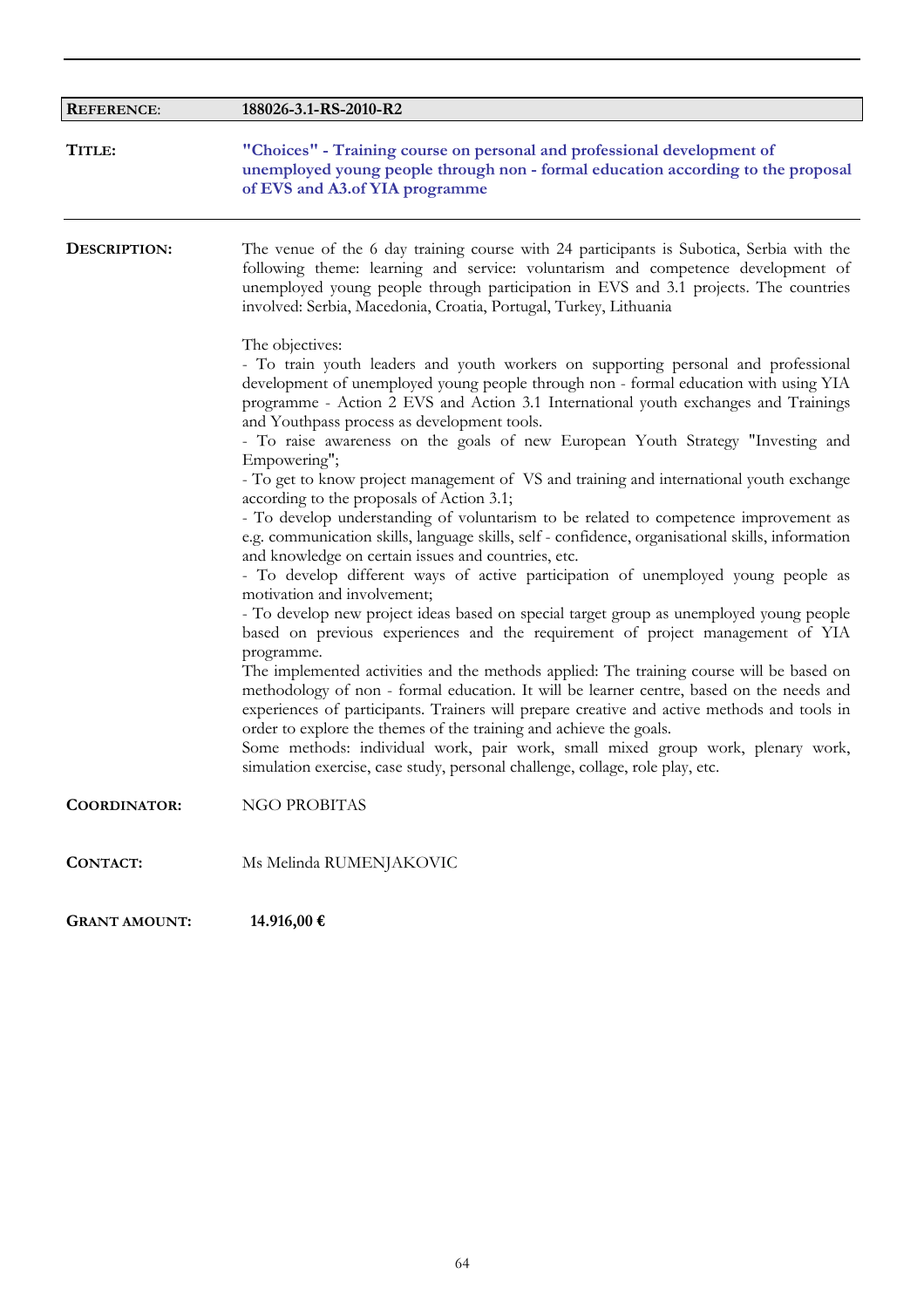| <b>REFERENCE:</b>    | 188028-3.1-MK-2010-R2                                                                                                                                                                                                                                                                                                                                                                                                                                                                                                                                                                                                                                                                                                                                                                                                                                                                                                                                                                                                                                                                                                                                                                                                                                                                                                                                          |
|----------------------|----------------------------------------------------------------------------------------------------------------------------------------------------------------------------------------------------------------------------------------------------------------------------------------------------------------------------------------------------------------------------------------------------------------------------------------------------------------------------------------------------------------------------------------------------------------------------------------------------------------------------------------------------------------------------------------------------------------------------------------------------------------------------------------------------------------------------------------------------------------------------------------------------------------------------------------------------------------------------------------------------------------------------------------------------------------------------------------------------------------------------------------------------------------------------------------------------------------------------------------------------------------------------------------------------------------------------------------------------------------|
| TITLE:               | <b>ACTor</b>                                                                                                                                                                                                                                                                                                                                                                                                                                                                                                                                                                                                                                                                                                                                                                                                                                                                                                                                                                                                                                                                                                                                                                                                                                                                                                                                                   |
| DESCRIPTION:         | The project aims to encourage and empower young people to participate in identifying<br>innovative methods/activities to improve and encourage active citizenship among their<br>peers. It will enable them to be active shapers of the productive development of their<br>societies based on diversity, by promoting respect, tolerance, and mutual understanding.<br>ACTor strives to develop a sense of belonging and importance among young people in<br>Europe, the skills required to be active agents for change and development, and the<br>knowledge required to make choices. Youth will be able to identify the barriers for active<br>citizenship and propose innovative measures/activities in order to overcome them but also<br>to raise the awareness of the others by having a strong and active say in the society. A key<br>focus will be put on the media in youth reporting and promotion of civic journalism and<br>alternative sources of communication. The training course will be delivered in a blended<br>learning methodology of theory, debates, teambuilding 'games, exercises, case studies etc.<br>The education about Active and European citizenship tackles all of the above mentioned<br>issues and raises the awareness of the youth about a Europe that can provide opportunities,<br>learning and development for all. |
| <b>COORDINATOR:</b>  | MACEDONIAN COMMITTEE OF THE EUROPEAN YOUTH PARLIAMENT                                                                                                                                                                                                                                                                                                                                                                                                                                                                                                                                                                                                                                                                                                                                                                                                                                                                                                                                                                                                                                                                                                                                                                                                                                                                                                          |
| CONTACT:             | Ms Mirije SULMATI                                                                                                                                                                                                                                                                                                                                                                                                                                                                                                                                                                                                                                                                                                                                                                                                                                                                                                                                                                                                                                                                                                                                                                                                                                                                                                                                              |
| <b>GRANT AMOUNT:</b> | 21.280,00 €                                                                                                                                                                                                                                                                                                                                                                                                                                                                                                                                                                                                                                                                                                                                                                                                                                                                                                                                                                                                                                                                                                                                                                                                                                                                                                                                                    |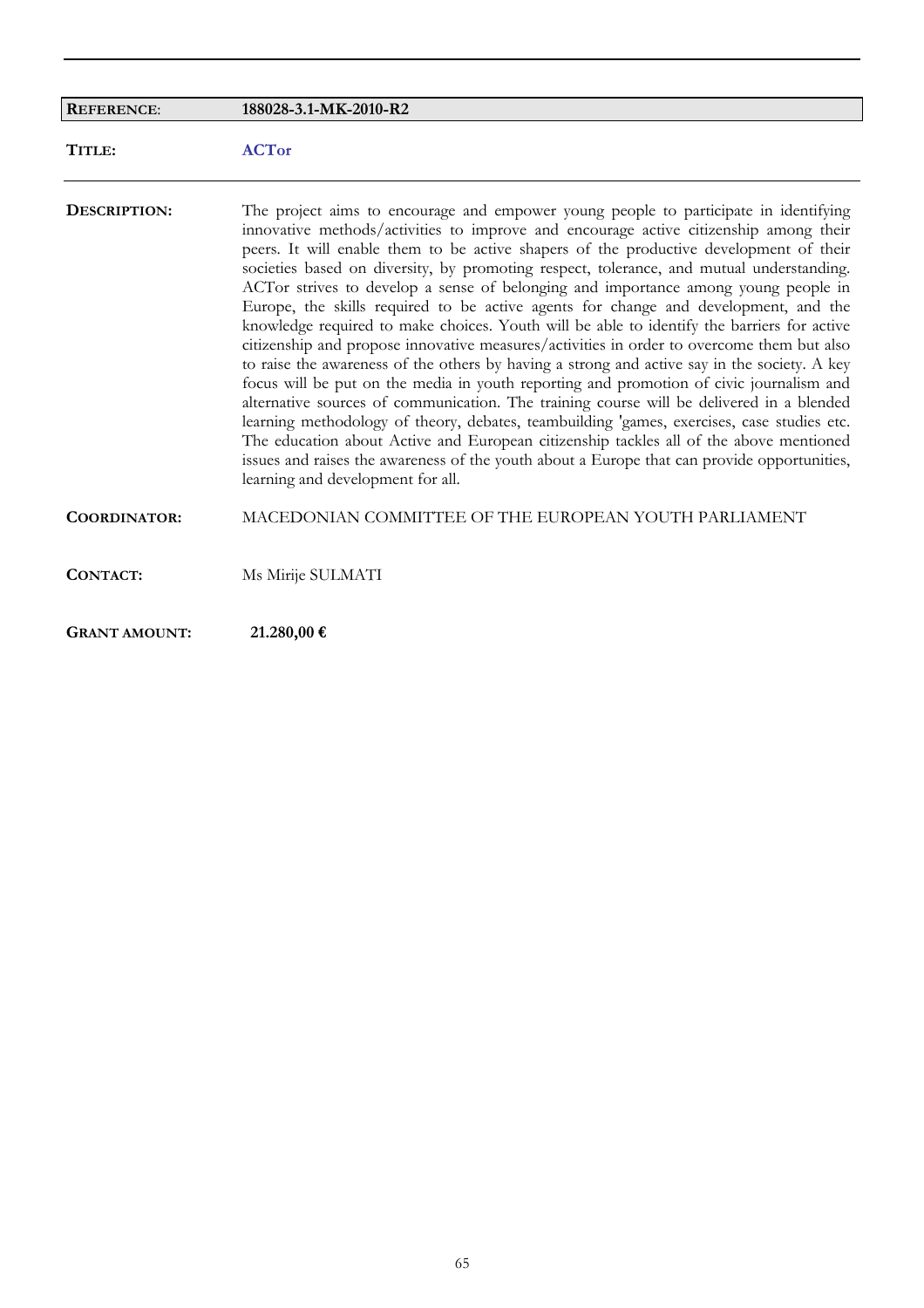| <b>REFERENCE:</b>    | 188030-3.1-BA-2010-R2                                                                                                                                                                                                                                                                                                                                                                                                                                                                                                                                                                                                                                                                                                                                                     |
|----------------------|---------------------------------------------------------------------------------------------------------------------------------------------------------------------------------------------------------------------------------------------------------------------------------------------------------------------------------------------------------------------------------------------------------------------------------------------------------------------------------------------------------------------------------------------------------------------------------------------------------------------------------------------------------------------------------------------------------------------------------------------------------------------------|
| TITLE:               | Jump at the opportunity: Empowering and improving volunteering in youth work on<br>local and European level                                                                                                                                                                                                                                                                                                                                                                                                                                                                                                                                                                                                                                                               |
| DESCRIPTION:         | The training will be designed as an intensive seven days lasting training focused on the main<br>theme "volunteering in youth work". Within the training a composition of modules using<br>methods from non-formal education will provide the participants step by step with theory,<br>tools and skills for the realization of own future activities. The general goal of the project is<br>to strengthen volunteering in European youth work, especially in<br>SEE through e.g. raising the awareness of the value and importance of volunteering. The<br>project will take place in Gradacac, Bosnia-Herzegovina, 26.03.-02.04.2011 with the support<br>of project promoters from programme countries and neighbouring partner countries from<br>South Eastern Europe. |
| <b>COORDINATOR:</b>  | UDRUZENJE GRADANA MREZA                                                                                                                                                                                                                                                                                                                                                                                                                                                                                                                                                                                                                                                                                                                                                   |
| CONTACT:             | Mr Budimir KALABA                                                                                                                                                                                                                                                                                                                                                                                                                                                                                                                                                                                                                                                                                                                                                         |
| <b>GRANT AMOUNT:</b> | 17.028,00 €                                                                                                                                                                                                                                                                                                                                                                                                                                                                                                                                                                                                                                                                                                                                                               |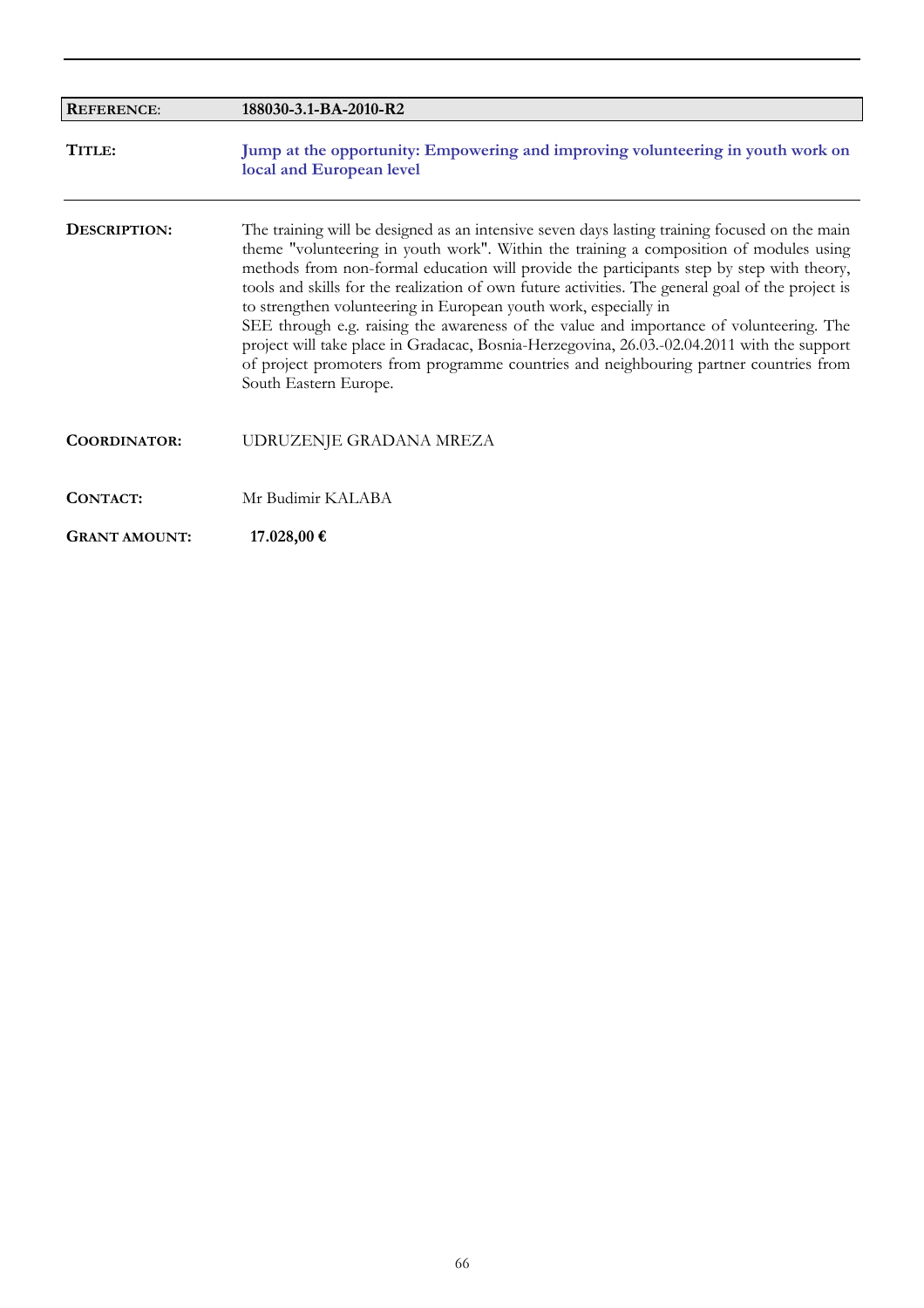| <b>REFERENCE:</b>    | 188076-3.1-MK-2010-R2                                                                                                                                                                                                                                                                                                                                                                                                                                                                                                                                                                                                                                                                                                                                                                                                                                                                                                                                                                                                |
|----------------------|----------------------------------------------------------------------------------------------------------------------------------------------------------------------------------------------------------------------------------------------------------------------------------------------------------------------------------------------------------------------------------------------------------------------------------------------------------------------------------------------------------------------------------------------------------------------------------------------------------------------------------------------------------------------------------------------------------------------------------------------------------------------------------------------------------------------------------------------------------------------------------------------------------------------------------------------------------------------------------------------------------------------|
| TITLE:               | <b>Space for Inter-religion Dialogue</b>                                                                                                                                                                                                                                                                                                                                                                                                                                                                                                                                                                                                                                                                                                                                                                                                                                                                                                                                                                             |
| DESCRIPTION:         | The main aim of this training is to prepare youth workers to deal with religious issues and<br>to promote dialogue among youth with different religion belonging in international youth<br>work. The training course will take place in Kumanovo in March 2011 and will gather<br>participants from different European Union and neighbouring countries.<br>The training aim to create a space for open discussion of interactions and influences,<br>between, belonging of certain religion and the need to promote understanding of inter-<br>religion dialogue between them in order to challenge ignorance and prejudices and foster<br>mutual respect.<br>At the end of this training will be organized a Conference for Inter-religious dialogue in<br>Skopje where will be presented the concept of Inter-religious dialogue that will be discussed<br>during the training to the local population, and will be an open discussion by guest speakers<br>from different religious institutions from Macedonia. |
| <b>COORDINATOR:</b>  | CENTER FOR INTERCULTURAL DIALOGUE (CID)                                                                                                                                                                                                                                                                                                                                                                                                                                                                                                                                                                                                                                                                                                                                                                                                                                                                                                                                                                              |
| CONTACT:             | Ms Lindita REXHEPI                                                                                                                                                                                                                                                                                                                                                                                                                                                                                                                                                                                                                                                                                                                                                                                                                                                                                                                                                                                                   |
| <b>GRANT AMOUNT:</b> | 22.338,00 €                                                                                                                                                                                                                                                                                                                                                                                                                                                                                                                                                                                                                                                                                                                                                                                                                                                                                                                                                                                                          |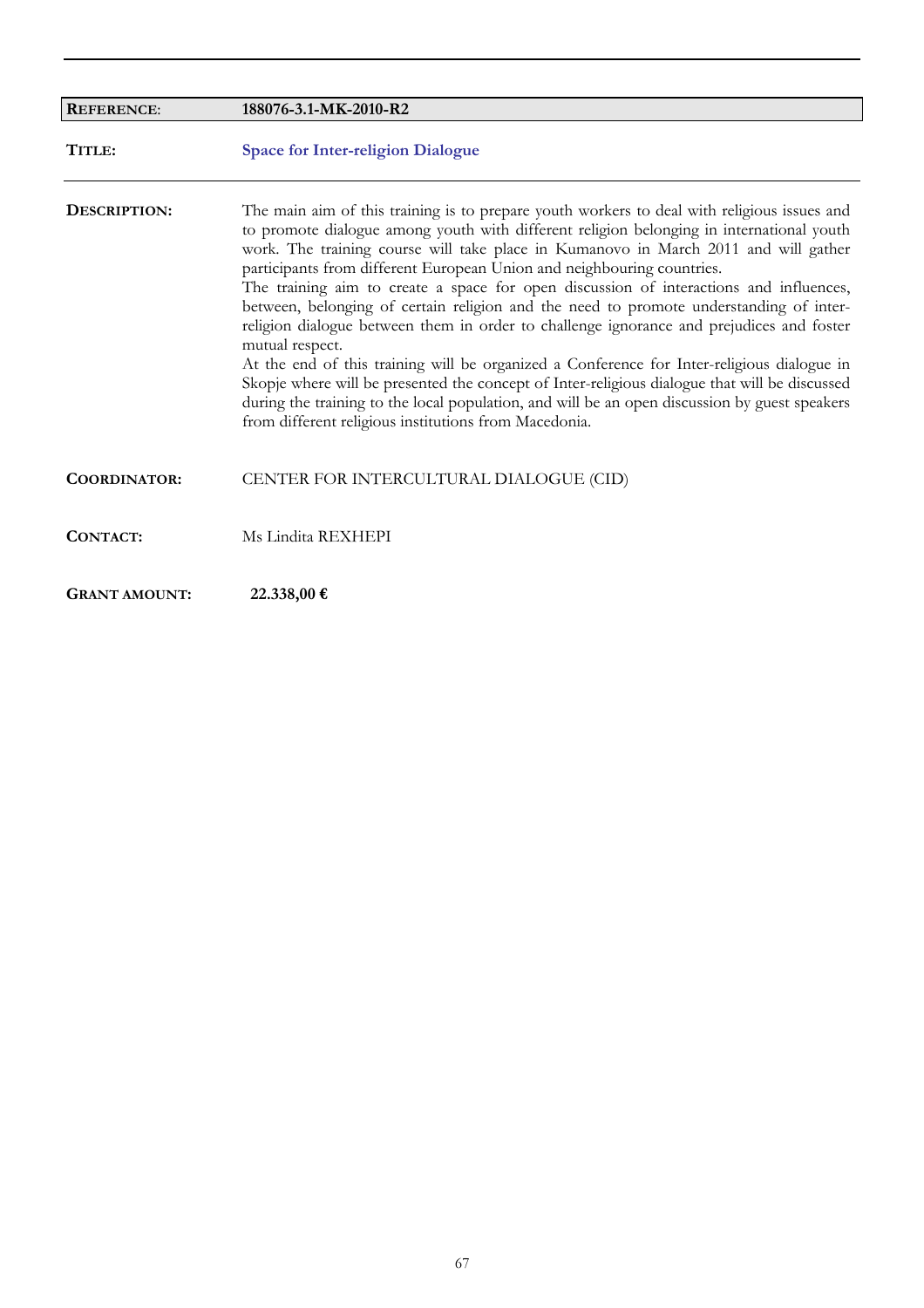| <b>REFERENCE:</b>    | 188123-3.1-RS-2010-R2                                                                                                                                                                                                                                                                                                                                                                                                                                                                                                                                                                                                                                                                                                                                                                                                                                                                                                                                                                                                                                                                                                                                                                                                                                                                                                                                                                                                                                                                                                                                                                                                                                                                                                                                                                                                                                                                                                                                 |
|----------------------|-------------------------------------------------------------------------------------------------------------------------------------------------------------------------------------------------------------------------------------------------------------------------------------------------------------------------------------------------------------------------------------------------------------------------------------------------------------------------------------------------------------------------------------------------------------------------------------------------------------------------------------------------------------------------------------------------------------------------------------------------------------------------------------------------------------------------------------------------------------------------------------------------------------------------------------------------------------------------------------------------------------------------------------------------------------------------------------------------------------------------------------------------------------------------------------------------------------------------------------------------------------------------------------------------------------------------------------------------------------------------------------------------------------------------------------------------------------------------------------------------------------------------------------------------------------------------------------------------------------------------------------------------------------------------------------------------------------------------------------------------------------------------------------------------------------------------------------------------------------------------------------------------------------------------------------------------------|
| TITLE:               | Facilitation in action Training course on facilitation competences of youth workers,<br>youth leaders within international youth exchanges among SEE countries and<br>European Union and youth work in general                                                                                                                                                                                                                                                                                                                                                                                                                                                                                                                                                                                                                                                                                                                                                                                                                                                                                                                                                                                                                                                                                                                                                                                                                                                                                                                                                                                                                                                                                                                                                                                                                                                                                                                                        |
| <b>DESCRIPTION:</b>  | Project "Facilitation in action" is a 4 month long project with a 8-day Training Course as its<br>centre activity. The theme of the training course is focusing around the competences of<br>youth workers and youth leaders, within an international youth exchanges as the tool,<br>especially emphasizing and encouraging the cooperation between Southeast European<br>(SEE) and European Union (EU) countries.<br>The main aim of the training course is the training of facilitation competences of youth<br>workers and youth leaders, in the framework of international youth exchanges (among SEE<br>countries and EU countries).<br>6 countries: Serbia. Macedonia, Turkey, Portugal. Slovenia and Bulgaria are involved and we<br>are expecting 24 participants.<br>The training course will be held from 19.02-26.02, 2011. Methodology is completely based<br>on the principles and foundations of non-formal education, with a strong sense of<br>European Citizenship, as also in promoting new partnerships and new project ideas.<br>The objectives of this training course are:<br>- To develop the necessary knowledge, skills and attitudes of youth workers and youth<br>leaders as facilitators within international youth exchanges.<br>- To develop and improve skills for using methods as a facilitator within international youth<br>exchange.<br>- To raise awareness about quality aspects of international youth exchanges as European<br>dimension, active participation, cultural diversity, non formal education.<br>- To raise awareness and learn the ways to ensure active participation of young people<br>during preparation, implementation and evaluation youth<br>projects;<br>- To reflect<br>participants'<br>experiences and create<br>for<br>on<br>recommendations<br>management of next projects within the programme "YOUTH in ACTION".<br>- To offer the opportunity to meet possible partner groups. |
| <b>COORDINATOR:</b>  | INDEPENDENT YOUTH ORGANIZATION ACTIVE                                                                                                                                                                                                                                                                                                                                                                                                                                                                                                                                                                                                                                                                                                                                                                                                                                                                                                                                                                                                                                                                                                                                                                                                                                                                                                                                                                                                                                                                                                                                                                                                                                                                                                                                                                                                                                                                                                                 |
| <b>CONTACT:</b>      | Mr Tamas MARKI                                                                                                                                                                                                                                                                                                                                                                                                                                                                                                                                                                                                                                                                                                                                                                                                                                                                                                                                                                                                                                                                                                                                                                                                                                                                                                                                                                                                                                                                                                                                                                                                                                                                                                                                                                                                                                                                                                                                        |
| <b>GRANT AMOUNT:</b> | 13.794,00 €                                                                                                                                                                                                                                                                                                                                                                                                                                                                                                                                                                                                                                                                                                                                                                                                                                                                                                                                                                                                                                                                                                                                                                                                                                                                                                                                                                                                                                                                                                                                                                                                                                                                                                                                                                                                                                                                                                                                           |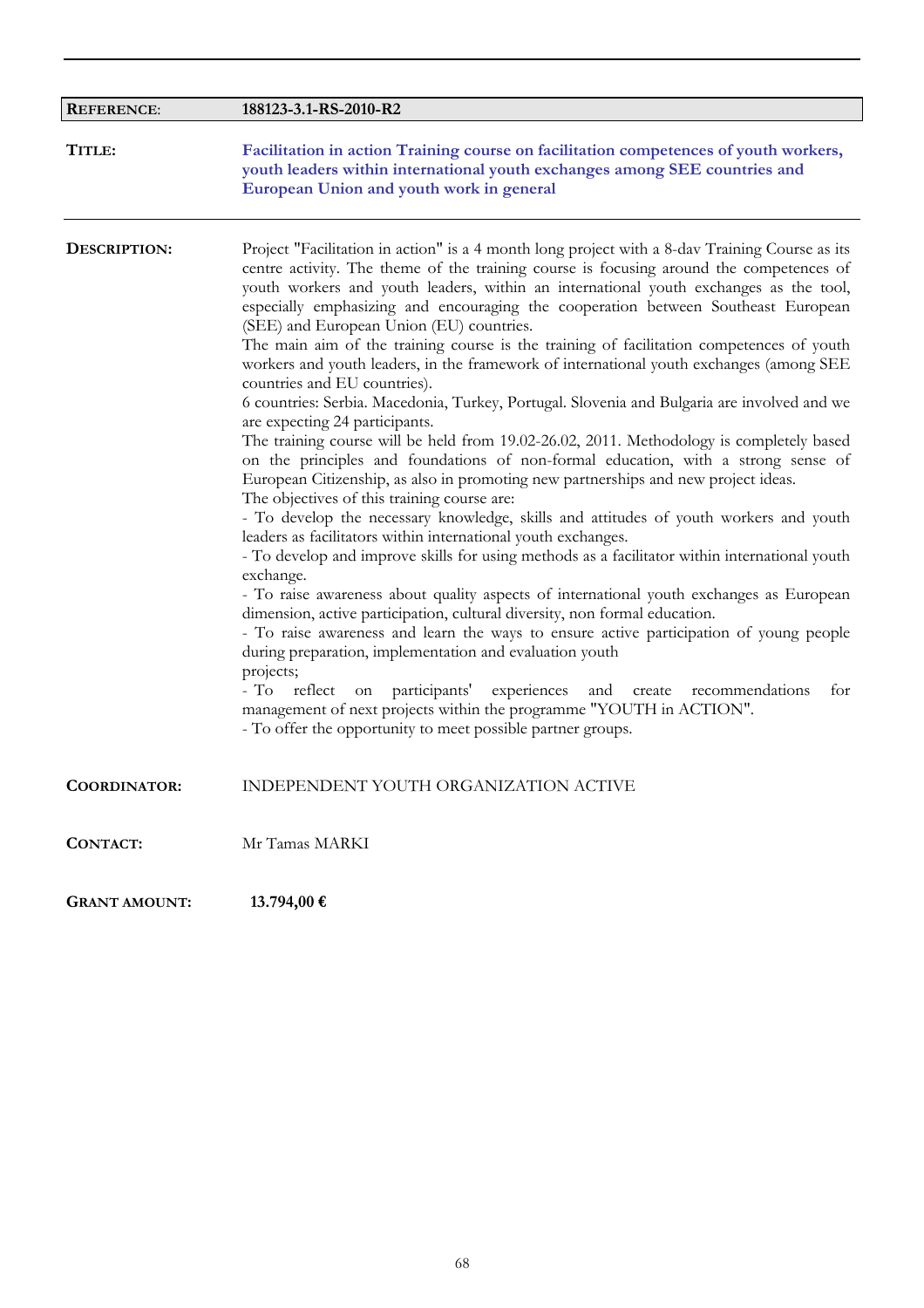| <b>REFERENCE:</b>    | 188124-3.1-MK-2010-R2                                                                                                                                                                                                                                                                                                                                                                                                                                                                                                                                                                                                                                                                                                                                                                                                                                                                                                                                                                                                                                                                                                                                                                                                                                                                                                                                                                                                                                                |
|----------------------|----------------------------------------------------------------------------------------------------------------------------------------------------------------------------------------------------------------------------------------------------------------------------------------------------------------------------------------------------------------------------------------------------------------------------------------------------------------------------------------------------------------------------------------------------------------------------------------------------------------------------------------------------------------------------------------------------------------------------------------------------------------------------------------------------------------------------------------------------------------------------------------------------------------------------------------------------------------------------------------------------------------------------------------------------------------------------------------------------------------------------------------------------------------------------------------------------------------------------------------------------------------------------------------------------------------------------------------------------------------------------------------------------------------------------------------------------------------------|
| TITLE:               | <b>Youth Centres - uniting young people</b>                                                                                                                                                                                                                                                                                                                                                                                                                                                                                                                                                                                                                                                                                                                                                                                                                                                                                                                                                                                                                                                                                                                                                                                                                                                                                                                                                                                                                          |
| DESCRIPTION:         | "Youth Centres - uniting young people" is a Training Course for youth workers<br>working/volunteering in youth centres. Its main aim is to increase the capacities of the<br>European youth Centres and to make them more prepared to support social inclusion and<br>active participation of young people with fewer opportunities. Thus, the project will explore<br>various aspects of youth work with young people with fewer opportunities; it will provide<br>the youth workers with ideas for concrete tools and approaches; and will offer a platform<br>for sharing experiences and positive practices. Part of the project activities will be<br>implemented in creACTive's youth centre in Kavadarci and the youth club in the village of<br>Drenovo, which will be an opportunity for the participants to experience working with<br>young people with fewer opportunities. Finally, the project also aims at encouraging the<br>development of international youth exchanges under the Youth in Action Programme,<br>designed and implemented with young people with fewer opportunities.<br>In total, 30 youth workers from youth centres from Bosnia, Croatia, Greece, Latvia,<br>Macedonia and Slovakia will participate in this project. All project promoters are youth<br>centres or organizations in the process of establishing youth centres.<br>The Training Course will take place in Kavadarci, Macedonia from 1st to 9th of March<br>2011. |
| <b>COORDINATOR:</b>  | YOUTH ASSOCIATION CREACTIVE                                                                                                                                                                                                                                                                                                                                                                                                                                                                                                                                                                                                                                                                                                                                                                                                                                                                                                                                                                                                                                                                                                                                                                                                                                                                                                                                                                                                                                          |
| <b>CONTACT:</b>      | Mr Dragan MARKOSKI                                                                                                                                                                                                                                                                                                                                                                                                                                                                                                                                                                                                                                                                                                                                                                                                                                                                                                                                                                                                                                                                                                                                                                                                                                                                                                                                                                                                                                                   |
| <b>GRANT AMOUNT:</b> | 20.504,00 €                                                                                                                                                                                                                                                                                                                                                                                                                                                                                                                                                                                                                                                                                                                                                                                                                                                                                                                                                                                                                                                                                                                                                                                                                                                                                                                                                                                                                                                          |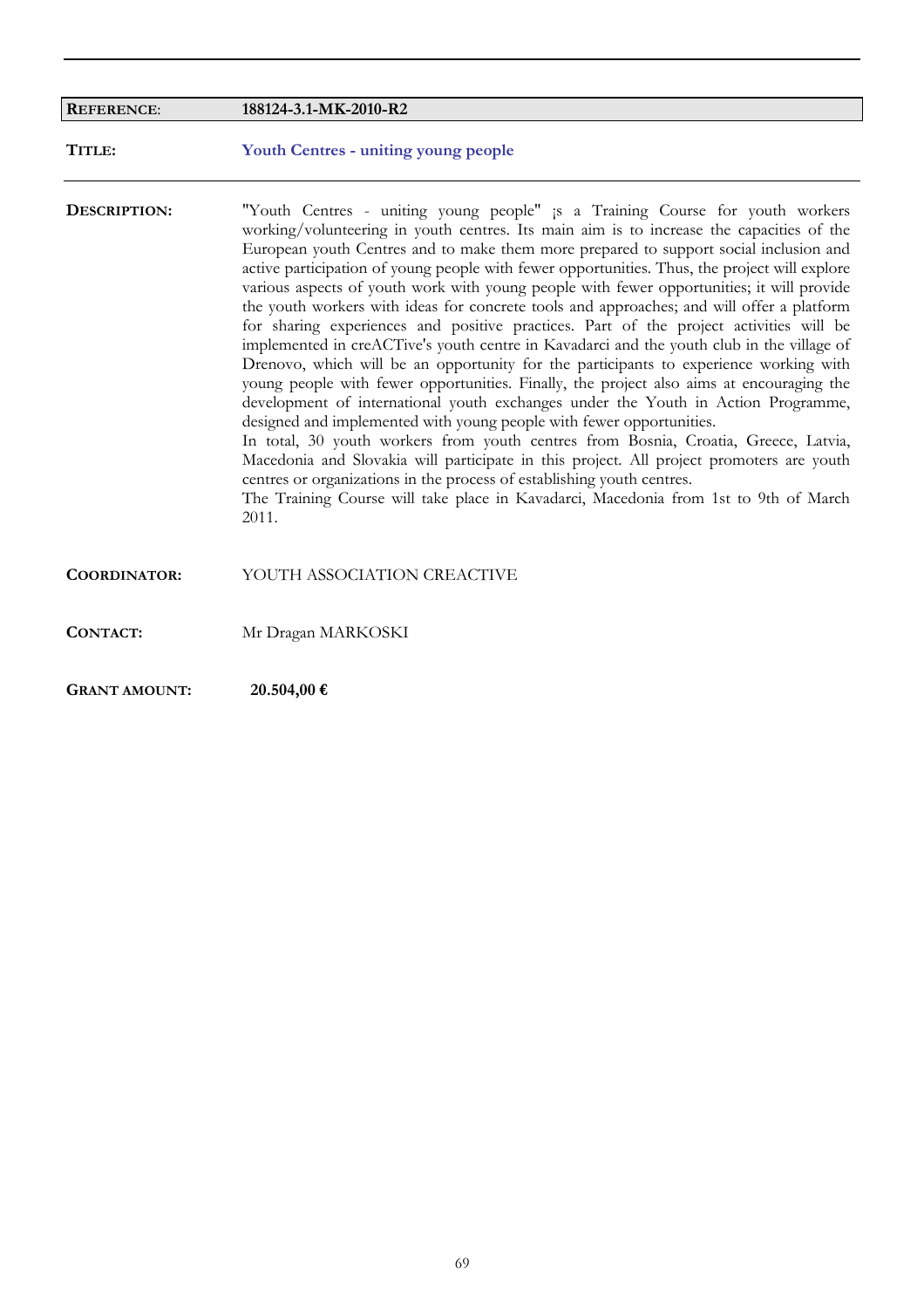| <b>REFERENCE:</b>   | 188125-3.1-RS-2010-R2                                                                                                                                                                                                                                                                                                                                                                                                                                                                                                                                                                                                                                                                                                                                                                                                                                                                                                                                                                                                                                                                                                                                                                                                                                                                                                                                                                                                                                                                                                                                                                                                                                                                                                                                                                                                                                                                                                                                                                                                                                                                                  |
|---------------------|--------------------------------------------------------------------------------------------------------------------------------------------------------------------------------------------------------------------------------------------------------------------------------------------------------------------------------------------------------------------------------------------------------------------------------------------------------------------------------------------------------------------------------------------------------------------------------------------------------------------------------------------------------------------------------------------------------------------------------------------------------------------------------------------------------------------------------------------------------------------------------------------------------------------------------------------------------------------------------------------------------------------------------------------------------------------------------------------------------------------------------------------------------------------------------------------------------------------------------------------------------------------------------------------------------------------------------------------------------------------------------------------------------------------------------------------------------------------------------------------------------------------------------------------------------------------------------------------------------------------------------------------------------------------------------------------------------------------------------------------------------------------------------------------------------------------------------------------------------------------------------------------------------------------------------------------------------------------------------------------------------------------------------------------------------------------------------------------------------|
| TITLE:              | <b>Training course: Sing Equality - Bring Equality</b>                                                                                                                                                                                                                                                                                                                                                                                                                                                                                                                                                                                                                                                                                                                                                                                                                                                                                                                                                                                                                                                                                                                                                                                                                                                                                                                                                                                                                                                                                                                                                                                                                                                                                                                                                                                                                                                                                                                                                                                                                                                 |
| DESCRIPTION:        | Training Course (Action 3.1) Sing Equality - Bring Equality. Training course about fighting<br>discrimination and social exclusion of the LGBT population through music and video<br>production to be held in Novi Sad, Serbia from: 14th to 21st March 2011 (8 days<br>excluding travel days)<br>The main theme: fighting discrimination, homophobia and violence through music and<br>video art (participants will choose a song and record the vocals, as well as record a music<br>video).<br>Objectives:<br>- to promote anti-discrimination on every level, particularly on the basis of sexual<br>orientation and gender identity;<br>- to promote tolerance and equality among different cultures, nationalities, ethnic<br>backgrounds, and promote the sense of European citizenship and solidarity;<br>- to promote young people's active participation in society and social inclusion of young<br>people with fewer opportunities, especially the lesbian, gay, bisexual and transgender<br>(LGBT) youth;<br>- to increase knowledge of music and video art as a tool in fighting discrimination,<br>homophobia, hate speech and violence;<br>- to promote non-violence as the only acceptable method of communication and of<br>resolving conflict. The countries involved in the project are: Serbia, Israel, Turkey, Italy,<br>Albania, Macedonia, Hungary, Montenegro, Croatia and Georgia.<br>Total number of participants: 30.<br>Learning impact: during the course, the participants will be able to develop their existing<br>skills and knowledge, or gain new skills and knowledge, through non-formal learning<br>methods (workshops, round tables, team work, outdoor activities), about LGBT and human<br>rights activism, and especially about using creative artistic tools in combating discrimination<br>and violence. At the end of the 8-day training, the participants will produce a product - song<br>and music video - which will bear the message they wish to send out to the world, the<br>message of tolerance, non-discrimination, equality, and solidarity. |
|                     | Planned activities: choosing the song to record (out of three original songs written<br>specifically for this project), writing lyrics for the song in their own native languages,<br>recording vocals in a music studio, and creating a music video by recording in- and<br>outdoors in the City of Novi Sad and its vicinity.                                                                                                                                                                                                                                                                                                                                                                                                                                                                                                                                                                                                                                                                                                                                                                                                                                                                                                                                                                                                                                                                                                                                                                                                                                                                                                                                                                                                                                                                                                                                                                                                                                                                                                                                                                        |
| <b>COORDINATOR:</b> | <b>GAY STRAIGHT ALLIANCE</b>                                                                                                                                                                                                                                                                                                                                                                                                                                                                                                                                                                                                                                                                                                                                                                                                                                                                                                                                                                                                                                                                                                                                                                                                                                                                                                                                                                                                                                                                                                                                                                                                                                                                                                                                                                                                                                                                                                                                                                                                                                                                           |
| <b>CONTACT:</b>     | Ms Vesna GAJISIN                                                                                                                                                                                                                                                                                                                                                                                                                                                                                                                                                                                                                                                                                                                                                                                                                                                                                                                                                                                                                                                                                                                                                                                                                                                                                                                                                                                                                                                                                                                                                                                                                                                                                                                                                                                                                                                                                                                                                                                                                                                                                       |

**GRANT AMOUNT: 19.472,50 €**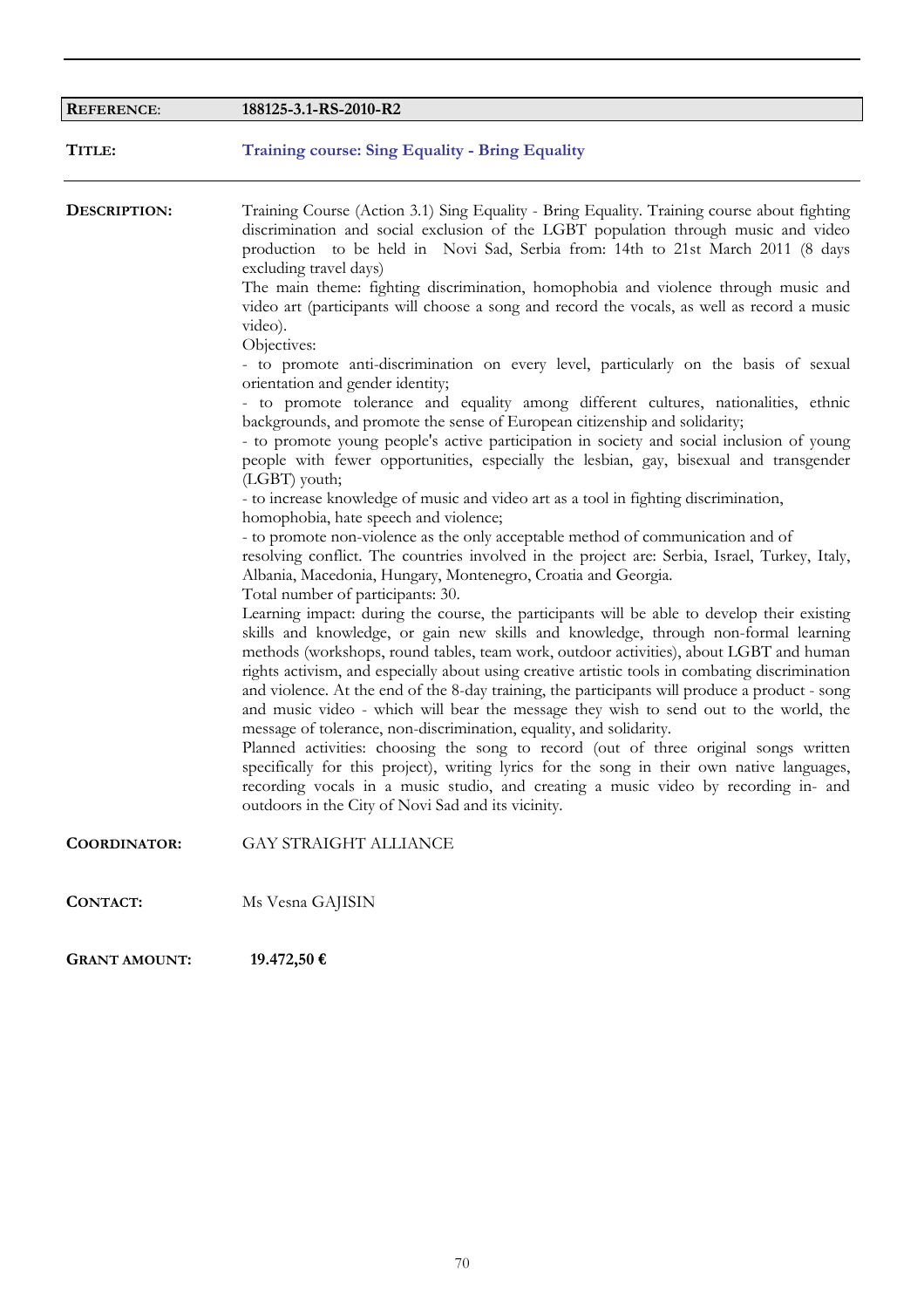| <b>REFERENCE:</b>    | 188127-3.1-RS-2010-R2                                                                                                                                                                                                                                                                                                                                                                                                                                                                                                                                                                                                                                                                                                                                                                                                                                                                                                                                                                                                                                                                                                                                                                                                                                                                                                                                                                                                                                                                                                                                                                                                                                                                                                                                                                                                                                                                                                                                                                                                                                                                                                                                                                                                                          |
|----------------------|------------------------------------------------------------------------------------------------------------------------------------------------------------------------------------------------------------------------------------------------------------------------------------------------------------------------------------------------------------------------------------------------------------------------------------------------------------------------------------------------------------------------------------------------------------------------------------------------------------------------------------------------------------------------------------------------------------------------------------------------------------------------------------------------------------------------------------------------------------------------------------------------------------------------------------------------------------------------------------------------------------------------------------------------------------------------------------------------------------------------------------------------------------------------------------------------------------------------------------------------------------------------------------------------------------------------------------------------------------------------------------------------------------------------------------------------------------------------------------------------------------------------------------------------------------------------------------------------------------------------------------------------------------------------------------------------------------------------------------------------------------------------------------------------------------------------------------------------------------------------------------------------------------------------------------------------------------------------------------------------------------------------------------------------------------------------------------------------------------------------------------------------------------------------------------------------------------------------------------------------|
| TITLE:               | Let's perform it with Socrates - training for democratic citizenship                                                                                                                                                                                                                                                                                                                                                                                                                                                                                                                                                                                                                                                                                                                                                                                                                                                                                                                                                                                                                                                                                                                                                                                                                                                                                                                                                                                                                                                                                                                                                                                                                                                                                                                                                                                                                                                                                                                                                                                                                                                                                                                                                                           |
| DESCRIPTION:         | In regards to experience of project partners in youth work, we notices in last few years in<br>both EU and SEE that young people can be active and make sustainable changes mainly if<br>they are part of some public institutions or a political party. The problem is that this forms<br>are active citizenship are not interesting for young people and as a result, fewer and fewer<br>people are taking part in elections or joining political parties, trades unions and even NGOs.<br>At the same time small independent initiative of young people, which means unrestrained<br>activism, is rarely stimulated by the state and the local community.<br>Concerning the above mentioned problem we developed a training course with the aim to<br>examine what are challenges of democracy in life of youth in Europe today and how young<br>people could foster critical opinion and act to present their opinion about social<br>phenomenon in their countries. Important part of the project is training for using<br>performance as a way of expressing that critical opinion and addressing important issues for<br>young people. We think that young people have lot to say, and that performance, as<br>contemporary form of expressing, gives a possibility for more freely way of communication<br>with surrounding.<br>This training will offer youth workers and young artist from 8 EU and SEE countries<br>(Romania, Slovenia, Italy, Bosnia and Herzegovina, Montenegro, Ireland and FYROM) who<br>work with youth the skills on how to use the performances as the tool for work with young<br>people and the way on how youth organizations can address important social subjects<br>through Active citizenship. The participants would be trained to use the performances in<br>big events, in the street, in a subway and in any place where bug number of young people<br>are present. That way, performances become an important tool for advocacy and awareness<br>raising and showing critical opinion of young people.<br>At the end of the training, participants will develop and implement a Performance in Serbia<br>that will be their own critical message about position of democracy in their countries. |
| <b>COORDINATOR:</b>  | GRUPA HAJDE DA (GROUP LET S)                                                                                                                                                                                                                                                                                                                                                                                                                                                                                                                                                                                                                                                                                                                                                                                                                                                                                                                                                                                                                                                                                                                                                                                                                                                                                                                                                                                                                                                                                                                                                                                                                                                                                                                                                                                                                                                                                                                                                                                                                                                                                                                                                                                                                   |
| <b>CONTACT:</b>      | Ms Suzana KRSTIC                                                                                                                                                                                                                                                                                                                                                                                                                                                                                                                                                                                                                                                                                                                                                                                                                                                                                                                                                                                                                                                                                                                                                                                                                                                                                                                                                                                                                                                                                                                                                                                                                                                                                                                                                                                                                                                                                                                                                                                                                                                                                                                                                                                                                               |
| <b>GRANT AMOUNT:</b> | 16.227,00 €                                                                                                                                                                                                                                                                                                                                                                                                                                                                                                                                                                                                                                                                                                                                                                                                                                                                                                                                                                                                                                                                                                                                                                                                                                                                                                                                                                                                                                                                                                                                                                                                                                                                                                                                                                                                                                                                                                                                                                                                                                                                                                                                                                                                                                    |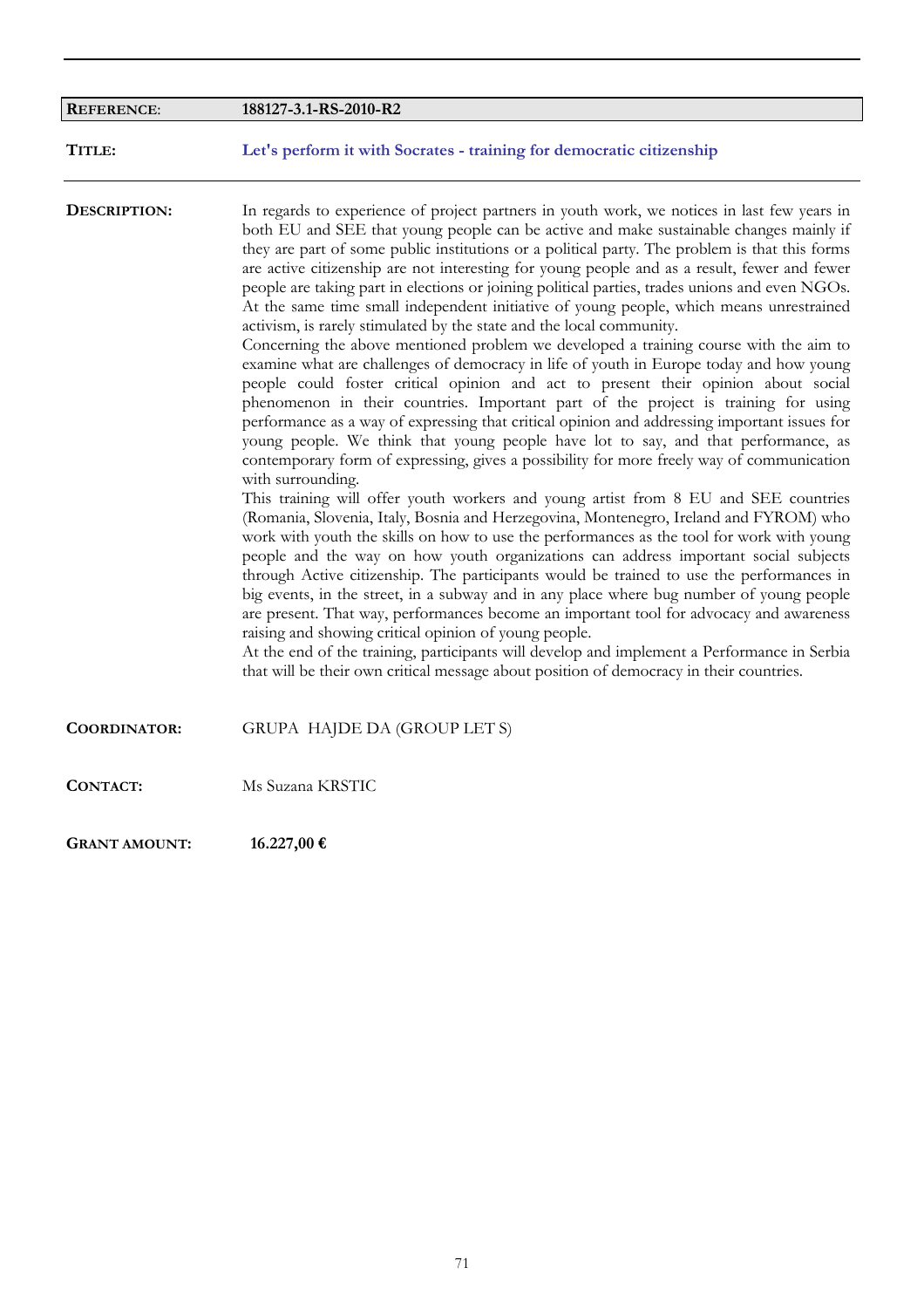| <b>REFERENCE:</b>    | 188134-3.1-RS-2010-R2                                                                                                                                                                                                                                                                                                                                                                                                                                                                                                                                                                                                                                                                                                                                                                                                                                                                                                                                                                                                                                                                                                                                                                                                                                                                                                                                                                                                                                                                                                                                                                                                                                                                                                                                                                                                                                                                                                                                                                                                                             |
|----------------------|---------------------------------------------------------------------------------------------------------------------------------------------------------------------------------------------------------------------------------------------------------------------------------------------------------------------------------------------------------------------------------------------------------------------------------------------------------------------------------------------------------------------------------------------------------------------------------------------------------------------------------------------------------------------------------------------------------------------------------------------------------------------------------------------------------------------------------------------------------------------------------------------------------------------------------------------------------------------------------------------------------------------------------------------------------------------------------------------------------------------------------------------------------------------------------------------------------------------------------------------------------------------------------------------------------------------------------------------------------------------------------------------------------------------------------------------------------------------------------------------------------------------------------------------------------------------------------------------------------------------------------------------------------------------------------------------------------------------------------------------------------------------------------------------------------------------------------------------------------------------------------------------------------------------------------------------------------------------------------------------------------------------------------------------------|
| TITLE:               | Anti - discrimination through Theatre                                                                                                                                                                                                                                                                                                                                                                                                                                                                                                                                                                                                                                                                                                                                                                                                                                                                                                                                                                                                                                                                                                                                                                                                                                                                                                                                                                                                                                                                                                                                                                                                                                                                                                                                                                                                                                                                                                                                                                                                             |
| DESCRIPTION:         | This is the 7-day training course that involves young participants from 13 organisations and<br>that will take place in Serbia in February 2011. The training course will gather 20 young<br>people from SEE and EU in order to introduce them to a new, creative and innovative<br>technique - Forum Theatre. Forum Theatre can be used to discuss a variety of important<br>social issues. In this case the topics for discussion will be tolerance, intercultural dialogue<br>and social inclusion. The youth will learn how to utilize forum theatre in order to promote<br>team building in a multi-ethnic setting, anti-discrimination, tolerance and social inclusion.<br>They will learn the importance of fighting racism, xenophobia, and discrimination and how<br>they can do this in a creative and innovative manner. Throughout the theatre training this<br>group of multiethnic participants will discover the similarities among them and learn how to<br>respect their differences and be more tolerant. They will also learn to use specific tools and<br>techniques related to forum theatre; the participants will work on developing their own<br>capacities for creating theatre presentations/performances and leading the process with the<br>audience after the presentations/performances. Aside from the training activities, the<br>training course will include free time activities such as a city tour, intercultural evenings and<br>attending a socially engaged theatre performance in order to immerse the participants in the<br>local culture and give them a chance to get to know their peers from different backgrounds.<br>Through this TC participants will be empowered and motivated to take initiatives on the<br>European level helping young people understand the importance of tolerance, social<br>inclusion and diversity. The youth will be motivated to participate in actions at the local<br>level upon their return home in order to promote diversity, tolerance and social inclusion. |
| <b>COORDINATOR:</b>  | CITIZEN'S ASSOCIATION GENERATOR VRANJE                                                                                                                                                                                                                                                                                                                                                                                                                                                                                                                                                                                                                                                                                                                                                                                                                                                                                                                                                                                                                                                                                                                                                                                                                                                                                                                                                                                                                                                                                                                                                                                                                                                                                                                                                                                                                                                                                                                                                                                                            |
| <b>CONTACT:</b>      | Ms Bojana STOJKOVIC                                                                                                                                                                                                                                                                                                                                                                                                                                                                                                                                                                                                                                                                                                                                                                                                                                                                                                                                                                                                                                                                                                                                                                                                                                                                                                                                                                                                                                                                                                                                                                                                                                                                                                                                                                                                                                                                                                                                                                                                                               |
| <b>GRANT AMOUNT:</b> | 13.536,00 €                                                                                                                                                                                                                                                                                                                                                                                                                                                                                                                                                                                                                                                                                                                                                                                                                                                                                                                                                                                                                                                                                                                                                                                                                                                                                                                                                                                                                                                                                                                                                                                                                                                                                                                                                                                                                                                                                                                                                                                                                                       |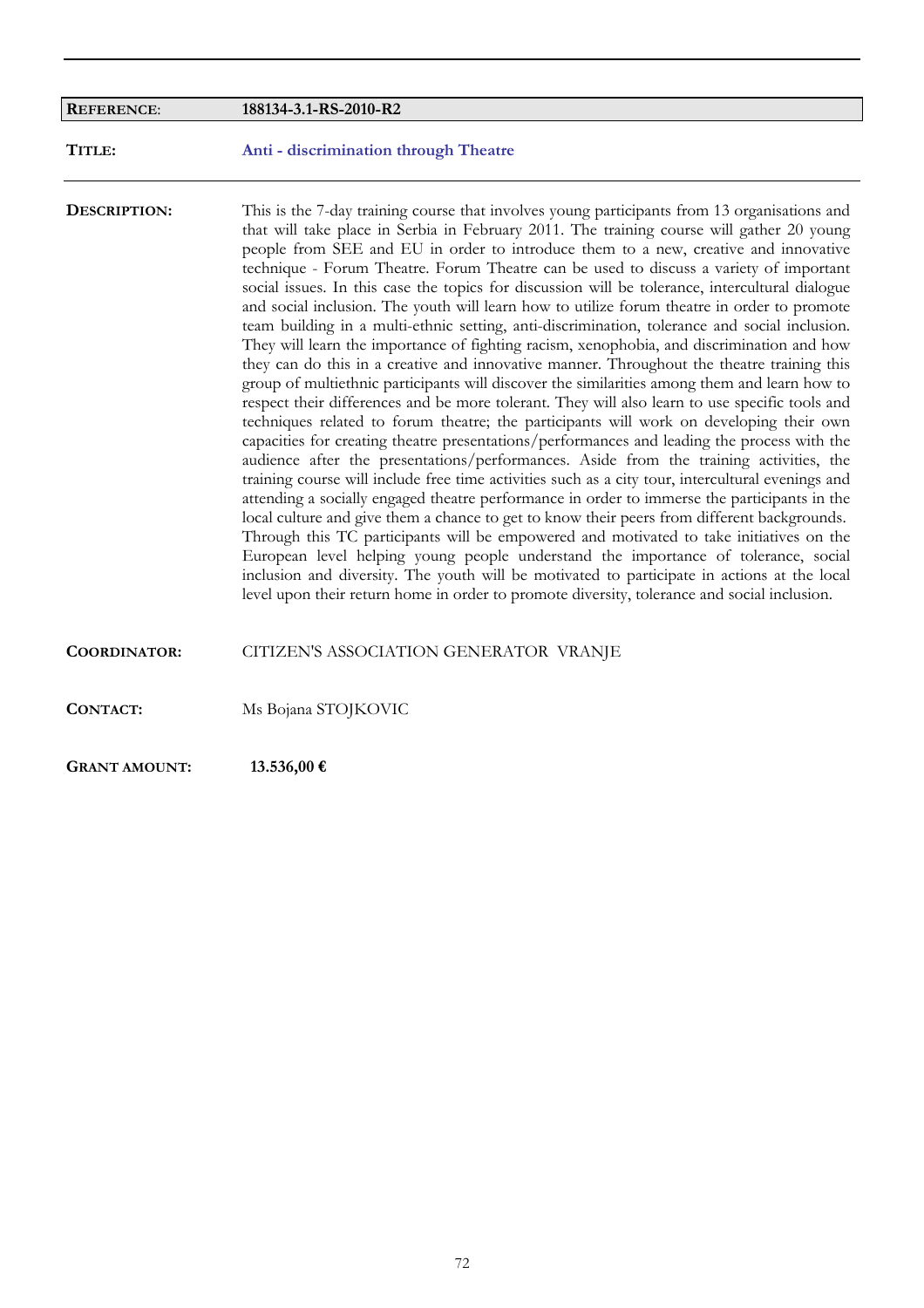| <b>REFERENCE:</b>    | 188225-3.1-MK-2010-R2                                                                                                                                                                                                                                                                                                                                                                                                                                                                                                                                                                                                                                                                                                                                                                                                                                                                                                                                                                                                                                                                                                        |
|----------------------|------------------------------------------------------------------------------------------------------------------------------------------------------------------------------------------------------------------------------------------------------------------------------------------------------------------------------------------------------------------------------------------------------------------------------------------------------------------------------------------------------------------------------------------------------------------------------------------------------------------------------------------------------------------------------------------------------------------------------------------------------------------------------------------------------------------------------------------------------------------------------------------------------------------------------------------------------------------------------------------------------------------------------------------------------------------------------------------------------------------------------|
| TITLE:               | We all are on the way                                                                                                                                                                                                                                                                                                                                                                                                                                                                                                                                                                                                                                                                                                                                                                                                                                                                                                                                                                                                                                                                                                        |
| DESCRIPTION:         | The main aim of ten days training course WE ALL ARE ON THE WAY is to get to know<br>more about the phenomenon's of nowadays world as migration, globalization, relationships<br>between majority and minority, modernity and traditions; to get to know more about issues<br>which are widely discuss in media and in society, but do we really know what's behind<br>them? The training course will be mainly based on intercultural learning techniques with the<br>main goal provide the young European workers and youth leaders an opportunity to<br>exchange opinions, share experiences and learn new techniques and methods which the<br>participants can later use for working with youth especially coming from minorities and<br>creating campaigns against racism and xenophobia as well as for networking in youth field.<br>The training course WE ALL ARE ON THE WAY will connect 26 participants coming<br>from Macedonia, Bosnia and Herzegovina, Albania, Serbia, Croatia, Montenegro, Poland,<br>Turkey, Bulgaria, Slovenia, Lithuania, Czech Republic and Latvia and it will take place in<br>Macedonia. |
| <b>COORDINATOR:</b>  | CITIZEN FORUM DENICA                                                                                                                                                                                                                                                                                                                                                                                                                                                                                                                                                                                                                                                                                                                                                                                                                                                                                                                                                                                                                                                                                                         |
| CONTACT:             | Mr Iico ALEKSOSKI                                                                                                                                                                                                                                                                                                                                                                                                                                                                                                                                                                                                                                                                                                                                                                                                                                                                                                                                                                                                                                                                                                            |
| <b>GRANT AMOUNT:</b> | 20.647,00 €                                                                                                                                                                                                                                                                                                                                                                                                                                                                                                                                                                                                                                                                                                                                                                                                                                                                                                                                                                                                                                                                                                                  |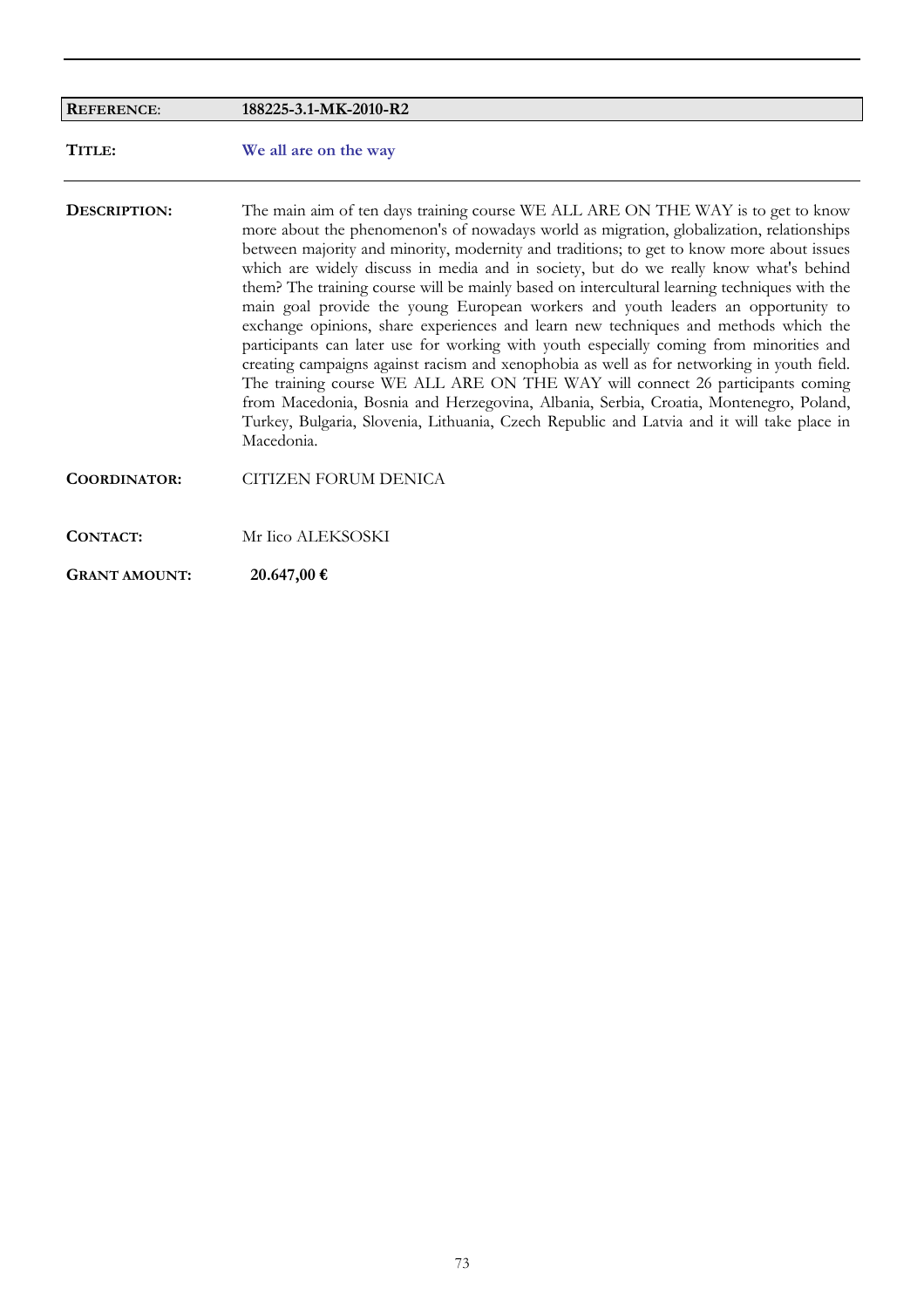| <b>REFERENCE:</b>    | 188226-3.1-MK-2010-R2                                                                                                                                                                                                                                                                                                                                                                                                                                                                                                                                                                                                                                                                                                                                                                                                                                                                                                                                                                                                                                                                                                                                                                                                                                                                                                                                                                                                                                                                                                                                                                                                                                                                                                                                                                                                                                                     |
|----------------------|---------------------------------------------------------------------------------------------------------------------------------------------------------------------------------------------------------------------------------------------------------------------------------------------------------------------------------------------------------------------------------------------------------------------------------------------------------------------------------------------------------------------------------------------------------------------------------------------------------------------------------------------------------------------------------------------------------------------------------------------------------------------------------------------------------------------------------------------------------------------------------------------------------------------------------------------------------------------------------------------------------------------------------------------------------------------------------------------------------------------------------------------------------------------------------------------------------------------------------------------------------------------------------------------------------------------------------------------------------------------------------------------------------------------------------------------------------------------------------------------------------------------------------------------------------------------------------------------------------------------------------------------------------------------------------------------------------------------------------------------------------------------------------------------------------------------------------------------------------------------------|
| TITLE:               | Media Sapiens II - Effective Communication and Media in Follow Up Activities                                                                                                                                                                                                                                                                                                                                                                                                                                                                                                                                                                                                                                                                                                                                                                                                                                                                                                                                                                                                                                                                                                                                                                                                                                                                                                                                                                                                                                                                                                                                                                                                                                                                                                                                                                                              |
| DESCRIPTION:         | Media Sapiens II - Effective Communication and Media in Follow Up Activities" is a 6 day<br>training course with participation of partner organisations (30 participants) from<br>Programme and Neighbouring Partner Countries. The project will take place in Ohrid,<br>Republic of Macedonia in August 2010 and will be organised by YMCA Macedonia in co-<br>operation with the Estonian youth organisation Life Zone.<br>The aim of the training course is to raise youth workers' awareness on using media and<br>communications as effective tools in follow up activities of youth projects in order to create<br>more impact by raising the visibility of their work and improving the dissemination and<br>exploitation of youth projects results, as well as to promote European awareness, active<br>youth participation, networking, volunteerism and the principles and opportunities of the<br>Youth in Action programme in the local, regional and wider communities.<br>The methodology of work includes variety of methods suitable for reaching the goal and<br>objectives of the project - intercultural and self-directed learning, learning-by-doing, direct<br>participation, experimental learning and workshops, open space technologies.<br>Target group is youth workers and project managers who are involved and interested in<br>effectively using communications and media as tools for valorisation and exploitation of<br>results of implemented projects and follow-up actions.<br>Besides equipping the participants with advanced knowledge and applicable skills, the<br>project aims through its inter-cultural dimension to develop awareness for the cultural<br>diversity as largest wealth of our common Europe and strengthen the present feeling of<br>belonging to Europe at the young people targeted with the<br>activities |
| <b>COORDINATOR:</b>  | YCS YMCA MACEDONIA                                                                                                                                                                                                                                                                                                                                                                                                                                                                                                                                                                                                                                                                                                                                                                                                                                                                                                                                                                                                                                                                                                                                                                                                                                                                                                                                                                                                                                                                                                                                                                                                                                                                                                                                                                                                                                                        |
| <b>CONTACT:</b>      | Mr IVAN STERJOSKI                                                                                                                                                                                                                                                                                                                                                                                                                                                                                                                                                                                                                                                                                                                                                                                                                                                                                                                                                                                                                                                                                                                                                                                                                                                                                                                                                                                                                                                                                                                                                                                                                                                                                                                                                                                                                                                         |
| <b>GRANT AMOUNT:</b> | 15.947,00 €                                                                                                                                                                                                                                                                                                                                                                                                                                                                                                                                                                                                                                                                                                                                                                                                                                                                                                                                                                                                                                                                                                                                                                                                                                                                                                                                                                                                                                                                                                                                                                                                                                                                                                                                                                                                                                                               |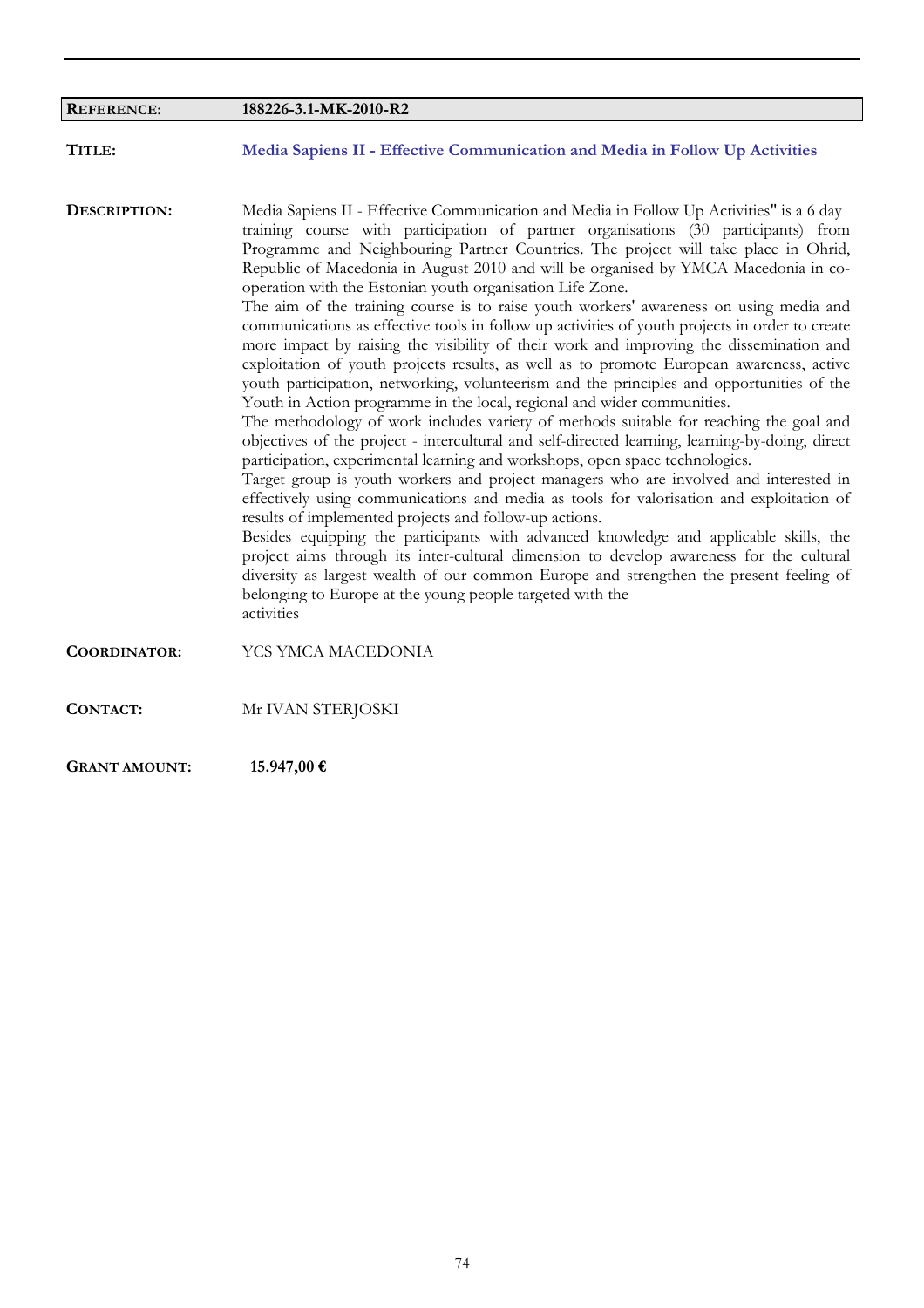# **REFERENCE**: **188227-3.1-MK-2010-R2 TITLE: Adventureship DESCRIPTION:** AdventureShip is 9-days training for youth workers looking for challenging learning experience and new working methods and tools. Training program is based on the principles of approach called adventure education. It focuses on participating in activities with perceived risks. Adventure education includes cooperative games, trust-building activities, problem solving initiatives, high adventure activities and wilderness expeditions as a part of an educational pursuit. Physical and mental challenges are designed as metaphors for professional challenges in the organisations. The unfamiliar settings and tasks help to unfreeze entrenched behaviours and offer a common ground for establishing new ones. Adventure training allows re-examining preconceptions and test limitations and abilities of individuals and teams. Within the training relevant challenges will highlight issues youth workers are facing in their job and provide practice in applying strategies and skills needed to address those issues. Main aim of the project is to provide extraordinary learning process, which would promote professional and personal development of youth workers and give knowledge about adventure education and implementing its principles in the activities with aims of social inclusion and combating youth unemployment. Training activities will take place in several towns and villages of Macedonia and involve 30 youth workers and experts, 21 organizations working for unemployed youth and young people with fewer opportunities, 21 culturally diverse countries: Macedonia, Serbia, Croatia, Albania, Montenegro, Russia, Armenia, Ukraine, Georgia, Azerbaijan, Latvia, Lithuania, Estonia, Spain, Greece, Portugal, Italy, Sweden, Romania, Bulgaria and Turkey. **COORDINATOR:** VOLUNTEERS CENTRE SKOPJE **CONTACT:** Mr Nikola STANKOSKI

**GRANT AMOUNT: 20.139,00 €**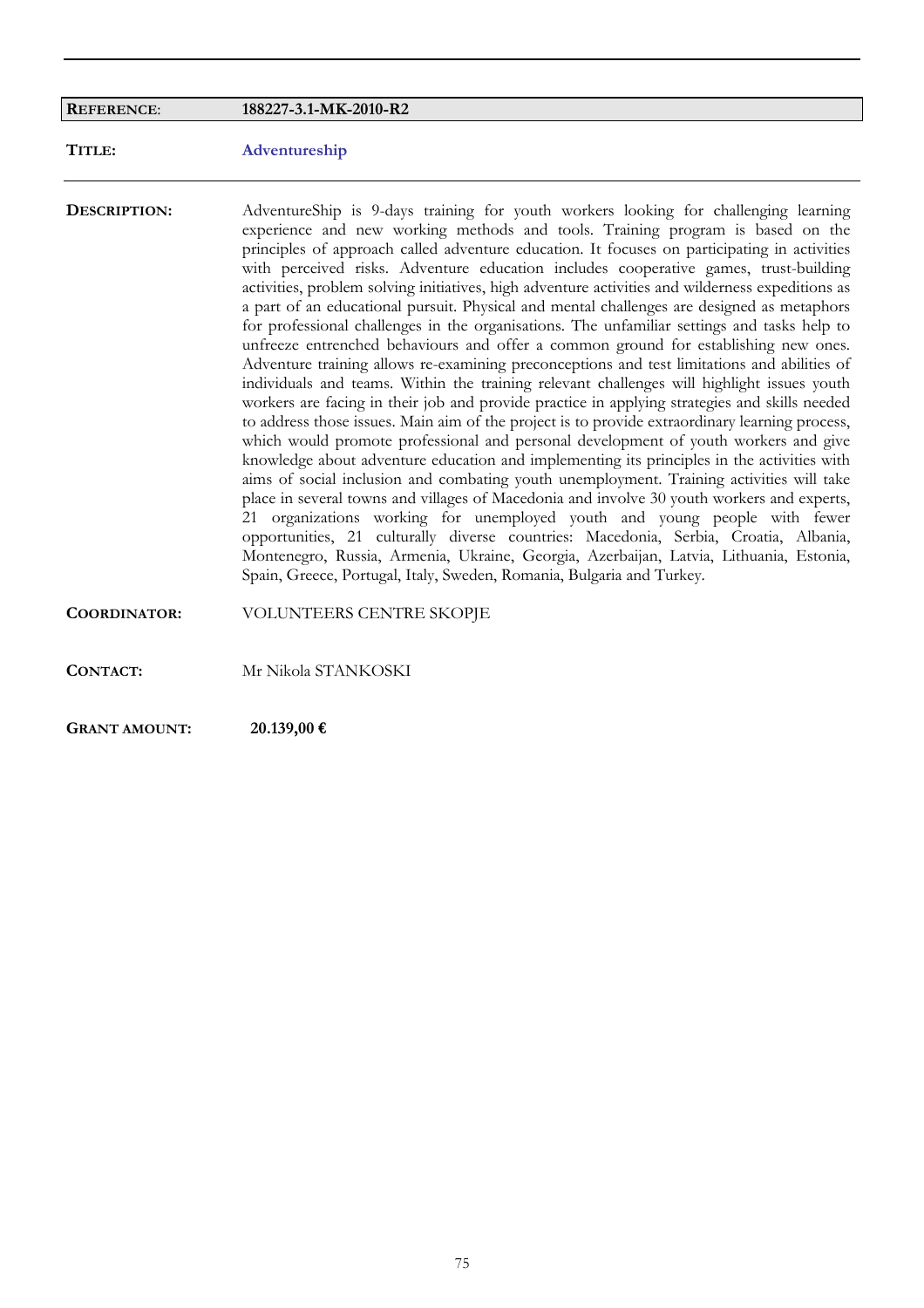| <b>REFERENCE:</b>    | 188278-3.1-BA-2010-R2                                                                                                                                                                                                                                                                                                                                                                                                                                                                                                                                                                                                                                                                                                                                                                                                                                                                                                                                                                                                                                                                         |
|----------------------|-----------------------------------------------------------------------------------------------------------------------------------------------------------------------------------------------------------------------------------------------------------------------------------------------------------------------------------------------------------------------------------------------------------------------------------------------------------------------------------------------------------------------------------------------------------------------------------------------------------------------------------------------------------------------------------------------------------------------------------------------------------------------------------------------------------------------------------------------------------------------------------------------------------------------------------------------------------------------------------------------------------------------------------------------------------------------------------------------|
| TITLE:               | Sharing-Learning-Protecting: Volunteering as the tool for sustainable environmental<br>protection                                                                                                                                                                                                                                                                                                                                                                                                                                                                                                                                                                                                                                                                                                                                                                                                                                                                                                                                                                                             |
| DESCRIPTION:         | The SEMINAR "Sharing-Leaming-Protecting: Volunteering as the tool for sustainable<br>environmental protection" Kljuc, Bosnia-Herzegovina, M* of March-22nd of March 2011<br>in the framework of the YOUTH in ACTION program is dedicated to the discussion of<br>working experiences and strategies in their work with youth within the fields of education<br>for sustainable development, pedagogical aspects of environmental education, methods in<br>environmental education and the role of volunteering in the implementation of projects<br>dedicated to the field of sustainable environmental protection. The seminar will offer time<br>and space to organisations from programme countries and neighbouring partner countries<br>from South Eastern Europe (SEE) to exchange and to discuss their working experiences<br>and strategies which approaches and methods are appropriate to motivate and to include<br>young- people in those activities for the benefit of future cooperation between program<br>countries and neighbouring partner countries from SEE within YOUTH. |
| <b>COORDINATOR:</b>  | <b>U.O.C. KOSMOS</b>                                                                                                                                                                                                                                                                                                                                                                                                                                                                                                                                                                                                                                                                                                                                                                                                                                                                                                                                                                                                                                                                          |
| CONTACT:             | MS AZRA KUJUNDZIC                                                                                                                                                                                                                                                                                                                                                                                                                                                                                                                                                                                                                                                                                                                                                                                                                                                                                                                                                                                                                                                                             |
| <b>GRANT AMOUNT:</b> | $17.323,00$ €                                                                                                                                                                                                                                                                                                                                                                                                                                                                                                                                                                                                                                                                                                                                                                                                                                                                                                                                                                                                                                                                                 |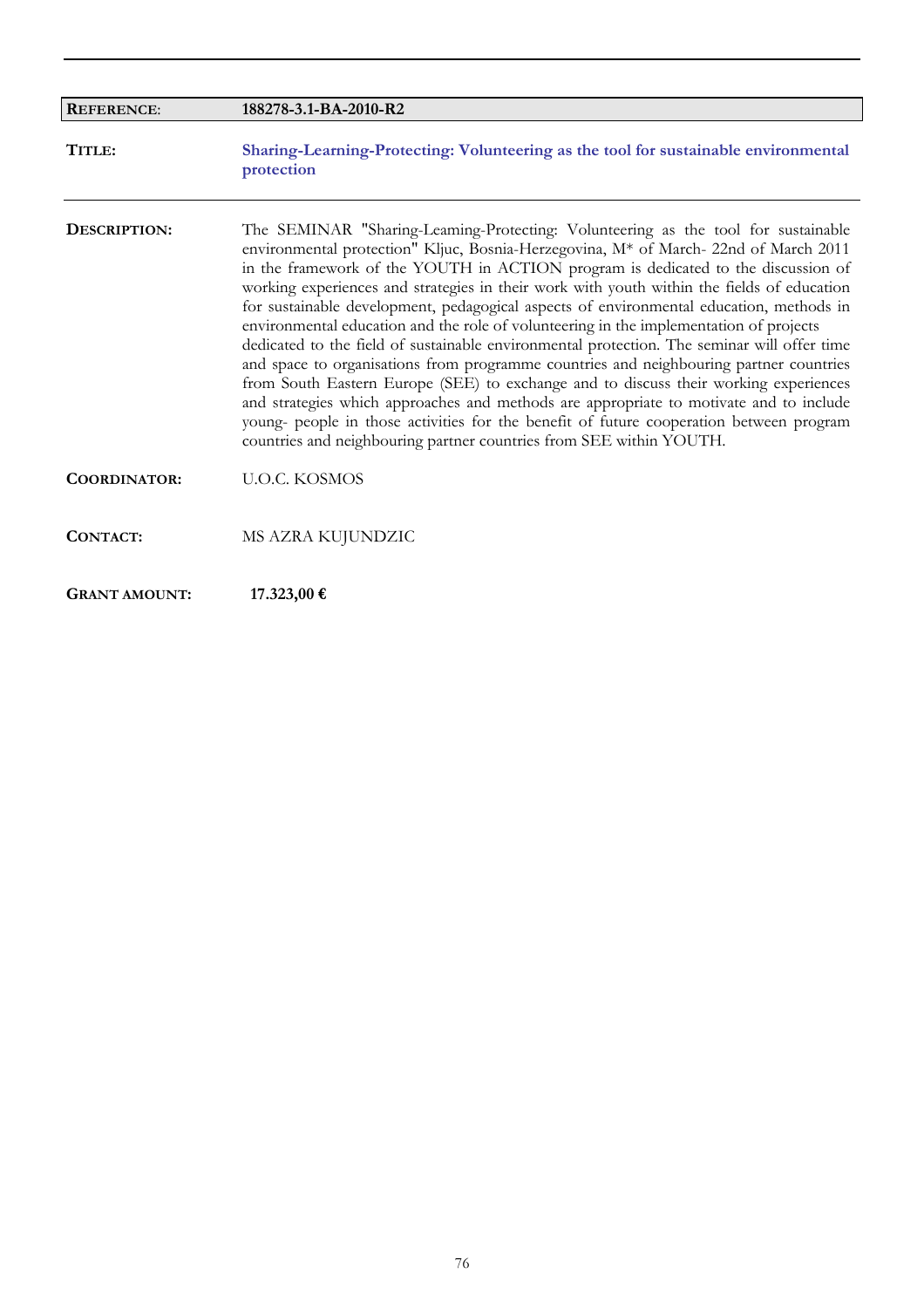| <b>REFERENCE:</b>    | 188282-3.1-IT-2010-R2                                                                                                                                                                                                                                                                                                                                                                                                                                                                                                                                                                                                                                                                                                                                                                                                                                                                                                                                                                                                                                                                                                                                                                                                                                                                                                                                                                                  |
|----------------------|--------------------------------------------------------------------------------------------------------------------------------------------------------------------------------------------------------------------------------------------------------------------------------------------------------------------------------------------------------------------------------------------------------------------------------------------------------------------------------------------------------------------------------------------------------------------------------------------------------------------------------------------------------------------------------------------------------------------------------------------------------------------------------------------------------------------------------------------------------------------------------------------------------------------------------------------------------------------------------------------------------------------------------------------------------------------------------------------------------------------------------------------------------------------------------------------------------------------------------------------------------------------------------------------------------------------------------------------------------------------------------------------------------|
| TITLE:               | <b>Sharing Identities Open Minds for an Intercultural Europe</b>                                                                                                                                                                                                                                                                                                                                                                                                                                                                                                                                                                                                                                                                                                                                                                                                                                                                                                                                                                                                                                                                                                                                                                                                                                                                                                                                       |
| DESCRIPTION:         | The training course "SHARING IDENTITIES Open Minds for an Intercultural Europe"<br>will be settled in San Giorgio a Cremano and will be 7 days long. The participants are 16<br>and the countries involved are Italy, Germany, Greece, Romania, Serbia, Bosnia &<br>Herzegovina, Macedonia and Croatia. The themes of the project are the promotion of anti-<br>discriminative behaves and the respect and integration of minorities, furthermore specific<br>sessions of the training will be dedicated to the analysis of the multiples "Identities" can co-<br>exist in the countries involved, and will also go into the conflicts that can- be linked up the<br>different interpretation of "Identity" concept. The aims of the project are to fosters mutual<br>understanding among young people and adults in different countries and to provide the<br>youth workers of new competences and skills in the management of local projects targeted<br>to less privileged youngsters coming from disadvantage and conflictual backgrounds. The<br>thematic session and the workshop will be structured following the non formal education<br>methodologies, the contents and techniques will be also exchanged in an horizontal manner<br>and the youth workers will actively take part in every step of the project, bringing their<br>contribution, their personal and professional experiences. |
| <b>COORDINATOR:</b>  | <b>LUNARIA</b>                                                                                                                                                                                                                                                                                                                                                                                                                                                                                                                                                                                                                                                                                                                                                                                                                                                                                                                                                                                                                                                                                                                                                                                                                                                                                                                                                                                         |
| CONTACT:             | Mrs Sara MANDOZZI                                                                                                                                                                                                                                                                                                                                                                                                                                                                                                                                                                                                                                                                                                                                                                                                                                                                                                                                                                                                                                                                                                                                                                                                                                                                                                                                                                                      |
| <b>GRANT AMOUNT:</b> | 17.887,50 €                                                                                                                                                                                                                                                                                                                                                                                                                                                                                                                                                                                                                                                                                                                                                                                                                                                                                                                                                                                                                                                                                                                                                                                                                                                                                                                                                                                            |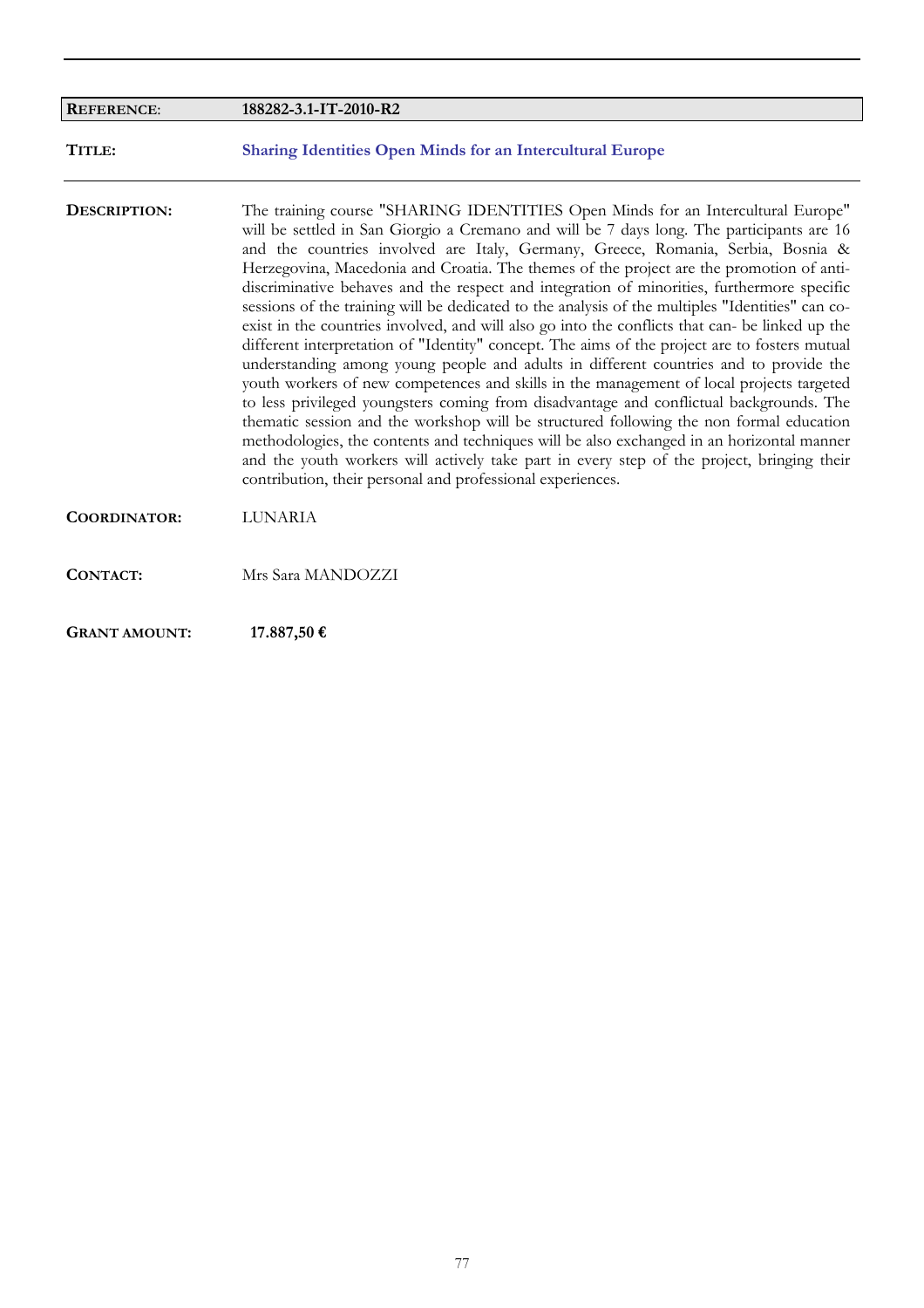| <b>REFERENCE:</b>    | 188287-3.1-MK-2010-R2                                                                                                                                                                                                                                                                                                                                                                                                                                                                                                                                                                                                                                                                                                                                                                                                                                                                                                                                                                                                                                                                                                                                                                                                                                                                                                                                                                                                   |
|----------------------|-------------------------------------------------------------------------------------------------------------------------------------------------------------------------------------------------------------------------------------------------------------------------------------------------------------------------------------------------------------------------------------------------------------------------------------------------------------------------------------------------------------------------------------------------------------------------------------------------------------------------------------------------------------------------------------------------------------------------------------------------------------------------------------------------------------------------------------------------------------------------------------------------------------------------------------------------------------------------------------------------------------------------------------------------------------------------------------------------------------------------------------------------------------------------------------------------------------------------------------------------------------------------------------------------------------------------------------------------------------------------------------------------------------------------|
| TITLE:               | Democratic leadership and Management of Roma Youth Organization                                                                                                                                                                                                                                                                                                                                                                                                                                                                                                                                                                                                                                                                                                                                                                                                                                                                                                                                                                                                                                                                                                                                                                                                                                                                                                                                                         |
| DESCRIPTION:         | Many Rorna organisations are working in the sphere of formal education, but there is also a<br>need to increase activities with Roma youth in the field of non-formal education.<br>Providing opportunities for Roma young people most actively involved in international<br>youth organisation3 arid 'n international youth work to develop their leadership and<br>communication skills became one of the main way for them to participate in society and to<br>practice and exercise democratic power sharing.<br>This training is widening the participants' horizons. Well trained, competent young Roma<br>leaders and workers who come back to their local level can be a very important resource for<br>the development and concrete work of their organization. This 7 days training course aims<br>to enable 30 Roma young leaders/workers from 9 countries, from which 5 are- Programme<br>Countries: Romania, Czech Republic, Hungary, Bulgaria, Turkey and 4 are Neighbouring<br>Partner Countries (SEE): Albania, Bosnia and Herzegovina, Serbia and Republic of<br>Macedonia, and will take place in Mavrovo, Macedoni3- These organizations are actively<br>involved in the running of youth structures to develop their attitudes, improve their skills<br>and receive additional information and knowledge in order to manage youth organisations<br>in a democratic, efficient and effective manner. |
| <b>COORDINATOR:</b>  | ASSOCIATION FOR PROTECTION AND EDUCATION OF CHILDREN AND<br>YOUNG ROMA PROGRESS                                                                                                                                                                                                                                                                                                                                                                                                                                                                                                                                                                                                                                                                                                                                                                                                                                                                                                                                                                                                                                                                                                                                                                                                                                                                                                                                         |
| CONTACT:             | Ms Anife SABEDINOVSKA                                                                                                                                                                                                                                                                                                                                                                                                                                                                                                                                                                                                                                                                                                                                                                                                                                                                                                                                                                                                                                                                                                                                                                                                                                                                                                                                                                                                   |
| <b>GRANT AMOUNT:</b> | 16.817,00 €                                                                                                                                                                                                                                                                                                                                                                                                                                                                                                                                                                                                                                                                                                                                                                                                                                                                                                                                                                                                                                                                                                                                                                                                                                                                                                                                                                                                             |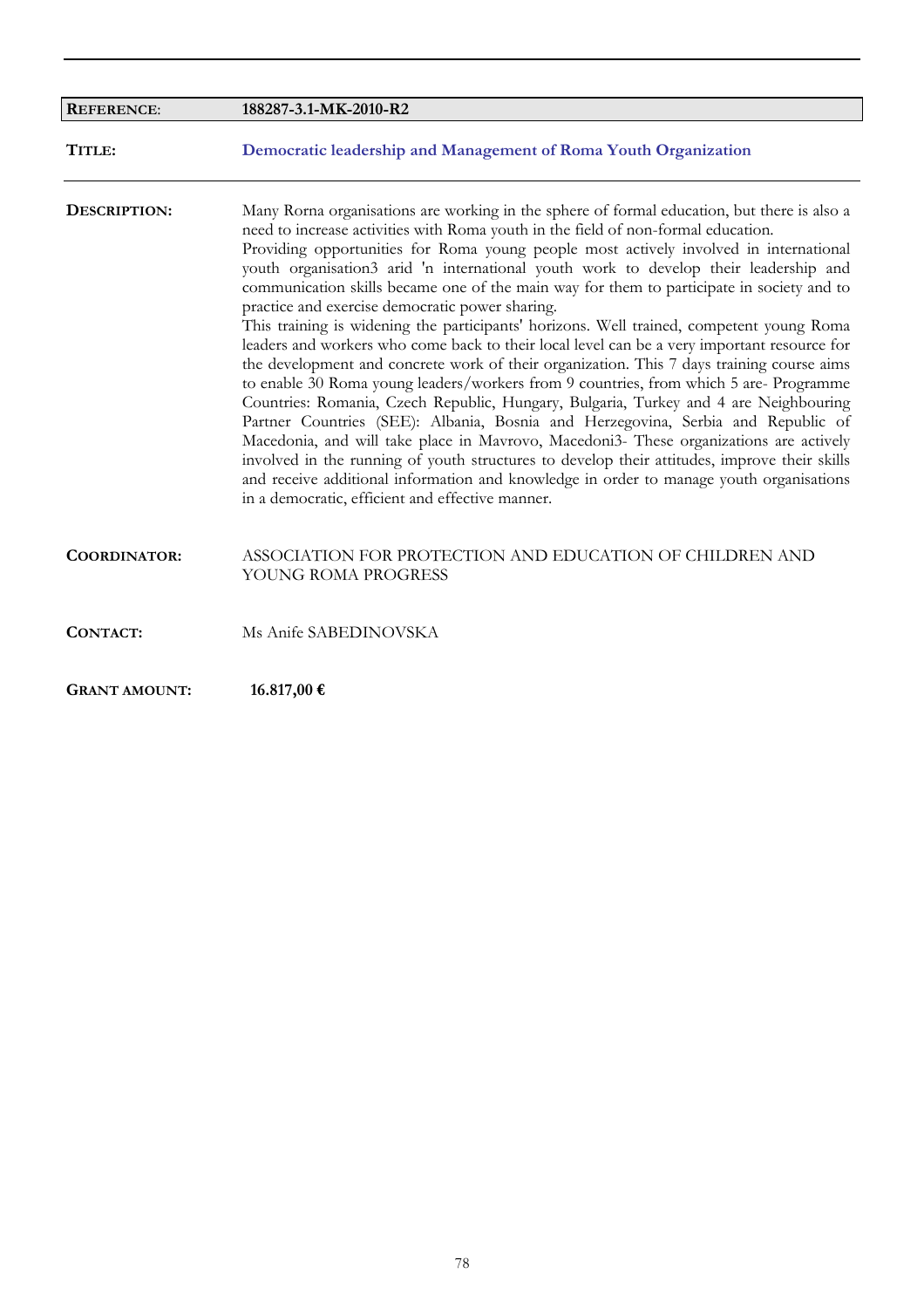| <b>REFERENCE:</b>    | 188328-3.1-RS-2010-R2                                                                                                                                                                                                                                                                                                                                                                                                                                                                                                                                                                                                                                                                                                                                                                                                                                                                                                                                                                                                                                                                                                                                                                                                  |
|----------------------|------------------------------------------------------------------------------------------------------------------------------------------------------------------------------------------------------------------------------------------------------------------------------------------------------------------------------------------------------------------------------------------------------------------------------------------------------------------------------------------------------------------------------------------------------------------------------------------------------------------------------------------------------------------------------------------------------------------------------------------------------------------------------------------------------------------------------------------------------------------------------------------------------------------------------------------------------------------------------------------------------------------------------------------------------------------------------------------------------------------------------------------------------------------------------------------------------------------------|
| TITLE:               | The DeCreation of Rage - Dance and Violence Prevention in Youth Work                                                                                                                                                                                                                                                                                                                                                                                                                                                                                                                                                                                                                                                                                                                                                                                                                                                                                                                                                                                                                                                                                                                                                   |
| DESCRIPTION:         | The Training Course (TC) is focused on violence prevention in youth work with the help of<br>dance teaching methods. Dance is a vital tool for youngsters to develop emotional, social<br>and cognitive skills. It helps to canalize and overcome aggressions, to improve self-<br>confidence and to develop new forms of communication. The TC will provide a platform<br>for organisations and their youth workers to share their experiences in violence prevention<br>among youngsters through dance. The participants will deepen their knowledge about the<br>causes and circumstances of violence among young people and learn about specific<br>methods and approaches of dance activities in violence prevention. Experienced trainers<br>and guest lecturers will ensure the quality of the TC and encourage the participants in<br>developing new creative and successful approaches in violence prevention in youth work<br>through dance. The project will be implemented in spring 2011 in Kikinda, Serbia with<br>participation of participants and partner promoters from programme countries and<br>neighbouring partner countries from SEE as Albania, Bosnia and Herzegovina, Croatia and<br>FYROM. |
| <b>COORDINATOR:</b>  | <b>CENTER FOR SUPPORT OF WOMEN</b>                                                                                                                                                                                                                                                                                                                                                                                                                                                                                                                                                                                                                                                                                                                                                                                                                                                                                                                                                                                                                                                                                                                                                                                     |
| <b>CONTACT:</b>      | Mr Biljana STEPANOV                                                                                                                                                                                                                                                                                                                                                                                                                                                                                                                                                                                                                                                                                                                                                                                                                                                                                                                                                                                                                                                                                                                                                                                                    |
| <b>GRANT AMOUNT:</b> | 15.094,00 €                                                                                                                                                                                                                                                                                                                                                                                                                                                                                                                                                                                                                                                                                                                                                                                                                                                                                                                                                                                                                                                                                                                                                                                                            |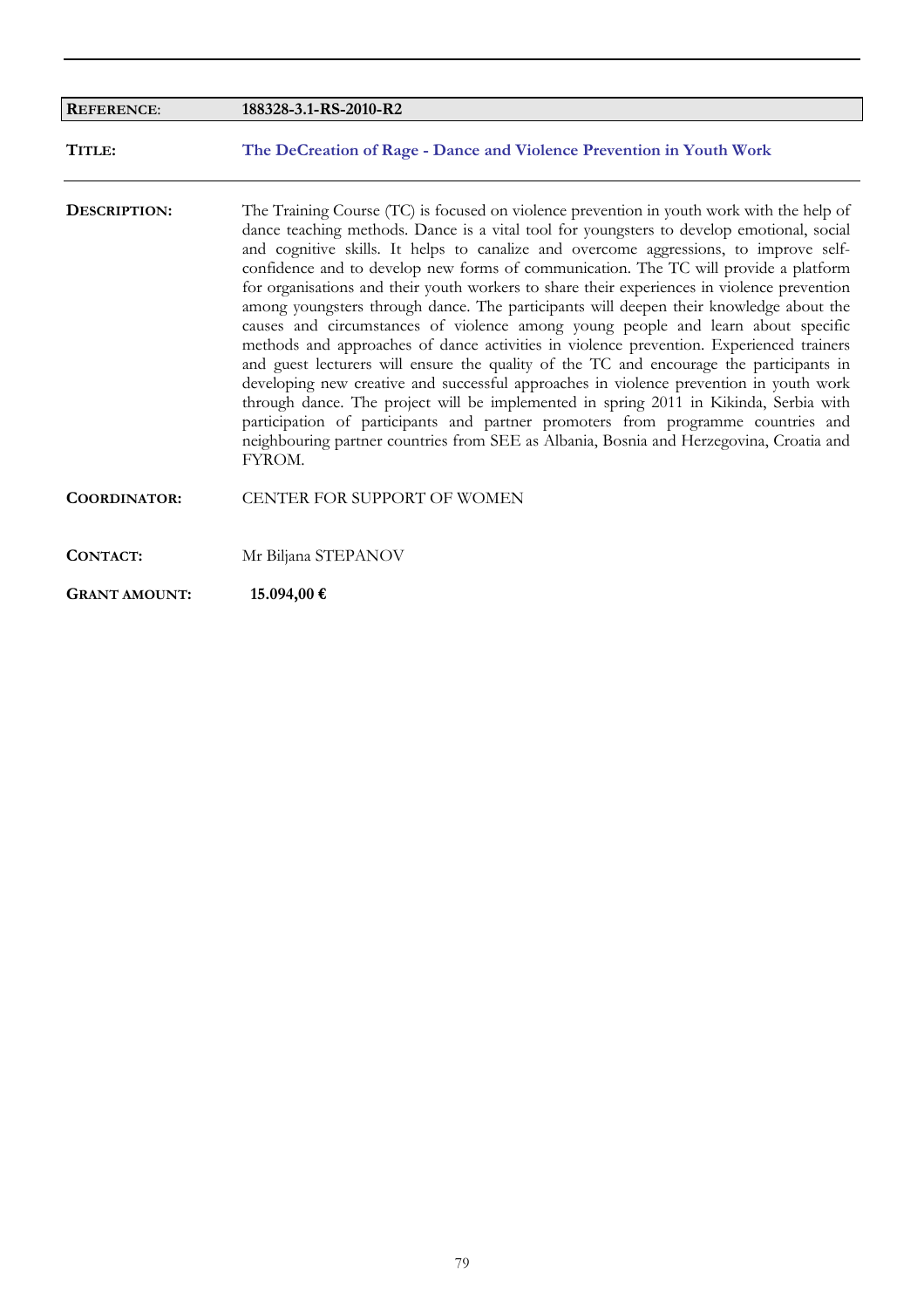| <b>REFERENCE:</b>    | 188330-3.1-RS-2010-R2                                                                                                                                                                                                                                                                                                                                                                                                                                                                                                                                                                                                                                                                                                                                                                                                                                                                                                                                                                                   |
|----------------------|---------------------------------------------------------------------------------------------------------------------------------------------------------------------------------------------------------------------------------------------------------------------------------------------------------------------------------------------------------------------------------------------------------------------------------------------------------------------------------------------------------------------------------------------------------------------------------------------------------------------------------------------------------------------------------------------------------------------------------------------------------------------------------------------------------------------------------------------------------------------------------------------------------------------------------------------------------------------------------------------------------|
| TITLE:               | Youth Policy and Youth Work in Transition : The Vojvodina as a multicultural<br>challenge                                                                                                                                                                                                                                                                                                                                                                                                                                                                                                                                                                                                                                                                                                                                                                                                                                                                                                               |
| DESCRIPTION:         | Ten years after the change of the political system in Serbia the aim of this project is the<br>sensitisation and examination with the development of youth work and youth policy in the<br>Vojvodina, a region affected by more than 20 nationalities and various ethnic minorities and<br>cultural diversities. The participants from European programme countries and our<br>neighbours, partner countries from SEE will meet youth organisations, persons in charge<br>from politics and administration and other representatives of the public to discuss the<br>interests, needs and demands of young people like scopes for development and personal<br>responsibility, to experience the problems and chances of the current youth policy and<br>youth work in Vojvodina and Serbia and tq find partners for potential future co-operations<br>in the frame of the Youth in Action programme. The project will be realized in the Fruska<br>Gora, the centre of the Vojvodina in September 2010. |
| <b>COORDINATOR:</b>  | CENTER FOR SUPPORT OF WOMEN                                                                                                                                                                                                                                                                                                                                                                                                                                                                                                                                                                                                                                                                                                                                                                                                                                                                                                                                                                             |
| <b>CONTACT:</b>      | Mr Biljana STEPANOV                                                                                                                                                                                                                                                                                                                                                                                                                                                                                                                                                                                                                                                                                                                                                                                                                                                                                                                                                                                     |
| <b>GRANT AMOUNT:</b> | 14.146,00 €                                                                                                                                                                                                                                                                                                                                                                                                                                                                                                                                                                                                                                                                                                                                                                                                                                                                                                                                                                                             |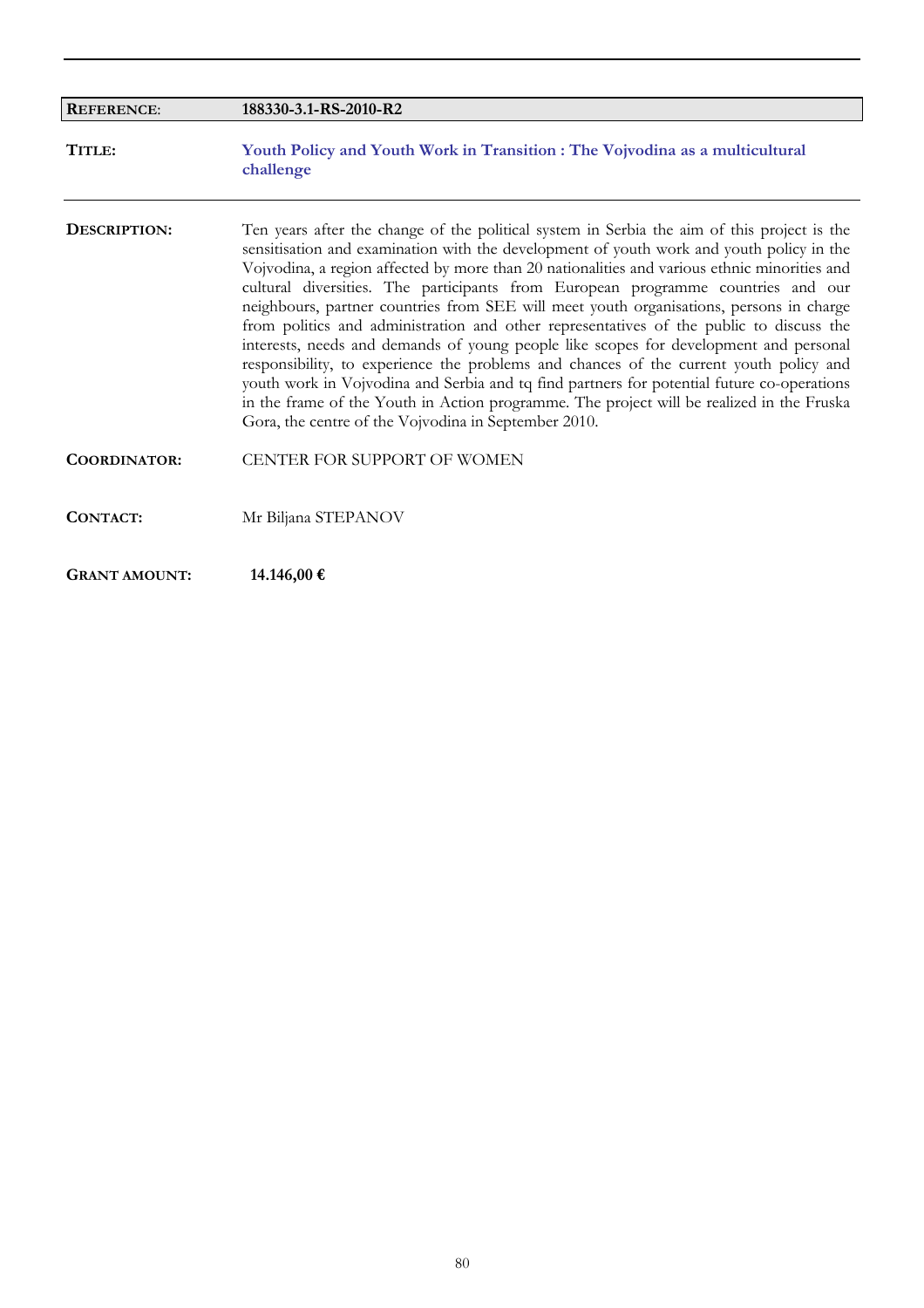| <b>REFERENCE:</b>   | 188337-3.1-HR-2010-R2                                                                                                                                                                                                                                                                                                                                                                                                                                                                                                                                                                                                                                                                                                                                                                                                                                                                                                                                                                                                                                                                                                                                                                                                                                                                                                                                                                                                                                                                                                                                                               |
|---------------------|-------------------------------------------------------------------------------------------------------------------------------------------------------------------------------------------------------------------------------------------------------------------------------------------------------------------------------------------------------------------------------------------------------------------------------------------------------------------------------------------------------------------------------------------------------------------------------------------------------------------------------------------------------------------------------------------------------------------------------------------------------------------------------------------------------------------------------------------------------------------------------------------------------------------------------------------------------------------------------------------------------------------------------------------------------------------------------------------------------------------------------------------------------------------------------------------------------------------------------------------------------------------------------------------------------------------------------------------------------------------------------------------------------------------------------------------------------------------------------------------------------------------------------------------------------------------------------------|
| TITLE:              | <b>Youth Unlimited</b>                                                                                                                                                                                                                                                                                                                                                                                                                                                                                                                                                                                                                                                                                                                                                                                                                                                                                                                                                                                                                                                                                                                                                                                                                                                                                                                                                                                                                                                                                                                                                              |
| DESCRIPTION:        | Youth Unlimited is a training course which aims to create sustainable ways of youth<br>empowerment through participation and practicing democratic citizenship in youth<br>organizations. During 7 days, 25 youth leaders coming from 17 organizations and 16 EU<br>countries (Poland, Spain, Romania, Latvia., FYR Macedonia, Lithuania .Kosovo, Denmark<br>.Greece, Serbia, Turkey, Germany, Italy, Bulgaria, Montenegro and Croatia), will share<br>experiences and explore new ways of youth participation through active citizenship.<br>The objectives of the training course are:<br>- to increase understanding of youth leaders about active youth participation both in youth<br>work and in decision making processes;<br>- to learn how youth critical thinking can be developed through youth projects;<br>- to develop awareness about democratic citizenship as a meaningful direction for<br>young people participating in youth activities;<br>- to explore the nature of youth participation and instruments for is promotion among<br>groups of young people who usually have fewer opportunities to be active in civil society or<br>youth activities at local and regional level;<br>- to develop creative and attractive ways of citizenship education through youth work.<br>The main themes of the activity are European awareness and youth participation through<br>active citizenship. The working methods that we will use are: workshops, plenary<br>discussions, role playing, simulating exercises, mind showering and reflection working<br>groups. |
| <b>COORDINATOR:</b> | YOUTH CENTRE NON-FORMAL EDUCATION - CNC                                                                                                                                                                                                                                                                                                                                                                                                                                                                                                                                                                                                                                                                                                                                                                                                                                                                                                                                                                                                                                                                                                                                                                                                                                                                                                                                                                                                                                                                                                                                             |
| <b>CONTACT:</b>     | Ms Nemanja SPASENOVSKI                                                                                                                                                                                                                                                                                                                                                                                                                                                                                                                                                                                                                                                                                                                                                                                                                                                                                                                                                                                                                                                                                                                                                                                                                                                                                                                                                                                                                                                                                                                                                              |

**GRANT AMOUNT: 15.097,00 €**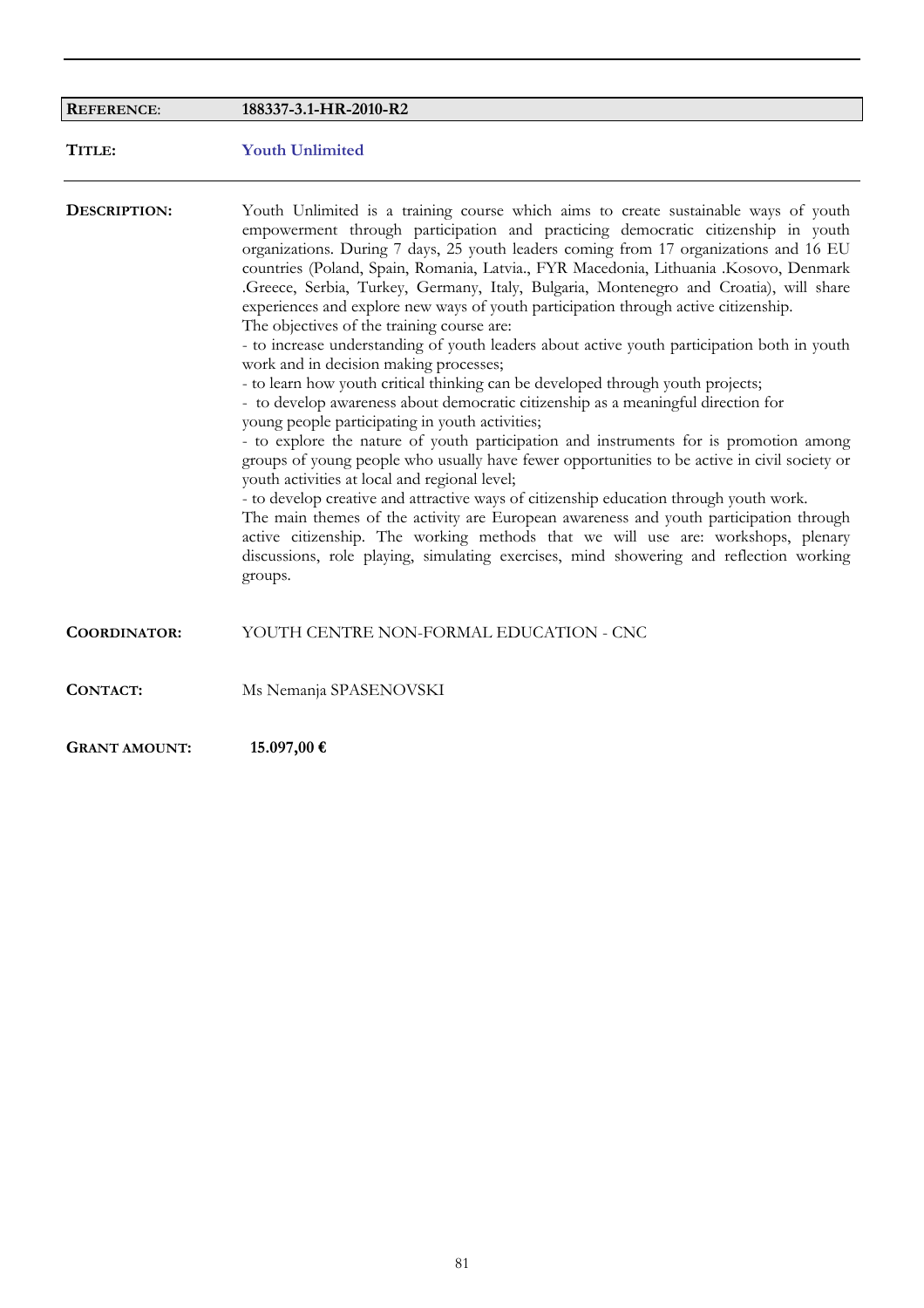| <b>REFERENCE:</b>    | 188339-3.1-RS-2010-R2                                                                                                                                                                                                                                                                                                                                                                                                                                                                                                                                                                                                                                                                                                                                                                                                                                                                                                                                                                                                                                                                                                                                                                                                                                                                                                                                                                                        |
|----------------------|--------------------------------------------------------------------------------------------------------------------------------------------------------------------------------------------------------------------------------------------------------------------------------------------------------------------------------------------------------------------------------------------------------------------------------------------------------------------------------------------------------------------------------------------------------------------------------------------------------------------------------------------------------------------------------------------------------------------------------------------------------------------------------------------------------------------------------------------------------------------------------------------------------------------------------------------------------------------------------------------------------------------------------------------------------------------------------------------------------------------------------------------------------------------------------------------------------------------------------------------------------------------------------------------------------------------------------------------------------------------------------------------------------------|
| TITLE:               | Young Leaders in Action - Training course for leaders of youth groups with fewer<br>opportunities                                                                                                                                                                                                                                                                                                                                                                                                                                                                                                                                                                                                                                                                                                                                                                                                                                                                                                                                                                                                                                                                                                                                                                                                                                                                                                            |
| DESCRIPTION:         | To ensure quality of each exchange and contribution to Programme objectives, there is a<br>need to have young leaders of the group who feel competent to act in that role. To lead<br>group of young people with fewer opportunities is even more challenging and demanding.<br>Leaders are key actors of each youth exchange and if they are motivated, prepared and<br>responsible they can do a lot to increase quality of exchanges and outcomes for participants.<br>The objective of this training course is to provide learning opportunity in an intercultural<br>setting for young people interested to gain competences for being young leaders of youth<br>groups with fewer possibilities participating on youth exchanges in 2011<br>Participants should be former or future leaders of youth groups on youth exchanges, mainly<br>organized under Action 3.1. The training aims to provide them with non formal learning<br>possibility to acquire competences that are necessary for one leader to have. We will start<br>with need analysis of the group and each member and than go through understanding of<br>purpose and features of youth exchanges, group dynamic, participation, learning and<br>inclusion of young people.<br>Soon, participants of this training course will be responsible for group of young people and<br>this is an opportunity to prepare for such experience. |
| <b>COORDINATOR:</b>  | VOLUNTEERS CENTER OF VOJVODINA AND NATURE CONSERVATION<br><b>MOVEMENT</b>                                                                                                                                                                                                                                                                                                                                                                                                                                                                                                                                                                                                                                                                                                                                                                                                                                                                                                                                                                                                                                                                                                                                                                                                                                                                                                                                    |
| CONTACT:             | Mr Budalic VLADIMIR                                                                                                                                                                                                                                                                                                                                                                                                                                                                                                                                                                                                                                                                                                                                                                                                                                                                                                                                                                                                                                                                                                                                                                                                                                                                                                                                                                                          |
| <b>GRANT AMOUNT:</b> | 17.414,00 €                                                                                                                                                                                                                                                                                                                                                                                                                                                                                                                                                                                                                                                                                                                                                                                                                                                                                                                                                                                                                                                                                                                                                                                                                                                                                                                                                                                                  |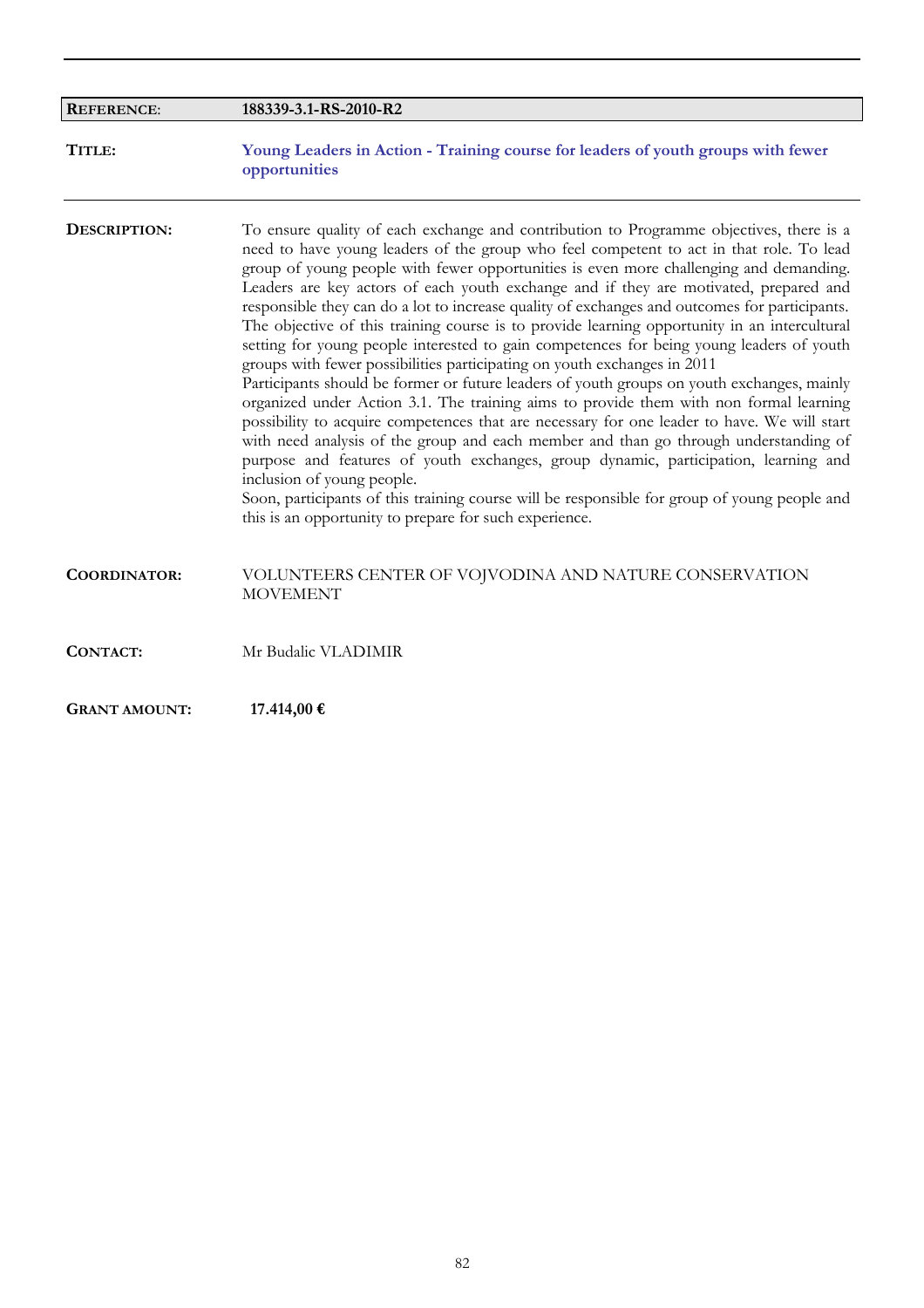| <b>REFERENCE:</b>    | 188384-3.1-AL-2010-R2                                                                                                                                                                                                                                                                                                                                                                                                                                                                                                                                                                                                                                                                                                                                                                                                                                                                                                                                                                                                                                                                                                                                                                                                                                                                                                                                                                                                                                                                                                                                                                                                                                                                                                                                                                                                                                                                                                                                        |
|----------------------|--------------------------------------------------------------------------------------------------------------------------------------------------------------------------------------------------------------------------------------------------------------------------------------------------------------------------------------------------------------------------------------------------------------------------------------------------------------------------------------------------------------------------------------------------------------------------------------------------------------------------------------------------------------------------------------------------------------------------------------------------------------------------------------------------------------------------------------------------------------------------------------------------------------------------------------------------------------------------------------------------------------------------------------------------------------------------------------------------------------------------------------------------------------------------------------------------------------------------------------------------------------------------------------------------------------------------------------------------------------------------------------------------------------------------------------------------------------------------------------------------------------------------------------------------------------------------------------------------------------------------------------------------------------------------------------------------------------------------------------------------------------------------------------------------------------------------------------------------------------------------------------------------------------------------------------------------------------|
| TITLE:               | <b>Building Europa through Youth Empowerment and Partenership (BR.YEP)</b>                                                                                                                                                                                                                                                                                                                                                                                                                                                                                                                                                                                                                                                                                                                                                                                                                                                                                                                                                                                                                                                                                                                                                                                                                                                                                                                                                                                                                                                                                                                                                                                                                                                                                                                                                                                                                                                                                   |
| DESCRIPTION:         | The PBA aims at creating a platform where the partners will have the possibility to debate<br>and to exchange best practices on youth issues on equal basis by bringing together youth<br>workers, youth leaders and young people from the SEE and the EU. The overall objective<br>is to further develop partnership on youth projects in general, and EVS projects in<br>particular, among the participant's countries. Moreover, it aims at improving participants'<br>skills and abilities on youth employment in order to better face the contemporary labour<br>market.<br>The PBA will take place in Shkodra, Albania, from the 07th until the 13th of Mars 2011<br>involving participants from 7 countries (Albania, Bosnia and Herzegovina, Bulgaria, France,<br>Greece, Italy and Serbia,) in the following activities:<br>- Training on the Youth in Action programme, with a specific focus on Action 2 - EVS<br>- Workshops focused on the tools and relational competences needed to support projects at<br>local level<br>- Simulations and role-play games to familiarize with the rules and resources to be managed<br>in EVS project in order to support EVS volunteers and to foster relationships between EVS<br>coordinators and mentors in order to establish a mutual support network during the<br>Implementation phase<br>- Intercultural activities are foreseen to promote mutual understanding of the different<br>cultures involved.<br>The overall outcome is the creation of a network of youth organizations, at the beginning<br>only among the participant's organization but the participants will be trained to enlarge the<br>network. The core theme of the network will be the common interests, for instance youth<br>issues, and the cooperation on common projects to be developed in the near future,<br>contributing so at the development of a powerful interconnected civil society active in<br>youth issues. |
| <b>COORDINATOR:</b>  | LOCAL DEMOCRACY AGENCY (LDA) ALBANIA/SHKODRA                                                                                                                                                                                                                                                                                                                                                                                                                                                                                                                                                                                                                                                                                                                                                                                                                                                                                                                                                                                                                                                                                                                                                                                                                                                                                                                                                                                                                                                                                                                                                                                                                                                                                                                                                                                                                                                                                                                 |
| CONTACT:             | Mr Erjon LLAZANI                                                                                                                                                                                                                                                                                                                                                                                                                                                                                                                                                                                                                                                                                                                                                                                                                                                                                                                                                                                                                                                                                                                                                                                                                                                                                                                                                                                                                                                                                                                                                                                                                                                                                                                                                                                                                                                                                                                                             |
| <b>GRANT AMOUNT:</b> | 24.027,50 €                                                                                                                                                                                                                                                                                                                                                                                                                                                                                                                                                                                                                                                                                                                                                                                                                                                                                                                                                                                                                                                                                                                                                                                                                                                                                                                                                                                                                                                                                                                                                                                                                                                                                                                                                                                                                                                                                                                                                  |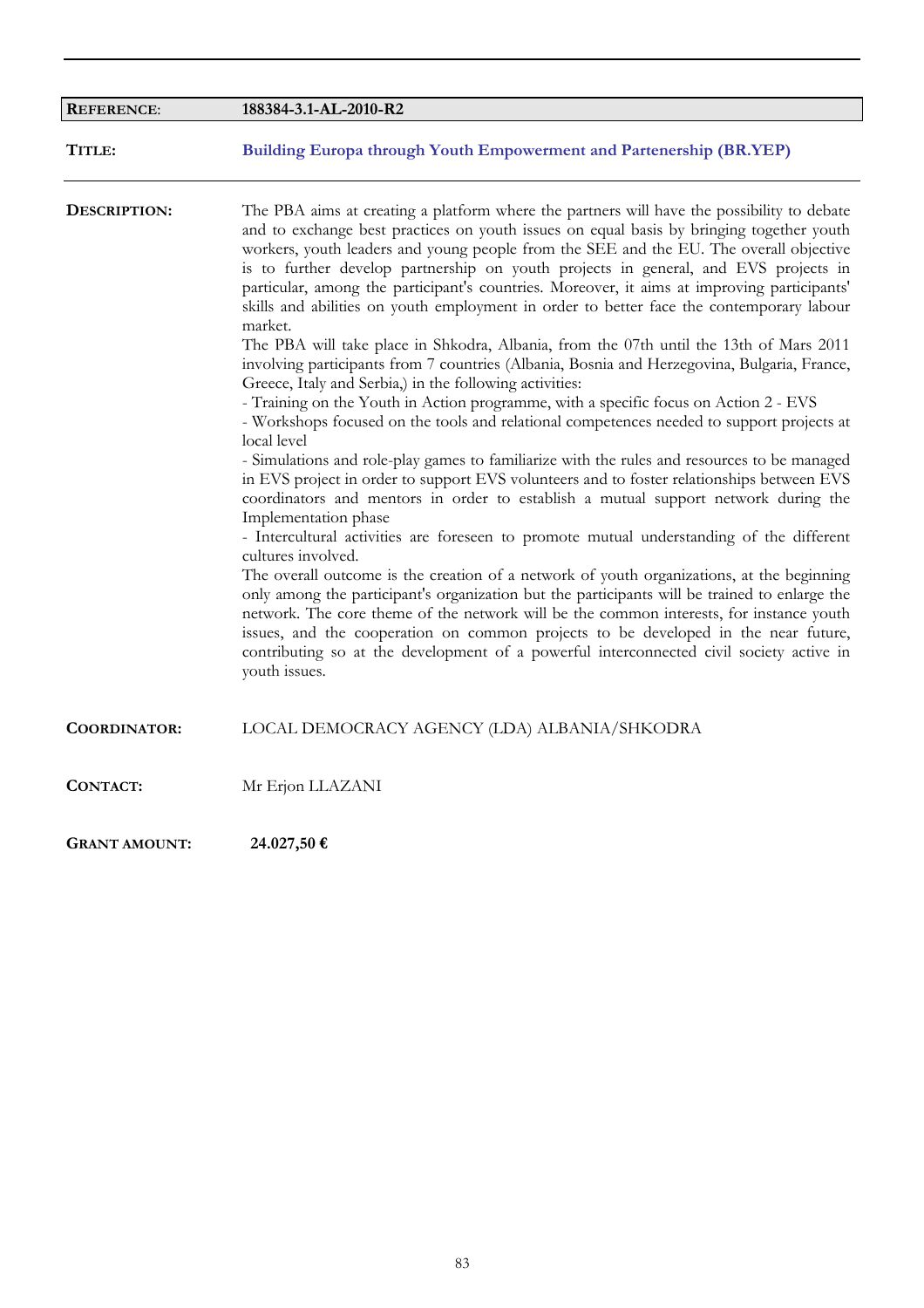| <b>REFERENCE:</b>    | 188432-3.1-AL-2010-R2                                                                                                                                                                                                                                                                                                                                                                                                                                                                                                                                                                                                                                                                                                                                                                                                                                                                                                                                                                                                                                                                                                                                                                                                                                                                                                                                                                                                                                                                                                                                                   |
|----------------------|-------------------------------------------------------------------------------------------------------------------------------------------------------------------------------------------------------------------------------------------------------------------------------------------------------------------------------------------------------------------------------------------------------------------------------------------------------------------------------------------------------------------------------------------------------------------------------------------------------------------------------------------------------------------------------------------------------------------------------------------------------------------------------------------------------------------------------------------------------------------------------------------------------------------------------------------------------------------------------------------------------------------------------------------------------------------------------------------------------------------------------------------------------------------------------------------------------------------------------------------------------------------------------------------------------------------------------------------------------------------------------------------------------------------------------------------------------------------------------------------------------------------------------------------------------------------------|
| TITLE:               | <b>Bridges for Inclusion</b>                                                                                                                                                                                                                                                                                                                                                                                                                                                                                                                                                                                                                                                                                                                                                                                                                                                                                                                                                                                                                                                                                                                                                                                                                                                                                                                                                                                                                                                                                                                                            |
| DESCRIPTION:         | Seminar will bring together 34 youth workers, activists, and disabled youngsters in Albania<br>from three different regions of Europe. (ED, SEE western Europe and Caucasus) who are<br>willing to set up new partnerships within YiA programme.<br>Aim of seminar is to build strong partnerships and cooperation developing different<br>projects in Action 3.1 and Action 2 supporting projects among experienced organisations<br>and other non experienced youth organisations from EU, SEE and western Europe and<br>Caucasus which work in disability field. The project is designed not only to set up new<br>partnership but to reflect in phenomena of exclusion and to foster inclusion for youth with<br>disability, focusing on positive examples from different countries. PBA will be based in<br>three main fronts: first front shall be exploring the concept of inclusion and exclusion in<br>our societies and find tools how to foster it, sharing good experiences in disability field;<br>second front will be presentation of possibilities that Youth in Action is offering for young<br>disabled people and presentation of the YiA; and third front would be setting up new<br>partnership and design concrete project ideas within YiA (action 2, 3.1), working mainly on<br>promotion of inclusion, participation and active citizenship.<br>Inclusion, Minority, intercultural learning, majority, tolerance, active citizenship,<br>participation, will be some of key words and related concepts that we will explore in the<br>seminar. |
| <b>COORDINATOR:</b>  | BEYOND BARRIERS ASSOCIATION                                                                                                                                                                                                                                                                                                                                                                                                                                                                                                                                                                                                                                                                                                                                                                                                                                                                                                                                                                                                                                                                                                                                                                                                                                                                                                                                                                                                                                                                                                                                             |
| <b>CONTACT:</b>      | Ms Ana DERVISHI                                                                                                                                                                                                                                                                                                                                                                                                                                                                                                                                                                                                                                                                                                                                                                                                                                                                                                                                                                                                                                                                                                                                                                                                                                                                                                                                                                                                                                                                                                                                                         |
| <b>GRANT AMOUNT:</b> | 19.731,00 €                                                                                                                                                                                                                                                                                                                                                                                                                                                                                                                                                                                                                                                                                                                                                                                                                                                                                                                                                                                                                                                                                                                                                                                                                                                                                                                                                                                                                                                                                                                                                             |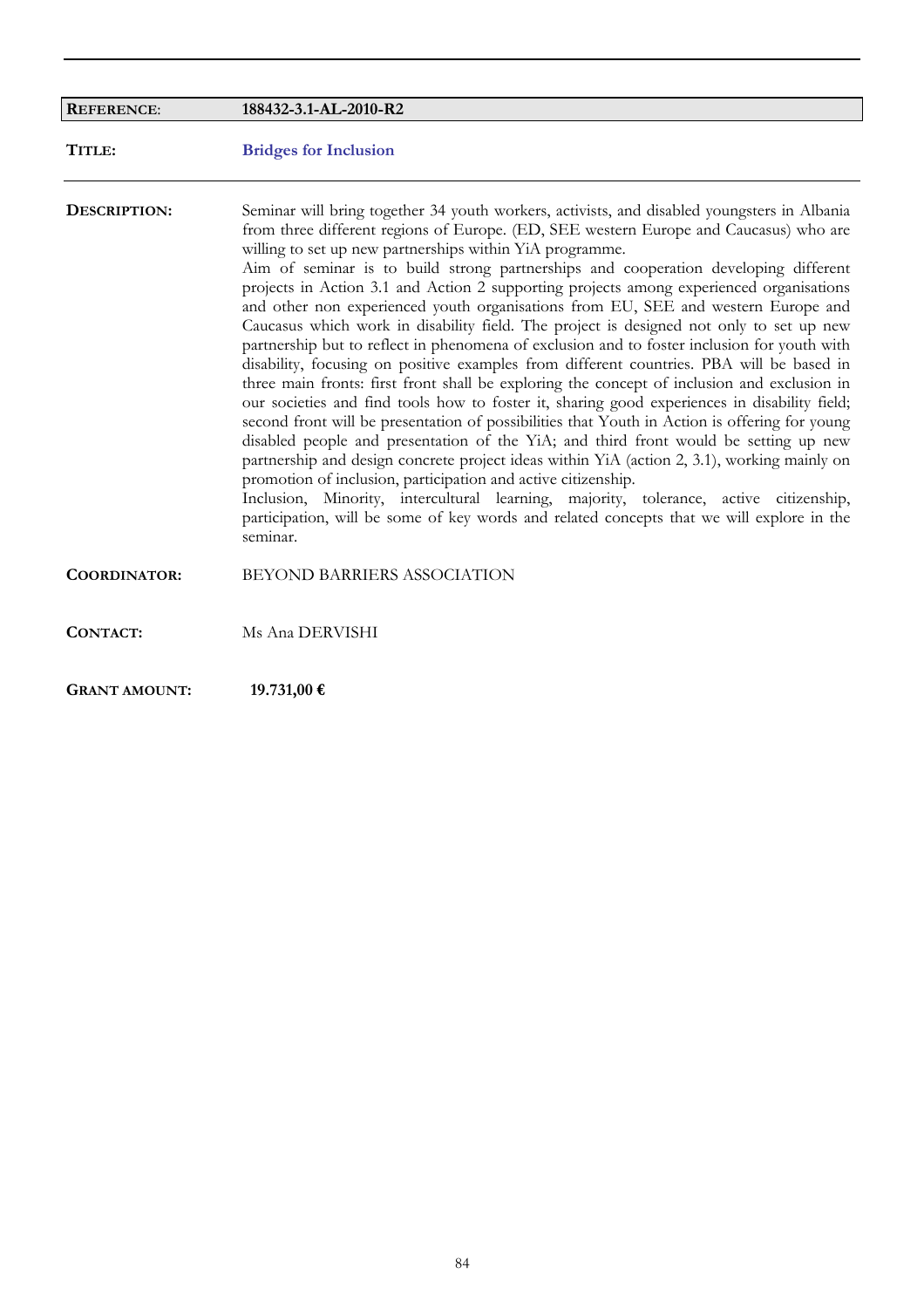| <b>REFERENCE:</b>    | 188488-3.1-RS-2010-R2                                                                                                                                                                                                                                                                                                                                                                                                                                                                                                                                                                                                                                                                                                                                                                                                                                                                                                                                                                                                                                                                                                                                                                                                                                                                                                                                                                                                                                                                                                                                                                                                                                                                                                                                                                                                                                                                                                                                                                                                                                                                                                                                                                                                                                                                                                                                                                                                                            |
|----------------------|--------------------------------------------------------------------------------------------------------------------------------------------------------------------------------------------------------------------------------------------------------------------------------------------------------------------------------------------------------------------------------------------------------------------------------------------------------------------------------------------------------------------------------------------------------------------------------------------------------------------------------------------------------------------------------------------------------------------------------------------------------------------------------------------------------------------------------------------------------------------------------------------------------------------------------------------------------------------------------------------------------------------------------------------------------------------------------------------------------------------------------------------------------------------------------------------------------------------------------------------------------------------------------------------------------------------------------------------------------------------------------------------------------------------------------------------------------------------------------------------------------------------------------------------------------------------------------------------------------------------------------------------------------------------------------------------------------------------------------------------------------------------------------------------------------------------------------------------------------------------------------------------------------------------------------------------------------------------------------------------------------------------------------------------------------------------------------------------------------------------------------------------------------------------------------------------------------------------------------------------------------------------------------------------------------------------------------------------------------------------------------------------------------------------------------------------------|
| TITLE:               | <b>Training Course Heuristic Game</b>                                                                                                                                                                                                                                                                                                                                                                                                                                                                                                                                                                                                                                                                                                                                                                                                                                                                                                                                                                                                                                                                                                                                                                                                                                                                                                                                                                                                                                                                                                                                                                                                                                                                                                                                                                                                                                                                                                                                                                                                                                                                                                                                                                                                                                                                                                                                                                                                            |
| DESCRIPTION:         | TC about using creative methods, art and music for inclusion of social excluded young<br>people from different cultural, ethnic and religious background The venue will be Sremski<br>Karlovci, Novi Sad, Serbia The countries involved are: Serbia, Albania, Armenia,<br>Azerbaijan, Belarus, Bosnia and Herzegovina, Croatia, France, Germany, Greece, Italy,<br>Lithuania, Macedonia, Montenegro, Poland, Romania, Russia, Spain, Turkey, Ukraine; with<br>20 participants. Main theme: inclusion of social excluded youth groups through music and<br>art activities.<br>The main goal of our training course "Heuristic Game" is to offer to participants new art<br>techniques and learning methods for improving inclusion of excluded groups of youth -<br>young people from different cultural; religious and ethnic background.<br>Target group on our training course are people actively involved in work with social<br>excluded youth from different cultural, ethnic and religious background (youth workers,<br>youth leaders, NGO activists, school teachers, social workers).<br>Objectives:<br>- to promote inclusion as a most significant value working with youth with fewer<br>opportunities<br>- to encourage excluded young people from different cultural, ethnic and religious<br>background to play an active role in their communities<br>- to stimulate participants to have reflection on the essential characteristics of European<br>society and foster mutual understanding between young people in different countries.<br>- to contribute participants development of creative capabilities and skills in youth work<br>using learning and creative methods (art and music techniques)<br>Duration: Total project - takes period of four months in total. Training Course lasts: 9 days<br>excluding travel days<br>The implemented activities: art activities and learning sessions.<br>The applied methods: non-formal way of learning. This includes: games, energisers, ice-<br>breakers, team building exercises, individual and group activities/work on practical<br>examples in a small groups, thematic workshops for making instruments, playing<br>instruments, voice techniques, music energizers (self-expression of an individual musicians),<br>individual and group music improvisations, drawings, making masks, photography, video,<br>making objects, working in contact with the nature. |
| <b>COORDINATOR:</b>  | ASSOCIATION FABRIK ART                                                                                                                                                                                                                                                                                                                                                                                                                                                                                                                                                                                                                                                                                                                                                                                                                                                                                                                                                                                                                                                                                                                                                                                                                                                                                                                                                                                                                                                                                                                                                                                                                                                                                                                                                                                                                                                                                                                                                                                                                                                                                                                                                                                                                                                                                                                                                                                                                           |
| <b>CONTACT:</b>      | Ms Zeljka MILOSEVIC                                                                                                                                                                                                                                                                                                                                                                                                                                                                                                                                                                                                                                                                                                                                                                                                                                                                                                                                                                                                                                                                                                                                                                                                                                                                                                                                                                                                                                                                                                                                                                                                                                                                                                                                                                                                                                                                                                                                                                                                                                                                                                                                                                                                                                                                                                                                                                                                                              |
| <b>GRANT AMOUNT:</b> | 17.809,50€                                                                                                                                                                                                                                                                                                                                                                                                                                                                                                                                                                                                                                                                                                                                                                                                                                                                                                                                                                                                                                                                                                                                                                                                                                                                                                                                                                                                                                                                                                                                                                                                                                                                                                                                                                                                                                                                                                                                                                                                                                                                                                                                                                                                                                                                                                                                                                                                                                       |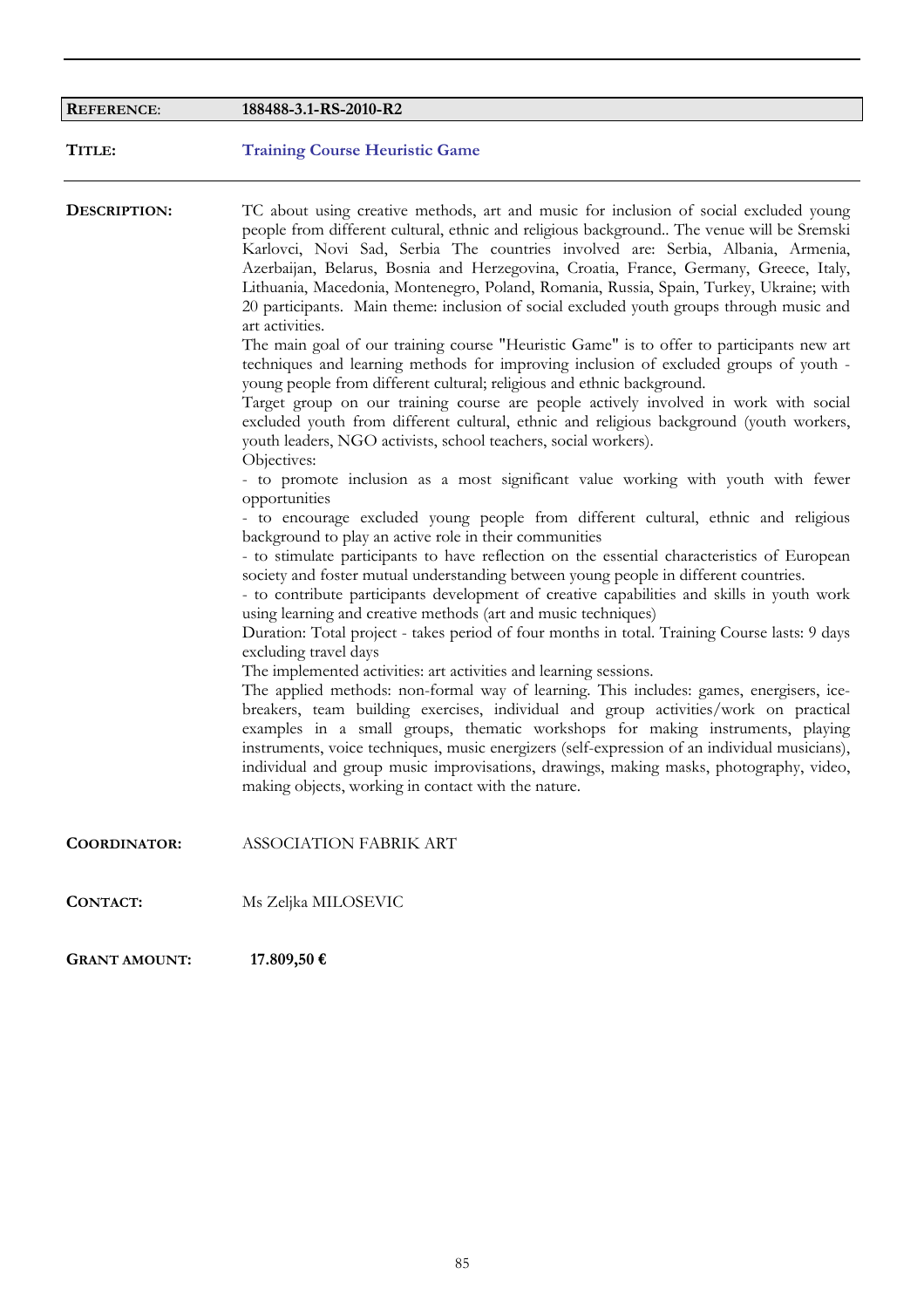### **ACTION 4 - YOUTH SUPPORT SYSTEMS**

#### **ACTION 4.3 TRAINING AND NETWORKING OF THOSE ACTIVE IN YOUTH WORK AND YOUTH ORGANISATIONS**

| <b>REFERENCE:</b>    | 187973-4.3-BE-2010-R2                                                                                                                                                                                                                                                                                                                                                                                                                                                                                                                                                                                                                                                                                                                                                                                                                                                                                                                                                                                                                                                                                                                                                                                                                                                                                                                   |
|----------------------|-----------------------------------------------------------------------------------------------------------------------------------------------------------------------------------------------------------------------------------------------------------------------------------------------------------------------------------------------------------------------------------------------------------------------------------------------------------------------------------------------------------------------------------------------------------------------------------------------------------------------------------------------------------------------------------------------------------------------------------------------------------------------------------------------------------------------------------------------------------------------------------------------------------------------------------------------------------------------------------------------------------------------------------------------------------------------------------------------------------------------------------------------------------------------------------------------------------------------------------------------------------------------------------------------------------------------------------------|
| TITLE:               | Linking national and European democratic participation                                                                                                                                                                                                                                                                                                                                                                                                                                                                                                                                                                                                                                                                                                                                                                                                                                                                                                                                                                                                                                                                                                                                                                                                                                                                                  |
| DESCRIPTION:         | Linking national and European democratic participation is a training on representation,<br>advocacy and democratic participation of young people active in YFU and AFS<br>organisations in Europe. Its main aims are to link policy at European and national levels to<br>the values and goals of YFU and AFS organisations in order to encourage young people's<br>active participation and raise awareness of the interdependence of national and European<br>level youth policy. The training is a part of a broader strategy on empowering national<br>organisations to promote democratic participation among their volunteers in order to<br>prepare them for the responsibilities that lie ahead while also creating an open environment<br>that allows the organisations to promote their core values and methods.<br>The training will take place in Brussels, Belgium in December 2010 and will be organised by<br>an international organising team of trainers from the EEE-YFU and EFIL networks,<br>together with the two main promoters. Participants will be 18 experienced youth workers<br>from 12 different organisations, with some level of responsibility and influence in their<br>national organisations that will be able to multiply their learning points and co-operation<br>initiatives after the training. |
| COORDINATOR:         | <b>EEE-YFU</b>                                                                                                                                                                                                                                                                                                                                                                                                                                                                                                                                                                                                                                                                                                                                                                                                                                                                                                                                                                                                                                                                                                                                                                                                                                                                                                                          |
| <b>CONTACT:</b>      | Mr Brian ARNOLD                                                                                                                                                                                                                                                                                                                                                                                                                                                                                                                                                                                                                                                                                                                                                                                                                                                                                                                                                                                                                                                                                                                                                                                                                                                                                                                         |
| <b>GRANT AMOUNT:</b> | 11.431,00 €                                                                                                                                                                                                                                                                                                                                                                                                                                                                                                                                                                                                                                                                                                                                                                                                                                                                                                                                                                                                                                                                                                                                                                                                                                                                                                                             |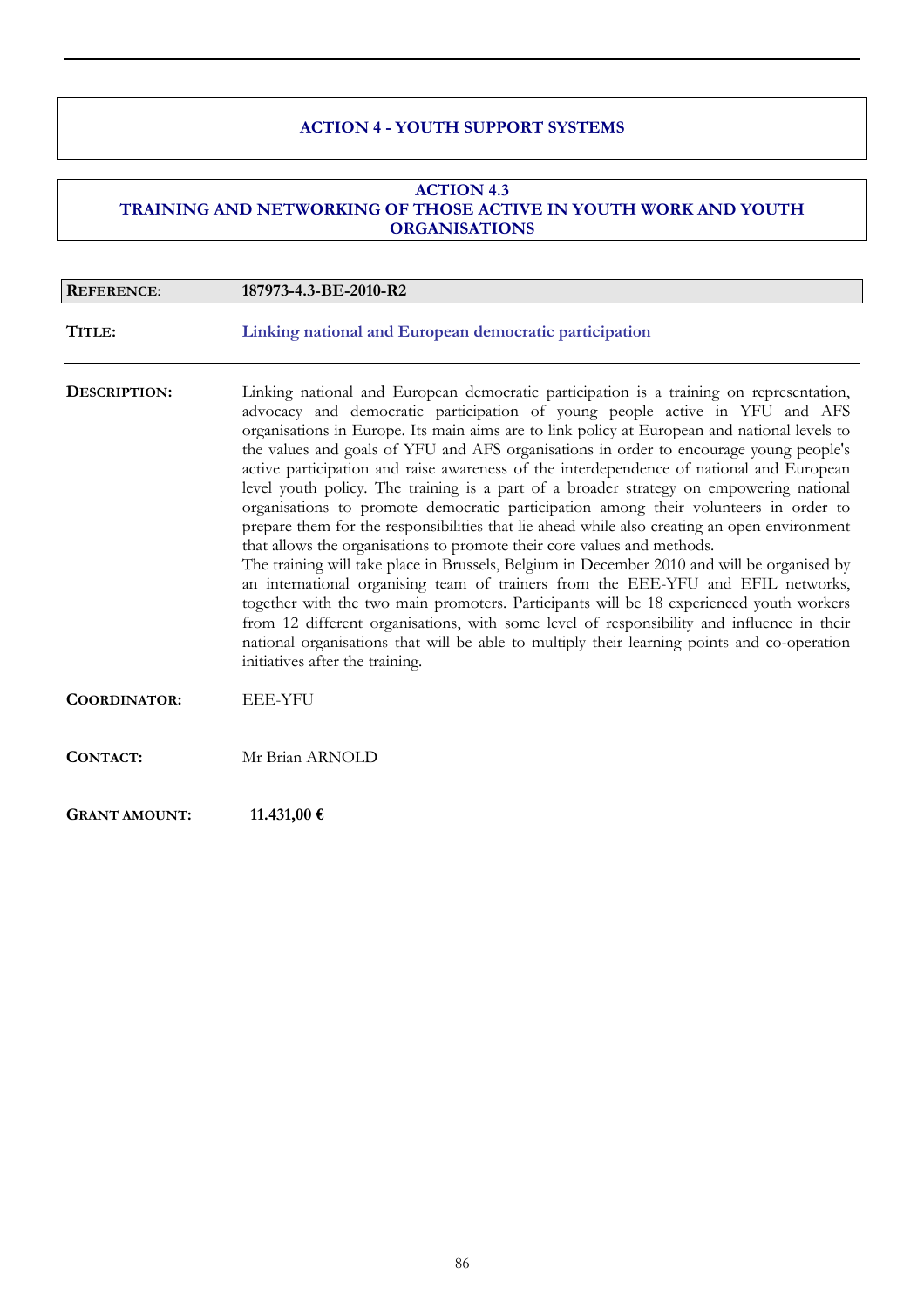| <b>REFERENCE:</b>    | 187986-4.3-BE-2010-R2                                                                                                                                                                                                                                                                                                                                                                                                                                                                                                                                                                                                                                                                                                                                                                                                                                                                                                                                                                                                                                                                                                                                                                                                                                                                                                                   |
|----------------------|-----------------------------------------------------------------------------------------------------------------------------------------------------------------------------------------------------------------------------------------------------------------------------------------------------------------------------------------------------------------------------------------------------------------------------------------------------------------------------------------------------------------------------------------------------------------------------------------------------------------------------------------------------------------------------------------------------------------------------------------------------------------------------------------------------------------------------------------------------------------------------------------------------------------------------------------------------------------------------------------------------------------------------------------------------------------------------------------------------------------------------------------------------------------------------------------------------------------------------------------------------------------------------------------------------------------------------------------|
| TITLE:               | <b>Supporting volunteers : Mission 2011+</b>                                                                                                                                                                                                                                                                                                                                                                                                                                                                                                                                                                                                                                                                                                                                                                                                                                                                                                                                                                                                                                                                                                                                                                                                                                                                                            |
| DESCRIPTION:         | Linking national and European democratic participation is a training on representation,<br>advocacy and democratic participation of young people active in YFU and AFS<br>organisations in Europe. Its main aims are to link policy at European and national levels to<br>the values and goals of YFU and AFS organisations in order to encourage young people's<br>active participation and raise awareness of the interdependence of national and European<br>level youth policy. The training is a part of a broader strategy on empowering national<br>organisations to promote democratic participation among their volunteers in order to<br>prepare them for the responsibilities that lie ahead while also creating an open environment<br>that allows the organisations to promote their core values and methods.<br>The training will take place in Brussels, Belgium in December 2010 and will be organised by<br>an international organising team of trainers from the EEE-YFU and EFIL networks,<br>together with the two main promoters. Participants will be 18 experienced youth workers<br>from 12 different organisations, with some level of responsibility and influence in their<br>national organisations that will be able to multiply their learning points and co-operation<br>initiatives after the training. |
| <b>COORDINATOR:</b>  | EUROPEAN FEDERATION FOR INTERCULTURAL LEARNING                                                                                                                                                                                                                                                                                                                                                                                                                                                                                                                                                                                                                                                                                                                                                                                                                                                                                                                                                                                                                                                                                                                                                                                                                                                                                          |
| <b>CONTACT:</b>      | Ms Izabela JURCZIK                                                                                                                                                                                                                                                                                                                                                                                                                                                                                                                                                                                                                                                                                                                                                                                                                                                                                                                                                                                                                                                                                                                                                                                                                                                                                                                      |
| <b>GRANT AMOUNT:</b> | 11.175,00 €                                                                                                                                                                                                                                                                                                                                                                                                                                                                                                                                                                                                                                                                                                                                                                                                                                                                                                                                                                                                                                                                                                                                                                                                                                                                                                                             |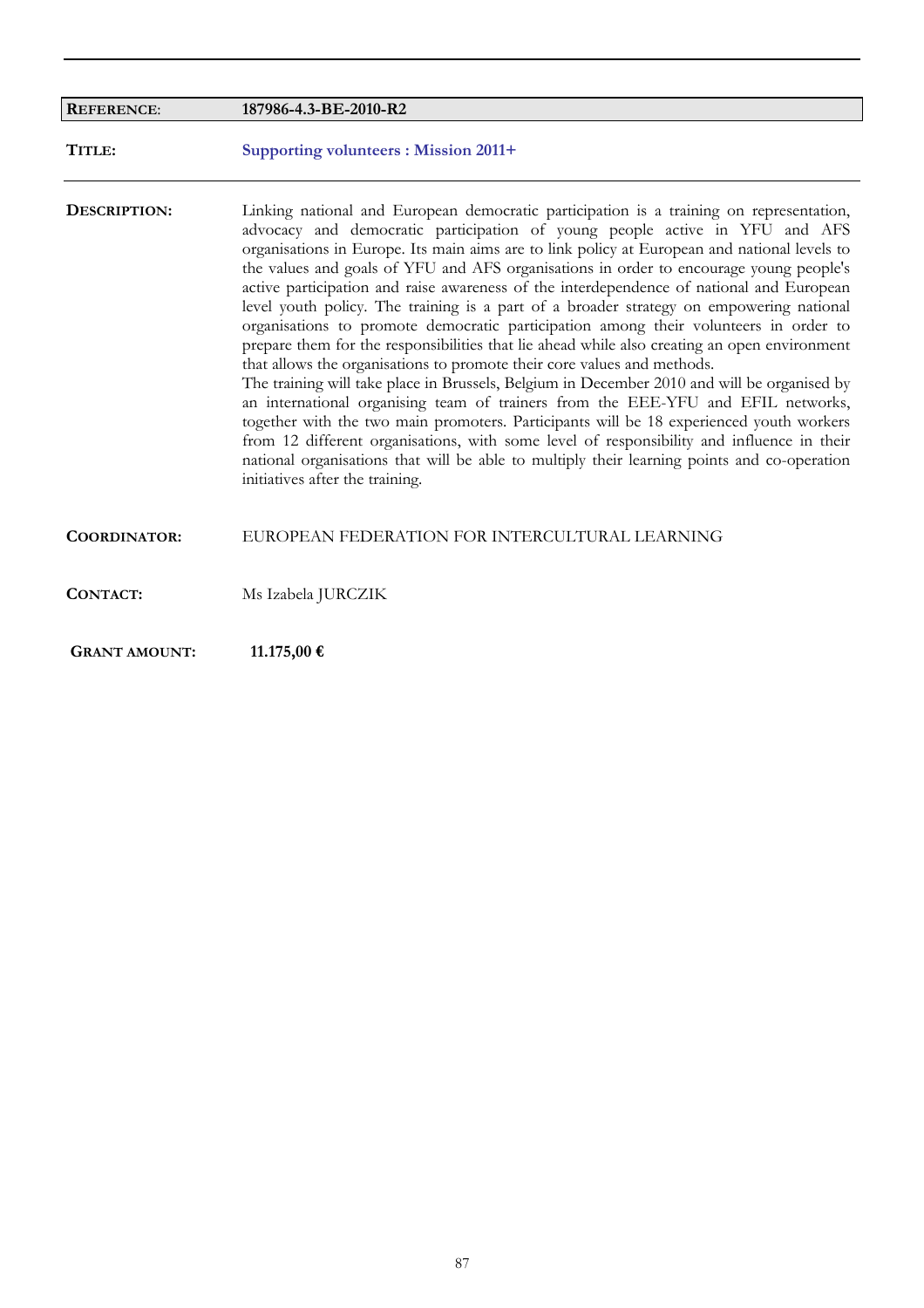| <b>REFERENCE:</b>    | 188032-4.3-BE-2010-R2                                                                                                                                                                                                                                                                                                                                                                                                                                                                                                                                                                                                                                                                                                                                                                                                                                                                                                                                                                                                                                                                                                                                                                                                                                                                                                                                                                                                                                                                                                                                                                                                                                                                     |
|----------------------|-------------------------------------------------------------------------------------------------------------------------------------------------------------------------------------------------------------------------------------------------------------------------------------------------------------------------------------------------------------------------------------------------------------------------------------------------------------------------------------------------------------------------------------------------------------------------------------------------------------------------------------------------------------------------------------------------------------------------------------------------------------------------------------------------------------------------------------------------------------------------------------------------------------------------------------------------------------------------------------------------------------------------------------------------------------------------------------------------------------------------------------------------------------------------------------------------------------------------------------------------------------------------------------------------------------------------------------------------------------------------------------------------------------------------------------------------------------------------------------------------------------------------------------------------------------------------------------------------------------------------------------------------------------------------------------------|
| TITLE:               | Reaching for diversity : the search for volunteers                                                                                                                                                                                                                                                                                                                                                                                                                                                                                                                                                                                                                                                                                                                                                                                                                                                                                                                                                                                                                                                                                                                                                                                                                                                                                                                                                                                                                                                                                                                                                                                                                                        |
| DESCRIPTION:         | The long-term youth exchanges organised by national Youth For Understanding (YFU)<br>organisations are made possible by networks of young volunteers who prepare and support<br>the exchanges. It is part of both the mission and values of the organisation of YFU<br>organisations to promote active citizenship by reaching out to young people and involving<br>them in volunteer work. However, reaching out proves to be a continual and common<br>challenge within the European network. In addition, finding ways to promote youth<br>participation and involve young people from diverse backgrounds in volunteering is too<br>often seen as a peripheral issue no one seems to have time to solve.<br>The training Reaching for diversity - the search for volunteers will gather together 20 youth<br>workers for five days in Antalya, Turkey and will aim to increase the knowledge and<br>attitudes necessary for them to reach out and include a large diversity of young people in<br>volunteer work. Using non-formal learning methods to develop specific skills, the training<br>will enable participants to use more inclusive methods to both involve new volunteers and<br>integrate them into volunteer work. The training will also provide space to exchange best<br>practices and methods for involving and integrating young people into volunteer work as<br>well as introduce participants to new and more inclusive approaches of promoting active<br>citizenship. In the long term, this training will aim to help YFU organisations increase<br>quality support structures to new volunteers as well as promote a larger diversity within the<br>network. |
| <b>COORDINATOR:</b>  | EUROPEAN EDUCATIONAL EXCHANGES YOUTH FOR UNDERSTANDING<br>(EEE-YFU)                                                                                                                                                                                                                                                                                                                                                                                                                                                                                                                                                                                                                                                                                                                                                                                                                                                                                                                                                                                                                                                                                                                                                                                                                                                                                                                                                                                                                                                                                                                                                                                                                       |
| CONTACT:             | Mr Brian ARNOLD                                                                                                                                                                                                                                                                                                                                                                                                                                                                                                                                                                                                                                                                                                                                                                                                                                                                                                                                                                                                                                                                                                                                                                                                                                                                                                                                                                                                                                                                                                                                                                                                                                                                           |
| <b>GRANT AMOUNT:</b> | 17.750,00 €                                                                                                                                                                                                                                                                                                                                                                                                                                                                                                                                                                                                                                                                                                                                                                                                                                                                                                                                                                                                                                                                                                                                                                                                                                                                                                                                                                                                                                                                                                                                                                                                                                                                               |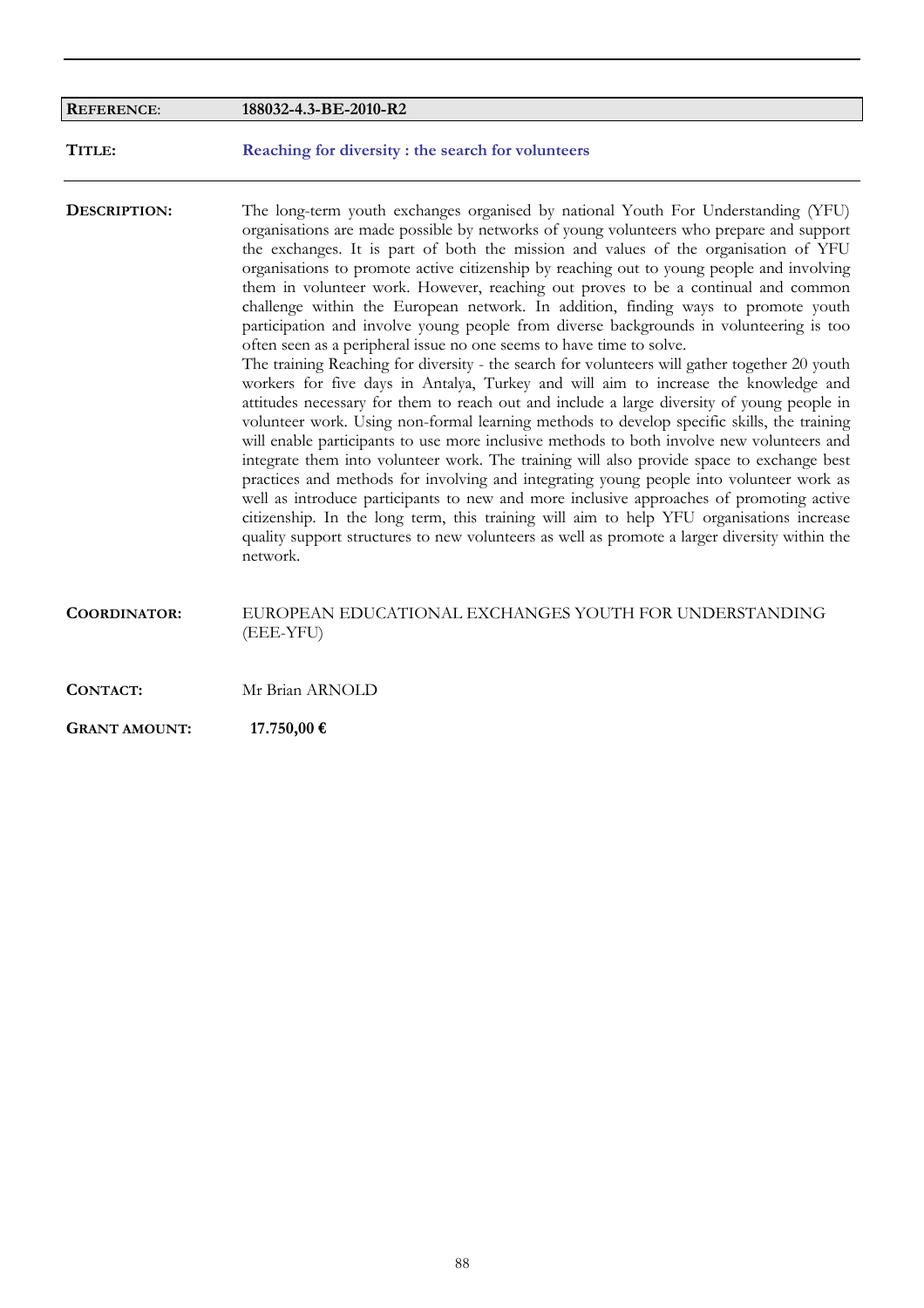| <b>REFERENCE:</b>    | 188036-4.3-BE-2010-R2                                                                                                                                                                                                                                                                                                                                                                                                                                                                                                                                                                                                                                                                                                                                                                                                                                                                                                                                                                                                                                                                                                                                                                                                                                                                                                                                                                     |
|----------------------|-------------------------------------------------------------------------------------------------------------------------------------------------------------------------------------------------------------------------------------------------------------------------------------------------------------------------------------------------------------------------------------------------------------------------------------------------------------------------------------------------------------------------------------------------------------------------------------------------------------------------------------------------------------------------------------------------------------------------------------------------------------------------------------------------------------------------------------------------------------------------------------------------------------------------------------------------------------------------------------------------------------------------------------------------------------------------------------------------------------------------------------------------------------------------------------------------------------------------------------------------------------------------------------------------------------------------------------------------------------------------------------------|
| TITLE:               | <b>Open Networking and Synergy Meeting</b>                                                                                                                                                                                                                                                                                                                                                                                                                                                                                                                                                                                                                                                                                                                                                                                                                                                                                                                                                                                                                                                                                                                                                                                                                                                                                                                                                |
| DESCRIPTION:         | Following the outcomes of several consultations and work on organisational priorities, it<br>has become clear that EEE-YFU should become a greater facilitator of horizontal co-<br>operation between its European member youth organisations, specifically in the form of<br>projects. At the same time YFU is faced with the challenge of integrating new social<br>networking and web 2.0 technologies into its field of work. So, during three days in<br>Budapest, Hungary, the Open Networking and Synergy Feasibility Meeting will seek to<br>identify synergies between 14 local European youth workers from Austria, Bulgaria, Czech<br>Republic, Estonia, France, Germany, Hungary, Lithuania, Norway and Turkey, and allow<br>them the space to develop a deep and mutual understanding of each other's local youth<br>work, learn about the possibilities of the YiA programme and develop projects together,<br>both in topics they identify and in the area of new web technologies. Participants will be<br>involved in an intensive Preparatory Process, using online tools, to ensure the results of the<br>meeting also reflect the needs of the volunteers' organisations. The feasibility meeting itself<br>will employ highly interactive, non-formal methods. The same tools and approach will also<br>be used to follow-up the meeting and the resulting projects. |
| <b>COORDINATOR:</b>  | EEE YFU EUROPEAN EDUCATIONAL EXCHANGES YOUTH FOR<br><b>UNDERSTANDING</b>                                                                                                                                                                                                                                                                                                                                                                                                                                                                                                                                                                                                                                                                                                                                                                                                                                                                                                                                                                                                                                                                                                                                                                                                                                                                                                                  |
| CONTACT:             | Mr Brian ARNOLD                                                                                                                                                                                                                                                                                                                                                                                                                                                                                                                                                                                                                                                                                                                                                                                                                                                                                                                                                                                                                                                                                                                                                                                                                                                                                                                                                                           |
| <b>GRANT AMOUNT:</b> | 7.883,00 €                                                                                                                                                                                                                                                                                                                                                                                                                                                                                                                                                                                                                                                                                                                                                                                                                                                                                                                                                                                                                                                                                                                                                                                                                                                                                                                                                                                |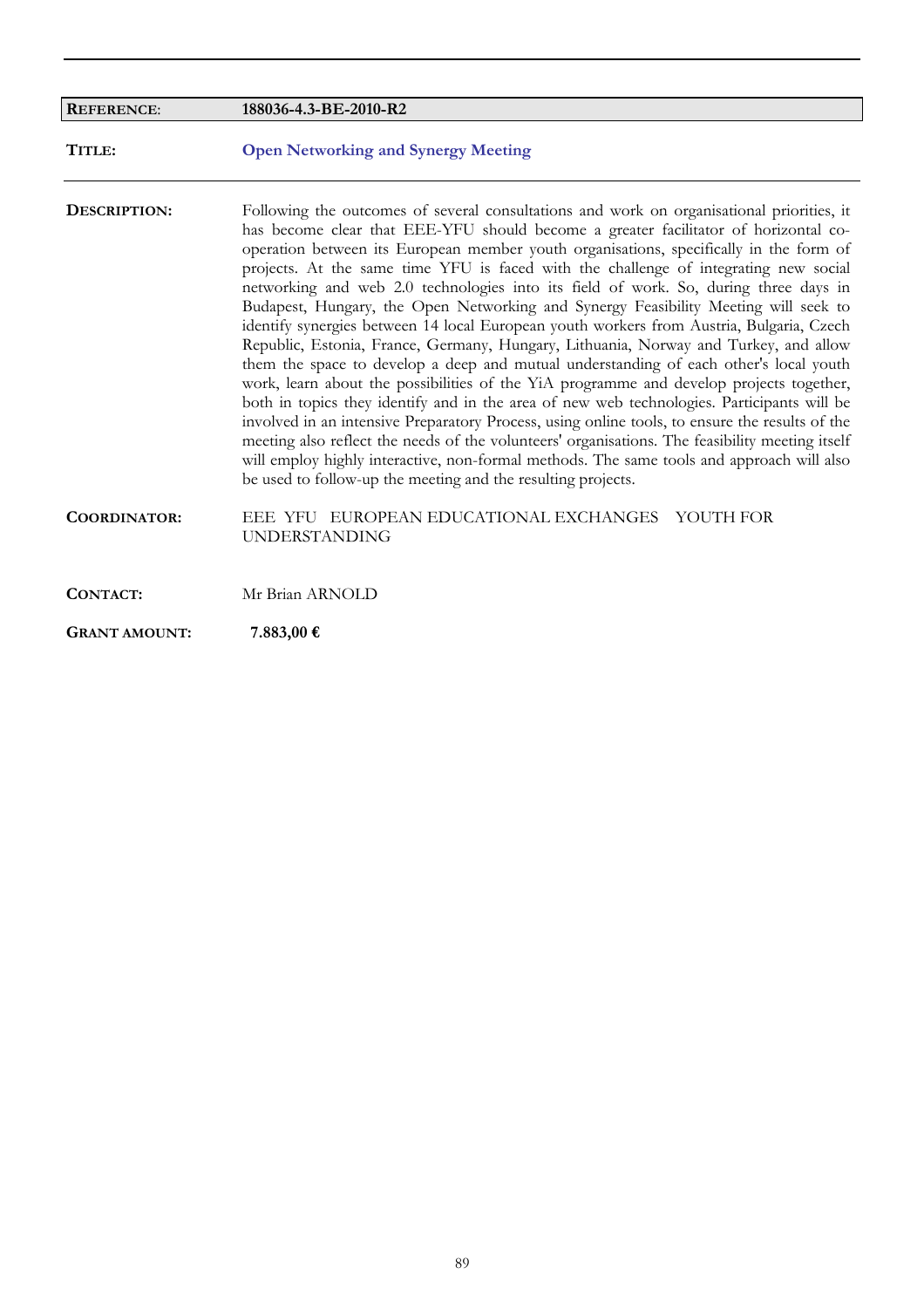| <b>REFERENCE:</b>    | 188283-4.3-CZ-2010-R2                                                                                                                                                                                                                                                                                                                                                                                                                                                                                                                                                                                                                                                                                                                                                                                                                                                                                                                                                                                                                                                                                                                                                                                                                                                                                                                                                                                                                                                                                                                                                                                                                                                                                                                                                                                                                                                                  |
|----------------------|----------------------------------------------------------------------------------------------------------------------------------------------------------------------------------------------------------------------------------------------------------------------------------------------------------------------------------------------------------------------------------------------------------------------------------------------------------------------------------------------------------------------------------------------------------------------------------------------------------------------------------------------------------------------------------------------------------------------------------------------------------------------------------------------------------------------------------------------------------------------------------------------------------------------------------------------------------------------------------------------------------------------------------------------------------------------------------------------------------------------------------------------------------------------------------------------------------------------------------------------------------------------------------------------------------------------------------------------------------------------------------------------------------------------------------------------------------------------------------------------------------------------------------------------------------------------------------------------------------------------------------------------------------------------------------------------------------------------------------------------------------------------------------------------------------------------------------------------------------------------------------------|
| TITLE:               | <b>InterAct - a netWORK for young European Naturefriends</b>                                                                                                                                                                                                                                                                                                                                                                                                                                                                                                                                                                                                                                                                                                                                                                                                                                                                                                                                                                                                                                                                                                                                                                                                                                                                                                                                                                                                                                                                                                                                                                                                                                                                                                                                                                                                                           |
| DESCRIPTION:         | The 15-months project InterAct is designed after a need that emerged from lYNF's<br>members and partners within the network: It's created to establish a framework and provide<br>support to emerging networks and projects of individuals, groups and structures of young<br>Naturefriends within the movements.<br>The project's main ideas is establishment of two long term networking programmes and<br>building support measures around them in tree interconnected pillars. These are (1)<br>Promotion, (2) Interaction and (3) Direct support to networking. The pillars are designed to<br>complement and support each other with their activities<br>(1) Promotion line will increase visibility of the programmes and support provided by<br>1YNF (pillar 4) to groups and organisations within the Naturefriends movement as well as<br>externally.<br>(2) Within the information and interaction line, we will regularly publish one printed<br>magazine, two electronic newsletters and maintain an interactive website. Its aim is to keep<br>different target groups that are part of IYNF informed and updated: These channels will<br>serve as a-way of spreading information about projects and opportunities.,<br>(3) direct networking pillar consists of a set of meetings, an important project of<br>Ambassadors and regular and continuous mentoring provided to projects emerging within<br>the networking programmes.<br>The project will reach through its broadly targeted promotion, information and direct<br>activities organised in cooperation with 10 partners from Austria, Belgium, Czech Republic<br>(2), Germany, Hungary, Netherlands, Poland, Slovakia and Turkey about almost 20.000<br>young Naturefriends. About 50 people will come in direct contact with IYNF through the<br>direct networking activities organised within the project. |
| <b>COORDINATOR:</b>  | INTERNATIONAL YOUNG NATUREFRIENDS                                                                                                                                                                                                                                                                                                                                                                                                                                                                                                                                                                                                                                                                                                                                                                                                                                                                                                                                                                                                                                                                                                                                                                                                                                                                                                                                                                                                                                                                                                                                                                                                                                                                                                                                                                                                                                                      |
| <b>CONTACT:</b>      | Mr Ivan BLAZEK                                                                                                                                                                                                                                                                                                                                                                                                                                                                                                                                                                                                                                                                                                                                                                                                                                                                                                                                                                                                                                                                                                                                                                                                                                                                                                                                                                                                                                                                                                                                                                                                                                                                                                                                                                                                                                                                         |
| <b>GRANT AMOUNT:</b> | 20.000,00 €                                                                                                                                                                                                                                                                                                                                                                                                                                                                                                                                                                                                                                                                                                                                                                                                                                                                                                                                                                                                                                                                                                                                                                                                                                                                                                                                                                                                                                                                                                                                                                                                                                                                                                                                                                                                                                                                            |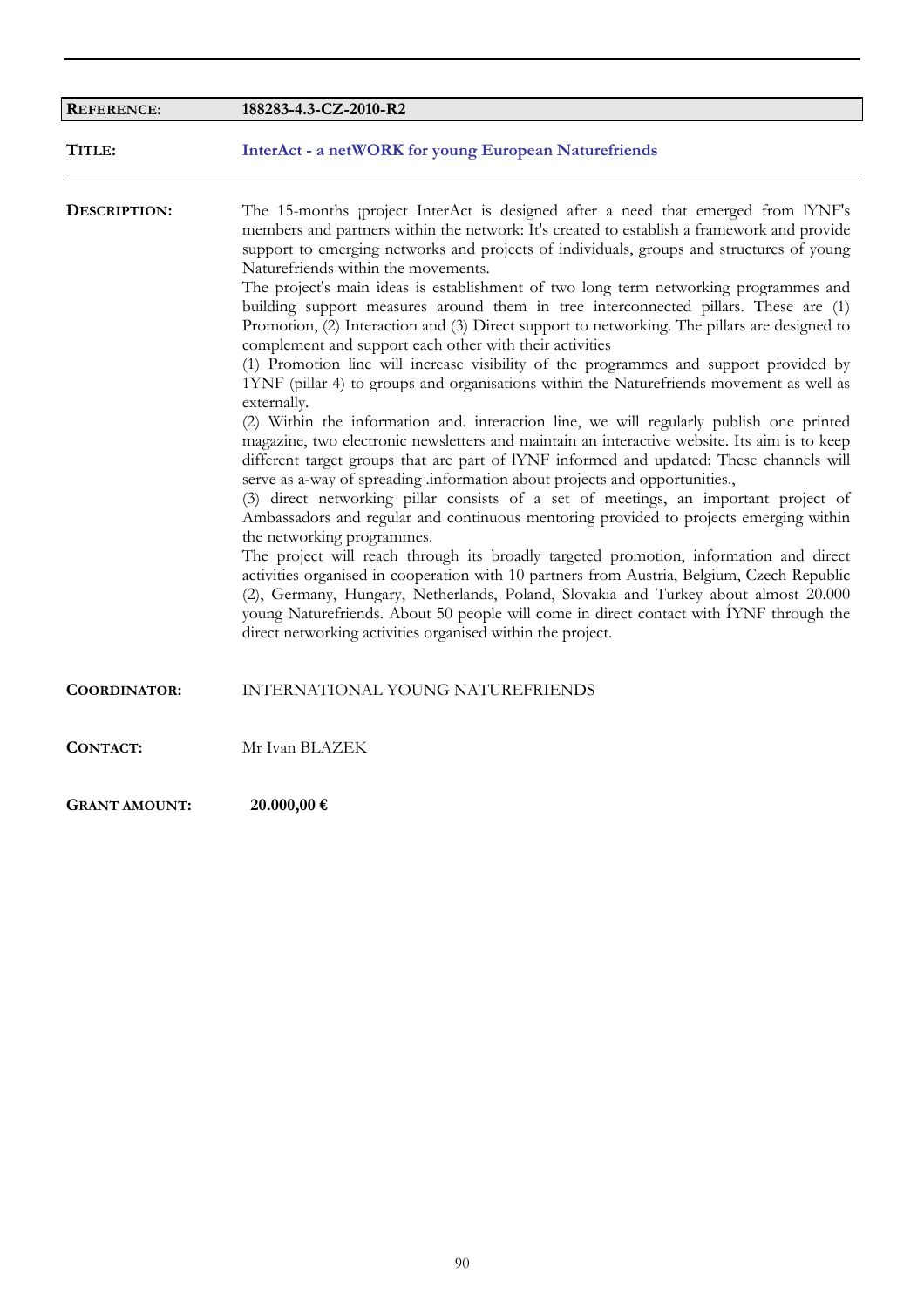| <b>REFERENCE:</b>    | 188289-4.3-BE-2010-R2                                                                                                                                                                                                                                                                                                                                                                                                                                                                                                                                                                                                                                                                                                                                                                                                                                                                                                                                                                                                                                                                                                                                                                                                                                                                                                                                                                                                                                                                                                                                                                                |
|----------------------|------------------------------------------------------------------------------------------------------------------------------------------------------------------------------------------------------------------------------------------------------------------------------------------------------------------------------------------------------------------------------------------------------------------------------------------------------------------------------------------------------------------------------------------------------------------------------------------------------------------------------------------------------------------------------------------------------------------------------------------------------------------------------------------------------------------------------------------------------------------------------------------------------------------------------------------------------------------------------------------------------------------------------------------------------------------------------------------------------------------------------------------------------------------------------------------------------------------------------------------------------------------------------------------------------------------------------------------------------------------------------------------------------------------------------------------------------------------------------------------------------------------------------------------------------------------------------------------------------|
| TITLE:               | <b>Voluntary Service Toolbox</b>                                                                                                                                                                                                                                                                                                                                                                                                                                                                                                                                                                                                                                                                                                                                                                                                                                                                                                                                                                                                                                                                                                                                                                                                                                                                                                                                                                                                                                                                                                                                                                     |
| DESCRIPTION:         | The Association of Voluntary Service Organisations - AVSO intends to organize a pilot<br>seminar for voluntary service organisations, who wish to deepen their knowledge about<br>different topics of the management of voluntary service programmes and projects, and also<br>have a training tool for their organisation and their staff.<br>AVSO is planning to introduce a training package comprising of 4 modules related to<br>different aspects of voluntary service, that were developed as a result of previous successful<br>capacity building seminars. The Voluntary Service Toolbox seminar will be a final<br>evaluation and feedback session, before AVSO will launch the four training modules in the<br>following areas:<br>Health and safety in voluntary service projects;<br>Reinforced mentorship in voluntary service projects;<br>Intercultural dialogue, learning and competence in voluntary service projects;<br>The voluntary service project cycle.<br>The seminar will provide an opportunity for the participants to try out the 4 training tools,<br>get a concentrated training from each of them, and at the same time provide feedback to<br>AVSO for the finalization of the manuals-The seminar will take place in Brussels over four<br>days. The participants will come from different EU countries and diverse types of<br>organisations. The participants will be asked to bring their experience and to share their<br>tools and expertise. The Association of Voluntary Service Organisations - AVSO intends to<br>organize a pilot seminar for voluntary |
| <b>COORDINATOR:</b>  | AVSO - ASSOCIATION OF VOLUNTARY SERVICE ORGANISATIONS                                                                                                                                                                                                                                                                                                                                                                                                                                                                                                                                                                                                                                                                                                                                                                                                                                                                                                                                                                                                                                                                                                                                                                                                                                                                                                                                                                                                                                                                                                                                                |
| CONTACT:             | Mr Zoltan VADKERTI                                                                                                                                                                                                                                                                                                                                                                                                                                                                                                                                                                                                                                                                                                                                                                                                                                                                                                                                                                                                                                                                                                                                                                                                                                                                                                                                                                                                                                                                                                                                                                                   |
| <b>GRANT AMOUNT:</b> | $9.535,00$ €                                                                                                                                                                                                                                                                                                                                                                                                                                                                                                                                                                                                                                                                                                                                                                                                                                                                                                                                                                                                                                                                                                                                                                                                                                                                                                                                                                                                                                                                                                                                                                                         |